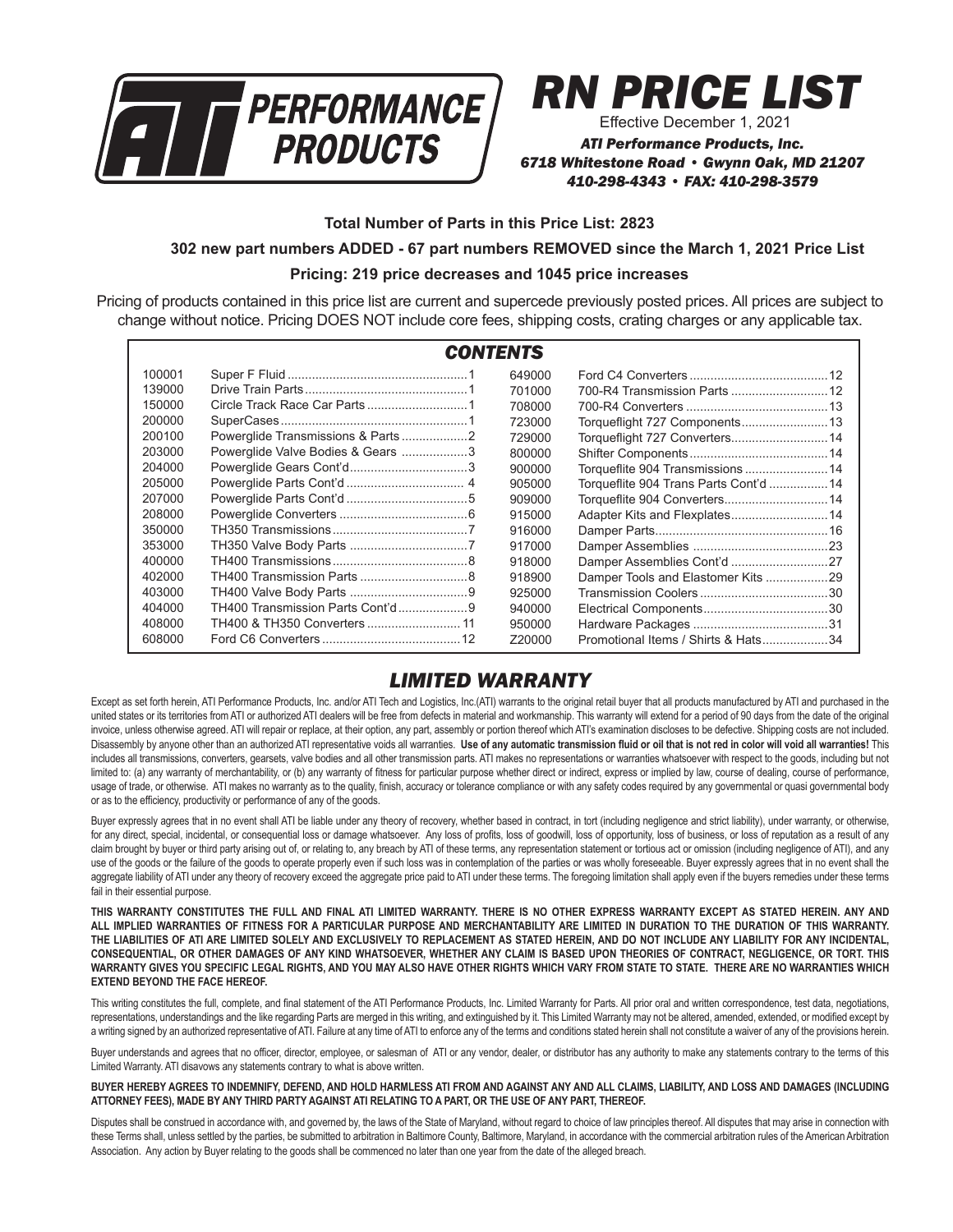#### **PLACING AN ORDER**

Parts can be ordered via:

- • **TELEPHONE** by calling toll-free (800) 284-3433 or (410) 298-4343 Monday through Friday 8:00 am to 4:45 pm EST. • **FAX** to (410) 298-3579.
	- • **EMAIL** to orders@atiracing.com
	- Many ATI products are now available for purchase directly from our website, visit www.atiracing.com
- • Minimum orders by phone \$15.00. Please fax or email orders under \$15.00.
- "Next Day" and "Second Day Air" orders MUST BE PLACED by 3:00 pm EST.

#### **TRANSMISSIONS AND TORQUE CONVERTER ORDERS**

Due to the specialized nature of these items, it is extremely important that you speak with an ATI technician regarding your combination. ATI will recommend a specific transmission/converter combination based on your vehicle application.

**Please note!** ATI no longer accepts transmission over-haul walk-ins, you must make an appointment with a sales representative. Additionally, you will be charged a \$225 Transmission Expedite Fee if you expect same-day repair/overhaul service.

#### **PAYMENT OPTIONS**

Retail orders only may be placed using a major credit card (U.S. ONLY) - Visa or Master Card as well as PayPal, ACH and money orders. Wire transfers are accepted for international orders. Checks are accepted upon pre-approval. If using a credit card, include the name and address of the card holder, the credit card number, CVV (security code) and expiration date of the card. Specify quantity, part number, part description, price and any other necessary information. Some orders will require detailed specifications of your car. Also include your name, full street address (no P.O. Box numbers), city, state, zip code and phone numbers where we can contact you during the day and in the evening and, if possible by e-mail.

#### **CORE ALLOWANCES**

A core allowance will be refunded to customers who return their used transmissions or other items that have a core fee or require a core. (Excludes Powerglides which do not have core charges.) Once these transmissions have been inspected and determined to be the correct type and are rebuildable, payment will be made to you in the appropriate amount. Cores must be returned within 30 days. Units have specific core charges.

#### **CRATING CHARGES**

All ATI transmissions are shipped in sealed, wooden crates, which you can also use to ship your core back to ATI. The nonrefundable cost of the crate is \$75.00.

#### **C.O.D.**

UPS currently charges an additional \$16.50 per package charge on all C.O.D. orders. For open account status or company check, request an ATI credit application. For checks and COD terms, you must be pre-approved. Warehouse Distributors and Jobbers please contact the ATI office.

#### **SHIPPING**

ATI ships via USPS, UPS, FedEx and major trucking lines. UPS and FEDEX WILL NOT DELIVER TO P.O. BOXES. Other charges may apply for residential shipments. Packages weighing 50lbs or more will incur an Additional Handling Fee imposed by UPS.

**Please note!** Exporting ATI goods contrary to U.S. export laws is strictly prohibited!

#### **RETURNS AND EXCHANGES**

If you are not completely satisfied with your purchase, you may return it for a full refund or exchange within 90 days provided:

- 1. You are the original purchaser and you purchased your item directly from ATI.
- 2. You have a copy of the original receipt in the box with your current contact information and the reason for the return.
- 3. The item is new, in its original packaging and has not been used, installed, or tampered with in any way.

Return your package – *pre-paid and insured* – to: ATI Performance Products, Inc., Attention: Returns Department, 6718 Whitestone Road, Gwynn Oak, MD 21207. Your package must be postmarked on or before 90 days from the date or purchase.

Credit will be issued for merchandise only in the same form of payment as originally received. Freight, handling and associated fees are not refundable. For international shipments, call or email info@atiracing.com. **Please note! Custom manufactured, specially built or special order items are not returnable under any circumstances.** Most items may require a 15% restocking fee. If your item has a dated SFI decal, and the month returned is different from the month on the decal, there will be a \$25.00 re-certification fee. WD vendors: please review your WD package for stock adjustments and return policy.

#### *TOLL-FREE ORDERING! 800-284-3433*

#### **(410) 298-4343 Fax: (410) 298-3579 www.atiracing.com**

MONDAY THROUGH FRIDAY: 8:00 a.m. To 4:45 p.m. Eastern ATI Performance Products, Inc. 6718 Whitestone Road, Gwynn Oak, Maryland 21207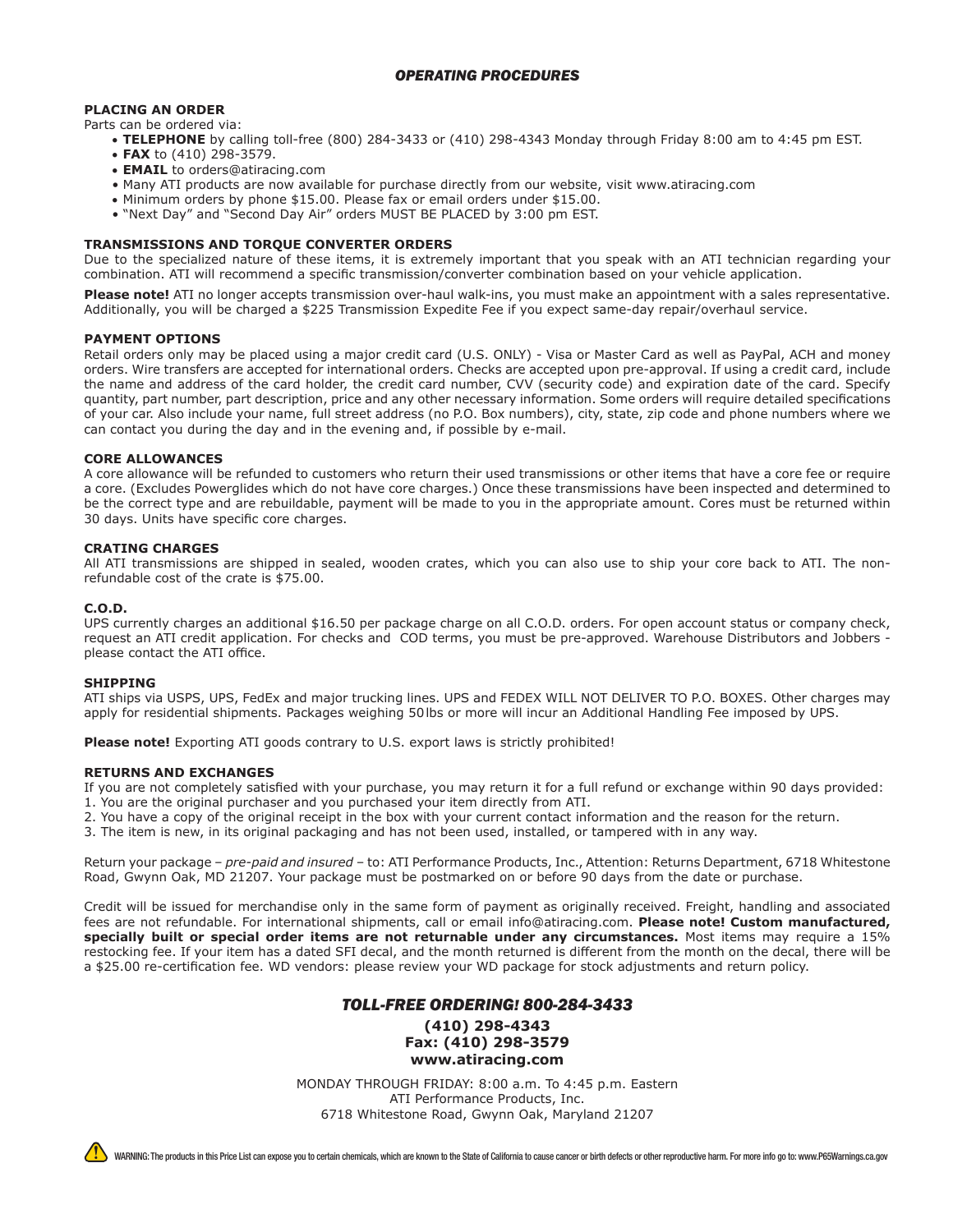| Part#                     | <b>Description</b>                                                                                                           | <b>RN</b>            | List                     |
|---------------------------|------------------------------------------------------------------------------------------------------------------------------|----------------------|--------------------------|
| ATI100001                 | ATF - SUPER F - 20W - QUART EACH MOR                                                                                         | \$9.13               | \$11.46                  |
| ATI100001-12              | ATF - SUPER F - 20W - CASE 12 QUARTS MOR                                                                                     | \$109.95             | \$131.99                 |
| ATI100004                 | ATF - SUPER F - 20W - GALLON JUG EACH MOR                                                                                    | \$36.52              | \$43.96                  |
| ATI100004-4               | ATF - SUPER F - 20W - CASE 4 GALLON JUGS MOR                                                                                 | \$145.63             | \$175.84                 |
| ATI100006                 | JGD - XP1 - 5W20 QUART SYNTHETIC OIL EACH                                                                                    | \$19.97              | \$20.46                  |
| ATI100010                 | ATF - SUPER F - ULTRA LOW VISCOSITY - 8 W - QUART EACH - MOR                                                                 | \$11.49              | \$14.49                  |
| ATI100010-12              | ATF - SUPER F - ULTRA LOW VISCOSITY - 8 W - CASE 12 QUARTS MOR                                                               | \$136.95             | \$172.95                 |
| ATI100021                 | ATF - MAX DUTY SUPER F - 30W - QUART EACH MOR                                                                                | \$10.34              | \$14.24                  |
| ATI100021-12              | ATF - MAX DUTY SUPER F - 30W - CASE 12 QUARTS MOR                                                                            | \$123.44             | \$170.82                 |
| ATI100024                 | ATF - MAX DUTY SUPER F - 30W - GALLON JUG EACH MOR                                                                           | \$41.33              | \$49.95<br>\$194.95      |
| ATI100024-4<br>ATI100106  | ATF - MAX DUTY SUPER F - 30W - CASE 4 GALLON JUGS MOR<br>JGD - BR - 15W50 QUART BREAK IN OIL EACH                            | \$165.04<br>\$8.99   | \$9.48                   |
| ATI100206                 | JGD - XP2 - 0W20 QUART SYNTHETIC OIL EACH                                                                                    | \$19.97              | \$20.46                  |
| ATI100306                 | JGD - XP3 - 10W30 QUART SYNTHETIC OIL EACH                                                                                   | \$16.69              | \$17.18                  |
| ATI100406                 | JGD - XP0 - 0W5 QUART SYNTHETIC OIL EACH                                                                                     | \$19.97              | \$20.46                  |
| ATI100506                 | JGD - XP4 - 15W50 QUART CONVENTIONAL OIL EACH                                                                                | \$9.77               | \$10.26                  |
| ATI100630                 | JGD - GO - 75W-110 - SYNTHETIC RACING GEAR OIL                                                                               | \$21.98              | \$22.47                  |
| ATI100802                 | RACING BATTERY - 16V - 2 POST - ROCK                                                                                         | \$352.99             | \$372.99                 |
| ATI100803                 | RACING BATTERY - 16V - 3 POST - 12V - ROCK                                                                                   | \$355.99             | \$375.99                 |
| ATI100804                 | CHARGER - 12V/16V RACING BATTERY - ROCK                                                                                      | \$439.99             | \$458.99                 |
| ATI100830                 | JGD - GO - 75W-85 - SYNTHETIC RACING GEAR OIL - SUPER SPEEDWAY                                                               | \$21.98              | \$22.47                  |
| ATI100900                 | FUEL - 112S - 5G - ETHANOL - PAIL                                                                                            | \$52.00              | \$60.00                  |
| ATI100901                 | FUEL - 112S - 54G - ETHANOL - DRUM                                                                                           | \$395.00             | \$450.00                 |
| ATI100902                 | FUEL - 117R - 5G - ETHANOL - PAIL                                                                                            | \$65.00              | \$75.00                  |
| ATI100903                 | FUEL - 117R - 54G - ETHANOL - DRUM                                                                                           | \$475.00             | \$550.00                 |
| ATI100956                 | SANITIZER - HAND - 1 GALLON JUG                                                                                              | \$25.00              | \$29.00                  |
| ATI100957                 | SANITIZER - HAND - 2.5 GALLON JUG                                                                                            | \$50.00              | \$59.00                  |
| ATI100958                 | SANITIZER - HAND - 5 GALLON PAIL - PLASTIC                                                                                   | \$89.00              | \$95.00                  |
| ATI100959                 | SANITIZER - HAND - 55 GALLON DRUM                                                                                            | \$825.00             | \$849.00                 |
| ATI101006                 | JGD - XP6 - 15W50 QUART SYNTHETIC OIL EACH                                                                                   | \$16.69              | \$17.18                  |
| ATI101806                 | JGD - BR30 - 5W30 QUART BREAK IN OIL EACH                                                                                    | \$8.99               | \$9.48                   |
| ATI101906                 | JGD - XP8 - 5W30 QUART CONVENTIONAL OIL EACH                                                                                 | \$9.77               | \$10.26                  |
| ATI102006                 | JGD - HR2 - 10W30 QUART HOT ROD CONVENTIONAL OIL EACH                                                                        | \$9.39               | \$9.88                   |
| ATI102106                 | JGD - HR1 - 15W50 QUART HOT ROD CONVENTIONAL OIL EACH                                                                        | \$9.39               | \$9.88                   |
| ATI102906                 | JGD - LS30 - 5W30 QUART SYNTHETIC HIGH ZINC OIL EACH                                                                         | \$13.33              | \$13.82                  |
| ATI103206                 | JGD - XP9 - 10W40 QUART SYNTHETIC OIL EACH                                                                                   | \$16.69              | \$17.18                  |
| ATI103306                 | JGD - XP10 - 0W10 QUART SYNTHETIC OIL EACH                                                                                   | \$19.97              | \$20.46                  |
| ATI103706                 | JGD - BR40 - 10W40 BREAK IN OIL - QUART                                                                                      | \$8.99               | \$9.48                   |
| ATI103806                 | JGD - HR5 - 10W40 - QUART - HOT ROD CONVENTIONAL OIL - EACH                                                                  | \$9.39               | \$9.88                   |
| ATI103906                 | JGD - HR6 - 10W40 - QUART - HOT ROD SYNTHETIC OIL - EACH                                                                     | \$11.79              | \$12.28                  |
| ATI110120                 | DUST COVER - CONVERTER - CHEVY T-350 & T-400                                                                                 | \$26.95              | \$33.00                  |
| ATI118306                 | JGD - DI30 - 5W30 - SYNTHETIC DIRECT INJECTION OIL - QUART                                                                   | \$15.88              | \$16.37                  |
| ATI118406                 | JGD - DI40 - 0W40 - SYNTHETIC DIRECT INJECTION OIL - QUART                                                                   | \$15.88              | \$16.37                  |
| ATI119206                 | JDG - GP1 - 5W20 - SYNTHETIC BLEND HIGH PERFORMANCE - QUART                                                                  | \$9.99<br>\$9.59     | \$10.48<br>\$10.08       |
| ATI119306<br>ATI119506    | JDG - GP1 - 10W30 - SYNTHETIC BLEND HIGH PERFORMANCE - QUART<br>JDG - GP1 - 20W50 - SYNTHETIC BLEND HIGH PERFORMANCE - QUART | \$9.59               | \$10.08                  |
| ATI139004                 | YOKE - BILLET 400 SLIP YOKE - SG4 PG W/400 OUT - MARK WILLIAMS                                                               | \$255.00             | \$275.00                 |
| ATI139005                 | YOKE - BILLET PG 350 700 4L60 SLIP YOKE - W/ BUSHING TAIL - MARK WILLIAMS                                                    | \$245.00             | \$265.00                 |
| ATI139015                 | YOKE - FORGED PG 350 700 4L60 SLIP YOKE - W/ BUSHING TAIL                                                                    | \$129.00             | \$139.00                 |
| ATI139016                 | YOKE - FORGED 400 SG4 PG W/400 OUT SLIP YOKE W/ QUICK RELEASE CAPS                                                           | \$185.00             | \$195.00                 |
| ATI139017                 | YOKE - FORGED PG 350 700 4L60 SLIP YOKE W/ BUSHING - W/ QUICK RELEASE CAPS                                                   | \$195.00             | \$205.00                 |
| ATI139018                 | YOKE - FORGED PG 350 SLIP YOKE W/ BEARING - W/ QUICK RELEASE CAPS                                                            | \$195.00             | \$205.00                 |
| ATI139035                 | YOKE - BILLET PG 350 SLIP YOKE - W/ ROLLER TAIL - MARK WILLIAMS                                                              | \$235.00             | \$255.00                 |
| ATI150006                 | WHEEL BEARING SEAL ADAPTER FOR 2.0 SPINDLE                                                                                   | \$69.00              | \$69.00                  |
| ATI150007                 | BARE HOUSING FOR 2 SPINDLE - WHEEL BEARING ADAPTER                                                                           | \$26.95              | \$29.95                  |
| ATI150008                 | SNAP RING ADAPTER HOUSING FOR 2 IN SPINDLE WHEEL BEARING ADAPTER                                                             | \$0.96               | \$1.19                   |
| ATI150009                 | SEAL - VITON FOR 2 SPINDLE - WHEEL BEARING ADAPTER                                                                           | \$39.00              | \$46.33                  |
| ATI150010                 | SNAP RING - SEAL - 2 SPINDLE - WHEEL BEARING ADAPTER                                                                         | \$0.96               | \$1.19                   |
| ATI150020-0.5             | BRACKET - ASA CALIPER MOUNT - 0.5 DEGREE                                                                                     | \$99.00              | \$115.00                 |
| ATI150020-1.0             | BRACKET - ASA CALIPER MOUNT - 1.0 DEGREE                                                                                     | \$99.00              | \$115.00                 |
| ATI150020-1.5             | BRACKET - ASA CALIPER MOUNT - 1.5 DEGREE                                                                                     | \$99.00              | \$115.00                 |
| ATI150020-2.0             | BRACKET - ASA CALIPER MOUNT - 2.0 DEGREE                                                                                     | \$99.00              | \$115.00                 |
| ATI150020-2.5             | BRACKET - ASA CALIPER MOUNT - 2.5 DEGREE                                                                                     | \$99.00              | \$115.00                 |
| ATI151000                 | OVERDRIVE - UNIT GV - GEAR VENDOR - 2-3 SPEED AUTOMATIC - VENDOR                                                             | \$2,799.00           | \$3,200.00               |
| ATI151001                 | <b>GAUGE - TRANSMISSION PRESSURE TEST KIT</b>                                                                                | \$89.95              | \$108.00                 |
| ATI184500                 | KIT - CAM SENSOR - LS JESEL                                                                                                  | \$269.00             | \$289.00                 |
| ATI184500R                | KIT - CAM SENSOR - RAISED CAM - LS JESEL                                                                                     | \$289.00             | \$299.00                 |
| ATI184501                 | TRIGGER WHEEL - CAM SENSOR - LS JESEL                                                                                        | \$99.00              | \$109.00                 |
| ATI184502                 | BRACKET - CAM SENSOR - LS JESEL                                                                                              | \$139.00             | \$149.00                 |
| ATI184502R                | BRACKET - CAM SENSOR - RAISED CAM - LS JESEL                                                                                 | \$269.00             | \$279.00                 |
| ATI200004A                | BELL SPACER - CHEVY .500 THICK - LOCK-UP TRANS - MACHINED ON BELL                                                            | \$159.00             | \$179.00                 |
| ATI200004B                | BELL SPACER - CHEVY .625 THICK - LOCK-UP TRANS - MACHINED ON BELL                                                            | \$159.00             | \$179.00                 |
| ATI200004C                | BELL SPACER - CHEVY .875 THICK - LOCK-UP TRANS - MACHINED ON BELL                                                            | \$169.00             | \$189.00                 |
| ATI200004D                | BELL SPACER - CHEVY 1.00 THICK - LOCK-UP TRANS - MACHINED ON BELL                                                            | \$169.00             | \$189.00                 |
| ATI200007                 | SUPER CASE - BELL ONLY - FORD MOD MOTOR SFI                                                                                  | \$349.00             | \$389.00                 |
| ATI200008                 | PG - SUPER CASE W/FORD MOD MOTOR BELL - KIT                                                                                  | \$1,362.90           | \$1,412.90               |
| ATI200009                 | PG - SUPER CASE W/CHEVY BELL & SCS-30 - TRANNY BUILDER PACKAGE                                                               | \$1,599.00           | \$1,699.00               |
| ATI200011-N<br>ATI200011B | PG - SUPER CASE W/ CHEVY BELL HOUSING - GEN2<br>PG - SUPER CASE W/CHEVY BELL AND BEARING FOR PG OUTPUT                       | \$941.85             | \$991.85                 |
| ATI200011B4               | PG - SUPER CASE W/CHEVY BELL AND BEARING FOR 400 OUTPUT                                                                      | \$976.35<br>\$976.35 | \$1,026.35<br>\$1,026.35 |
|                           |                                                                                                                              |                      |                          |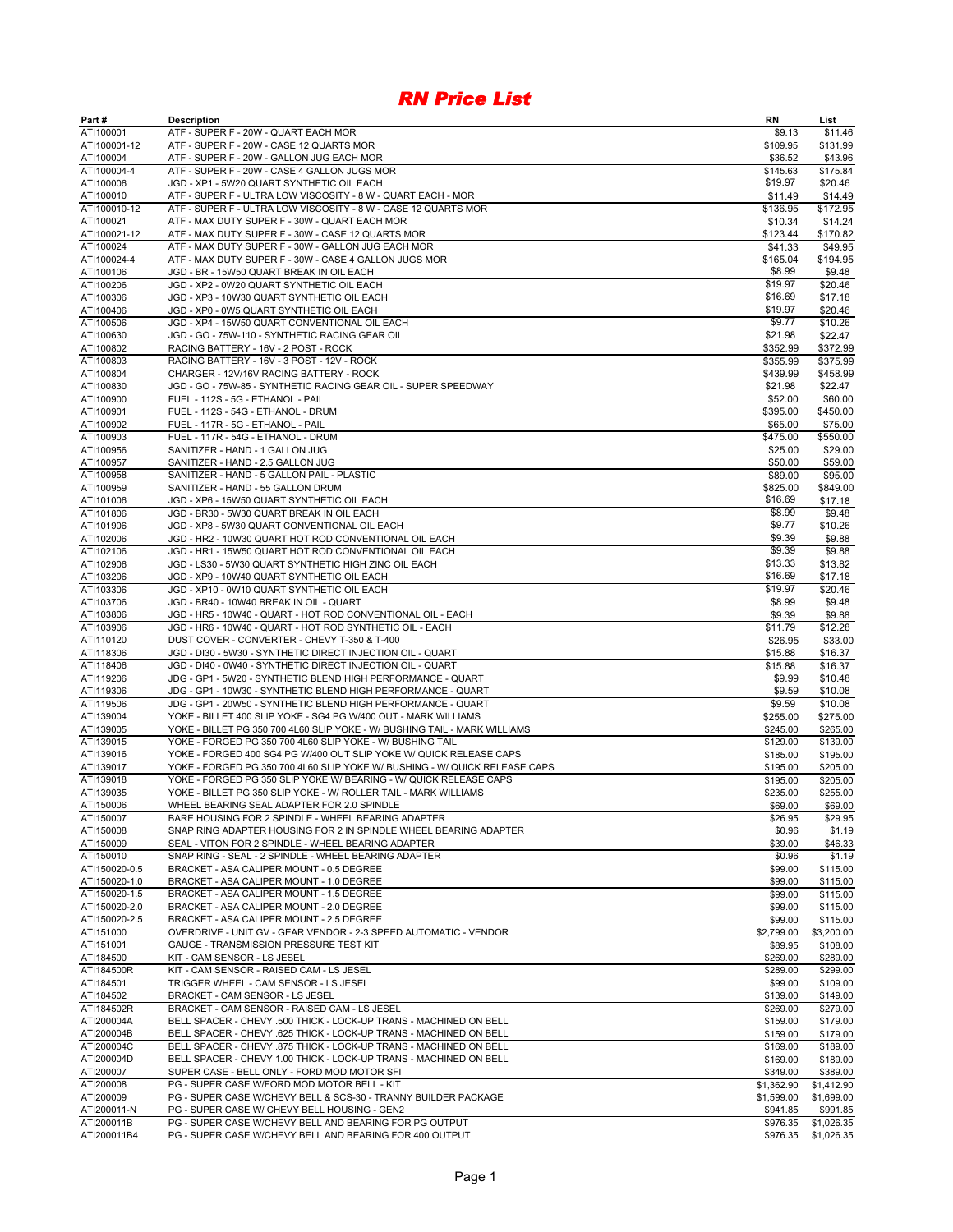| ATI200012                 | PG - LINER SFI INTERNAL SHIELD - SUPER CASE WT CORE                                                                                                 | \$59.00                  | \$69.00                  |
|---------------------------|-----------------------------------------------------------------------------------------------------------------------------------------------------|--------------------------|--------------------------|
| ATI200013-N               | PG - SUPER CASE W/ SMALL PARTS - GEN2                                                                                                               | \$699.00                 | \$799.00                 |
| ATI200013B-N              | PG - SUPER CASE W/ BEARING FOR PG OUTPUT W/ SMALL PARTS - GEN2                                                                                      | \$779.00                 | \$829.00                 |
| ATI200013BT4-N            | PG - SUPER CASE W/ BEARING FOR T400 OUTPUT W/ SMALL PARTS - GEN2                                                                                    | \$779.00                 | \$829.00                 |
| ATI200014<br>ATI200014HD  | SUPER CASE - BELL ONLY - CHEVY SFI<br>SUPER CASE - BELL ONLY - HEAVY DUTY CHEVY SFI                                                                 | \$279.00                 | \$299.00                 |
| ATI200014S                | SPACER - CHEVY BELL - FOR SHORT SUPER CASE BELLS - MOUNTING - PG 400                                                                                | \$279.00<br>\$2.65       | \$299.00<br>\$2.99       |
| ATI200014+1               | SUPER CASE - BELL ONLY - CHEVY BELL + 1 INCH - DEEP BELL SFI                                                                                        | \$449.00                 | \$499.00                 |
| ATI200016M                | SUPER CASE - BELL ONLY - MOPAR BB SFI                                                                                                               | \$349.00                 | \$399.00                 |
| ATI200017-6               | PG - SUPER CASE W/BB MOPAR BELL HOUSING - 6 BOLT CRANK - KIT                                                                                        | \$1,362.90               | \$1,412.90               |
| ATI200017-8               | PG - SUPER CASE W/BB MOPAR BELL - 8 BOLT CRANK - KIT                                                                                                | \$1,362.90               | \$1,412.90               |
| ATI200018                 | SUPER CASE - BELL ONLY - FORD SB 157 TOOTH SFI                                                                                                      | \$349.00                 | \$389.00                 |
| ATI200019                 | PG - SUPER CASE W/SB FORD 157TH BELL - KIT                                                                                                          | \$1,373.90               | \$1,423.90               |
| ATI200021                 | SUPER CASE - BELL ONLY - FORD SB 164 TOOTH SFI                                                                                                      | \$349.00                 | \$389.00                 |
| ATI200022                 | PG - SUPER CASE W/SB FORD 164TH BELL - KIT                                                                                                          | \$1,362.90               | \$1,412.90               |
| ATI200023ML               | SUPER CASE - BELL ONLY - MOPAR SB - LENGTHENED - REPLACED OLD 023 & 915118X                                                                         | \$369.00                 | \$399.00                 |
| ATI200024<br>ATI200025    | PG - SUPER CASE W/SB MOPAR BELL HOUSING<br>SUPER CASE - BELL ONLY - FORD BB 164 TOOTH SFI                                                           | \$1,349.00               | \$1,399.00               |
| ATI200026EX               | PG - SUPER CASE W/ BB FORD 164TH BELL - EXT BAL - KIT                                                                                               | \$349.00<br>\$1,373.90   | \$389.00<br>\$1,423.90   |
| ATI200026IN               | PG - SUPER CASE W/ BB FORD 164 TH BELL - KIT                                                                                                        | \$1,362.90               | \$1,412.90               |
| ATI200027                 | PG - SUPER CASE W/SB MOPAR BELL HOUSING - 5.7 6.1 HEMI                                                                                              | \$1,349.00               | \$1,399.00               |
| ATI200028                 | SUPER CASE - BELL ONLY - TOYOTA SUPRA SFI                                                                                                           | \$359.00                 | \$399.00                 |
| ATI200029                 | PG - SUPER CASE W/ TOYOTA SUPRA BELL HOUSING - KIT                                                                                                  | \$1,362.90               | \$1,412.90               |
| ATI200030                 | PG - EXT HOUSING - OEM 28 - TAIL                                                                                                                    | \$59.00                  | \$79.00                  |
| ATI200031                 | PG - EXT HOUSING - SUPER CASE - FOR 1.5 YOKE W/SEAL BEARING & SNAP RINGS                                                                            | \$139.00                 | \$199.00                 |
| ATI200032                 | PG - EXT HOUSING - SUPER CASE - 400 OUTPUT SIZE - TAIL                                                                                              | \$249.00                 | \$269.00                 |
| ATI200036                 | GOVERNOR SUPPORT ALUM - OEM OUTPUT SIZE - W/ BUSHING - PG                                                                                           | \$59.95                  | \$69.95                  |
| ATI200037                 | PG - GOVERNOR SUPPORT ALUM - T400 OUTPUT SIZE - W/ BEARING                                                                                          | \$99.00                  | \$139.00                 |
| ATI200037LWT              | PG - GOVERNOR SUPPORT ALUM - LIGHTWEIGHT - T400 OUTPUT W/BEARING                                                                                    | \$119.00                 | \$168.00                 |
| ATI200038                 | PG - GOVERNOR SUPPORT AL - OEM OUTPUT SIZE - W/ BEARING                                                                                             | \$89.56                  | \$107.47                 |
| ATI200038LWT<br>ATI200039 | PG - GOVERNOR SUPPORT AL - LIGHTWEIGHT - PG OUTPUT W/BEARING<br>PG - EXT HOUSING - SHORT - OEM - W/NEEDLE BEARING - TAIL                            | \$119.00<br>\$149.00     | \$156.00<br>\$180.00     |
| ATI200040T                | PG - EXT HOUSING - SHORT - 400 OUTPUT SIZE - W/HARDWARE - TAIL                                                                                      | \$199.00                 | \$229.00                 |
| ATI200044                 | CHEVY BELL - SFI - BOLT ON - OEM CASE - 350 & 400                                                                                                   | \$329.00                 | \$349.00                 |
| ATI200044A                | CHEVY BELL - DIRECT FIT - SFI - OEM CASE - MODIFIED - 350 & 400                                                                                     | \$329.00                 | \$349.00                 |
| ATI200044G                | <b>BELL GASKET - 350 / 400</b>                                                                                                                      | \$4.49                   | \$4.99                   |
| ATI200045                 | CHEVY BELL - SFI - BOLT ON - OEM CASE - PG                                                                                                          | \$339.00                 | \$359.00                 |
| ATI200045A                | CHEVY BELL - DIRECT FIT - SFI - OEM CASE - MODIFIED - PG                                                                                            | \$339.00                 | \$359.00                 |
| ATI200045G                | GASKET - BELL - PG                                                                                                                                  | \$4.49                   | \$4.99                   |
| ATI200046                 | CHEVY BELL - SFI - BOLT ON - OEM CASE - METRIC 200                                                                                                  | \$339.00                 | \$359.00                 |
| ATI200046A                | CHEVY BELL - DIRECT FIT - SFI - OEM CASE - MODIFIED - METRIC 200                                                                                    | \$339.00                 | \$359.00                 |
| ATI200046G                | <b>BELL GASKET - METRIC 200</b>                                                                                                                     | \$4.49                   | \$4.99                   |
| ATI200110<br>ATI200620SC  | PG - TRANSMISSION - PRO GLIDE - 28 - 1.76 OEM - FOOT BRAKE<br>PG - TRANSMISSION - PRO GLIDE - 28 - 1.74 9310 HD GEAR SET - SUPER CASE - TRANS       | \$2,295.00               | \$2,995.00               |
| ATI200621SC               | PG - TRANSMISSION - PRO GLIDE - 18 - 1.74 9310 HD GEAR SET - SUPER CASE - TRANS                                                                     | \$3,995.00<br>\$3,995.00 | \$4,295.00<br>\$4,295.00 |
| ATI200640                 | PG - TRANSMISSION - PRO GLIDE - 28 - 1.80 9310 HD GEAR SET W/HD OUTPUT - TRANS                                                                      | \$3,495.00               | \$3,895.00               |
| ATI200640DF               | PG - TRANSMISSION - PRO GLIDE - 28 - 1.80 9310 HD GEAR SET W/ HD OUTPUT - DIRECT                                                                    | \$3,695.00               | \$3,995.00               |
| ATI200640SC               | PG - TRANSMISSION - PRO GLIDE - 28 - 1.80 9310 HD GEAR SET - SUPER CASE - TRANS                                                                     | \$3,995.00               | \$4,295.00               |
| ATI200641SC               | PG - TRANSMISSION - PRO GLIDE - 18 - 1.80 9310 HD GEAR SET - SUPER CASE - TRANS                                                                     | \$3,995.00               | \$4,295.00               |
| ATI201435                 | PG - TRANSMISSION - HIGH IMPACT - 28 - 1.80 9310 HD - SUPER CASE & EXT HOUSING -                                                                    | \$4,995.00               | \$5,495.00               |
| ATI201436                 | PG - TRANSMISSION - HIGH IMPACT - 18 - 1.80 9310 HD - SUPER CASE - TRANS BRAKE                                                                      | \$4,995.00               | \$5,495.00               |
| ATI201437                 | PG - TRANSMISSION - HIGH IMPACT - 28 - 1.80 VASCO EXTREME DUTY - SUPER CASE &                                                                       | \$5,295.00               | \$5,995.00               |
| ATI201438                 | PG - TRANSMISSION - HIGH IMPACT - 18 - 1.80 VASCO EXTREME DUTY - SUPER CASE -                                                                       | \$5,295.00               | \$5,995.00               |
| ATI201444                 | PG - TRANSMISSION - HIGH IMPACT - 28 - 1.64 VASCO EXTREME DUTY - SUPER CASE &                                                                       | \$5,295.00               | \$5,995.00               |
| ATI201445<br>ATI201452    | PG - TRANSMISSION - HIGH IMPACT - 28 - 1.58 VASCO EXTREME DUTY - SUPER CASE &<br>PG - TRANSMISSION - SG2 - 28 - 1.80 VASCO SUPERGLIDE - TRANS BRAKE | \$6,595.00               | \$6,995.00               |
| ATI201454                 | PG - TRANSMISSION - SG4 - 28 - 1.82 VASCO SUPERGLIDE - TRANS BRAKE - ADD                                                                            | \$5,695.00<br>\$6,595.00 | \$5,995.00<br>\$8,795.00 |
| ATI201454LU               | PG - TRANSMISSION - SG4 - 1.82 VASCO 28 SUPERGLIDE - LOCK UP - TRANS BRAKE                                                                          |                          | \$9,895.00 \$10,595.00   |
| ATI201455                 | PG - TRANSMISSION - SG4 - 28 - 1.62 VASCO SUPERGLIDE - TRANS BRAKE - ADD                                                                            | \$6,795.00               | \$8,995.00               |
| ATI201455LU               | PG - TRANSMISSION - SG4 - 28 - 1.62 VASCO SUPERGLIDE - LOCK UP - TRANS BRAKE -                                                                      | \$8,995.00               | \$9,995.00               |
| ATI201456                 | PG - TRANSMISSION - SG2 - 28 - 1.64 VASCO SUPERGLIDE - TRANS BRAKE                                                                                  | \$5,895.00               | \$6,195.00               |
| ATI201457                 | PG - TRANSMISSION - SG2 - 18 - 1.64 VASCO SUPERGLIDE - TRANS BRAKE                                                                                  | \$5,895.00               | \$6,195.00               |
| ATI201462                 | PG - TRANSMISSION - SG2 - 18 - 1.80 VASCO SUPERGLIDE - TRANS BRAKE                                                                                  | \$5,695.00               | \$5,995.00               |
| ATI201464                 | PG - TRANSMISSION - SG4 - 18 - 1.82 VASCO SUPERGLIDE - TRANS BRAKE - ADD                                                                            | \$6,595.00               | \$8,795.00               |
| ATI201465                 | PG - TRANSMISSION - SG4 - 18 - 1.62 VASCO SUPERGLIDE - TRANS BRAKE - ADD                                                                            | \$6,795.00               | \$8,995.00               |
| ATI202100                 | PG - SHIFT LEVER W/ O-RING SHAFT - NUT - SWIVEL - PIN - MULTI FIT HOLES                                                                             | \$31.95                  | \$39.50                  |
| ATI202101<br>ATI202101B   | LEVER - SHIFT UNIVERSAL - PG 400<br>LEVER - PG UNIVERSAL - ADJUSTED FOR T400 AND PRECISION SHIFTER                                                  | \$6.95<br>\$14.95        | \$8.95<br>\$19.95        |
| ATI202400                 | LOCK-UP - SOLENOID ASSEMBLY - BLOCK - VALVE - WINDING - COMPLETE                                                                                    | \$176.88                 | \$194.57                 |
| ATI202404                 | LOCK-UP - SOLENOID BRACKET - MOUNTING                                                                                                               | \$17.95                  | \$19.95                  |
| ATI202405                 | PG - LOCK-UP - SUPPLY TUBE - STAINLESS - WITH FITTING                                                                                               | \$25.00                  | \$35.00                  |
| ATI202406                 | LOCK-UP - SUPPLY LINES - 4 - CRIMPED                                                                                                                | \$119.54                 | \$131.49                 |
| ATI202407                 | LOCK-UP - SOLENOID VALVE - REBUILD - VITON SEAL KIT                                                                                                 | \$10.95                  | \$12.00                  |
| ATI202420                 | LOCK-UP - ATI SG4 PG CONVERSION TO SG4L - LOCK UP - TRANS                                                                                           | \$3,375.00               | \$3,750.00               |
| ATI202524                 | ADAPTER - INPUT SHAFT LOCK UP NUB - OEM SHAFT SIZE - T400 400                                                                                       | \$29.95                  | \$39.95                  |
| ATI202525                 | ADAPTER - INPUT SHAFT LOCK-UP - BRUNO T400 400                                                                                                      | \$29.95                  | \$39.95                  |
| ATI202800                 | SUPER CASE - BELL PACKAGE - SB MOPAR - ATI                                                                                                          | \$669.00                 | \$780.00                 |
| ATI202801<br>ATI202802    | SUPER CASE - BELL PACKAGE - SB MOPAR - LATE MODEL HEMI - ATI<br>SUPER CASE - BELL PACKAGE - BB MOPAR - 6-BOLT - ATI                                 | \$669.00                 | \$780.00                 |
| ATI202803                 | SUPER CASE - BELL PACKAGE - BB MOPAR - 8-BOLT - ATI                                                                                                 | \$669.00<br>\$669.00     | \$780.00<br>\$780.00     |
| ATI202804                 | SUPER CASE - BELL PACKAGE - SB MOPAR - LATE MODEL HEMI - REID - DUAL STARTER                                                                        | \$779.00                 | \$829.00                 |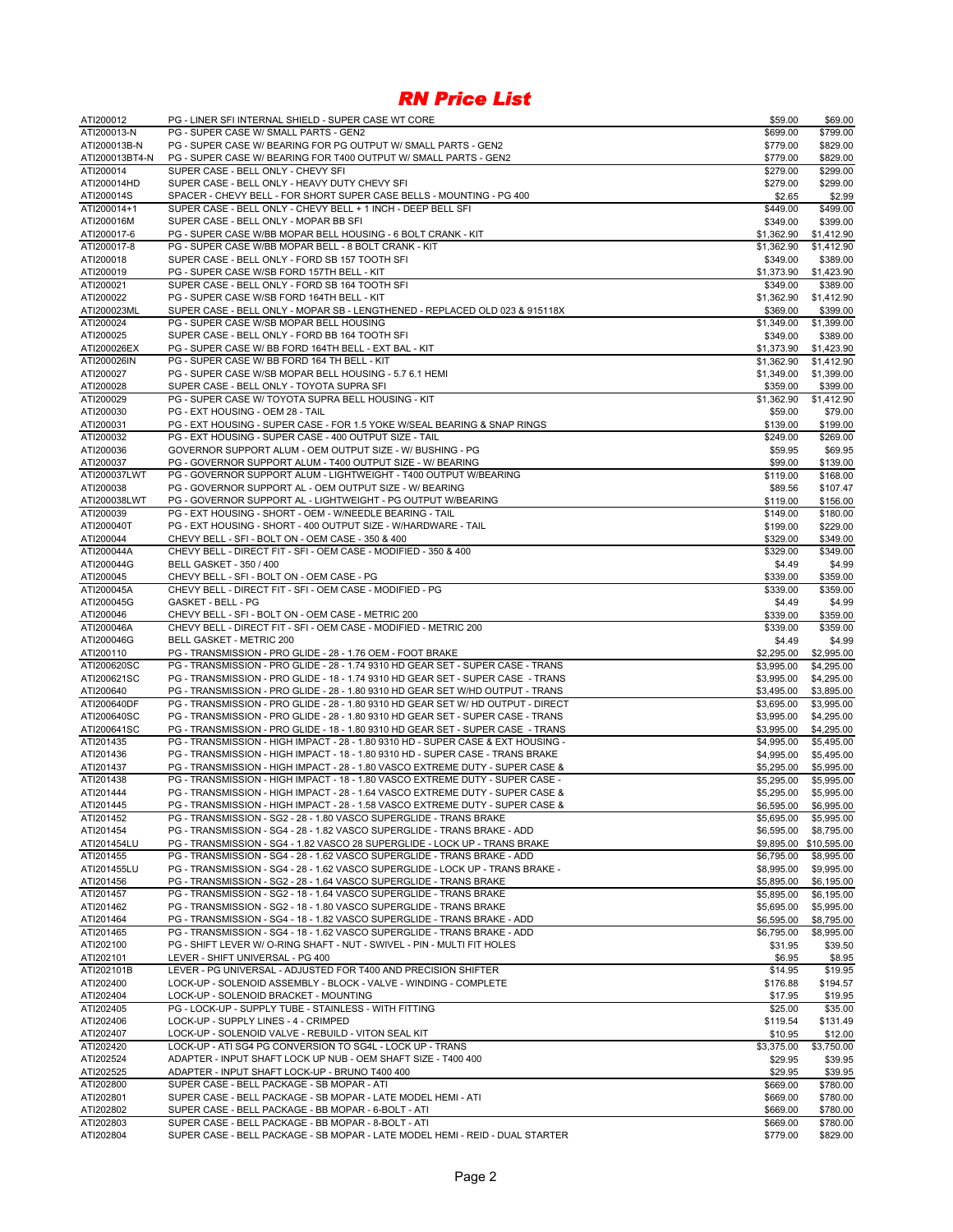| ATI202810               | SUPER CASE - BELL PACKAGE - SB FORD - 157 TOOTH - ATI                                                                                  | \$669.00                 | \$780.00               |
|-------------------------|----------------------------------------------------------------------------------------------------------------------------------------|--------------------------|------------------------|
| ATI202811               | SUPER CASE - BELL PACKAGE - SB FORD - 164 TOOTH - ATI                                                                                  | \$669.00                 | \$780.00               |
| ATI202812               | SUPER CASE - BELL PACKAGE - FORD MOD MOTOR - ATI                                                                                       | \$669.00                 | \$780.00               |
| ATI202813               | SUPER CASE - BELL PACKAGE - BB FORD - 164 TOOTH - INT BAL - ATI                                                                        | \$669.00                 | \$780.00               |
| ATI202815               | SUPER CASE - BELL PACKAGE - FORD 5.0L COYOTE                                                                                           | \$669.00                 | \$780.00               |
| ATI202820               | SUPER CASE - BELL PACKAGE - TOYOTA SUPRA - ATI                                                                                         | \$669.00                 | \$780.00               |
| ATI203050               | PG - VALVE BODY - TRANSBRAKE - REV SAFETY - FWD PATTERN                                                                                | \$449.00                 | \$499.00               |
| ATI203051               | PG - VALVE BODY - TRANSBRAKE - BILLET - REV SAFETY - FWD PATTERN - WICKED<br>SEPARATOR PLATE - AL - PG WICKED QUICK                    | \$645.00                 | \$745.00               |
| ATI203115A<br>ATI203178 |                                                                                                                                        | \$35.00                  | \$48.00                |
| ATI203179               | PG - VB - OVAL SHAPED DETENT SPRING BRACKET<br>PG - VB - DETENT LEVER - NEW - TRIANGLE - GOLD ZINC PLATED                              | \$1.49                   | \$1.99<br>\$9.95       |
| ATI203200               | PG - VALVE BODY - MANUAL - FWD PATTERN                                                                                                 | \$6.95<br>\$299.00       | \$395.00               |
| ATI203250               | PG - VALVE BODY - TRANSBRAKE - FWD PATTERN                                                                                             | \$429.00                 | \$469.00               |
| ATI203381               | PG - NEW - GUIDE PLATE FOR ROOSTER COMB LEVER                                                                                          | \$9.95                   | \$11.95                |
| ATI203410               | PG - GASKETS - VALVE BODY - FOR 203200 / 203250 - 3 SETS                                                                               | \$24.64                  | \$30.80                |
| ATI203440               | PG - VALVE - TRANSBRAKE - 203250 - USE 203460 SPRING                                                                                   | \$31.22                  | \$39.02                |
| ATI203445               | PG - VALVE - TRANSBRAKE - BILLET VALVE BODY BRAKE - T400 400                                                                           | \$31.99                  | \$38.40                |
| ATI203450               | PG - SPRING - VALVE RETURN - USED IN 203300                                                                                            | \$7.15                   | \$8.94                 |
| ATI203460               | PG - SPRING - VALVE RETURN - USED IN 203250                                                                                            | \$7.38                   | \$9.23                 |
| ATI203480               | PG - SOLENOID - WITH ADAPTER - TRANSBRAKE - EXT                                                                                        | \$139.00                 | \$149.00               |
| ATI203490               | PG - SPRING - PRESSURE REGULATOR - VALVE BODY                                                                                          | \$12.61                  | \$15.77                |
| ATI203500               | PG - PAN KIT - DEEP CAST ALUM - INC FILTER - EXTENSION - HARDWARE & GASKET                                                             | \$139.00                 | \$199.00               |
| ATI203510               | PG - FILTER EXTENSION - FOR DEEP CAST ALUM PAN W/ BOLTS & GASKETS                                                                      | \$14.53                  | \$15.99                |
| ATI203520               | GASKET - FILTER TO VALVE BODY                                                                                                          | \$1.94                   | \$2.43                 |
| ATI203550               | PG - PAN GASKET - FIBER                                                                                                                | \$6.41                   | \$8.01                 |
| ATI203560               | PG - FILTER - BRASS OR STAINLESS - HIGH FLOW                                                                                           | \$9.95                   | \$12.00                |
| ATI203562B              | GASKET - FILTER SPACER TO BILLET WICKED QUICK VB - 203051                                                                              | \$3.00                   | \$4.00                 |
| ATI203563B1             | SPACER - FILTER - BILLET VB                                                                                                            | \$39.00                  | \$47.00                |
| ATI203563B2             | SPACER - FILTER - BILLET VB W/ SCS PORT                                                                                                | \$39.00                  | \$47.00                |
| ATI203564               | PG - HIGH FLOW FILTER SYSTEM - ADAPTER - HARDWARE AND DACRON FILTER                                                                    | \$44.95                  | \$54.95                |
| ATI203581               | PG - VALVE - MANUAL - WIDE LAND FOR OEM BASED VALVE BODY                                                                               | \$29.47                  | \$39.47                |
| ATI203600               | PG - SERVICE KIT - FILTER AND GASKETS                                                                                                  | \$14.95                  | \$18.00                |
| ATI203610               | PG - PAN KIT - DEEP SHEET ALUM - MOROSO - W/ HARDWARE - FILTER - EXTENSION -                                                           | \$238.00                 | \$249.00               |
| ATI203611               | PG - PAN KIT - SHALLOW SHEET ALUM - MOROSO - W/ HARDWARE - FILTER - PAN                                                                | \$236.00                 | \$249.00               |
| ATI203612               | PG - PAN KIT - DEEP SHEET ALUM - MOROSO - NO BAFFLE - W/ HARDWARE - FILTER -                                                           | \$251.00                 | \$295.00               |
| ATI203780S              | PG - ADAPTER - W/SEAL - SOLENOID - TRANSBRAKE - EXTERNAL                                                                               | \$38.65                  | \$40.81                |
| ATI203900               | GEARS - 1.68 HELICAL - LONG PINIONS / INPUT SUN - VASCO                                                                                | \$491.12                 | \$549.50               |
| ATI203906               | GEARS - 2.08 HELICAL - LONG PINIONS / INPUT SUN - VASCO                                                                                | \$491.12                 | \$549.50               |
| ATI203909               | GEAR - W/ FLANGE - 1.68 THROUGH 2.08 - HELICAL - VASCO - SUPER SET - 16DP                                                              | \$159.50                 | \$169.50               |
| ATI203914               | GEARS - 1.94 STRAIGHT - LONG PINIONS / INPUT SUN - VASCO                                                                               | \$491.12                 | \$549.50               |
| ATI203915               | GEARS - 1.98 STRAIGHT - LONG PINIONS / INPUT SUN - VASCO                                                                               | \$491.12                 | \$549.50               |
| ATI203916               | GEARS - 2.08 STRAIGHT - LONG PINIONS / INPUT SUN - VASCO                                                                               | \$491.12                 | \$549.50               |
| ATI203917               | GEARS - 2.18 STRAIGHT - LONG PINIONS / INPUT SUN - VASCO<br>GEAR - W/ FLANGE - 1.90 THROUGH 2.18 - STRAIGHT - VASCO - SUPER SET - 16DP | \$491.12                 | \$549.50               |
| ATI203919<br>ATI203934  | PG - GEARSET - 28 - 1.94 VASCO STRAIGHT SUPER SET - 16DP                                                                               | \$159.50                 | \$169.50<br>\$1,395.00 |
| ATI203935               | PG - GEARSET - 28 - 1.98 VASCO STRAIGHT SUPER SET - 16DP                                                                               | \$1,295.00<br>\$1,295.00 | \$1,395.00             |
| ATI203936               | PG - GEARSET - 28 - 2.08 VASCO STRAIGHT SUPER SET - 16DP                                                                               | \$1,295.00               | \$1,395.00             |
| ATI203937A              | PG - GEARSET - 28 - 2.18 VASCO STRAIGHT SUPER SET - 16DP - AL REV RING GEAR                                                            | \$1,395.00               | \$1,495.00             |
| ATI203938               | PG - GEARSET - 1.58 STRAIGHT CUT SONNAX 28 - PG 19 SPLINE SUN GEAR                                                                     | \$3,071.50               | \$3,371.50             |
| ATI204000               | GEAR - REVERSE RING - HELICAL OEM STEEL - 1.76 - 6 CLUTCH - 16DP                                                                       | \$49.23                  | \$61.53                |
| ATI204001               | GEAR - REVERSE RING - HELICAL STEEL - NEW - 1.76 - 16DP                                                                                | \$208.66                 | \$260.83               |
| ATI204010               | GEAR - REVERSE RING - HELICAL OEM STEEL - 1.82 - 6 CLUTCH - 16DP                                                                       | \$29.75                  | \$39.95                |
| ATI204020               | GEAR - W/ FLANGE - 1.82 - HELICAL - OEM - 16DP                                                                                         | \$0.00                   | \$0.00                 |
| ATI204030               | GEAR - W/ FLANGE - 1.76 - HELICAL - OEM - 16 DP                                                                                        | \$39.95                  | \$49.95                |
| ATI204060               | PG - GEARSET - 28 - 1.76 OEM COMPLETE OVERHAULED - 16DP - REQUIRES CORE                                                                | \$429.00                 | \$449.00               |
| ATI204070               | PG - GEARSET - 18 - 1.76 OEM COMPLETE OVERHAULED - SHORTY - 16DP - REQUIRES                                                            | \$429.00                 | \$449.00               |
| ATI204071               | PG - GEARSET - 18 - 1.76 OEM GEARS - 4340 OUTPUT - NEW CARRIER - SHORTY - 16DP                                                         | \$695.00                 | \$749.00               |
| ATI204081               | PG - GEARSET - 28 - 1.76 OEM GEARS - 4340 OUTPUT - NEW CARRIER - 16DP                                                                  | \$695.00                 | \$749.00               |
| ATI204110               | PG - GEARSET - 18 - 1.82 OEM CARRIER COMPLETE OVERHAULED - SHORTY - 16DP                                                               | \$429.00                 | \$449.00               |
| ATI204121               | PG - WASHER - PLANETARY SUN THRUST - OVERSIZED FOR BETTER GEAR SUPPORT -                                                               | \$19.95                  | \$24.00                |
| ATI204122               | PG - WASHER - PLANETARY SUN THRUST - FOR USE WITH AN ATI 207159AV INPUT ONLY                                                           | \$19.95                  | \$24.00                |
| ATI204125               | PG - BEARING KIT - TO REPLACE WASHER - INPUT SHAFT TO OUTPUT - MACHINE WORK                                                            | \$24.95                  | \$30.00                |
| ATI204131               | PG - WASHER - PLANETARY SUN THRUST - OEM DESIGN & DIMENSIONS - 1.76/1.82                                                               | \$3.49                   | \$4.49                 |
| ATI204134               | PG - BEARING - OUTPUT SUN TO INPUT SUN THRUST                                                                                          | \$29.95                  | \$38.82                |
| ATI204134M              | PG - BEARING - OUTPUT SUN TO INPUT SUN THRUST - MODIFIED                                                                               | \$29.95                  | \$38.82                |
| ATI204135               | PG - BEARING - OEM SIZE - PLANETARY TO CASE                                                                                            | \$12.95                  | \$19.95                |
| ATI204140               | PG - OUTPUT & CARRIER - 28 - 1.82 - OEM MODIFIED FOR 2.08 & 2.18                                                                       | \$182.74                 | \$214.84               |
| ATI204141               | PG - OUTPUT & CARRIER - 28 - 1.82 - OEM                                                                                                | \$117.85                 | \$141.50               |
| ATI204148               | PG - OUTPUT SHAFT - 28 - OEM PG SIZE - 1.74 1.76 1.80 1.87 - 1.66                                                                      | \$251.74                 | \$314.67               |
| ATI204149               | PG - OUTPUT SHAFT - 18 - OEM PG SIZE - 1.74 1.76 1.80 1.87 - 1.66                                                                      | \$251.74                 | \$314.67               |
| ATI204884VS             | GEARS - 1.64 STRAIGHT - SG2 - LONG PINIONS / INPUT SUN - VASCO                                                                         | \$449.50                 | \$541.48               |
| ATI204885V              | PG - GEARSET - 18 - 1.64 VASCO STRAIGHT - EXTREME DUTY - SHORTY - 12DP                                                                 | \$1,795.00               | \$1,995.00             |
| ATI204886V              | PG - GEARSET - 28 - 1.64 VASCO STRAIGHT - EXTREME DUTY - 12 DP                                                                         | \$1,795.00               | \$1,995.00             |
| ATI204887VS             | PG - GEARSET - 18 - 1.64 VASCO SG2 SUN PG OUT STRAIGHT - SHORTY - 12DP                                                                 | \$1,895.00               | \$2,095.00             |
| ATI204888VS             | PG - GEARSET - 28 - 1.64 VASCO SG2 SUN PG OUT STRAIGHT - 12DP                                                                          | \$1,895.00               | \$2,095.00             |
| ATI204898VS             | PG - GEARSET - 18 - 1.64 VASCO SG4 SUN 400 OUT STRAIGHT - SHORTY - 12DP                                                                | \$2,195.00               | \$2,595.00             |
| ATI204898VS-LWT         | PG - GEARSET - 18 - 1.64 VASCO SG4 SUN 400 OUT STRAIGHT - LIGHTWEIGHT - SHORTY -                                                       | \$2,295.00               | \$2,695.00             |
| ATI204900VS             | PG - GEARSET - 28 - 1.64 VASCO SG4 SUN 400 OUT STRAIGHT - 12DP                                                                         | \$2,195.00               | \$2,595.00             |
|                         | ATI204900VS-LWT PG - GEARSET - 28 - 1.64 VASCO SG4 SUN 400 OUT STRAIGHT - LIGHTWEIGHT - 12DP                                           | \$2,295.00               | \$2,695.00             |
| ATI204905VS             | GEAR - W/ FLANGE - SG4 - 1.64 & 1.80 - STRAIGHT - VASCO - 12DP                                                                         | \$294.50                 | \$326.50               |
| ATI204906VS             | GEAR - W/ FLANGE - SG4 - 1.62 & 1.82 - STRAIGHT - VASCO - 12DP                                                                         | \$294.50                 | \$326.50               |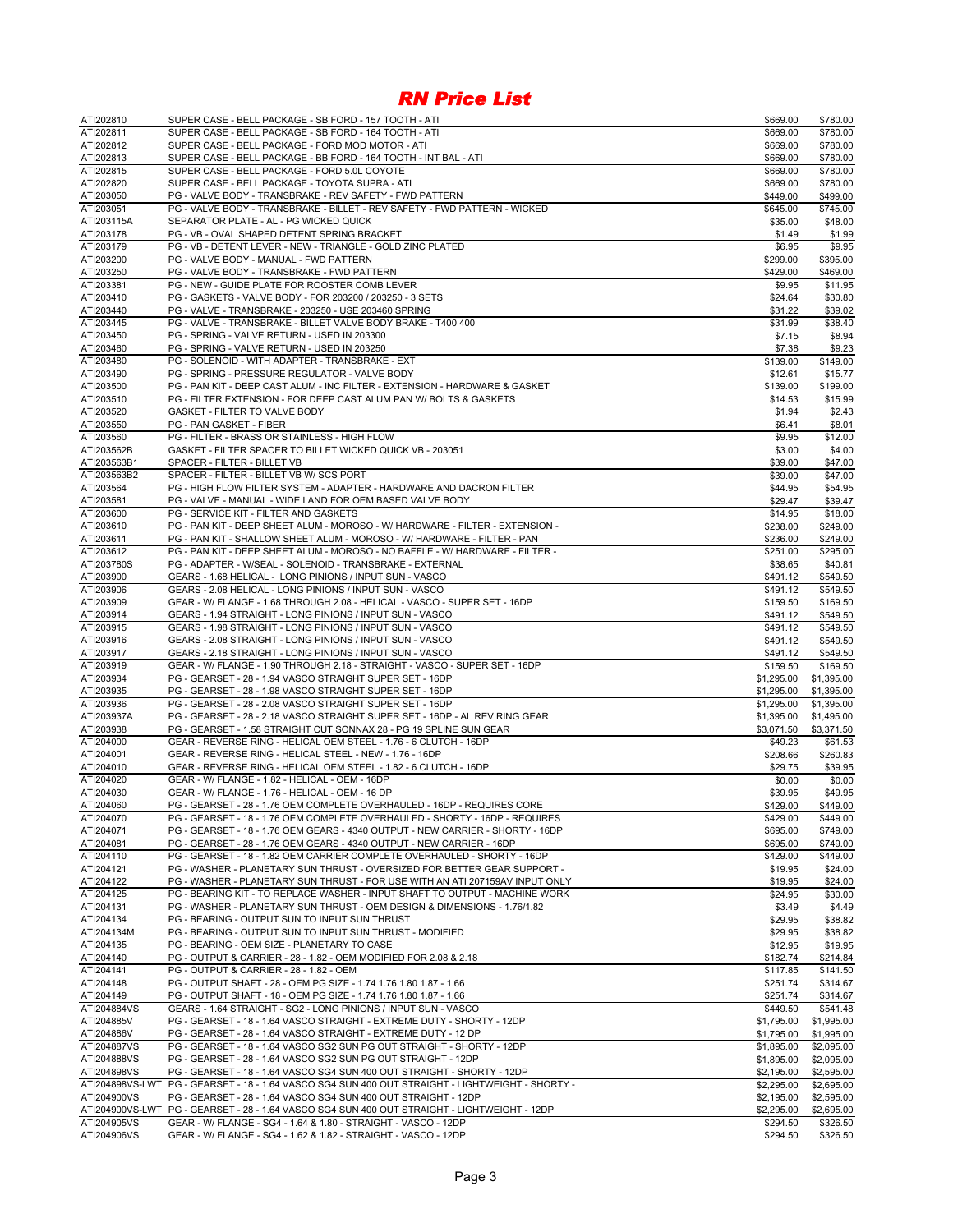| ATI204907VS  | PG - GEARSET - 28 - 1.82 VASCO SG4 SUN 400 OUT STRAIGHT - 12DP                  | \$2,195.00 | \$2,595.00 |
|--------------|---------------------------------------------------------------------------------|------------|------------|
| ATI204908VS  | PG - GEARSET - 18 - 1.82 VASCO SG4 SUN 400 OUT STRAIGHT - SHORTY - 12DP         | \$2,195.00 | \$2,595.00 |
| ATI204926    | GEAR - W/ FLANGE - 1.80 - STRAIGHT - 9310 - 12 DP                               | \$99.95    | \$119.50   |
| ATI204926VS  | GEAR - W/ FLANGE - SG2 - 1.64 & 1.80 - STRAIGHT - VASCO - 12DP - 1.66           | \$194.50   | \$222.30   |
| ATI204927    | GEAR - W/ FLANGE - 1.76 - HELICAL - 9310 - SUPER SET - 16DP                     | \$99.95    | \$119.50   |
| ATI204929    | GEARS - 1.76 HELICAL - LONG PINIONS / INPUT SUN - 9310                          | \$235.50   | \$284.50   |
| ATI204930    | GEAR - W/ FLANGE - 1.74 & 1.87 - STRAIGHT - 9310 - 14DP                         | \$99.95    | \$119.50   |
| ATI204930V   |                                                                                 |            | \$222.30   |
|              | GEAR - W/ FLANGE - 1.74 - STRAIGHT - VASCO - 14 DP                              | \$194.50   |            |
| ATI204932    | GEARS - 1.74 STRAIGHT - LONG PINIONS / INPUT SUN - 9310                         | \$235.50   | \$284.50   |
| ATI204932V   | GEARS - 1.74 STRAIGHT - LONG PINIONS / INPUT SUN - VASCO                        | \$391.12   | \$488.90   |
| ATI204934    | GEARS - 1.87 STRAIGHT - LONG PINIONS / INPUT SUN - 9310 - TIMED                 | \$319.50   | \$398.00   |
| ATI204935V   | GEAR - W/ FLANGE - 1.64 1.66 1.80 - STRAIGHT - VASCO - 12 DP                    | \$159.50   | \$169.50   |
| ATI204939VS  | GEARS - 1.80 STRAIGHT - SG2 - LONG PINIONS / INPUT SUN - VASCO                  | \$449.50   | \$541.48   |
| ATI204983    | PG - GEARSET - 18 - 1.74 9310 STRAIGHT - SHORTY - 14DP                          | \$1,095.00 | \$1,195.00 |
| ATI204983V   | PG - GEARSET - 18 - 1.74 VASCO STRAIGHT - EXTREME DUTY - SHORTY - 14DP          | \$1,695.00 | \$1,895.00 |
| ATI204984V   | PG - GEARSET - 18 - 1.80 VASCO STRAIGHT - EXTREME DUTY - SHORTY - 12DP          | \$1,695.00 | \$1,895.00 |
| ATI204988    | PG - GEARSET - 28 - 1.76 9310 HELICAL SUPER SET - 16DP                          | \$1,095.00 | \$1,195.00 |
| ATI204989    | PG - GEARSET - 28 - 1.74 9310 STRAIGHT - 14DP                                   | \$1,095.00 | \$1,195.00 |
| ATI204989V   | PG - GEARSET - 28 - 1.74 VASCO STRAIGHT - EXTREME DUTY - 12DP                   | \$1,695.00 | \$1,895.00 |
| ATI204990V   | PG - GEARSET - 28 - 1.80 VASCO STRAIGHT - EXTREME DUTY - 12DP                   |            | \$1,895.00 |
|              |                                                                                 | \$1,695.00 |            |
| ATI204991    | PG - GEARSET - 28 - 1.87 9310 STRAIGHT - 14DP                                   | \$1,095.00 | \$1,195.00 |
| ATI204994    | PG - GEARSET - 18 - 1.80 9310 STRAIGHT - SHORTY - 12DP                          | \$1,095.00 | \$1,195.00 |
| ATI204996    | PG - GEARSET - 28 - 1.80 9310 STRAIGHT - 12DP                                   | \$1,095.00 | \$1,195.00 |
| ATI204998VS  | PG - GEARSET - 18 - 1.80 VASCO SG2 SUN PG OUT STRAIGHT - SHORTY - 12DP          | \$1,895.00 | \$2,095.00 |
| ATI204999VS  | PG - GEARSET - 28 - 1.80 VASCO SG2 SUN PG OUT STRAIGHT - 12DP                   | \$1,895.00 | \$2,095.00 |
| ATI205010T   | PG - RINGS - TEFLON - INPUT SHAFT (2)                                           | \$7.95     | \$9.95     |
| ATI205011T   | PG - RING - TEFLON - INPUT SHAFT (1)                                            | \$3.99     | \$4.99     |
| ATI205020    | PG - RING KIT - CHROME PUMP (2) / TEFLON INPUT (2)                              | \$29.02    | \$34.83    |
| ATI205025    | PG - RING KIT - TEFLON - OEM FRONT PUMP (2) - NOT FOR SG4 SUPER PUMP            | \$8.95     | \$9.99     |
| ATI205031    | PG - FRONT PUMP - COOLER HEAT TREAT TUBE PINNED W/BRG                           | \$479.00   | \$499.00   |
| ATI205032    | PG - SUPER PUMP - OEM - W / BEARING AND RINGS                                   | \$649.00   | \$759.00   |
| ATI205033K1  | PG - KIT - SUPER PUMP - PUMP BODY - OEM SIZE - W/ GEARS AND WEAR PLATES         | \$319.00   | \$369.00   |
|              |                                                                                 |            |            |
| ATI205033K2  | PG - KIT - SUPER PUMP - PUMP BODY - SG4 SIZE - W/ GEARS AND WEAR PLATES         | \$319.00   | \$369.00   |
| ATI205034    | PG - SUPER PUMP - REAR PLATE HALF ONLY - OEM SIZE                               | \$179.00   | \$249.00   |
| ATI205034M   | PG - SUPER PUMP - REAR PLATE HALF ONLY - SG4 SIZE                               | \$179.00   | \$249.00   |
| ATI205035    | PG - SUPER PUMP - STATOR TUBE - OEM SIZE                                        | \$249.00   | \$269.00   |
| ATI205036    | PG - SUPER PUMP - O-RING KIT - 5 PCS - FOR PUMP OHL                             | \$11.95    | \$14.95    |
| ATI205037    | PG - SUPER PUMP - BOLT & WASHER KIT - (5) 5/16 X 18 X 1 1/2 GRADE 8 BOLTS & (5) | \$7.95     | \$8.95     |
| ATI205038    | PG - SUPER PUMP - OEM - RINGLESS - W / BRG AND RINGS                            | \$649.00   | \$759.00   |
| ATI205039    | PG - SUPER PUMP - SG2 - RINGLESS - W/ BRG & RINGS                               | \$649.00   | \$759.00   |
| ATI205058    | PG - SUPER PUMP - SG4 - W / BEARING AND RINGS                                   | \$699.00   | \$799.00   |
| ATI205058L   | PG - SUPER PUMP - SG4 - W / BEARING AND RINGS - LOCK UP                         | \$799.00   | \$899.00   |
| ATI205170    | PG - GEAR KIT - OEM FRONT PUMP                                                  | \$56.97    | \$71.22    |
| ATI205210    | PG - TUBE ONLY - STATOR SUPPORT - HEAT TREATED                                  | \$88.50    | \$98.43    |
|              |                                                                                 |            |            |
| ATI205262    | PG - STATOR SUPPORT HALF - HTS - W/ TUBE 205210 OEM STYLE                       | \$249.00   | \$269.00   |
| ATI205290    | PG - BAND - LOW OEM PREMIUM COMPETITION LINING                                  | \$69.95    | \$79.95    |
| ATI205291    | PG - BAND - LOW ATI WIDE CARBON LINING - 3/8 WIDER THAN STOCK                   | \$199.00   | \$228.00   |
| ATI205292    | PG - BAND - LOW ATI WIDE RED LINING - 3/8 WIDER THAN STOCK                      | \$189.95   | \$228.00   |
| ATI205297    | PG - OEM STYLE - FRONT PUMP BODY WITH GEARS                                     | \$235.00   | \$250.00   |
| ATI205310    | PG - BAND - LOW OEM RED LINING                                                  | \$79.95    | \$89.95    |
| ATI205312    | PG - STRUT - BAND APPLY STRUT                                                   | \$5.95     | \$6.95     |
| ATI205313    | PG - ADJUSTING ROD W/ JAM NUT - BAND - 4140HT - NEW AFTERMARKET                 | \$19.95    | \$24.00    |
| ATI205318    | PG - SERVO PISTON W/ GAPLESS RINGS GASKET & O-RING                              | \$39.95    | \$49.95    |
| ATI205319    | PG - RING - SERVO - GAPLESS TOTAL SEAL RING - EA                                | \$9.03     | \$10.84    |
| ATI205320    | PG - RING - SERVO - STANDARD STYLE - EA                                         | \$5.95     | \$6.95     |
| ATI205322    | PG - SERVO PISTON W/ REGULAR RINGS - GASKET - O-RING                            | \$32.95    | \$42.95    |
| ATI205325    | PG - SERVO COVER - BILLET - W/ ARP BOLTS GASKET O-RING & PLUG PG                | \$59.95    | \$69.95    |
| ATI205330    | GASKET - SUPER AND REGULAR SERVO TO PG CASE                                     | \$2.95     | \$3.95     |
|              | PG - BRIDGE - PARK PAWL - BRAND NEW PART                                        |            |            |
| ATI205336    |                                                                                 | \$19.95    | \$23.95    |
| ATI205337    | PG - WEDGE - BAND ADJUSTER - BRAND NEW PART                                     | \$12.95    | \$15.95    |
| ATI205340    | O-RING - PG - SERVO COVER TO CASE                                               | \$2.95     | \$4.33     |
| ATI205350    | PG - TUBE - VALVE BODY TO CASE - SERVO APPLY FEED                               | \$8.00     | \$9.00     |
| ATI205370    | PG - O-RING - FRONT PUMP TO CASE                                                | \$4.61     | \$5.76     |
| ATI205379    | PG - SHIM KIT - END PLAY ADJUST - CARRIER END                                   | \$9.10     | \$10.92    |
| ATI205380    | PG - GASKET SET - PUMP TO CASE 6/.015 2/.030 2/.045                             | \$23.10    | \$28.88    |
| ATI205380-15 | GASKET - PUMP TO CASE .015 THICK - PG                                           | \$3.94     | \$4.92     |
| ATI205380-30 | GASKET - PUMP TO CASE .030 THICK - PG                                           | \$3.94     | \$4.92     |
| ATI205380-45 | GASKET - PUMP TO CASE .045 THICK - PG                                           | \$3.94     | \$4.92     |
| ATI205395    | WASHER - THRUST - PG CLUTCH HUB - SMALL SIZE                                    | \$8.95     | \$9.49     |
| ATI205400    | PG - SHIM PACK - END PLAY - .010 - .015 - .030                                  | \$8.36     | \$10.45    |
| ATI205602    | PG - FRICTION PLATE - HIGH GEAR - .065 GREEN - GROOVED                          | \$9.95     | \$10.95    |
| ATI205603    | PG - FRICTION PLATE - HIGH GEAR - .100 GREEN - GROOVED                          | \$4.95     | \$5.95     |
|              |                                                                                 |            |            |
| ATI205606    | PG - FRICTION PLATE - HIGH GEAR - .060 BLUE - GROOVED                           | \$13.95    | \$15.95    |
| ATI205607    | PG - FRICTION PLATE - HIGH GEAR - .060 CARBONITE - GROOVED                      | \$10.95    | \$13.95    |
| ATI205612    | PG - STEEL PLATE - HIGH GEAR - .060 - THINNER THAN OEM                          | \$6.99     | \$7.99     |
| ATI205614    | PG - STEEL PLATE - HIGH GEAR - .068 - OEM                                       | \$5.49     | \$6.49     |
| ATI205615    | PG - STEEL PLATE - HIGH GEAR - .050 - THINNER THAN OEM                          | \$5.99     | \$6.99     |
| ATI205620    | PG - CLUTCH PACK - HIGH - (5) .100 GREEN & (6) .068 STEELS                      | \$56.95    | \$79.95    |
| ATI205622    | PG - CLUTCH PACK - HIGH - (7) .065 GREEN & (8) .060 STEELS                      | \$124.95   | \$149.95   |
| ATI205623    | PG - CLUTCH PACK - HIGH - (8) .065 GREEN & (3) .060 / (5) .068 STEELS           | \$124.95   | \$149.95   |
| ATI205624    | PG - CLUTCH PACK - HIGH - (10) .065 GREEN & (9) .068 / (1) .060 STEELS          | \$154.95   | \$194.95   |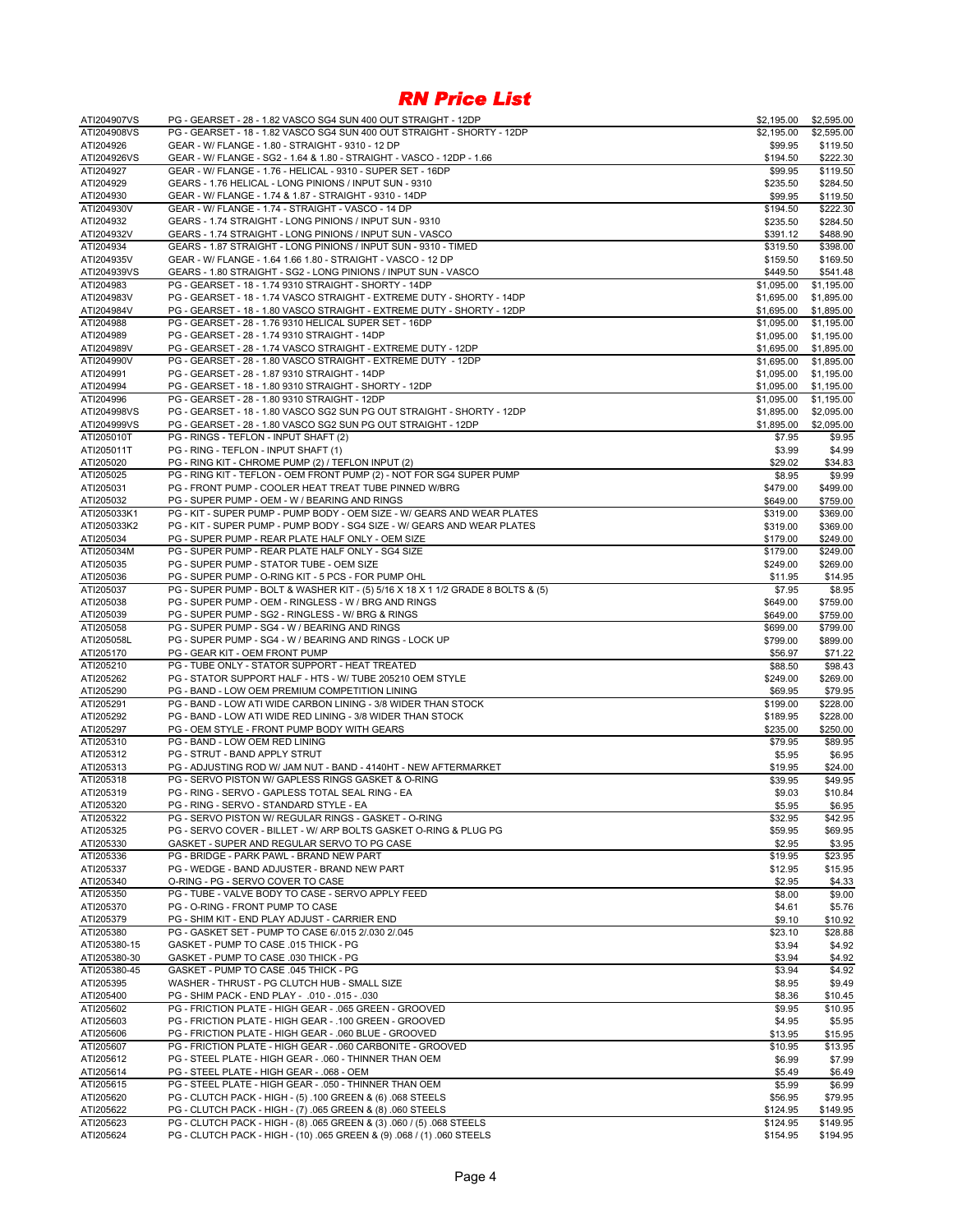| ATI205641              | PG - DRUM ASSY - STEEL - 6 CLUTCHES INSTALLED                                                                                                                  | \$223.66           | \$246.02             |
|------------------------|----------------------------------------------------------------------------------------------------------------------------------------------------------------|--------------------|----------------------|
| ATI205642              | PG - DRUM ASSY - STEEL - 7 CLUTCHES INSTALLED                                                                                                                  | \$244.75           | \$269.23             |
| ATI205645              | PG - DRUM ASSY - STEEL - 10 CLUTCHES INSTALLED                                                                                                                 | \$437.82           | \$481.61             |
| ATI205646              | PG - DRUM ASSY - STEEL - SG1 & 2 - 10 CLUTCH - 30 SPLINE                                                                                                       | \$563.31           | \$619.64             |
| ATI205647              | PG - DRUM ASSY - STEEL - SG4 - 10 CLUTCH - 27 SPLINE                                                                                                           | \$549.00           | \$719.00             |
| ATI205650              | PG - DRUM ASSY - ALUM - W/ STEEL SLEEVE - 5 CLUTCHES INSTALLED                                                                                                 | \$351.04           | \$386.15             |
| ATI205651              | PG - DRUM ASSY - ALUM - W/ STEEL SLEEVE - 6 CLUTCHES INSTALLED                                                                                                 | \$371.04           | \$408.15             |
| ATI205652              | PG - DRUM ASSY - ALUM - W/ STEEL SLEEVE - 7 CLUTCHES IN STALLED                                                                                                | \$390.68           | \$429.75             |
| ATI205655              | PG - DRUM ASSY - ALUM - W/ STEEL SLEEVE - 10 CLUTCHES INSTALLED                                                                                                | \$465.65           | \$512.21             |
| ATI205660              | PG - DRUM - BLANK - ALUM - W/ STEEL SLEEVE - AND BEARING                                                                                                       | \$245.53           | \$270.09             |
| ATI205690              | PG - PISTON - HIGH GEAR - .755 TALL - 7 CLUTCHES IN OEM DRUM                                                                                                   | \$39.00            | \$49.00              |
| ATI205700              | PG - PISTON - HIGH GEAR - .795 TALL - 5 CLUTCHES IN ALUM DRUM                                                                                                  | \$39.00            | \$49.00              |
| ATI205701              | PG - PISTON - HIGH GEAR - .690 TALL - 6 - 8 CLUTCHES IN ALUM DRUM                                                                                              | \$39.00            | \$49.00              |
| ATI205703              | PG - PISTON - HIGH GEAR ALUM FOR 10 CLUTCH STEEL DRUM                                                                                                          | \$75.00            | \$90.00              |
| ATI205704              | PG - PISTON - HIGH GEAR ALUM FOR 10 CLUTCH ALUM DRUM .400 HGT                                                                                                  | \$81.97            | \$98.37              |
| ATI205740              | PG - PARK PAWL - NEW ATI DESIGN                                                                                                                                | \$13.52            | \$14.95              |
| ATI205741              | PG - PARK ACTUATOR - NEW ATI DESIGN                                                                                                                            | \$12.95            | \$14.95              |
| ATI205742              | <b>PG - PARK PAWL - PIN</b>                                                                                                                                    | \$5.95             | \$6.95               |
| ATI205746              | PG - SPRING - PARK PAWL RELEASE<br>PG - SPRING - NEW - LOW GEAR APPLY - SERVO                                                                                  | \$7.95             | \$10.00              |
| ATI205749<br>ATI205750 |                                                                                                                                                                | \$17.95<br>\$25.95 | \$18.49<br>\$29.96   |
| ATI205753              | PG - SPRINGS - HEAVY DUTY REVERSE PISTON RELEASE - SET (17)<br>SNAP RING - HIGH DRUM SPRING RETAINER - SMALL - PG                                              | \$1.49             | \$1.99               |
| ATI205754              | SNAP RING - HIGH DRUM FLANGE RETAINER - BIG - PG                                                                                                               | \$2.29             | \$2.59               |
| ATI205755              | RETAINER - PG - HIGH GEAR DRUM SPRING RETAINER - NEW PART                                                                                                      | \$9.49             | \$9.95               |
| ATI205756              | RETAINER - PG - REVERSE CLUTCH SPRING RETAINER - NEW PART                                                                                                      | \$9.49             | \$9.95               |
| ATI205757              | SNAP RING - REVERSE PRESSURE PLATE - BIG - PG                                                                                                                  | \$2.95             | \$3.49               |
| ATI205758              | SNAP RING - REVERSE SPRING RETAINER - SMALL - PG                                                                                                               | \$1.99             | \$2.49               |
| ATI205760              | PG - VENT - CASE PUSH-IN FITS OEM                                                                                                                              | \$3.77             | \$4.71               |
| ATI205761              | PG - CASE SAVER - SET OF 6 - FOR REV STEELS                                                                                                                    | \$31.95            | \$38.34              |
| ATI205764              | PG - PARK PAWL - KIT - PARK PAWL ASSY                                                                                                                          | \$42.33            | \$49.00              |
| ATI205768              | PG - KIT - ROOSTER COMB - WITH BOLT NUT AND WASHER                                                                                                             | \$15.95            | \$19.95              |
| ATI205770              | PG - VENT - CASE - SCREW-IN - 1/8 NPT - MALE                                                                                                                   | \$3.95             | \$5.00               |
| ATI205800              | PG - CLUTCH PACK - REVERSE - (5) FRICTION ONLY - .100 - TAN - SMOOTH                                                                                           | \$23.95            | \$33.95              |
| ATI205803              | PG - FRICTION PLATE - REVERSE - .100 - TAN - SMOOTH                                                                                                            | \$4.95             | \$6.95               |
| ATI205806              | PG - FRICTION PLATE - REVERSE - . 062 - RED - SMOOTH - USED WITH 1.62 GEARSET                                                                                  | \$9.95             | \$11.95              |
| ATI205811              | PG - STEEL PLATE - REVERSE - .070 - OEM                                                                                                                        | \$4.49             | \$6.49               |
| ATI205812              | PG - STEEL PLATE - REVERSE - .075 - THICKER THAN OEM                                                                                                           | \$4.49             | \$6.49               |
| ATI205813              | PG - STEEL PLATE - REVERSE - .057 - THINNER THAN OEM                                                                                                           | \$6.95             | \$8.95               |
| ATI205814              | PG - STEEL PLATE - REVERSE - . 100 - THICKER THAN OEM                                                                                                          | \$4.95             | \$6.95               |
| ATI205820              | PG - CLUTCH PACK - REVERSE - (5) .100 TAN SMOOTH & (5) .070 STEELS                                                                                             | \$48.95            | \$58.95              |
| ATI205821              | PG - CLUTCH PACK - REVERSE - (6) .100 TAN SMOOTH & (6) .070 STEELS                                                                                             | \$58.95            | \$68.95              |
| ATI205831              | PG - REV PRESSURE PLATE - NEW - BILLET STEEL                                                                                                                   | \$39.95            | \$44.95              |
| ATI205852              | PISTON - REVERSE - PG - 1.105 HEIGHT - DRILLED FOR TRANS BRAKE                                                                                                 | \$0.00             | \$0.00               |
| ATI205900              | GASKET - GOVERNOR - SUPPORT TO CASE - 67-UP                                                                                                                    | \$3.21             | \$4.01               |
| ATI206299              | PG - OVERHAUL KIT - PAPER & RUBBER FOR CASE ONLY                                                                                                               | \$29.95            | \$34.95              |
| ATI206300              | PG - OVERHAUL KIT - GASKETS AND SEALS - COMPLETE KIT                                                                                                           | \$99.00            | \$99.00              |
| ATI206330              | PG - OVERHAUL KIT - RACE TRANS - STEEL DRUM 5 HIGH / 5 REV                                                                                                     | \$229.00           | \$249.00             |
| ATI206332              | PG - OVERHAUL KIT - RACE TRANS - STEEL DRUM 7 HIGH / 5 REV                                                                                                     | \$249.00           | \$269.00             |
| ATI206333              | PG - OVERHAUL KIT - RACE TRANS - STEEL DRUM 10 HIGH / 5 REV                                                                                                    | \$279.00           | \$299.00             |
| ATI206370              | PG - OVERHAUL KIT - MASTER - SG4                                                                                                                               | \$449.00           | \$499.00             |
| ATI206400              | PG - BUSHING KIT - PUMP TO TAIL                                                                                                                                | \$28.84            | \$34.61              |
| ATI206450              | PG - INTERNAL COOLER DUMP<br>PG - EXTERNAL COOLER DUMP - NON SCS-30 PGS ONLY                                                                                   | \$399.00           | \$429.00<br>\$369.00 |
| ATI206451              |                                                                                                                                                                | \$349.00           |                      |
| ATI206483              | PG - TRICK STICK - FIREWALL MOUNT - LOKAR ANCHOR TIGHT                                                                                                         | \$145.00           | \$169.00             |
| ATI206490<br>ATI206491 | PG - TRICK STICK - OEM CASE - STD LENGTH - BELL MOUNT - 23 IN FWD BENT - MAS<br>PG - TRICK STICK - OEM OR SFI CASE - SHORT - BELL MOUNT - 11 IN FWD BENT - MAS | \$44.95            | \$54.95              |
| ATI206492              | PG - TRICK STICK - DIRECT MOUNT - LOKAR ANCHOR TIGHT                                                                                                           | \$44.95<br>\$99.00 | \$54.95<br>\$102.00  |
| ATI206494              | PG - TRICK STICK - OEM OR SFI CASE - SHORT - SERVO COVER MOUNT - 4 IN STRAIGHT -                                                                               | \$44.95            | \$54.95              |
| ATI206496              | PG - TRICK STICK - SFI CASE - STD LENGTH - BELL MOUNT - 23 IN FWD BENT - MAS                                                                                   | \$44.95            | \$54.95              |
| ATI206611              | PG - OVERFLOW TANK - TRANS FLUID PUKE - CATCH CAN                                                                                                              | \$119.00           | \$129.00             |
| ATI206621              | MOUNT - GM TRANS - POLYURETHANE                                                                                                                                | \$37.95            | \$40.65              |
| ATI207015              | PG - HIGH GEAR DRUM ONLY - STEEL - NEW LW OEM REPLACEMENT                                                                                                      | \$98.40            | \$109.00             |
| ATI207035              | GEAR - SUN - 1.90 - HELICAL - SUPER SET - VASCO - 16DP                                                                                                         | \$159.00           | \$179.00             |
| ATI207045              | GEAR - SUN - 1.98 - HELICAL - SUPER SET - VASCO - 16DP                                                                                                         | \$159.00           | \$179.00             |
| ATI207055              | GEAR - SUN - 2.08 - HELICAL - SUPER SET - VASCO - 16DP                                                                                                         | \$159.00           | \$179.00             |
| ATI207065              | GEAR - LONG PINION - 1.90 & 1.94 - HELICAL SUPER SET - VASCO - 16 DP                                                                                           | \$159.00           | \$179.00             |
| ATI207095              | GEAR - SUN - 1.68 - HELICAL - SUPER SET - VASCO - 16DP                                                                                                         | \$159.00           | \$179.00             |
| ATI207133              | PG - SUPER PUMP - STATOR TUBE - OEM SIZE - RINGLESS                                                                                                            | \$249.00           | \$269.00             |
| ATI207146              | INPUT SHAFT - VASCO - TURBO SPLINE - NO JOURNAL 1.76 12 7/8                                                                                                    | \$299.75           | \$349.75             |
| ATI207148              | INPUT SHAFT - VASCO - TURBO SPLINE - RINGLESS 1.76 12 7/8                                                                                                      | \$299.75           | \$349.75             |
| ATI207153              | PG - SUPER PUMP - STATOR TUBE - SG4 SIZE                                                                                                                       | \$249.00           | \$269.00             |
| ATI207159AV            | INPUT SHAFT - VASCO - SG2 2ND DESIGN 1.001                                                                                                                     | \$299.75           | \$349.75             |
| ATI207160              | INPUT SHAFT - 300M - PG SPLINE 1.76 12 7/8                                                                                                                     | \$204.00           | \$279.00             |
| ATI207169              | INPUT SHAFT - 300M - BIG - SUPERGLIDE 4 - SG4 - PG                                                                                                             | \$347.62           | \$417.15             |
| ATI207169L             | INPUT SHAFT - 300M - BIG - LOCK UP - SUPERGLIDE 4 - SG4 - PG                                                                                                   | \$376.78           | \$452.14             |
| ATI207171              | INPUT SHAFT - 300M - TURBO SPLINE - NO JOURNAL 1.76 12 7/8                                                                                                     | \$204.00           | \$279.00             |
| ATI207180              | GEAR - REVERSE RING - STRAIGHT STEEL - 1.82 - 6 CLUTCH - 16DP                                                                                                  | \$179.54           | \$224.43             |
| ATI207200              | INPUT SHAFT - 300M - TURBO SPLINE 1.82 12 5/8                                                                                                                  | \$204.00           | \$279.00             |
| ATI207210              | PG - CLUTCH HUB - ALUMINUM - 19 SPLINE                                                                                                                         | \$83.17            | \$96.00              |
| ATI207220              | PG - CLUTCH HUB - STEEL - 19 SPLINE                                                                                                                            | \$79.00            | \$99.00              |
| ATI207222              | PG - CLUTCH HUB - STEEL - 19 SPLINE 10 CLUTCH                                                                                                                  | \$79.95            | \$96.00              |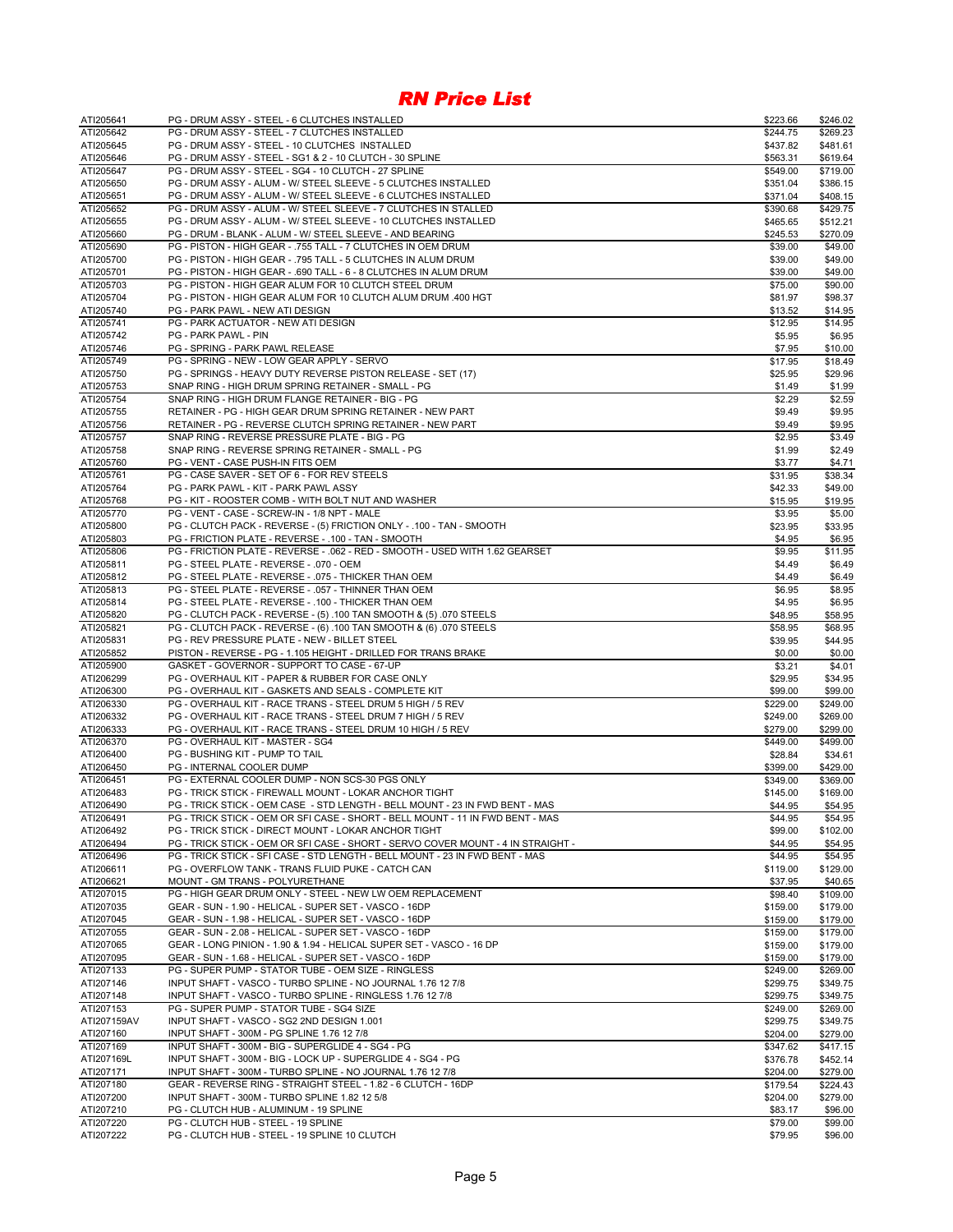| ATI207223              | PG - CLUTCH HUB - STEEL - 27 SPLINE SG4 SUPERGLIDE 4 - 10 CLUTCH                                 | \$139.00               | \$157.44                 |
|------------------------|--------------------------------------------------------------------------------------------------|------------------------|--------------------------|
| ATI207224              | PG - CLUTCH HUB - STEEL - 19 SPLINE - 8 TO 10 CLUTCHES                                           | \$59.00                | \$69.00                  |
| ATI207235              | GEAR - SHORT PINION - 1.68 THROUGH 2.08 -HELICAL - SUPER SET - VASCO - 16DP                      | \$127.51               | \$144.50                 |
| ATI207245              | GEAR - SUN - 1.90 - STRAIGHT - SUPER SET - VASCO - 16DP                                          | \$159.00               | \$179.00                 |
| ATI207255              | GEAR - SHORT PINION - 1.90 THROUGH 2.18 - STRAIGHT - SUPER SET - VASCO - 16DP                    | \$127.51               | \$144.50                 |
| ATI207285              | GEAR - FLANGE - 1.90 THROUGH 2.18 - STRAIGHT - SUPER SET - VASCO - 16DP                          | \$175.20               | \$210.24                 |
| ATI207340              | PLUG - MODULATOR - ALUMINUM W/GASKET                                                             | \$20.33                | \$25.41                  |
| ATI207340P             | PG - PLUG - MODULATOR HOLE - THREADED                                                            | \$16.63                | \$24.58                  |
| ATI207342              | PG - SOLENOID DELETE PLUG - OEM AND SUPER CASE - 203250 TRANSBRAKE W/                            | \$24.95                | \$30.00                  |
| ATI207350              | BUSHING - STATOR SUPPORT - .984 ATI SHAFT W/ JOURNAL                                             | \$11.30                | \$12.43                  |
| ATI207351              | BUSHING - SCALLOPED FOR STATOR SUPPORT                                                           | \$6.86                 | \$8.23                   |
| ATI207382              | SPACER - BEARING - 1.82 PLANETARY - .119 THICK OEM                                               | \$5.25                 | \$5.25                   |
| ATI207386              | SMALL PARTS KIT - OEM - 1.82 CARRIER - FOR COMPLETE OVERHAUL                                     | \$139.00               | \$149.00                 |
| ATI207400              | GEAR - SUN - 1.74 - STRAIGHT - 9310 - 14DP                                                       | \$130.40               | \$163.00                 |
| ATI207403              | GEAR - LONG PINION - 1.74 - STRAIGHT - 9310 - 14 DP                                              | \$119.50               | \$138.50                 |
| ATI207405              | GEAR - LONG PINION - 1.87 - STRAIGHT - 9310 - 14 DP - A-B-C TIMED GEARS                          | \$119.50               | \$138.50                 |
| ATI207406              | GEAR - SHORT PINION - 1.74 & 1.87 STRAIGHT - 9310 - 14DP                                         | \$79.21                | \$88.67                  |
| ATI207408              | GEAR - REVERSE RING - STRAIGHT STEEL - FOR 1.74 AND 1.87 - 6 CLUTCH - 14 DP                      | \$208.66               | \$260.83                 |
| ATI207465              | GEAR - SUN - 1.98 - STRAIGHT - SUPER SET - VASCO - 16DP                                          | \$159.00               | \$179.00                 |
| ATI207485              | GEAR - SUN - 2.08 - STRAIGHT - SUPER SET - VASCO - 16DP                                          | \$159.00               | \$179.00                 |
| ATI207486              | GEAR - SUN - 2.18 - STRAIGHT - SUPER SET - VASCO - 16DP                                          | \$159.00               | \$179.00                 |
| ATI207651              | WASHER - PINION PIN - 2 HOLES - 1.62 1.64 1.82 / 1.82 OEM CARRIER - 1 WASHER (BIG                | \$5.49                 | \$6.49                   |
| ATI207652              | WASHER - PINION PIN - 2 HOLES - 1.64 1.76 1.80 1.87 - 1 WASHER - (SMALL PIN) - 1.66              | \$5.49                 | \$6.49                   |
| ATI207653              | WASHER - PINION PIN - 1 HOLE - 1.62 1.64 1.82 / 1.76 OEM CARRIER - 1 WASHER (BIG PIN)            | \$3.95                 | \$4.95                   |
| ATI207659              | SMALL PARTS KIT - OEM - 1.76 CARRIER - FOR COMPLETE OVERHAUL                                     | \$89.00                | \$119.00                 |
| ATI207660              | SMALL PARTS KIT - BOLT TOGETHER - 1.76 BASED CARRIERS - FOR COMPLETE                             | \$109.00               | \$119.00                 |
| ATI207662              | SMALL PARTS KIT - BOLT TOGETHER - 1.64 ONLY - FOR COMPLETE OVERHAUL                              | \$149.00               | \$149.00                 |
| ATI207667              | SMALL PARTS KIT - BOLT TOGETHER - 1.62 CARRIERS - FOR COMPLETE OVERHAUL                          | \$205.00               | \$229.00                 |
| ATI207668              | SMALL PARTS KIT - SG4 BOLT TOGETHER - 1.82 CARRIERS - FOR COMPLETE OVERHAUL                      | \$155.00               | \$175.00                 |
| ATI207710              | GEAR - SUN - 1.76 - HELICAL - SUPER SET - 9310 - 16DP                                            | \$130.40               | \$163.00                 |
| ATI207711              | GEAR - FLANGE - 1.76 HELICAL - SUPER SET - 9310 - 16DP                                           | \$119.50               | \$138.50                 |
| ATI207712              | GEAR - LONG PINION - 1.76 - HELICAL - SUPER SET - 9310 - 16 DP                                   | \$119.50               | \$138.50                 |
| ATI207713              | GEAR - SHORT PINION - 1.76 HELICAL - SUPER SET - 9310 -16DP                                      | \$79.21                | \$88.67                  |
| ATI207715              | GEAR - SUN - 1.74 - STRAIGHT - VASCO- 14DP                                                       | \$197.13               | \$206.74                 |
| ATI207716              | GEAR - FLANGE - 1.74 STRAIGHT - VASCO - 14DP                                                     | \$197.13               | \$206.74                 |
| ATI207717              | GEAR - LONG PINION - 1.74 -STRAIGHT - VASCO - 14 DP                                              | \$159.00               | \$179.00                 |
| ATI207718              | GEAR - SHORT PINION - 1.74 STRAIGHT - VASCO - 14DP                                               | \$127.51               | \$144.50                 |
| ATI207726              | GEAR - REVERSE RING - STRAIGHT STEEL - SG2 - SG4 - REGULAR - 1.64 1.80 - 12DP -                  | \$218.60               | \$270.83                 |
| ATI207728              | GEAR - REVERSE RING - STRAIGHT STEEL - SG4 - 1.82 - 12DP                                         | \$208.66               | \$260.83                 |
| ATI207728HT            | GEAR - REVERSE RING - STRAIGHT 4140 HT - SG4 - 1.82 - 12DP                                       | \$259.95               | \$289.92                 |
| ATI207731              | GEAR - SUN - 1.80 - STRAIGHT - 9310 - 14DP                                                       | \$130.40               | \$163.00                 |
| ATI207732<br>ATI207733 | GEAR - LONG PINION - 1.80 - STRAIGHT - 9310 - 12 DP                                              | \$119.50               | \$138.50                 |
| ATI207734              | GEAR - SHORT PINION - 1.80 STRAIGHT - 9310 - 12DP<br>GEAR - FLANGE - 1.80 STRAIGHT - 9310 - 12DP | \$79.21                | \$88.67                  |
| ATI207736              | GEAR - SUN - 1.80 - STRAIGHT - VASCO - 12DP                                                      | \$130.40<br>\$197.13   | \$163.00<br>\$206.74     |
| ATI207737              | GEAR - LONG PINION - 1.80 - STRAIGHT - VASCO - 12 DP                                             | \$159.00               | \$179.00                 |
| ATI207738              | GEAR - SHORT PINION - 1.64 & 1.80 - STRAIGHT - VASCO - 12DP - 1.66                               | \$127.51               | \$144.50                 |
| ATI207741              | GEAR - SUN - 1.82 - SG4 - STRAIGHT - VASCO - 12DP                                                | \$197.13               | \$206.74                 |
| ATI207742              | GEAR - LONG PINION - 1.82 - STRAIGHT - VASCO - 12 DP                                             | \$159.00               | \$179.00                 |
| ATI207743              | GEAR - SHORT PINION - 1.62 & 1.82 - STRAIGHT - VASCO - 12DP                                      | \$127.51               | \$144.50                 |
| ATI207746              | FLANGE PLATE - NO GEAR - NEW - SG4 - 1.62 & 1.82 4 GEAR SET                                      | \$149.95               | \$179.50                 |
| ATI207748              | GEAR - LONG PINION - 1.64 - STRAIGHT - VASCO - 12 DP                                             | \$159.00               | \$179.00                 |
| ATI207749              | GEAR - SUN - 1.64 - SG4 - STRAIGHT - VASCO - 12DP                                                | \$197.13               | \$206.74                 |
| ATI207752              | GEAR - SUN - 1.64 - STRAIGHT - VASCO - 12DP                                                      | \$197.13               | \$206.74                 |
| ATI207753              | GEAR - SUN - 1.64 - SG2 - STRAIGHT - VASCO - 12DP                                                | \$197.13               | \$206.74                 |
| ATI207760              | GEAR - REVERSE RING - HELICAL ALUMINUM - 1.82 - LIGHTWEIGHT - 3 CLUTCH - 16DP                    | \$189.80               | \$198.58                 |
| ATI207770              | GEAR - REVERSE RING - STRAIGHT ALUMINUM - 1.82 - LIGHTWEIGHT - 3 CLUTCH - 14DP                   | \$189.80               | \$198.58                 |
| ATI207781              | BUSHING - WEDDING BAND TURBO 30 SPLINE INPUT SHAFT TO FLANGE GEAR - SG2                          | \$53.13                | \$63.76                  |
| ATI207782VS            | GEAR - SUN - 1.80 - SG2 - STRAIGHT - VASCO - 12DP - USE WITH 207149 SHAFT                        | \$197.13               | \$206.74                 |
| ATI207783              | PG - CLUTCH HUB - STEEL - 30 SPLINE SG2 SUPERGLIDE 2                                             | \$176.07               | \$193.67                 |
| ATI207785              | BUSHING - WEDDING BAND - SG4 27 SPLINE INPUT SHAFT TO FLANGE GEAR                                | \$49.95                | \$65.00                  |
| ATI207786V             | GEAR - FLANGE - SG4 - 1.64 1.80 STRAIGHT - VASCO - 12DP                                          | \$197.13               | \$206.74                 |
| ATI207788              | SPACER - CLUTCH HUB - SG4 - TEFLON - WHITE WASHER                                                | \$6.95                 | \$7.95                   |
| ATI207810              | PG - PARK PAWL - ATI MANUFACTURED FOR SUPER CASE - SPECIAL NEED                                  | \$39.00                | \$49.00                  |
| ATI207820              | PG - OUTPUT & CARRIER - 18 - 1.82 - OEM - CUT AND REPSLINED                                      | \$182.74               | \$214.84                 |
| ATI207836              | PG - CARRIER - 1.74 1.76 1.80 1.87 - STEEL - 1.66                                                | \$290.52               | \$363.15                 |
| ATI207836AL            | PG - CARRIER - 1.74 1.76 1.80 1.87 - ALUMINUM - 1.66                                             | \$395.00               | \$495.00                 |
| ATI207837              | PG - CARRIER - 1.82 - STEEL - DUAL HOLE SIZE                                                     | \$290.52               | \$363.15                 |
| ATI207837AL            | PG - CARRIER - 1.82 - ALUMINUM - DUAL HOLE SIZE                                                  | \$395.00               | \$495.00                 |
| ATI207838              | PG - OUTPUT SHAFT - 28 - SG4 - T400 SPLINE SIZE - 1.82 - CHK HOLES                               | \$407.88               | \$509.85                 |
| ATI207838S             | PG - OUTPUT SHAFT - 18 - SG4 - T400 SPLINE SIZE - 1.82 - CHK HOLES                               | \$407.88               | \$509.85                 |
| ATI207844D             | PG - OUTPUT SHAFT - 28 - SG4 - T400 SPLINE SIZE - GUN DRILLED - 1.64 ONLY                        | \$407.88               | \$509.85                 |
| ATI207845              | PG - CARRIER - 1.64 - STEEL                                                                      | \$290.52               | \$363.15                 |
| ATI207845AL            | PG - CARRIER - 1.64 - ALUMINUM                                                                   | \$395.00               | \$495.00                 |
| ATI207847              | PG - OUTPUT SHAFT - 28 - OEM PG SIZE - 1.64 ONLY                                                 | \$251.74               | \$314.67                 |
| ATI207852              | PG - OUTPUT SHAFT - 18 - OEM PG SIZE - 1.64 ONLY                                                 | \$407.88               | \$509.85                 |
| ATI207854              | PG - OUTPUT SHAFT - 18 - SG4 - T400 SPLINE SIZE - 1.64 ONLY                                      | \$407.88               | \$509.85                 |
| ATI207991<br>ATI208500 | GEARS ONLY - SET - 1.76 OEM HELICAL - 3 SHORT - 3 LONG - 1 INPUT SUN                             | \$177.13               | \$206.74                 |
| ATI208800              | CONVERTER - 8 - TREEMASTER STD - PG SPLINE<br>CONVERTER - 8 - TREEMASTER - MRT - 3.5+ STROKE     | \$945.00<br>\$1,045.00 | \$1,095.00<br>\$1,199.00 |
| ATI305033K1            | 350 - KIT - SUPER PUMP - PUMP BODY - OEM SHAFT - W/GEARS & WEAR PLATES                           | \$299.00               | \$349.00                 |
|                        |                                                                                                  |                        |                          |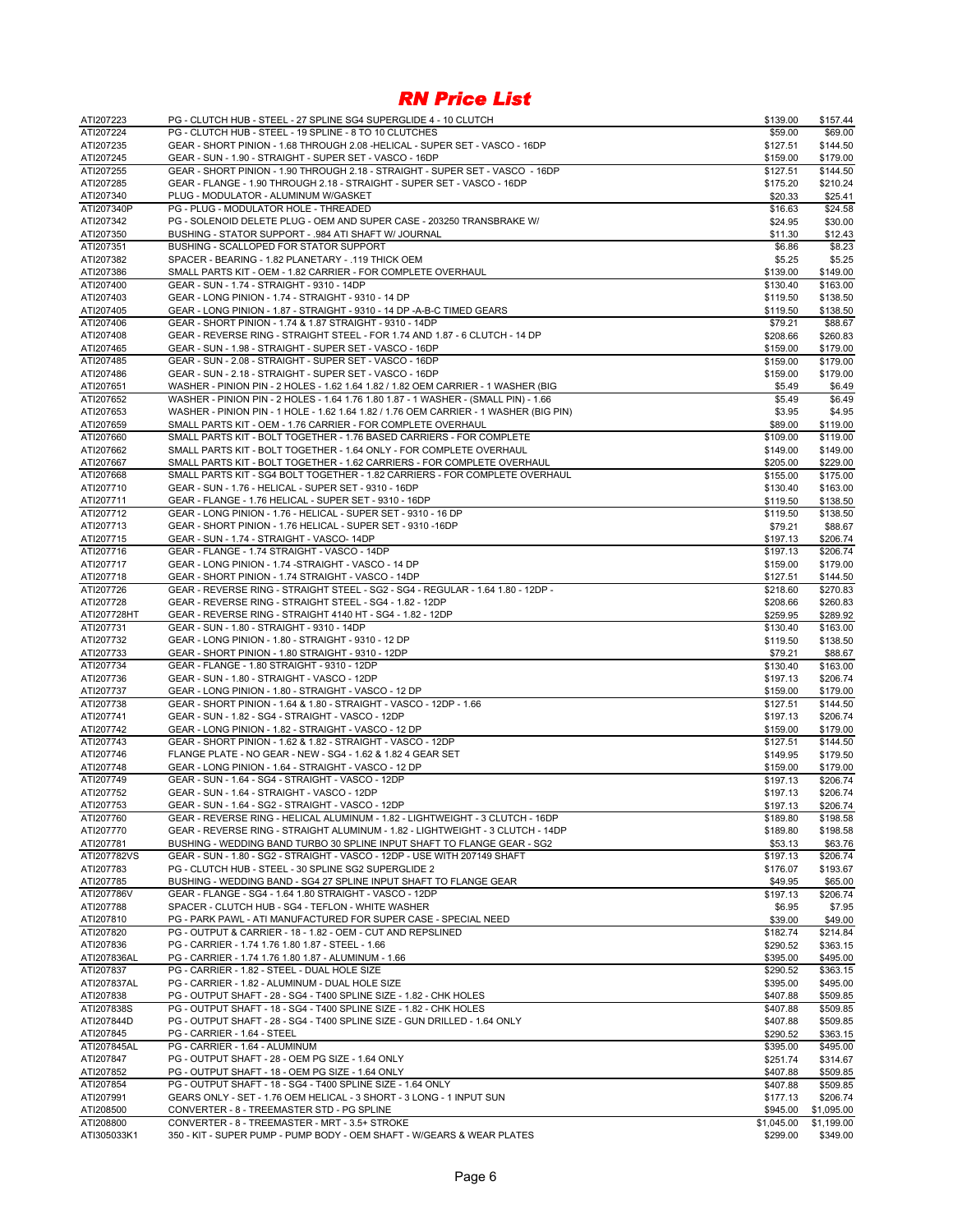| ATI350000                | 350 - CORE CHARGE - CHEVY - SHORT                                                                                                       | \$250.00                 | \$250.00                 |
|--------------------------|-----------------------------------------------------------------------------------------------------------------------------------------|--------------------------|--------------------------|
| ATI350010                | 350 BPO - CORE CHARGE - 2WD                                                                                                             | \$250.00                 | \$250.00                 |
| ATI350011                | 350 - SUPER CASE - W/ CHEVY BELL - T350                                                                                                 | \$1,549.00               | \$1,649.00               |
| ATI350011NG<br>ATI350013 | 350 - SUPER CASE - W/ CHEVY BELL - NO GOV OR BAND - T350<br>350 - SUPER CASE - NO BELL - T350                                           | \$1,495.00<br>\$1,349.00 | \$1,595.00<br>\$1,449.00 |
| ATI350013NG              | 350 - SUPER CASE - NO BELL - NO GOV OR BAND - T350                                                                                      | \$1,349.00               | \$1,449.00               |
| ATI350111                | 350 - SUPER CASE - W/ CHEVY BELL - BAND VERSION - T350                                                                                  | \$1,549.00               | \$1,649.00               |
| ATI350113                | 350 - SUPER CASE - NO BELL - BAND VERSION - T350                                                                                        | \$1,349.00               | \$1,449.00               |
| ATI351000                | 350 - TRANSMISSION - STREET/STRIP - CHEVY - 6 EXT                                                                                       | \$1,795.00               | \$1,995.00               |
| ATI351000DF              | 350 - TRANSMISSION - STREET/STRIP - DIRECT FIT BELL - CHEVY - 6 EXT                                                                     | \$2,395.00               | \$2,595.00               |
| ATI351200                | 350 - TRANSMISSION - MAN FWD W/BAND APP - CHEVY - 6 EXT                                                                                 | \$1,795.00               | \$1,995.00               |
| ATI351200DF              | 350 - TRANSMISSION - MAN FWD W/ BAND APP - DIRECT FIT BELL - CHEVY - 6 EXT                                                              | \$2,095.00               | \$2,395.00               |
| ATI351300                | 350 - TRANSMISSION - MAN REV W/BAND APP - CHEVY - 6 EXT                                                                                 | \$1,795.00               | \$1,995.00               |
| ATI351300DF<br>ATI351470 | 350 - TRANSMISSION - MAN REV W/ BAND APP - DIRECT FIT BELL - CHEVY - 6 EXT<br>350 - TRANSMISSION - MAN REV W/TRANSBRAKE - CHEVY - 6 EXT | \$2,095.00               | \$2,395.00               |
| ATI351470DF              | 350 - TRANSMISSION - MAN REV W/TRANSBRAKE - DIRECT FIT BELL - 6 EXT                                                                     | \$2,395.00<br>\$2,695.00 | \$2,695.00<br>\$3,195.00 |
| ATI351470SC              | 350 - TRANSMISSION - SUPER CASE - MAN REV - TRANSBRAKE                                                                                  | \$3,595.00               | \$4,195.00               |
| ATI351601                | 350 - TRANSMISSION - ULTRA LIGHT - MAN REV NO/BAND APP - CHEVY - 6 EXT                                                                  | \$3,195.00               | \$3,595.00               |
| ATI351601DF              | 350 - TRANSMISSION - ULTRA LIGHT - MAN REV NO/BAND APP - DIRECT FIT BELL -                                                              | \$3,495.00               | \$4,195.00               |
| ATI351601SC              | 350 - TRANSMISSION - SUPER CASE - ULTRA LIGHT - MAN REV/NO BAND APPLY                                                                   | \$4,595.00               | \$4,995.00               |
| ATI351642SC              | 350 - TRANSMISSION PACKAGE - SUPER CASE - ULTRA LIGHT - 2.75 5 PINION - KIT - SEE                                                       | \$5,195.00               | \$5,595.00               |
| ATI351800                | 350 - TRANSMISSION - STREET ROD PACKAGE - KIT - CHEVY - 6 EXT                                                                           | \$3,095.00               | \$3,595.00               |
| ATI351930                | 350 - EXT HOUSING - OEM 6                                                                                                               | \$59.95                  | \$79.95                  |
| ATI351934                | 350 - EXT HOUSING - W/ BUSHING - TAIL HSG                                                                                               | \$199.00                 | \$229.95                 |
| ATI351935<br>ATI351936   | 350 - EXT HOUSING - W/ ROLLER BEARING - TAIL HSG<br>350 - EXT HOUSING - W/ BUSHING - 400 OUTPUT - TAIL HSG                              | \$209.00<br>\$199.00     | \$239.95<br>\$229.95     |
| ATI351937                | 350 - EXT HOUSING - W/ ROLLER BEARING - 400 OUTPUT - TAIL HSG                                                                           | \$219.00                 | \$249.95                 |
| ATI353079                | 350 - SOLENOID ASSY - VALVE BODY - TRANSBRAKE T350                                                                                      | \$149.00                 | \$159.00                 |
| ATI353080                | 350 - VALVE BODY - TRANSBRAKE - EXT T350                                                                                                | \$529.00                 | \$559.00                 |
| ATI353081                | SEPARATOR PLATE - USED WITH 353080                                                                                                      | \$35.00                  | \$46.84                  |
| ATI353083                | 350 - BRAKE VALVE - TRANSBRAKE T350                                                                                                     | \$37.46                  | \$46.82                  |
| ATI353090                | 350 - VALVE BODY GASKETS - 3 SETS FOR 353080 BRAKE                                                                                      | \$24.13                  | \$30.80                  |
| ATI353100                | 350 - VALVE BODY - STREET/STRIP FWD PATTERN                                                                                             | \$259.00                 | \$299.00                 |
| ATI353110                | 350 - SEPARATOR PLATE - STEEL - USED WITH 353100<br>350 - SEPARATOR PLATE - ALUMINUM - USED WITH 353100                                 | \$37.47                  | \$46.84                  |
| ATI353111<br>ATI353170   | 350 - SEPARATOR PLATE - USED WITH 353200 OR 353400                                                                                      | \$35.00<br>\$37.47       | \$48.00<br>\$46.84       |
| ATI353200                | 350 - VALVE BODY - MANUAL - REV PATTERN - NO BAND APP                                                                                   | \$279.00                 | \$329.00                 |
| ATI353230                | GASKETS - VALVE BODY - USED WITH 353100 - 3 SETS                                                                                        | \$24.13                  | \$30.16                  |
| ATI353240                | SUPPORT PLATE - USED WITH ALL T350 VALVE BODIES                                                                                         | \$21.38                  | \$28.44                  |
| ATI353300                | 350 - VALVE BODY - MANUAL - FWD PATTERN                                                                                                 | \$259.00                 | \$299.00                 |
| ATI353310                | 350 - SEPARATOR PLATE - USED WITH 353300                                                                                                | \$33.11                  | \$36.42                  |
| ATI353336                | SPRING - GOVERNOR PLUG FOR 353300                                                                                                       | \$6.62                   | \$7.28                   |
| ATI353337                | GOVERNOR PLUG - FOR 353300                                                                                                              | \$16.63                  | \$20.79                  |
| ATI353400                | 350 - VALVE BODY - MANUAL - REV PATTERN - W/BAND APP                                                                                    | \$279.00                 | \$336.00                 |
| ATI353500<br>ATI353504   | 350 - PAN KIT - DEEP CAST ALUM - INC FILTER - EXTENSION - HARDWARE & GASKET<br>350 - PAN - STEEL OEM STYLE BLACK POWDER COATED          | \$149.00<br>\$29.95      | \$159.00<br>\$34.95      |
| ATI353550                | 350 - PAN GASKET - FIBER                                                                                                                | \$6.20                   | \$6.82                   |
| ATI353560                | 350 - FILTER - STAINLESS HIGH FLOW                                                                                                      | \$12.61                  | \$15.77                  |
| ATI353600                | 350 - SERVICE KIT - FILTER AND GASKETS                                                                                                  | \$17.15                  | \$21.44                  |
| ATI353610                | 350 - PAN KIT - DEEP SHEET METAL - MOROSO - W/ HARDWARE - FILTER - EXTENSION -                                                          | \$288.00                 | \$299.00                 |
| ATI354000                | 350 - GEARSET - 2.52 OEM HELICAL - REACTION CARRIER                                                                                     | \$80.00                  | \$99.00                  |
| ATI354034                | 350 - GEAR - OEM SUN - MACHINED FOR SPIROLOCS SNAP RINGS TO SUN SHELL                                                                   | \$39.00                  | \$49.00                  |
| ATI354035                | 350 - RING SET - SUNGEAR TO DRUM - SPIROLOC (2 PCS)                                                                                     | \$5.99                   | \$7.42                   |
| ATI354040                | 350 - GEARSET - 2.75 - 4 PINION OEM HELICAL GEAR SET - COMPLETE                                                                         | \$469.95                 | \$600.00                 |
| ATI355006                | 350 - RING - TEFLON (1) - PUMP - LARGE SIZE - PG SG4 SUPER PUMP                                                                         | \$3.99                   | \$4.99                   |
| ATI355007<br>ATI355008   | 350 - RING - TEFLON (1) - PUMP - SMALL SIZE<br>350 - RING KIT - TEFLON - PUMP - 5 PCS - 3 LARGE - 2 SMALL                               | \$3.99<br>\$15.95        | \$4.99<br>\$19.95        |
| ATI355060                | 350 / 400 - GEAR KIT - FRONT PUMP - .721 THICK                                                                                          | \$35.95                  | \$39.95                  |
| ATI355070                | 350 / 400 - GEAR KIT - FRONT PUMP - .723 THICK                                                                                          | \$35.95                  | \$39.95                  |
| ATI355080                | 350 / 400 - GEAR KIT - FRONT PUMP - .725 THICK                                                                                          | \$35.95                  | \$39.95                  |
| ATI355090                | 350 / 400 - GEAR KIT - FRONT PUMP - .727 THICK                                                                                          | \$35.95                  | \$39.95                  |
| ATI355120                | 350 - GASKET - PUMP TO CASE - T350                                                                                                      | \$4.00                   | \$5.00                   |
| ATI355250                | DRUM - FORWARD - STEEL - OEM INPUT SHAFT - W/ PISTON AND SEALS                                                                          | \$129.00                 | \$149.00                 |
| ATI355211                | 350 - STEEL PLATE - FORWARD & DIRECT .070 - OEM                                                                                         | \$4.49                   | \$6.49                   |
| ATI355212                | 350 - STEEL PLATE - FORWARD & DIRECT .058 - THINNER THAN OEM                                                                            | \$13.95                  | \$15.95                  |
| ATI355259<br>ATI355260   | 350 - DRUM - FORWARD - OEM STEEL - W/300M TURBO SPLINE INPUT SHAFT<br>DRUM - FORWARD - STEEL - W/300M PG SPLINE SHAFT                   | \$235.00<br>\$219.00     | \$289.00<br>\$289.00     |
| ATI355270                | 350 - DRUM - FORWARD - BILLET ALUMINUM W/300M TURBO SPLINE INPUT SHAFT 600+                                                             | \$729.00                 | \$799.00                 |
| ATI355401                | 350 - FRICTION PLATE - INTERMEDIATE - TAN - GROOVED - .078                                                                              | \$4.49                   | \$6.49                   |
| ATI355411                | 350 - STEEL PLATE - INTERMEDIATE - .068 - OEM                                                                                           | \$4.49                   | \$6.49                   |
| ATI355412                | 350 - STEEL PLATE - INTERMEDIATE - .077 - THINNER THAN OEM                                                                              | \$9.95                   | \$11.95                  |
| ATI355413                | 350 - STEEL PLATE - INTERMEDIATE - .089 - THICKER THAN OEM                                                                              | \$9.95                   | \$11.95                  |
| ATI355450                | RACE - HEAVY DUTY INTERMEDIATE ROLLER CLUTCH OUTER                                                                                      | \$55.00                  | \$65.00                  |
| ATI355470                | RETAINER PLATE - INTERMEDIATE SPRAG                                                                                                     | \$7.59                   | \$9.11                   |
| ATI355490                | SPRAG - INTERMEDIATE (OEM)                                                                                                              | \$28.98                  | \$36.22                  |
| ATI355491                | SPRAG - 36E - INTERMEDIATE HEAVY DUTY - USED IN 355682 - 350 - BWA                                                                      | \$207.89                 | \$249.47                 |
| ATI355530                | 350 - BAND - INTERMEDIATE HEAVY DUTY T350                                                                                               | \$19.95<br>\$3.94        | \$28.95                  |
| ATI355540<br>ATI355601   | SNAP RING - INTERMEDIATE SPRAG<br>100. - FRICTION PLATE - FORWARD & DIRECT - TAN - GROOVED - .100                                       | \$4.49                   | \$4.92<br>\$6.49         |
| ATI355602                | 350 - FRICTION PLATE - FORWARD & DIRECT - BLUE - GROOVED - .098                                                                         | \$13.95                  | \$15.95                  |
| ATI355607                | FRICTION PLATE - FORWARD & DIRECT - BLUE - GROOVED - .098 - T350 350                                                                    | \$14.00                  | \$15.00                  |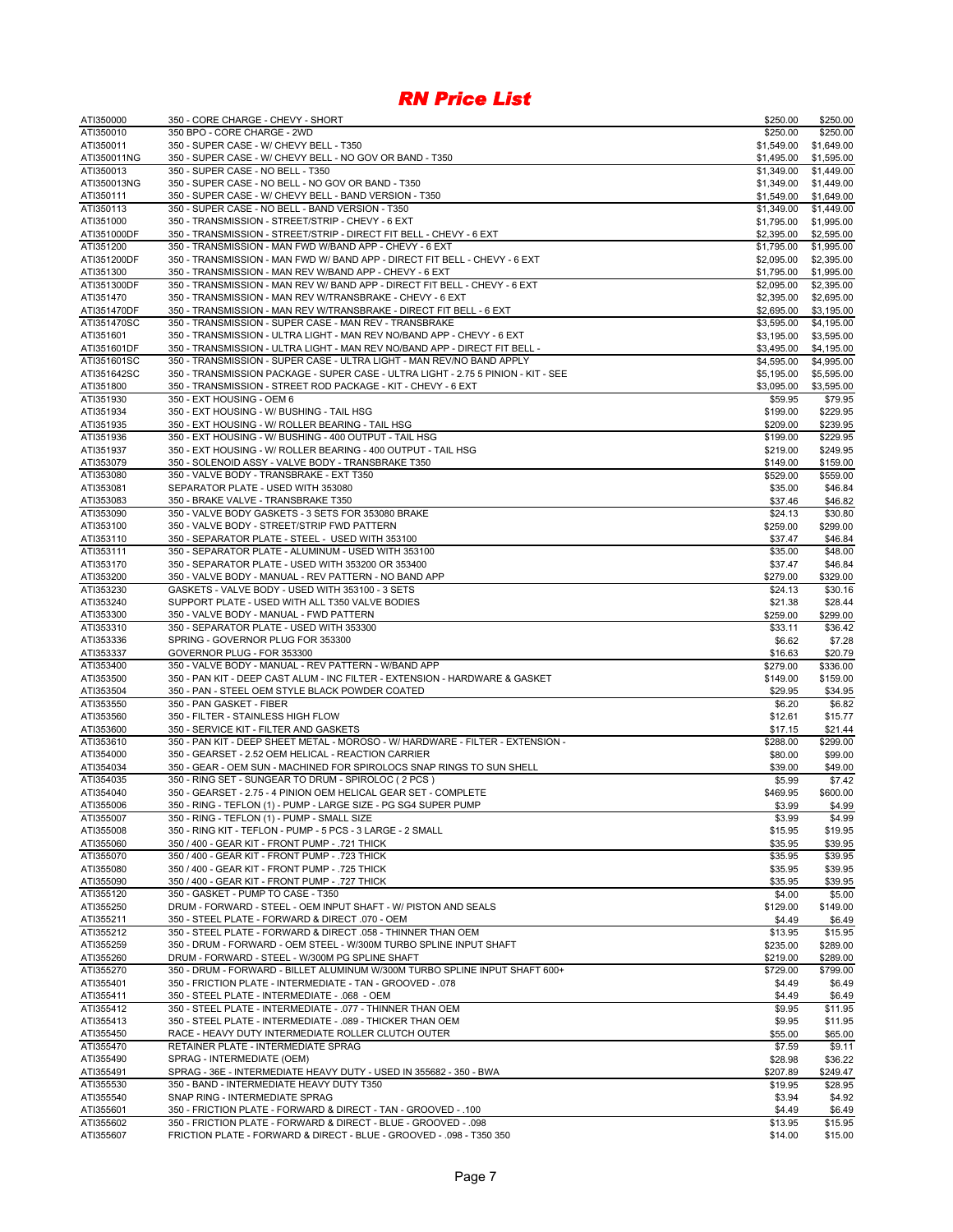| ATI355608                  | 350 - FRICTION PLATE - INTERMEDIATE - BLUE - GROOVED - .098                                                                                                       | \$25.95                  | \$29.00                  |
|----------------------------|-------------------------------------------------------------------------------------------------------------------------------------------------------------------|--------------------------|--------------------------|
| ATI355609                  | 350 - FRICTION PLATE - LOW & REVERSE - TAN - GROOVED - .098                                                                                                       | \$12.95                  | \$15.95                  |
| ATI355621                  | 350 - STEEL PLATE - FORWARD & DIRECT .090 - THICKER THAN OEM                                                                                                      | \$5.49                   | \$6.49                   |
| ATI355630                  | 350 - CLUTCH PACK - DIRECT - (5) .100 TAN GROOVED & (5) .070 STEELS                                                                                               | \$43.95                  | \$53.95                  |
| ATI355682<br>ATI355702     | 350 - DRUM - DIRECT - STEEL W/36 ELEMENT SPRAG<br>350 - DRUM ASSY - DIRECT - BILLET ALUMINUM W/36 ELEMENT SPRAG                                                   | \$369.00                 | \$429.00                 |
| ATI355811                  | 350 - STEEL PLATE - LOW & REVERSE - .070 - OEM                                                                                                                    | \$649.00<br>\$4.49       | \$749.00<br>\$6.49       |
| ATI355850                  | SPRAG - REVERSE (OEM) - BWA                                                                                                                                       | \$30.01                  | \$37.51                  |
| ATI356123                  | 350 - OUTPUT SHAFT - 300M - OEM SPLINE                                                                                                                            | \$499.00                 | \$599.00                 |
| ATI356123S                 | 350 - OUTPUT SHAFT - 4X4 - 300M - OEM SPLINE                                                                                                                      | \$479.00                 | \$579.00                 |
| ATI356124                  | 350 - OUTPUT SHAFT - 300M - LARGE SHAFT - 400 SPLINE                                                                                                              | \$499.00                 | \$599.00                 |
| ATI356124S                 | 350 - OUTPUT SHAFT - 4X4 - 300M - LARGE SHAFT - 400 SPLINE                                                                                                        | \$479.00                 | \$579.00                 |
| ATI356299                  | OVERHAUL KIT - GASKETS ONLY (OEM) PAPER & RUBBER                                                                                                                  | \$42.17                  | \$45.95                  |
| ATI356300                  | OVERHAUL KIT - GASKETS AND SEALS (NON LOCK-UP)                                                                                                                    | \$59.99                  | \$72.00                  |
| ATI356340                  | OVERHAUL KIT - FRESHEN-UP - ATI COMP TRANS - NO BAND APP                                                                                                          | \$189.00                 | \$199.00                 |
| ATI356400                  | 350 - BUSHING KIT - 12 PCS                                                                                                                                        | \$39.00                  | \$49.00                  |
| ATI356490                  | 350 - TRICK STICK - CHEVY - STD LENGTH - BELL MOUNT - 23 IN FWD BENT - MAS                                                                                        | \$44.95                  | \$54.95                  |
| ATI356492                  | 350 - TRICK STICK - CHEVY - ATI SUPER CASE AND BELL - BELL MOUNT - MAS                                                                                            | \$44.95                  | \$54.95                  |
| ATI356611<br>ATI357050     | 350 - OVERFLOW TANK - TRANS FLUID PUKE - CATCH CAN T350<br>350 - INPUT SHAFT - 300M - PG SPLINE                                                                   | \$119.00<br>\$189.00     | \$129.00<br>\$264.00     |
| ATI357051                  | INPUT SHAFT - OEM - PG SPLINE - MADE FROM OEM T350 INPUT                                                                                                          | \$99.95                  | \$120.00                 |
| ATI357052                  | 350 - INPUT SHAFT - 300M - TURBO SPLINE                                                                                                                           | \$204.00                 | \$279.00                 |
| ATI357110                  | OUTER RACE - FOR HD TH350 SPRAG ON A TH350 DRUM                                                                                                                   | \$189.04                 | \$226.85                 |
| ATI357141                  | PISTON - INTERMEDIATE - BILLET ALUM - .985 - T350                                                                                                                 | \$89.00                  | \$99.00                  |
| ATI357142                  | PISTON - DIRECT - BILLET ALUM - .838 - T350                                                                                                                       | \$89.00                  | \$99.00                  |
| ATI357143                  | PISTON - FORWARD - BILLET ALUM - 1.22 - T350                                                                                                                      | \$89.00                  | \$99.00                  |
| ATI357144                  | PISTON - LOW/REV - BILLET ALUM - 3.1 - T350                                                                                                                       | \$134.00                 | \$149.00                 |
| ATI357145                  | PISTON SET - BILLET ALUM - T350                                                                                                                                   | \$395.00                 | \$449.00                 |
| ATI357150                  | BRACKET - PARK LOCK - MODIFIED - USE WITH 354040                                                                                                                  | \$28.25                  | \$35.31                  |
| ATI357160                  | 350 - ALUM - DRUM ONLY - DIRECT - NO OUTERRACE OR SPRAG                                                                                                           | \$447.81                 | \$537.37                 |
| ATI357220                  | 350 GOVERNOR COVER - STAINLESS STEEL W/ O-RING                                                                                                                    | \$14.95                  | \$16.95                  |
| ATI400000                  | 400 - CORE CHARGE - CHEVY - SHORT                                                                                                                                 | \$250.00                 | \$250.00                 |
| ATI400010                  | 400 BPO - CORE CHARGE - 2WD                                                                                                                                       | \$250.00                 | \$250.00                 |
| ATI400011                  | 400 - SUPER CASE - W/ CHEVY BELL - T400                                                                                                                           | \$1,596.93               | \$1,649.00               |
| ATI400013<br>ATI400013MBP  | 400 - SUPER CASE - NO BELL<br>400 - SUPER CASE - W/ REID PATTERN - NO BELL                                                                                        | \$1,496.93<br>\$1,496.93 | \$1,549.00<br>\$1,549.00 |
| ATI400013MD-LU             | 400 - SUPER CASE - LOCK-UP - W/ SENSOR PORTS - NO BELL                                                                                                            | \$1,496.93               | \$1,549.00               |
| ATI401000                  | 400 - TRANSMISSION - OEM CASE - STREET / STRIP - FWD AUTO - CHEVY - 4 EXT                                                                                         | \$1,995.00               | \$2,095.00               |
| ATI401000DF                | 400 - TRANSMISSION - OEM CASE - STREET/STRIP - FWD AUTO - DIRECT FIT BELL -                                                                                       | \$2,195.00               | \$2,395.00               |
| ATI401200                  | 400 - TRANSMISSION - OEM CASE - COMPETITION - MAN FWD - CHEVY - 4 EXT                                                                                             | \$1,995.00               | \$2,295.00               |
| ATI401200DF                | 400 - TRANSMISSION - OEM CASE - COMPETITION - MAN FWD - DIRECT FIT BELL - CHEVY                                                                                   | \$2,195.00               | \$2,395.00               |
| ATI401300                  | 400 - TRANSMISSION - OEM CASE - COMPETITION - MAN REV - CHEVY - 4 EXT                                                                                             | \$1,995.00               | \$2,095.00               |
| ATI401300DF                | 400 - TRANSMISSION - OEM CASE - COMPETITION - MAN REV - DIRECT FIT BELL - CHEVY -                                                                                 | \$2,195.00               | \$2,395.00               |
| ATI401360                  | 400 - TRANSMISSION - OEM CASE - COMPETITION - TRANSBRAKE - CHEVY - 4 EXT                                                                                          | \$2,295.00               | \$2,495.00               |
| ATI401360DF                | 400 - TRANSMISSION - OEM CASE - COMPETITION - TRANSBRAKE - DIRECT FIT BELL -                                                                                      | \$2,495.00               | \$2,695.00               |
| ATI401403                  | 400 - STEEL - INTERMEDIATE - .078 - THINNER THAN OEM                                                                                                              | \$4.49                   | \$6.49                   |
| ATI401404                  | 400 - FRICTION - INTERMEDIATE - .070 - GREEN - SMOOTH                                                                                                             | \$4.49                   | \$6.49                   |
| ATI401555                  | 400 - TRANSMISSION - OEM CASE - PRO400 - MAN REV - TRANSBRAKE - T400                                                                                              | \$3,295.00               | \$3,595.00               |
| ATI401555DF                | 400 - TRANSMISSION - OEM CASE - PRO400 - MAN REV - TRANSBRAKE - DIRECT FIT BELL                                                                                   | \$3,395.00               | \$3,695.00               |
| ATI401555SC                | 400 - TRANSMISSION - SUPER CASE - PRO400 - MAN REV - TRANSBRAKE - T400                                                                                            | \$4,895.00               | \$5,195.00               |
| ATI401600                  | 400 - TRANSMISSION - OEM CASE - FUEL COMP - MAN REV - T400<br>400 - TRANSMISSION - OEM CASE - FUEL COMP - MAN REV - DIRECT FIT BELL - T400                        | \$3,395.00               | \$3,695.00               |
| ATI401600DF<br>ATI401603   | 400 - TRANSMISSION - OEM CASE - FUEL COMP - MAN REV - TRANSBRAKE - T400                                                                                           | \$3,595.00<br>\$3,595.00 | \$3,895.00<br>\$3,895.00 |
| ATI401603DF                | 400 - TRANSMISSION - OEM CASE - FUEL COMP - MAN REV - TRANSBRAKE - DIRECT FIT                                                                                     | \$3,695.00               | \$3,995.00               |
| ATI401603SC                | 400 - TRANSMISSION - SUPER CASE - FUEL COMP - MAN REV - TRANSBRAKE - T400                                                                                         | \$5,095.00               | \$5,395.00               |
| ATI401605SC                | 400 - TRANSMISSION - SUPER CASE - MAX DUTY - 2.48 5 PINION HELICAL - T400                                                                                         | \$6,895.00               | \$7,295.00               |
| ATI401607SC                | 400 - TRANSMISSION - SUPER CASE - MAX DUTY - 1.95 / 1.34 - 1 INCH MAIN - T400                                                                                     | \$8,995.00               | \$9,395.00               |
| ATI401608LU                | 400 - TRANSMISSION - SUPER CASE - MAX DUTY - 1.86 / 1.31 - 1 INCH MAIN - 300M                                                                                     |                          | \$10,995.00 \$11,495.00  |
| ATI401608SC                | 400 - TRANSMISSION - SUPER CASE - MAX DUTY - 1.86 / 1.31 - 1 INCH MAIN - T400                                                                                     | \$8,995.00               | \$9,395.00               |
| ATI401609SC                | 400 - TRANSMISSION - SUPER CASE - MAX DUTY - 2.10 / 1.40 - 1 INCH MAIN - T400                                                                                     | \$8,595.00               | \$8,995.00               |
| ATI401610SC                | 400 - TRANSMISSION - SUPER CASE - MAX DUTY - 1.60 / 1.26 - 1 INCH MAIN - T400                                                                                     |                          | \$9,895.00 \$10,195.00   |
| ATI401611LU                | 400 - TRANSMISSION - SUPER CASE - MAX DUTY - 1.60 / 1.26 - LARGE MAIN AND INPUT -                                                                                 | \$14,995.00              | \$15,495.00              |
| ATI401611SC                | 400 - TRANSMISSION - SUPER CASE - MAX DUTY - 1.60 / 1.26 - LARGE MAIN AND INPUT -                                                                                 |                          | \$13,895.00 \$14,495.00  |
| ATI401612DF                | 400 - 2 SPEED TRANSMISSION - OEM CASE - MAX DUTY - 1.57 - 5 PINION STRAIGHT -                                                                                     | \$5,895.00               | \$6,395.00               |
| ATI401612SC                | 400 - 2 SPEED TRANSMISSION - SUPER CASE - MAX DUTY - 1.57 - 5 PINION STRAIGHT -                                                                                   | \$7,495.00               | \$7,895.00               |
| ATI401613DF                | 400 - 2 SPEED TRANSMISSION - OEM CASE - MAX DUTY - 1.48 - 5 PINION HELICAL -                                                                                      | \$5,895.00               | \$6,395.00               |
| ATI401613SC<br>ATI401616SC | 400 - 2 SPEED TRANSMISSION - SUPER CASE - MAX DUTY - 1.48 - 5 PINION HELICAL -<br>400 - 2 SPEED TRANSMISSION - SUPER CASE - MAX DUTY - 1.40 - 6 PINION STRAIGHT - | \$6,995.00<br>\$8,595.00 | \$7,495.00<br>\$8,995.00 |
| ATI401640                  | 400 - TRANSMISSION - MOPAR - LATE MODEL HEMI PACKAGE - T400 ATI BELL - DS                                                                                         | \$6,250.00               | \$7,350.00               |
| ATI401641                  | 400 - TRANSMISSION - MOPAR - LATE MODEL HEMI PACKAGE - T400 REID BELL - DS AND                                                                                    | \$6,650.00               | \$7,750.00               |
| ATI401650                  | 400 - COPO TRANSMISSION - 350/396/427 NA T400                                                                                                                     | \$4,695.00               | \$5,195.00               |
| ATI401651GM                | 400 - 2016+ COPO TRANSMISSION PACKAGE - 350/396/427 NA T400 WHITE                                                                                                 | \$5,295.00               | \$5,895.00               |
| ATI401655                  | 400 - COPO TRANSMISSION - 350 SUPERCHARGED T400                                                                                                                   | \$5,295.00               | \$5,895.00               |
| ATI401656GM                | 400 - 2016+ COPO TRANSMISSION PACKAGE - 350 SUPERCHARGED T400 RED                                                                                                 | \$5,995.00               | \$6,895.00               |
| ATI401800                  | 400 - TRANSMISSION - STREET ROD PACKAGE - AUTO FWD - KIT                                                                                                          | \$2,995.00               | \$3,395.00               |
| ATI401931                  | 400 - EXT HOUSING - W/ BUSHING - 4 - NEW OEM REPLACEMENT                                                                                                          | \$79.99                  | \$99.99                  |
| ATI401935                  | 400 - EXT HOUSING - CAST - W/ ROLLER BEARING - TAIL                                                                                                               | \$199.00                 | \$229.95                 |
| ATI401936                  | 400 - EXT HOUSING - SHORT W/ ROLLER BEARING - TAIL T400 400 CAST                                                                                                  | \$219.00                 | \$309.00                 |
| ATI402010                  | SHIFTER - ATI - 400 - FORWARD PATTERN - WT                                                                                                                        | \$299.00                 | \$349.00                 |
| ATI402020                  | SHIFTER - ATI - 400 - REVERSE PATTERN - WT                                                                                                                        | \$299.00                 | \$349.00                 |
| ATI402100M                 | 400 - SHIFT SHAFT RETAIL KIT W/ O-RINGS AND INSTRUCTIONS                                                                                                          | \$24.95                  | \$29.95                  |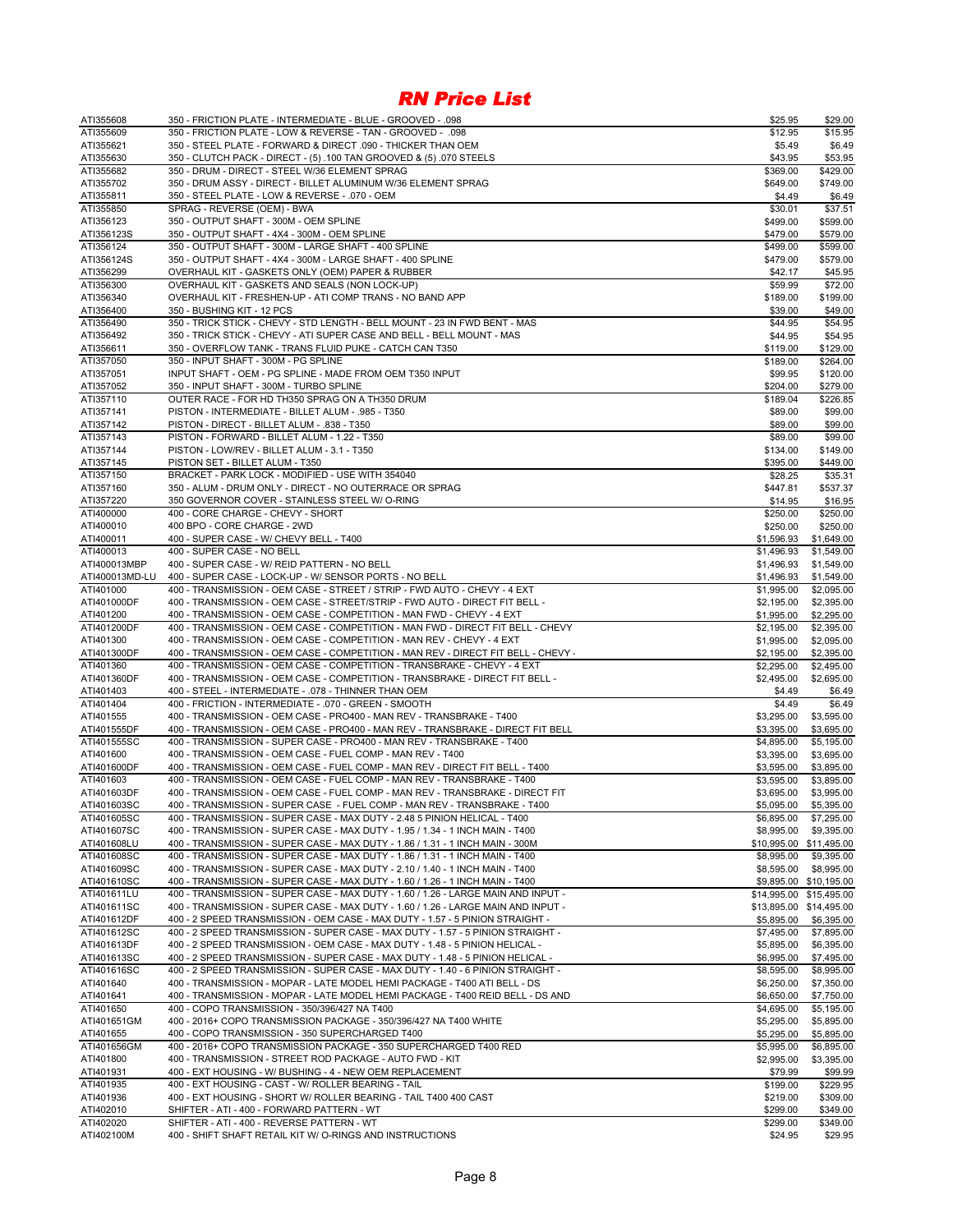| ATI402110                | 400 - ROOSTER COMB - MANUAL VALVE - NEW PART                                                                                                                    | \$14.47               | \$15.92               |
|--------------------------|-----------------------------------------------------------------------------------------------------------------------------------------------------------------|-----------------------|-----------------------|
| ATI402113                | 400 - PARK ACTUATOR ROD - NEW                                                                                                                                   | \$17.38               | \$20.86               |
| ATI402114                | 400 - PARK PAWL HOLD DOWN - NEW PART                                                                                                                            | \$10.55               | \$12.66               |
| ATI402120                | 400 - COMPLETE - PARK AND SHIFT SMALL PARTS KIT                                                                                                                 | \$119.00              | \$129.00              |
| ATI402131<br>ATI402300   | 400 - DETENT SPRING - ROLLER END - NEW PART<br>400 - COOLER PSI DUMP KIT - EXT - HI FLOW                                                                        | \$8.95                | \$9.95                |
| ATI403062CN              | 400 - VALVE BODY - BILLET AL - SAFETY REV MAN CN - P(RN)123N - T400                                                                                             | \$395.95<br>\$569.00  | \$449.00<br>\$649.00  |
| ATI403070                | 400 - VALVE BODY - BILLET AL - REV - MAN - ELECTRONIC SHIFT - PRN123 - E-QUICK -                                                                                | \$899.00              | \$1,049.00            |
| ATI403080                | 400 - VALVE BODY - STEEL - REV - MAN - TB - OEM BASED - T400                                                                                                    | \$509.00              | \$549.00              |
| ATI403085                | 400 - VALVE BODY - BILLET AL - REV - TB - 1-2 BRAKE - PRN123 - WICKED QUICK - T400                                                                              | \$695.00              | \$795.00              |
| ATI403085CN              | 400 - VALVE BODY - BILLET AL - REV - TB - CN - P(RN)123N - WICKED QUICK - T400                                                                                  | \$695.00              | \$749.00              |
| ATI403086                | 400 - VALVE BODY - BILLET AL - FWD - TB - 2 SPD - 2-3 BRAKE - PRN32 - WICKED QUICK -                                                                            | \$695.00              | \$795.00              |
| ATI403087                | 400 - VALVE BODY - BILLET AL - REV - TB - W/ LOW BAND - PRN123 - WICKED QUICK -                                                                                 | \$695.00              | \$795.00              |
| ATI403090                | SEPARATOR PLATE - USED WITH 403080                                                                                                                              | \$35.00               | \$46.84               |
| ATI403091<br>ATI403091CN | 400 - VALVE BODY - BILLET AL - REV - TB - PRN123 - WICKED QUICK - T400<br>400 - VALVE BODY - BILLET AL - REV - TB - CN - W/ LOW BAND - P(RN)123N - WICKED       | \$695.00<br>\$695.00  | \$795.00<br>\$795.00  |
| ATI403092                | SEPARATOR PLATE - AL - USED WITH ALL WICKED QUICK 400 T400                                                                                                      | \$35.00               | \$46.84               |
| ATI403098                | SOLENOID ASSEMBLY - ALUM TRANSBRAKE VALVE BODY - 12 VOLT - 400                                                                                                  | \$229.00              | \$259.00              |
| ATI403099                | 400 - SOLENOID ASSY - TRANSBRAKE - COMPLETE - WICKED QUICK                                                                                                      | \$219.00              | \$259.00              |
| ATI403100                | 400 - VALVE BODY - STEEL - FWD - AUTOMATIC - STREET / STRIP - OEM BASED - T400                                                                                  | \$259.00              | \$299.00              |
| ATI403172                | 400 - LOCK-UP HOSE & SOLENOID KIT                                                                                                                               | \$308.49              | \$328.49              |
| ATI403183                | 400 - COOLER PSI DUMP KIT - INT - BIG SOLENOID                                                                                                                  | \$359.00              | \$399.00              |
| ATI403200                | 400 - VALVE BODY - STEEL - REV - MAN - NO 2ND GEAR ENGINE BRAKING - OEM BASED -                                                                                 | \$299.00              | \$349.00              |
| ATI403211                | SEPARATOR PLATE - AL - USED WITH 403200                                                                                                                         | \$35.00               | \$37.95               |
| ATI403220<br>ATI403222   | GASKETS - VALVE BODY - USED WITH 403200 - 3 SETS<br>GASKET - ATI BILLET VALVE BODIES - 400 T400                                                                 | \$24.13               | \$30.16               |
| ATI403230                | GASKETS - VALVE BODY - USED WITH 403100/403300 - 3 SETS                                                                                                         | \$4.95<br>\$24.13     | \$5.95<br>\$30.16     |
| ATI403250                | GASKETS - FOR 403080 TRANSBRAKE - 3 SETS                                                                                                                        | \$32.74               | \$40.93               |
| ATI403300                | 400 - VALVE BODY - STEEL - FWD - MAN - ENGINE BRAKING LOW AND SECOND - OEM                                                                                      | \$259.00              | \$299.00              |
| ATI403390                | 400 - MODULATOR - ADJUSTABLE                                                                                                                                    | \$29.02               | \$31.92               |
| ATI403480                | SOLENOID - TRANSBRAKE - W/ ADAPTER FOR WICKED QUICK VB - T400 400                                                                                               | \$215.30              | \$258.36              |
| ATI403500                | 400 - PAN KIT - DEEP CAST ALUM - INC FILTER - EXTENSION - HARDWARE & GASKET                                                                                     | \$149.00              | \$159.00              |
| ATI403510                | 400 - PAN KIT - NEW DEEP STEEL - INC FILTER - EXT TUBE - HARDWARE & GASKET                                                                                      | \$79.95               | \$113.70              |
| ATI403511                | 400 - FILTER EXTENSION - PLASTIC PIPE - TUBE - FOR DEEP PAN                                                                                                     | \$16.95               | \$19.95               |
| ATI403512                | 400 - SPACER SLEEVE - DEEP PAN - FILTER T400<br>400 - PAN GASKET - FIBER - T400                                                                                 | \$10.00               | \$12.50               |
| ATI403550<br>ATI403551   | 400 - PAN GASKET - COMETIC - .075 AFM MATERIAL - LOW STICK                                                                                                      | \$6.63<br>\$19.95     | \$7.96<br>\$24.95     |
| ATI403560                | 400 - FILTER - STAINLESS STEEL HIGH FLOW                                                                                                                        | \$10.95               | \$12.95               |
| ATI403560M               | 400 - FILTER - BRASS HIGH FLOW - MODIFIED FOR SHORT PAN                                                                                                         | \$20.95               | \$29.95               |
| ATI403590                | O-RING - 400 - FILTER TUBE TO CASE - T400                                                                                                                       | \$2.33                | \$2.92                |
| ATI403600                | 400 - SERVICE KIT - FILTER AND GASKET                                                                                                                           | \$25.00               | \$29.00               |
| ATI403610                | 400 - PAN KIT - DEEP SHEET METAL - MOROSO - W/ HARDWARE - FILTER - EXTENSION -                                                                                  | \$239.00              | \$259.00              |
| ATI403612                | 400 - PAN KIT - MOROSO / ATI DEEP SHEET ALUM                                                                                                                    | \$329.00              | \$349.00              |
| ATI403613A               | 400 - ALUM - FILTER TUBE ONLY - FOR MOPAR FILTER                                                                                                                | \$192.75              | \$209.00              |
| ATI403614                | 400 - STEEL - FILTER RELOCATION TUBE KIT FOR MOPAR FILTER AND SHORT PAN                                                                                         | \$159.00              | \$199.00              |
| ATI403614A<br>ATI403620  | 400 - ALUM - FILTER RELOCATION TUBE KIT FOR MOPAR FILTER AND SHORT PAN<br>ADAPTER - SOLENOID - USED WITH 403080                                                 | \$206.80<br>\$43.47   | \$229.00<br>\$47.81   |
| ATI403621                | 400 - SOLENOID W/ADAPTER - USED WITH 403080                                                                                                                     | \$121.03              | \$151.29              |
| ATI403722M               | VALVE - MANUAL - FOR 403085                                                                                                                                     | \$59.00               | \$69.00               |
| ATI404001                | 400 4L80 - 2 SPEED GEARSET - OUTPUT CARRIER - LIGHTENED 1.1 LBS - 2.48 HELICAL                                                                                  | \$769.00              | \$795.00              |
| ATI404001C               | 400 4L80 - GEARSET - OUTPUT CARRIER - 2.48 HELICAL NEW 5 PINION - 4L85E                                                                                         | \$699.00              | \$749.00              |
| ATI404020                | 400 - GEARSET - 2.48 OEM HELICAL - ALUMINUM REACTION CARRIER - 700 HP MAX -                                                                                     | \$494.10              | \$649.00              |
| ATI404101                | 400 4L80 - 2 SPEED GEARSET - REACTION CARRIER - LIGHTENED 1.2 LBS - 2.48 HELICAL                                                                                | \$729.00              | \$795.00              |
| ATI404101C               | 400 4L80 - GEARSET - REACTION CARRIER - 2.48 HELICAL NEW 5 PINION - 4L85E                                                                                       | \$659.00              | \$699.00              |
| ATI404210                | 400 - GEARSET - 2.10 1.40 - 6 PINION STRAIGHT CUT - 4 PIN OUTPUT - BLR - 1PC<br>400 - GEARSET - 2.75 1.56 - 6 PINION STRAIGHT CUT OUTPUT CARRIER - USE OEM TUBE | \$2,600.00            | \$2,775.00            |
| ATI404275<br>ATI405011   | 400 - RING KIT - TEFLON - 5 PIECE - PUMP & CENTER SUPPORT                                                                                                       | \$1,250.00<br>\$16.95 | \$1,450.00<br>\$19.95 |
| ATI405020                | 400 - PUMP - FRONT - STEEL OEM BASED - W/COOLER - T400                                                                                                          | \$329.00              | \$349.00              |
| ATI405025                | 400 - PUMP - FRONT - STEEL OEM BASED - W/ COOLER - PINNED HEAT TREATED                                                                                          | \$419.00              | \$449.00              |
| ATI405033K1              | 400 - KIT - SUPER PUMP - PUMP BODY - OEM SHAFT - W/GEARS & WEAR PLATES                                                                                          | \$375.00              | \$395.00              |
| ATI405033K2              | 400 - KIT - SUPER PUMP - PUMP BODY - BIG SHAFT - W/GEARS & WEAR PLATES                                                                                          | \$375.00              | \$395.00              |
| ATI405038                | 400 - SUPER PUMP - OEM SHAFT - W/ 180+ PSI SPRING                                                                                                               | \$769.00              | \$829.00              |
| ATI405038D               | 400 - SUPER PUMP - OEM SHAFT - W/ COOLER DUMP - W/ 180+ PSI SPRING                                                                                              | \$799.00              | \$859.00              |
| ATI405038L               | 400 - SUPER PUMP - LOCK UP - OEM SHAFT - W/ ADJ PRESSURE REGULATOR                                                                                              | \$809.00              | \$859.00              |
| ATI405038LD              | 400 - SUPER PUMP - LOCK-UP - OEM SHAFT - W/ COOLER DUMP - W/ ADJ PRESSURE<br>400 - WASHER - THRUST - FWD DRUM TO FWD CLUTCH HUB - BRASS                         | \$799.00              | \$859.00              |
| ATI405053<br>ATI405055   | WASHER - THRUST - FRONT PLANET TO REAR PLANET - 4 TANG METAL - 400                                                                                              | \$4.99<br>\$4.75      | \$5.50<br>\$5.25      |
| ATI405058                | 400 - SUPER PUMP - BIG SHAFT - W/ ADJ PRESSURE REGULATOR                                                                                                        | \$829.00              | \$879.00              |
| ATI405058D               | 400 - SUPER PUMP - BIG SHAFT - W/ COOLER DUMP - W/ ADJ PRESSURE REGULATOR                                                                                       | \$839.00              | \$879.00              |
| ATI405058L               | 400 - SUPER PUMP - LOCK-UP - BIG SHAFT - W/ ADJ PRESSURE REGULATOR                                                                                              | \$829.00              | \$879.00              |
| ATI405058LD              | 400 - SUPER PUMP - LOCK-UP - BIG SHAFT - W/ COOLER DUMP - W/ ADJ PRESSURE                                                                                       | \$839.00              | \$879.00              |
| ATI405110                | O-RING - PUMP TO CASE - 400 350 T400 T350                                                                                                                       | \$3.63                | \$4.53                |
| ATI405120                | 400 - GASKET - PUMP TO CASE - OEM - .017 THICK                                                                                                                  | \$3.77                | \$4.71                |
| ATI405122                | 400 - GASKET - SERVO SERVO - STEEL                                                                                                                              | \$3.95                | \$5.59                |
| ATI405129                | 400 - SPRING KIT - PRESSURE REGULATOR - 200 TO 210 PSI - T400                                                                                                   | \$14.41               | \$17.29               |
| ATI405130                | 400 - SPRING - PRESSURE REGULATOR - 175 TO 185 PSI - T400                                                                                                       | \$9.70                | \$12.13               |
| ATI405133<br>ATI405133D  | 400 - SUPER PUMP - STATOR HALF - OEM SHAFT - NO REGULATOR PARTS<br>400 - SUPER PUMP - STATOR HALF - OEM SHAFT - W/ COOLER DUMP - W/ ADJ REG                     | \$479.00<br>\$499.00  | \$499.00<br>\$549.00  |
| ATI405133K               | 400 - SUPER PUMP - STATOR HALF - OEM SHAFT - W/ OEM REG BEEFY SPRING BOLTS                                                                                      | \$499.00              | \$549.00              |
| ATI405133L               | 400 - SUPER PUMP - STATOR HALF - LOCK UP - OEM SHAFT - W/ ADJ REG BOLTS                                                                                         | \$509.00              | \$549.00              |
| ATI405134                | 400 - SPRING RETAINER - FORWARD & DIRECT DRUM - NEW - T400                                                                                                      | \$6.82                | \$8.18                |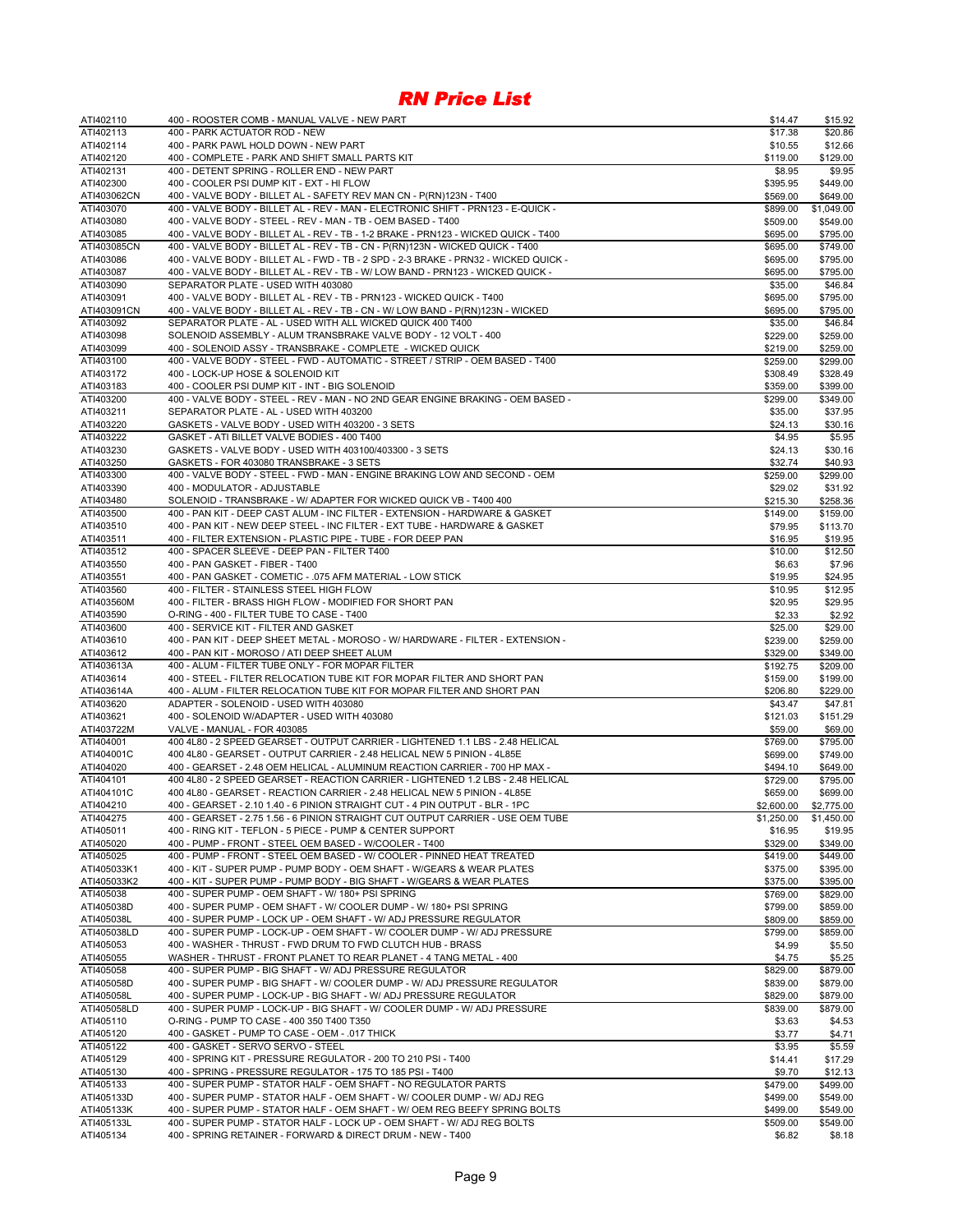| ATI405134A                   | 400 - SPRING RETAINER - FOR ALUMINUM DRUM - FORWARD & DIRECT DRUM - NEW -                                                                                 | \$7.51   | \$9.02   |
|------------------------------|-----------------------------------------------------------------------------------------------------------------------------------------------------------|----------|----------|
| ATI405136                    | KIT - BOOST VALVE - SONNAX - OEM STYLE - 400 - RAISES LP 20+                                                                                              | \$37.95  | \$39.95  |
| ATI405153K                   | 400 - SUPER PUMP - STATOR HALF - BIG SHAFT - W/ ADJ REG BOLTS WASHERS                                                                                     | \$499.00 | \$549.00 |
| ATI405153L                   | 400 - SUPER PUMP - STATOR HALF - LOCK-UP - BIG SHAFT - W/ ADJ REG BOLTS                                                                                   | \$509.00 | \$549.00 |
| ATI405183                    | 400 - SUPER PUMP - ADJ PRESSURE REGULATOR KIT - 185-300 PSI                                                                                               | \$79.95  | \$109.95 |
| ATI405183R                   | 400 - SUPER PUMP - ADJ PRESSURE REGULATOR KIT - W/ REVERSE BOOST PRESSURE -                                                                               | \$79.95  | \$109.95 |
| ATI405301                    | 400 - FRICTION - FORWARD - .081 - TAN - SMOOTH                                                                                                            | \$4.49   | \$6.49   |
| ATI405302                    | 400 - FRICTION - FORWARD - .062 - TAN - SMOOTH                                                                                                            | \$5.49   | \$6.49   |
| ATI405311                    | 400 - STEEL - FORWARD & DIRECT - .078 - OEM THICKNESS                                                                                                     | \$4.49   | \$6.49   |
| ATI405320                    | 400 - CLUTCH PACK - FORWARD - (5) .081 TAN SMOOTH (5) .078 STEELS                                                                                         | \$43.95  | \$64.95  |
| ATI405350                    | SPRAG - 400 - LOW / REVERSE - ROLLER TYPE - 66-UP - BWA                                                                                                   | \$23.74  | \$29.67  |
| ATI405370                    | 400 - HUB - 1144 STRESSPROOF - FORWARD CLUTCH - STEEL - HD - T400                                                                                         | \$195.82 | \$234.99 |
| ATI405370LW                  | 400 - HUB - NEW FORWARD CLUTCH - STEEL LIGHT WEIGHT                                                                                                       | \$179.00 | \$199.00 |
| ATI405371                    | 400 - NEW FORWARD CLUTCH HUB - OEM HEIGHT - 1045 STEEL - T400                                                                                             | \$105.76 | \$116.34 |
| ATI405371B                   | 400 - NEW FORWARD CLUTCH HUB - CUT FOR BEARING - 1045 STEEL -T400                                                                                         | \$120.06 | \$132.06 |
| ATI405380                    |                                                                                                                                                           |          |          |
|                              | GASKET SET - 400 PUMP TO CASE 6/.015 2/.030 2/.045                                                                                                        | \$26.95  | \$29.95  |
| ATI405380-15<br>ATI405380-30 | GASKET - PUMP TO CASE .015 THICK - 400                                                                                                                    | \$4.49   | \$4.99   |
|                              | GASKET - PUMP TO CASE .030 THICK - 400                                                                                                                    | \$4.49   | \$4.99   |
| ATI405380-45                 | GASKET - PUMP TO CASE .045 THICK - 400                                                                                                                    | \$4.69   | \$5.29   |
| ATI405401                    | 400 - FRICTION - INTERMEDIATE - .078 - GREEN - WAFFLE                                                                                                     | \$5.49   | \$6.49   |
| ATI405402                    | 400 - FRICTION - INTERMEDIATE - .084 - TAN - SMOOTH                                                                                                       | \$4.49   | \$6.49   |
| ATI405403                    | 400 - FRICTION - INTERMEDIATE - .080 - BLUE - GROOVED                                                                                                     | \$25.95  | \$29.00  |
| ATI405405                    | 400 - FRICTION - INTERMEDIATE - .060 - RED - SMOOTH                                                                                                       | \$9.95   | \$11.95  |
| ATI405411                    | 400 - STEEL - INTERMEDIATE - .100 - OEM THICKNESS T400                                                                                                    | \$4.48   | \$5.37   |
| ATI405412                    | 400 - STEEL - INTERMEDIATE - .060                                                                                                                         | \$5.49   | \$6.49   |
| ATI405430                    | 400 - CLUTCH PACK - INTERMEDIATE - (4) .070 GREEN SMOOTH (4) .078 STEELS                                                                                  | \$42.95  | \$54.95  |
| ATI405431                    | 400 - CLUTCH PACK - INTERMEDIATE - (5) .060 RED SMOOTH (5) .056 STEELS                                                                                    | \$66.95  | \$76.95  |
| ATI405450                    | 400 - BAND - INTERMEDIATE HEAVY DUTY GREEN T400                                                                                                           | \$18.95  | \$24.00  |
| ATI405451                    | 400 - BAND - INTERMEDIATE HEAVY DUTY RED T400                                                                                                             | \$18.95  | \$24.00  |
| ATI405455                    | BAND - INTERMEDIATE - NEW WIDE - HIGH ENERGY - 400 / 4L80E / 4L85E                                                                                        | \$23.95  | \$24.95  |
| ATI405471                    | CENTER SUPPORT - WITH BRONZE BUSHING - CORE OR CORE FEE REQUIRED                                                                                          | \$189.00 | \$199.00 |
| ATI405473                    | 400 - CENTER SUPPORT - BILLET ALUMINUM - 2-SPEED - T400                                                                                                   | \$409.00 | \$515.00 |
| ATI405500                    | SPRAG - INTERMEDIATE - HEAVY DUTY - 34-ELEMENT - 65-71 - BWA                                                                                              | \$101.93 | \$122.32 |
| ATI405503                    | SPRAG - 36E - INTERMEDIATE - EXTREME DUTY - USED IN 407056 - 400 - BWA                                                                                    | \$89.95  | \$99.00  |
| ATI405511                    | 400 - STEEL - FORWARD & DIRECT - .090 - THICKER THAN OEM                                                                                                  | \$4.49   | \$6.49   |
| ATI405530                    | 400 - OUTER RACE - FOR 34 ELEMENT SPRAG - T400                                                                                                            | \$29.46  | \$36.83  |
| ATI405570                    | SNAP RING - INTERMEDIATE PRESSURE PLATE - HEAVY DUTY - 400                                                                                                | \$10.26  | \$12.82  |
| ATI405573                    | 400 - SPACER - CLUTCH PACK ELIMINATOR - 2-SPEED - BILLET ALUMINUM                                                                                         | \$229.00 | \$275.00 |
| ATI405574                    | SNAP RING - UNDER CENTER SUPPORT - 400                                                                                                                    | \$13.38  | \$15.38  |
| ATI405602                    | 400 - FRICTION - DIRECT - .062 - GREEN - SMOOTH                                                                                                           | \$9.95   | \$11.95  |
| ATI405612                    | 400 - STEEL - FORWARD & DIRECT - .062 - THINNER THAN OEM                                                                                                  | \$5.49   | \$6.49   |
| ATI405621                    | 400 - FRICTION - DIRECT - .082 - GREEN - WAFFLE                                                                                                           | \$4.49   | \$6.49   |
| ATI405633                    | 400 - CLUTCH PACK - DIRECT - (8) .062 GREEN SMOOTH (7) .062 STEELS & (1) .090 STEEL                                                                       | \$121.95 | \$141.95 |
| ATI405634                    | 400 - CLUTCH PACK - DIRECT - (7) .062 GREEN SMOOTH (6) .062 STEELS & (1) .090 STEEL                                                                       | \$101.95 | \$121.95 |
| ATI405635                    | 400 - CLUTCH PACK - DIRECT - (6) .082 GREEN WAFFLE (4) .078 STEELS & (2) .090                                                                             | \$56.95  | \$69.95  |
| ATI405640                    | 400 - CLUTCH PACK - DIRECT - (5) .082 GREEN WAFFLE (5) .078 STEELS                                                                                        | \$44.95  | \$59.95  |
| ATI405660                    | 400 - PRESSURE PLATE - DIRECT - NEW BILLET STEEL                                                                                                          | \$64.95  | \$74.95  |
| ATI405681                    | 400 - DRUM - STEEL DIRECT - 34 ELEMENT SPRAG - NO PISTON - NO CLUTCHES OR                                                                                 | \$362.61 | \$453.27 |
| ATI405701                    | BEARING - DIRECT DRUM - CLUTCH HUB - 400                                                                                                                  | \$14.75  | \$16.75  |
| ATI405702                    | BEARING - CENTER SUPPORT TO SUN GEAR - 400                                                                                                                | \$10.95  | \$12.95  |
| ATI405703                    | BEARING - REAR INTERNAL GEAR - 400                                                                                                                        | \$11.61  | \$13.94  |
| ATI405712                    |                                                                                                                                                           | \$549.00 |          |
| ATI405721                    | 400 - DRUM - ALUM DIRECT W/ BILLET PISTON FOR 6 CLUTCHES - NO SPRAG OR OUTER<br>400 - DRUM - ALUM DIRECT W/ CAST PISTON FOR 5 CLUTCHES - 34 ELEMENT SPRAG |          | \$699.00 |
|                              |                                                                                                                                                           | \$553.43 | \$608.77 |
| ATI405722                    | 400 - DRUM - ALUM DIRECT W/ BILLET FOR 6 CLUTCHES - 34 ELEMENT SPRAG                                                                                      | \$599.00 | \$699.00 |
| ATI405724                    | 400 - DRUM ASSY - ALUM DIRECT W/ 6 CLUTCHES - BILLET PISTON - 34 ELEMENT SPRAG                                                                            | \$649.00 | \$699.00 |
| ATI405729                    | 400 - DRUM - ALUM DIRECT BARE - 34 ELEMENT SPRAG                                                                                                          | \$471.85 | \$519.04 |
| ATI405742                    | 400 - PARK PAWL PIN KIT - PIN AND CLIP - NEW PARTS                                                                                                        | \$9.95   | \$12.00  |
| ATI405746                    | 400 - PARK PAWL - SPRING - RELEASE - NEW PARTS                                                                                                            | \$1.99   | \$2.49   |
| ATI405750                    | SPRINGS - (16) - 400 - HD - DIRECT AND FORWARD DRUMS                                                                                                      | \$42.57  | \$53.22  |
| ATI405760                    | 400 - VENT TUBE - OEM CASE - T400                                                                                                                         | \$14.45  | \$17.34  |
| ATI405800                    | 400 - BAND - REVERSE - KEVLAR LINING                                                                                                                      | \$34.95  | \$44.95  |
| ATI405810                    | 400 - BAND - REVERSE - RED LINING                                                                                                                         | \$34.95  | \$44.95  |
| ATI405960                    | INPUT SHAFT - 300M - TURBO SPLINE - T400 400                                                                                                              | \$259.00 | \$299.00 |
| ATI405960LV                  | 400 - INPUT SHAFT - OEM SIZE - VASCO - LOCK UP - NO JOURNAL                                                                                               | \$399.00 | \$419.00 |
| ATI405960V                   | INPUT SHAFT - VASCO - NO JOURNAL - 400                                                                                                                    | \$469.06 | \$562.87 |
| ATI405970V                   | 400 - INTERMEDIATE SHAFT - VASCO                                                                                                                          | \$349.95 | \$420.00 |
| ATI405971                    | 400 - INTERMEDIATE SHAFT - 300M                                                                                                                           | \$269.00 | \$299.00 |
| ATI406000                    | 400 - INPUT SHAFT - 300M - OEM - FORWARD DRUM STEEL OEM                                                                                                   | \$299.00 | \$349.00 |
| ATI406001                    | 400 - INPUT SHAFT - VASCO - OEM FORWARD STEEL DRUM                                                                                                        | \$399.00 | \$419.00 |
| ATI406002                    | 400 - INPUT SHAFT - 300M - BIG - 4140HT - LW STEEL - FWD W/ ALUM PISTON DRUM T400                                                                         | \$519.00 | \$569.00 |
| ATI406002L                   | 400 - INPUT SHAFT - 300M - BIG - LOCK-UP - 4140HT LW STEEL - FWD / ALUM PISTON                                                                            | \$599.00 | \$699.00 |
| ATI406002LV                  | 400 - INPUT SHAFT - VASCO - BIG - LOCK-UP - 4140HT - LW STEEL - FWD / ALUM PISTON                                                                         | \$699.00 | \$799.00 |
| ATI406002V                   | 400 - INPUT SHAFT - VASCO - BIG - 4140HT - LW STEEL - FWD / ALUM PISTON DRUM T400                                                                         | \$639.00 | \$689.00 |
| ATI406003                    | 400 - INPUT SHAFT - BIG - W/ ALUM FWD / STEEL INSERT DRUM                                                                                                 | \$559.00 | \$639.00 |
| ATI406003L                   | 400 - INPUT SHAFT - 300M - BIG - LOCK-UP ALUM FWD / STEEL INSERT DRUM                                                                                     | \$609.00 | \$699.00 |
| ATI406003LV                  | 400 - INPUT SHAFT - VASCO - BIG - LOCK-UP - ALUM FWD / STEEL INSERT DRUM - T400                                                                           | \$719.00 | \$749.00 |
| ATI406003V                   | 400 - INPUT SHAFT - VASCO - BIG - ALUM FWD / STEEL INSERT DRUM                                                                                            | \$719.00 | \$749.00 |
| ATI406004                    | 400 - INPUT SHAFT - 300M - OEM - ALUM FWD / STEEL INSERT DRUM                                                                                             | \$579.00 | \$679.00 |
| ATI406005                    | 400 - INPUT SHAFT - VASCO - OEM - ALUM FWD / STEEL INSERT DRUM                                                                                            | \$739.00 | \$769.00 |
| ATI406005L                   | 400 - INPUT SHAFT - VASCO - ALUM FWD DRUM W/ STL INSERT - LOCK UP - OEM                                                                                   | \$759.00 | \$779.00 |
| ATI406006                    | 400 - INPUT SHAFT - VASCO - OEM - 4140HT - LW STEEL - FWD / ALUM PISTON DRUM                                                                              | \$659.00 | \$699.00 |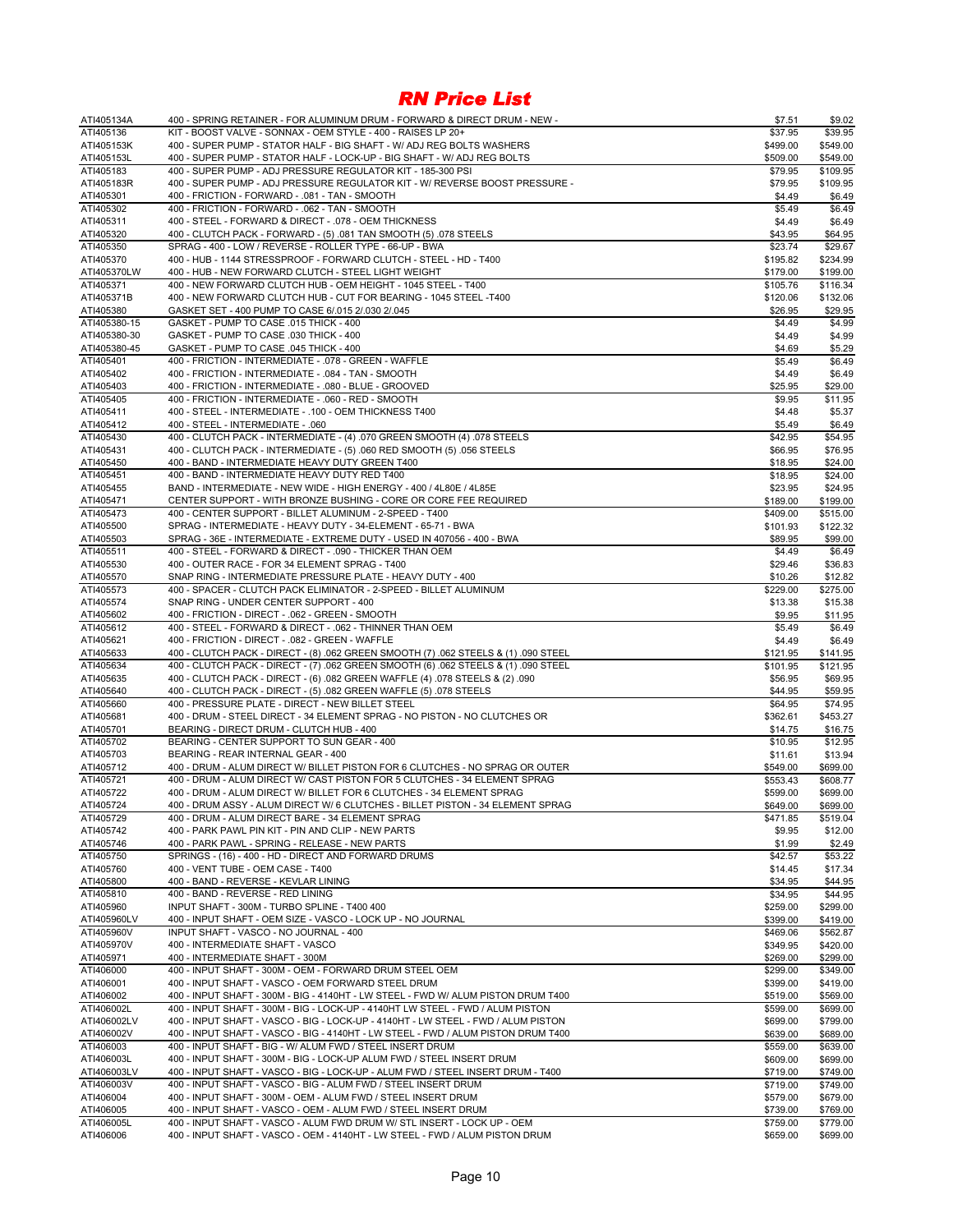| ATI406006L               | 400 - INPUT SHAFT - VASCO - 4140HT - LT WT STL - FWD DRUM W/ ALUM PISTON - LOCK                                                              | \$689.00                 | \$729.00                 |
|--------------------------|----------------------------------------------------------------------------------------------------------------------------------------------|--------------------------|--------------------------|
| ATI406007                | 400 - INPUT SHAFT - 300M - OEM - 4140HT - LW STEEL - FWD / ALUM PISTON DRUM T400                                                             | \$519.00                 | \$569.00                 |
| ATI406008                | 400 - INPUT SHAFT - 300M - OEM - 1045 - LW STEEL - FWD / ALUM PISTON DRUM T400                                                               | \$499.00                 | \$539.00                 |
| ATI406009                | 400 - INPUT SHAFT - VASCO - OEM - 1045 - LW STEEL - FWD / ALUM PISTON DRUM                                                                   | \$619.00                 | \$649.00                 |
| ATI406010                | 400 - OUTPUT SHAFT - OEM - W/BEARING - 4 EXT - BOLT                                                                                          | \$99.00                  | \$109.00                 |
| ATI406025                | 400 - 2 PIECE OUTPUT SHAFT - W/ BUSHING - 6 IN LENGTH T400                                                                                   | \$489.00                 | \$569.00                 |
| ATI406025P               | 400 - 2 PIECE OUTPUT SHAFT - W/ BUSHING - PG LENGTH T400                                                                                     | \$489.00                 | \$569.00                 |
| ATI406025S               | 400 - 2 PIECE OUTPUT SHAFT - W/ BUSHING - 4X4 LENGTH SHORT T400                                                                              | \$489.00                 | \$569.00                 |
| ATI406025SS              | 400 - 2 PIECE OUTPUT SHAFT - W/ BUSHING - 4X4 LENGTH EXTRA SHORT T400                                                                        | \$489.00                 | \$569.00                 |
| ATI406027                | 400 - OUTPUT SHAFT - WITH BUSHING - STANDARD LENGTH                                                                                          | \$189.00                 | \$219.00                 |
| ATI406299                | OVERHAUL KIT - PAPER AND RUBBER ONLY - OEM STYLE                                                                                             | \$44.95                  | \$49.95                  |
| ATI406300                | 400 - OVERHAUL KIT - GASKETS AND SEALS                                                                                                       | \$112.33                 | \$134.80                 |
| ATI406310                | 400 - OVERHAUL KIT - STREET/STRIP & RV - T400                                                                                                | \$256.54                 | \$307.85                 |
| ATI406400                | 400 - BUSHING KIT - 8 PIECES                                                                                                                 | \$46.00                  | \$59.00                  |
| ATI406420                | 4L80E - BUSHING KIT - 97 & UP - COMPLETE - 4L85E                                                                                             | \$43.95                  | \$45.95                  |
| ATI406490                | 400 - TRICK STICK - OEM CASE - CHEVY - STD LENGTH - BELL MOUNT - 20 IN FWD BENT -                                                            | \$44.95                  | \$54.95                  |
| ATI406491                | 400 - TRICK STICK - OEM CASE - BPO - STD LENGTH - BELL MOUNT - 23 IN FWD BENT -<br>350 400 - TRICK STICK - DIRECT MOUNT - LOKAR ANCHOR TIGHT | \$44.95                  | \$54.95                  |
| ATI406492                |                                                                                                                                              | \$99.00                  | \$102.00                 |
| ATI406493<br>ATI406611   | 350 400 - TRICK STICK - FIREWALL MOUNT - LOKAR ANCHOR TIGHT<br>400 - OVERFLOW TANK - TRANS FLUID PUKE - CATCH CAN                            | \$129.00<br>\$119.00     | \$149.00<br>\$129.00     |
| ATI407010                | 400 - PLUG - MODULATOR - ALUMINUM - W/ O-RING                                                                                                |                          | \$14.25                  |
| ATI407051                | 400 - DRUM - AL DIRECT BARE - SEVERE DUTY - 36 ELEMENT SPRAG                                                                                 | \$12.95<br>\$579.00      | \$599.00                 |
| ATI407051M               | 400 - DRUM - AL DIRECT BARE - HIGH FLOW - SEVERE DUTY - 36 ELEMENT SPRAG                                                                     | \$599.00                 | \$629.00                 |
| ATI407056                | 400 - DRUM ASSY KIT - AL DIRECT W/ BILLET PISTON - SEVERE DUTY - 36 ELEMENT -                                                                | \$1,095.00               | \$1,149.00               |
| ATI407056M               | 400 - DRUM ASSY KIT - AL DIRECT W/ BILLET PISTON - HIGH FLOW - 36 ELEMENT -                                                                  | \$1,108.34               | \$1,219.18               |
| ATI407057                | 400 - DRUM ASSY KIT - AL DIRECT W/ BILLET PISTON - 2 SPEED - HIGH FLOW - 36                                                                  | \$1,336.44               | \$1,470.09               |
| ATI407058                | 400 - DRUM ASSY KIT - AL DIRECT W/ BILLET PISTON - W/ STEEL OUTER SLEEVE - 36                                                                | \$1,072.02               | \$1,179.22               |
| ATI407058C               | 400 4L80E - DRUM - AL DIRECT BARE - W/ STEEL OUTER SLEEVE - SEVERE DUTY - 36                                                                 | \$695.79                 | \$765.37                 |
| ATI407059                | 400 4L80E - DRUM ASSY KIT - AL DIRECT W/ BILLET PISTON - W/ STEEL OUTER SLEEVE -                                                             | \$1,011.87               | \$1,113.05               |
| ATI407070                | 400 - GEARSET - REACTION CARRIER ONLY - NO GEARS - ALUMINUM - NEW                                                                            | \$403.03                 | \$483.63                 |
| ATI407082                | PISTON - DIRECT - BILLET ALUMINUM - .605 - T400 400                                                                                          | \$85.10                  | \$93.61                  |
| ATI407082-8              | PISTON - DIRECT - BILLET ALUMINUM - 8 CLUTCH - .540 - T400 400                                                                               | \$0.00                   | \$0.00                   |
| ATI407084                | 400 - PISTON - FOR 5 CLUTCHES - .700 - BILLET ALUMINUM                                                                                       | \$84.99                  | \$99.50                  |
| ATI407252                | BUSHING - BRONZE SPLIT RING - CENTER SUPPORT TO DIRECT DRUM / 2 PCS - 400                                                                    | \$25.19                  | \$27.71                  |
| ATI407255                | 400 - PRESSURE PLATE - INTERMEDIATE - OEM AND SUPERCASE - NEW BILLET STEEL                                                                   | \$59.95                  | \$69.95                  |
| ATI407258                | INPUT SHAFT - BIG - HEAVY DUTY - T400 400                                                                                                    | \$259.00                 | \$299.00                 |
| ATI407258L               | INPUT SHAFT - BIG - 300M - LOCK-UP - T400 400                                                                                                | \$259.00                 | \$299.00                 |
| ATI407258LV              | INPUT SHAFT - BIG - VASCO - LOCK-UP - T400 400                                                                                               | \$349.00                 | \$379.00                 |
| ATI407258V               | 400 - INPUT SHAFT - VASCO - BIG                                                                                                              | \$362.23                 | \$434.68                 |
| ATI407259LV              | 400 - INPUT SHAFT - BIG - VASCO - LOCK-UP ONLY                                                                                               | \$399.00                 | \$419.00                 |
| ATI407261HT              | 400 - DRUM - FORWARD CLUTCH - 4140HT LT WT STEEL - T400                                                                                      | \$279.00                 | \$299.00                 |
| ATI407650                | SPRING - REVERSE SERVO - BLUE - NEW - 400                                                                                                    | \$4.95                   | \$5.95                   |
| ATI407652                | SPRING - REVERSE SERVO - YELLOW - NEW - 400                                                                                                  | \$5.49                   | \$6.49                   |
| ATI407655                | SERVO PIN KIT - EXTENDED - 400 - 4L80E / 4L85E                                                                                               | \$35.00                  | \$39.00                  |
| ATI407656                | 400 - BILLET SERVO COVER - T400                                                                                                              | \$150.28                 | \$180.34                 |
| ATI407810                | 400 - PARK PAWL - NEW - BILLET STEEL - T400                                                                                                  | \$13.09                  | \$14.40                  |
| ATI408320                | CONVERTER - 10 - STREETMASTER - TIGHTEST                                                                                                     | \$549.00                 | \$649.00                 |
| ATI408330                | CONVERTER - 10 - STREETMASTER - STAGE 1                                                                                                      | \$549.00                 | \$649.00                 |
| ATI408340                | CONVERTER - 10 - STREETMASTER - STAGE 2                                                                                                      | \$549.00                 | \$649.00                 |
| ATI408360                | CONVERTER - 10 - TREEMASTER STD                                                                                                              | \$945.00                 | \$1,145.00               |
| ATI408390                | CONVERTER - 10 - TREEMASTER - MRT                                                                                                            | \$1,045.00               | \$1,145.00               |
| ATI408420                | CONVERTER - 10 - TREEMASTER - FUEL & BLOWN                                                                                                   | \$1,149.00               | \$1,299.00               |
| ATI408421                | CONVERTER - 10 - OUTLAW - EXTREME DUTY                                                                                                       | \$1,995.00               | \$2,495.00               |
| ATI408422<br>ATI408422LU | CONVERTER - 10.5 - OUTLAW - SUPER GLIDE 4                                                                                                    | \$2,195.00               | \$2,600.00<br>\$4,100.00 |
| ATI408423                | CONVERTER - 10.5 - OUTLAW - WELD TOGETHER - LOCK-UP<br>CONVERTER - 10 - OUTLAW - SUPER GLIDE 4                                               | \$3,495.00<br>\$1,995.00 | \$2,495.00               |
| ATI408424                | CONVERTER - 10.5 - OUTLAW - EXTREME DUTY                                                                                                     | \$2,195.00               | \$2,600.00               |
| ATI408430K               | BUILDER KIT - 10.5 - OUTLAW - BOLT TOGETHER - LOCK-UP - COMPLETE KIT LESS                                                                    | \$2,323.38               | \$2,555.72               |
| ATI408430LU              | CONVERTER - 10.5 - OUTLAW - BOLT TOGETHER - LOCK-UP                                                                                          | \$4,495.00               | \$5,095.00               |
| ATI408431                | CONVERTER - 10.5 - OUTLAW - BOLT TOGETHER - NON LOCK UP - LU HEIGHT                                                                          | \$3,149.00               | \$3,499.00               |
| ATI408435                | CONVERTER - 10.5 - OUTLAW - BOLT TOGETHER                                                                                                    | \$2,995.00               | \$3,495.00               |
| ATI408450                | CONVERTER - 10 - OUTLAW - BOLT TOGETHER                                                                                                      | \$2,995.00               | \$3,495.00               |
| ATI408450K               | BUILDER KIT - 10 - OUTLAW - BOLT TOGETHER - COMPLETE KIT LESS CONVERTER                                                                      | \$831.11                 | \$914.22                 |
| ATI408451                | CONVERTER - 10 - OUTLAW - BOLT TOGETHER - LOCK UP                                                                                            | \$4,495.00               | \$5,095.00               |
| ATI408451K               | BUILDER KIT - 10 - OUTLAW - BOLT TOGETHER - LOCK UP - COMPLETE KIT LESS                                                                      | \$2,360.73               | \$2,596.80               |
| ATI408500                | CONVERTER - 8 - TREEMASTER STD                                                                                                               | \$945.00                 | \$1,095.00               |
| ATI408700                | CONVERTER - 8 - TREEMASTER - MRT - 3.5- STROKE                                                                                               | \$1,045.00               | \$1,145.00               |
| ATI408800                | CONVERTER - 8 - TREEMASTER - MRT - 3.5+ STROKE                                                                                               | \$1,045.00               | \$1,199.00               |
| ATI408850                | CONVERTER - 8 - BOLT TOGETHER                                                                                                                | \$1,995.00               | \$2,295.00               |
| ATI408850K               | BUILDER KIT - 8 - BOLT TOGETHER - COMPLETE KIT LESS CONVERTER CORE                                                                           | \$895.00                 | \$995.00                 |
| ATI408851                | CONVERTER - 8 - BOLT TOGETHER - LOCK UP                                                                                                      | \$2,895.00               | \$3,295.00               |
| ATI408851K               | BUILDER KIT - 8 - BOLT TOGETHER - LOCK UP - COMPLETE KIT LESS CONVERTER CORE                                                                 | \$2,102.72               | \$2,312.99               |
| ATI408900                | CONVERTER - 8 - TREEMASTER - FUEL & BLOWN                                                                                                    | \$1,149.00               | \$1,299.00               |
| ATI408930                | CONVERTER - 9 - TREEMASTER - FUEL & BLOWN                                                                                                    | \$1,149.00               | \$1,299.00               |
| ATI408931                | CONVERTER - 9 - TREEMASTER - FUEL & BLOWN - TOYOTA 2JZ                                                                                       | \$1,245.00               | \$1,545.00               |
| ATI408932                | CONVERTER - 8 - TREEMASTER - FUEL & BLOWN - NISSAN RB26                                                                                      | \$1,245.00               | \$1,545.00               |
| ATI408950                | CONVERTER - 9 - BOLT TOGETHER                                                                                                                | \$2,095.00               | \$2,395.00               |
| ATI408950K               | BUILDER KIT - 9 - BOLT TOGETHER - COMPLETE KIT LESS CONVERTER CORE                                                                           | \$794.67                 | \$874.14                 |
| ATI408951                | CONVERTER - 9 - BOLT TOGETHER - LOCK UP                                                                                                      | \$2,995.00               | \$3,395.00               |
| ATI408951K               | BUILDER KIT - 9 - BOLT TOGETHER - LOCK UP - COMPLETE KIT LESS CONVERTER CORE                                                                 | \$2,323.38               | \$2,555.72               |
| ATI451183                | ADAPTER RING - NISSAN VR38 ADAPTER KIT - NON LOCK-UP                                                                                         | \$129.00                 | \$149.00                 |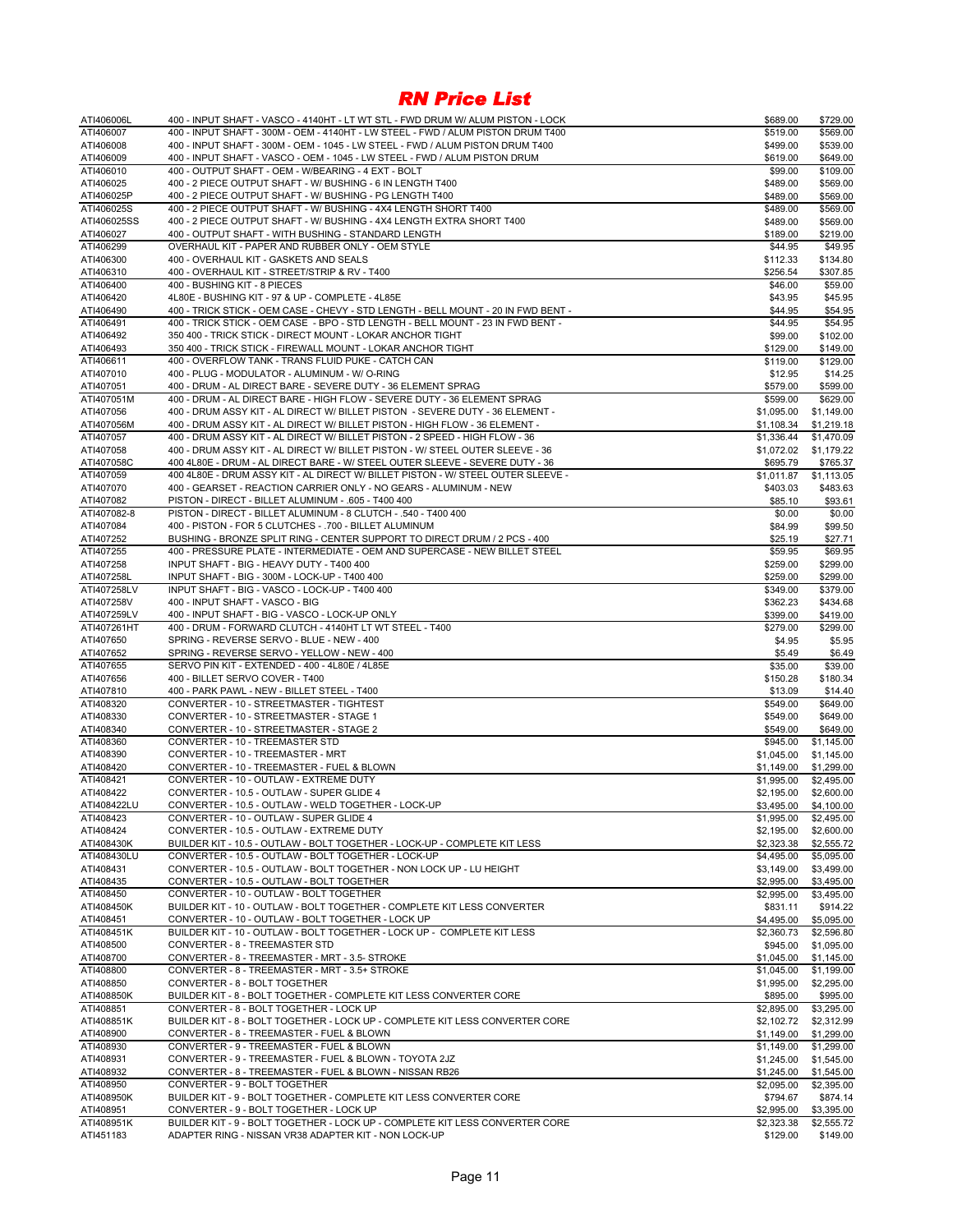| ATI451340               | CRANK PILOT RING - GM - STANDARD - ATI 8 AND 9 INCH W/ THREAD ON PILOT FOR UP                                                                   | \$22.95                         | \$28.00              |
|-------------------------|-------------------------------------------------------------------------------------------------------------------------------------------------|---------------------------------|----------------------|
| ATI451342               | CRANK PILOT RING - GM - LS1 - ATI 8 AND 9 INCH W/ THREAD ON PILOT - .765 LONG - NO                                                              | \$22.95                         | \$28.00              |
| ATI451350               | CRANK PILOT RING - GM - STANDARD - ATI 8 AND 9 INCH W/ THREAD ON PILOT FOR UP                                                                   | \$22.95                         | \$28.00              |
| ATI451351               | CRANK PILOT RING - GM - STANDARD - ATI 8 AND 9 INCH W/ THREAD ON PILOT FOR UP                                                                   | \$20.66                         | \$28.00              |
| ATI451352<br>ATI451900A | CRANK PILOT RING - GM - STANDARD - ATI 8 AND 9 INCH W/ THREAD ON PILOT -<br>PAD SPACER - EA - BOLT TOGETHER CONVERTERS - .750 - 6 PER CONVERTER | \$20.66<br>\$11.39              | \$28.00<br>\$13.66   |
| ATI451900B              | PAD SPACER - EA - BOLT TOGETHER CONVERTERS - .500 - 6 PER CONVERTER                                                                             | \$9.46                          | \$10.40              |
| ATI451900C              | PAD SPACER - EA - BOLT TOGETHER CONVERTERS - .250 - 6 PER CONVERTER                                                                             | \$8.50                          | \$10.50              |
| ATI451900D              | SPACER - LOCK-UP CONVERTER PADS .745 - 6 PER CONVERTER TOYOTA 1FZ ADAPTER                                                                       | \$12.95                         | \$14.95              |
| ATI451900E              | SPACER - CONVERTER PAD - 1.88 - VIPER - 6 PCS NEEDED PER KIT - 2005-2017 ONLY                                                                   | \$15.55                         | \$17.11              |
| ATI451903               | ADAPTER RING - NISSAN VR38 ADAPTER KIT - LOCK-UP                                                                                                | \$169.00                        | \$189.00             |
| ATI451909               | PUMP RING - LOCK-UP & NON LOCK-UP - 10.5 BOLT TOGETHER COVER ASSY                                                                               | \$303.66                        | \$364.40             |
| ATI451922               | PILOT SLEEVE - LOCK-UP - STANDARD                                                                                                               | \$27.95                         | \$33.00              |
| ATI451923               | PILOT SLEEVE - LOCK-UP - BOLT TOGETHER COVER ASSY                                                                                               | \$29.95                         | \$35.00              |
| ATI451924               | FRICTION PLATE - GREEN - LOCK-UP CLUTCH - BOLT TOGETHER COVER ASSY                                                                              | \$12.95                         | \$14.95              |
| ATI451924B<br>ATI451927 | FRICTION PLATE - BLUE - LOCK-UP CLUTCH - BOLT TOGETHER COVER ASSY<br>STEEL PLATE - CLUTCH SEPARATOR - LOCK-UP CLUTCH - BOLT TOGETHER COVER      | \$12.95<br>\$10.95              | \$14.95<br>\$12.95   |
| ATI451928               | FRICTION PLATE - BLACK OR BROWN SOFT APPLY - LOCK-UP CLUTCH - BOLT                                                                              | \$12.95                         | \$14.95              |
| ATI451929               | STEEL PLATE - BOTTOM - LOCK-UP CLUTCH - BOLT TOGETHER COVER ASSY                                                                                | \$10.49                         | \$12.49              |
| ATI451930A              | SPACER - NON LOCK-UP CONVERTER PADS .850 - 6 PER CONVERTER TOYOTA 1FZ                                                                           | \$7.51                          | \$9.02               |
| ATI453390               | DIODE - MECHANICAL - 27 TOOTH - 5 STRUT                                                                                                         | \$499.42                        | \$599.31             |
| ATI453391               | DIODE - MECHANICAL - 29 TOOTH - 10 STRUT                                                                                                        | \$369.00                        | \$399.00             |
| ATI456805K              | BUILDER KIT - 10.5 - OUTLAW - BOLT TOGETHER - COMPLETE KIT LESS CONVERTER                                                                       | \$978.31                        | \$1,069.00           |
| ATI603550               | C6 - PAN GASKET - FIBER                                                                                                                         | \$7.09                          | \$8.86               |
| ATI605140               | BUSHING - FRONT PUMP - BABBIT - C6                                                                                                              | \$5.75                          | \$6.32               |
| ATI605211               | C6 - FRICTION PLATE - FORWARD - GREY - SMOOTH - .064                                                                                            | \$5.49                          | \$6.49               |
| ATI605221               | C6 - FRICTION PLATE - FORWARD - TAN - SMOOTH - .078                                                                                             | \$5.49                          | \$6.49               |
| ATI605802               | C6 - FRICTION PLATE - REVERSE - TAN - WAFFLE - .077                                                                                             | \$5.49                          | \$6.49               |
| ATI608330               | CONVERTER - 10 - STREETMASTER - 1.848 - C6 - STAGE 1                                                                                            | \$549.00                        | \$649.00             |
| ATI608500               | CONVERTER - 8 - TREEMASTER - C6 - 1.848 - STD                                                                                                   | \$999.00                        | \$1,145.00           |
| ATI645130<br>ATI645140  | SEAL - FRONT PUMP C6 & C4<br>BUSHING - FRONT PUMP - BABBIT - C4                                                                                 | \$9.92<br>\$5.26                | \$12.40<br>\$6.52    |
| ATI646030               | C4 - INPUT SHAFT - 300M - 24 SPL TRANS / 26 SPL CONV - 70 & UP                                                                                  | \$204.00                        | \$279.00             |
| ATI646490               | C4 - TRICK STICK - CASE FILL - STD LENGTH - BELL MOUNT - 20 IN FWD BENT - MAS                                                                   | \$44.95                         | \$54.95              |
| ATI649320               | CONVERTER - 10 - STREETMASTER - C4 - TIGHTEST                                                                                                   | \$549.00                        | \$649.00             |
| ATI649330               | CONVERTER - 10 - STREETMASTER - C4 - STAGE 1                                                                                                    | \$549.00                        | \$649.00             |
| ATI649500               | CONVERTER - 8 - TREEMASTER C4 - STD                                                                                                             | \$999.00                        | \$1,145.00           |
| ATI649800               | CONVERTER - 8 - TREEMASTER - MRT - 3.5+ STROKE - C4                                                                                             | \$1,045.00                      | \$1,199.00           |
| ATI651340               | C6 - CRANK PILOT RING - FORD - FOR ATI 8 IN W/ THREADED PILOT - 1.375 DIAMETER                                                                  | \$26.95                         | \$32.00              |
|                         |                                                                                                                                                 |                                 |                      |
| ATI700000               | 700R4 - CORE CHARGE - 30-SPLINE - 2WD                                                                                                           | \$250.00                        | \$295.00             |
| ATI701300               | 4L60E - TRANSMISSION - 4L60/65 SERIES 1                                                                                                         | CALL AND ASK FOR PRICING        |                      |
| ATI701803               | 4L65E - TRANSMISSION - STREET ROD PACKAGE - 550HP RATED - NO ELECTRONICS -                                                                      | CALL AND ASK FOR PRICING        |                      |
| ATI701805               | 4L85E - TRANSMISSION - STREET ROD PACKAGE - NO ELECTRONICS - KIT                                                                                | CALL AND ASK FOR PRICING        |                      |
| ATI701807               | 4L85E - TRANSMISSION - STREET ROD PACKAGE - 1000HP RATED - NO ELCTRONICS                                                                        | <b>CALL AND ASK FOR PRICING</b> |                      |
| ATI701817               | 4L85E - TRANSMISSION - MAX DUTY STREET ROD PACKAGE - 1500HP RATED - NO                                                                          | CALL AND ASK FOR PRICING        |                      |
| ATI701935               | EXT HOUSING - W/ ROLLER BEARING - TAIL - 4L80 / 4L85                                                                                            | \$209.00                        | \$229.00             |
| ATI702010               | SHIFTER - ATI - 700R4 - 4L60E - 4L65E - FORWARD PATTERN - WT                                                                                    | \$299.00                        | \$349.00             |
| ATI702050               | ADJUSTABLE TV CABLE - 700R4                                                                                                                     | \$35.00                         | \$43.50              |
| ATI702060<br>ATI702100  | SHIFTER - ATI - 700 - REVERSE PATTERN - WT<br>10L80 10L90 / 10R80 10R90 - CLUTCH PACK - GPZ FRICTION MODULE KIT                                 | \$299.00<br>\$176.23            | \$349.00<br>\$199.23 |
| ATI702200               | INPUT HOUSING KIT - 4L60E 4L65E 4L70E - WITH HEAVY DUTY INPUT SHAFT                                                                             | \$959.21                        | \$1,059.00           |
| ATI703213               | SHIFT KIT - 4L60E 4L65E 4L70E - 1998 & NEWER                                                                                                    | \$79.95                         | \$89.95              |
| ATI703500               | 700 - PAN KIT - DEEP CAST ALUM - INCLUDES GASKET & HARDWARE                                                                                     | \$238.00                        | \$249.00             |
| ATI703505               | 4L80E / 4L85E - PAN KIT - DEEP CAST ALUM - INCLUDES GASKET & HARDWARE                                                                           | \$249.95                        | \$259.95             |
| ATI703506               | 4L80E - FILTER 97-UP                                                                                                                            | \$18.95                         | \$24.95              |
| ATI703507               | 4L80E - RING KIT - TEFLON - 17 PCS - 91+                                                                                                        | \$29.40                         | \$38.99              |
| ATI703508               | 4L80E - PUMP GASKET                                                                                                                             | \$4.95                          | \$5.95               |
| ATI703509               | 4L80E - PUMP O-RING                                                                                                                             | \$4.49                          | \$5.49               |
| ATI703510               | 700 - PAN GASKET - FIBER                                                                                                                        | \$6.18                          | \$7.72               |
| ATI703511               | 4L85E - PUMP BUSHING - WIDE VERSION - .700 - 97 UP<br>4L80E - FRONT PUMP SEAL - 91+ - 4L85                                                      | \$4.99                          | \$5.99               |
| ATI703512               | 8L90E - BEARING - FOR DRUM 1-3-5-6-7 CLUTCH                                                                                                     | \$6.95<br>\$13.50               | \$7.95<br>\$14.95    |
| ATI703514<br>ATI703515  | 4L80E - PAN GASKET - FIBER                                                                                                                      | \$12.07                         | \$14.48              |
| ATI703525               | 4L80E 4L85E - PAN KIT - DEEP SHEET METAL - MOROSO - W/ HARDWARE - FILTER -                                                                      | \$349.00                        | \$369.00             |
| ATI704000               | 8L90E - INPUT SHAFT - VASCO                                                                                                                     | \$865.58                        | \$1,038.69           |
| ATI704050               | 8L90E - OUTPUT SHAFT - 300M - CORVETTE LENGTH                                                                                                   | \$695.00                        | \$749.00             |
| ATI704560               | 8L90E - FILTER - OEM REPLACEMENT                                                                                                                | \$24.95                         | \$29.95              |
| ATI704561               | 8L90E - HEAVY DUTY APPLY RING - 1-2-7-8-R                                                                                                       | \$105.50                        | \$126.60             |
| ATI705030               | 700R4 4L60E 4L65E - SERVO - CORVETTE STYLE - 700                                                                                                | \$22.53                         | \$24.79              |
| ATI705035               | 700R4 4L60E 4L65E - SERVO KIT - 4TH GEAR - 700                                                                                                  | \$85.00                         | \$109.00             |
| ATI705040               | 700 - SUN SHELL - HD - AFTERMARKET HARDENED - 700R4                                                                                             | \$79.00                         | \$89.00              |
| ATI705100               | 700 - BAND - INTERMEDIATE 700R4                                                                                                                 | \$47.13                         | \$58.91              |
| ATI705240               | 4L80E / 4L85E - 2 PIECE OUTPUT SHAFT - W/ BUSHING - OEM LENGTH - 8.107 OVERALL                                                                  | \$469.00                        | \$549.00             |
| ATI705241               | 4L80E / 4L85E - 2 PIECE OUTPUT SHAFT - W/ BUSHING - 400 LENGTH - 6.26 OVERALL                                                                   | \$469.00                        | \$549.00             |
| ATI705310               | 4L80E - INPUT SHAFT - VASCO - 4L85E                                                                                                             | \$509.00                        | \$549.00             |
| ATI705311<br>ATI705490  | 4L80E - INTERMEDIATE SHAFT - VASCO - 4L85E<br>700 - TRICK STICK - STD LENGTH - BELL MOUNT - 20 IN FWD BENT - MAS                                | \$349.95<br>\$44.95             | \$420.00<br>\$54.95  |
| ATI705495               | 4L80 - TRICK STICK - STD LENGTH - BELL MOUNT- V8 - 23 IN FWD BENT - 4L85E - MAS                                                                 | \$44.95                         | \$54.95              |
| ATI705496               | 4L80 - TRICK STICK - STD LENGTH - BELL MOUNT - LS ENGINES - 26 IN FWD BENT - 4L85 -                                                             | \$59.49                         | \$69.49              |
| ATI705497<br>ATI705500  | 4L80E 4L85E - TRICK STICK - FIREWALL MOUNT - LOKAR ANCHOR TIGHT<br>PCS - TRANS CONTROL UNIT - PROGRAMMABLE TCM2800                              | \$159.00                        | \$169.00             |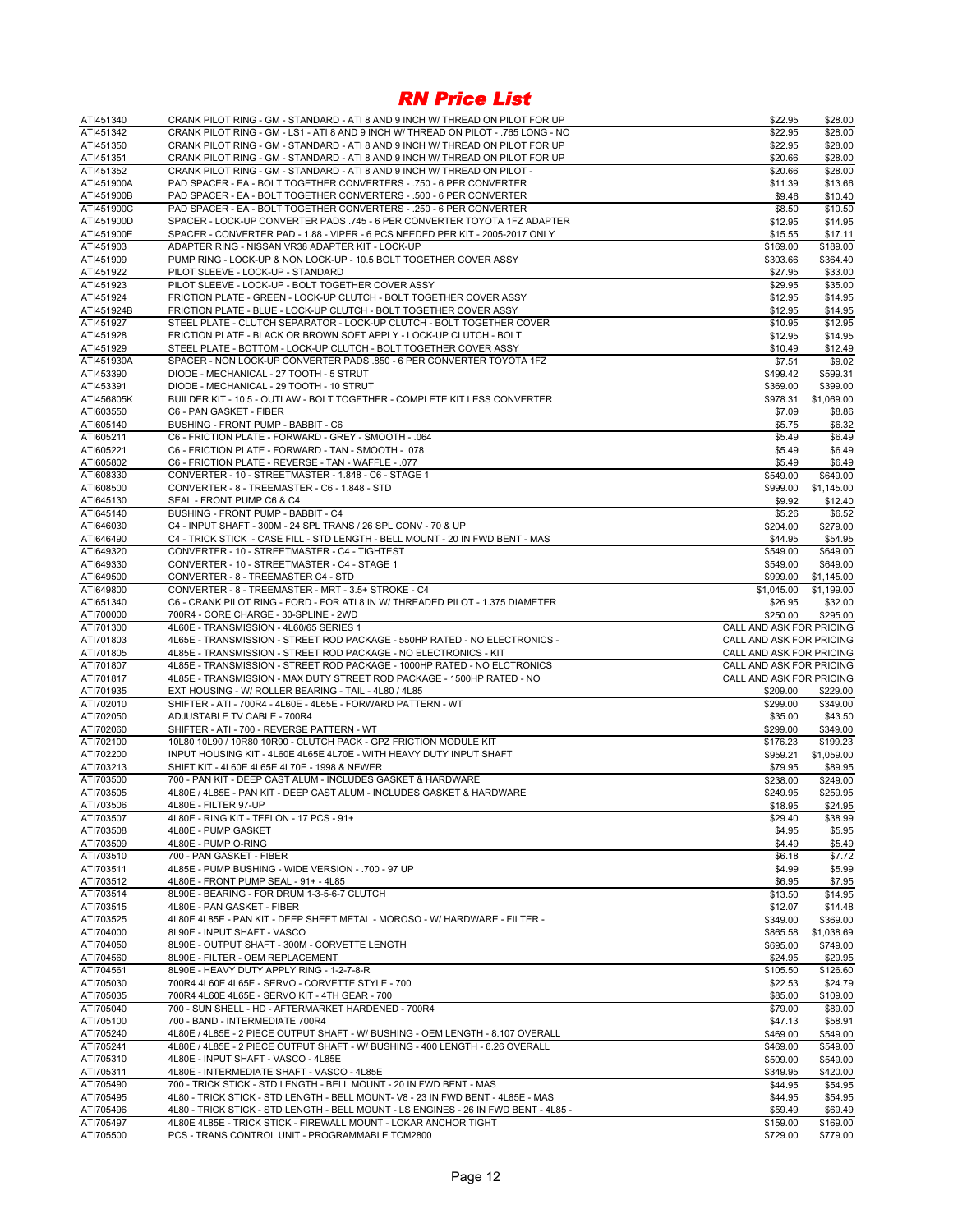| ATI705501              | PCS - TPS SENSOR UNIT - TCM6000                                                                                                                                | \$119.00                 | \$149.00                 |
|------------------------|----------------------------------------------------------------------------------------------------------------------------------------------------------------|--------------------------|--------------------------|
| ATI705502              | PCS - TRANS HARNESS FOR PROGRAMMABLE - 93+ 4L80/85E CARB OR EFI                                                                                                | \$191.40                 | \$199.00                 |
| ATI705503              | PCS - TRANS HARNESS FOR PROGRAMMABLE 93+ 4L60/65E CARB OR EFI                                                                                                  | \$191.40                 | \$199.00                 |
| ATI705505              | PCS - SIMPLE SHIFT TRANS CONTROL KIT-4L60E 4L65E 93+ W/ CARB<br>PCS - SIMPLE SHIFT TRANS CONTROL KIT-4L60E 4L65E 93+ W/ EFI                                    | \$729.00                 | \$779.00                 |
| ATI705506<br>ATI705507 | PCS - SIMPLE SHIFT TRANS CONTROL KIT 4L80 4L85E 93+ W/ CARB                                                                                                    | \$629.00<br>\$729.00     | \$699.00<br>\$779.00     |
| ATI705508              | PCS - SIMPLE SHIFT TRANS CONTROL KIT 4L80 4L85E 93+ W/ EFI                                                                                                     | \$629.00                 | \$699.00                 |
| ATI705514              | PCS - TRANS HARNESS FOR SIMPLE SHIFT 4L60 4L65E 93+ CARB OR EFI                                                                                                | \$139.00                 | \$149.00                 |
| ATI705515              | PCS - TRANS HARNESS FOR SIMPLE SHIFT 4L80 4L85E 93+ CARB OR EFI                                                                                                | \$139.00                 | \$149.00                 |
| ATI705520              | PCS - SIMPLE SHIFT HAND HELD TUNER W/ CABLE                                                                                                                    | \$299.00                 | \$309.00                 |
| ATI706402              | BUSHING - PG DRUM - FRONT PUMP - AND 700 - TEFLON COATED                                                                                                       | \$4.95                   | \$5.95                   |
| ATI706510              | 4L80E - OVERHAUL KIT - GASKETS AND SEALS - 99 & UP - 4L85E                                                                                                     | \$99.52                  | \$119.54                 |
| ATI706520              | 8L90E - GPZ RAYBESTOS - MASTER OVERHAUL KIT                                                                                                                    | \$702.59                 | \$799.00                 |
| ATI707580              | 700 - 4 WIRE PIG TAIL CONNECTOR - LOCK-UP                                                                                                                      | \$32.95                  | \$42.83                  |
| ATI707611<br>ATI708330 | 4L80E / 4L85E - OVERFLOW TANK - TRANS FLUID PUKE - CATCH CAN<br>CONVERTER - 10 - SUPERSTREET MASTER - LOCK-UP - 700R4 -STD SBC                                 | \$129.00<br>\$735.00     | \$139.00<br>\$835.00     |
| ATI708332              | CONVERTER - 10 - SUPERSTREET MASTER - W/LU - 4L60E 4L65E - STD SBC                                                                                             | \$735.00                 | \$835.00                 |
| ATI708334              | CONVERTER - 10 - SUPERSTREET MASTER - W/LU - 4L60E 4L65E - LS1                                                                                                 | \$735.00                 | \$835.00                 |
| ATI708337              | CONVERTER - 10 - SUPERSTREET MASTER - 4L60E 4L65E LOCK UP - BILLET COVER -                                                                                     | \$829.00                 | \$939.00                 |
| ATI708338              | CONVERTER - 10 - SUPERSTREET MASTER - 4L80E 4L85E LOCK UP - BILLET COVER -                                                                                     | \$995.00                 | \$1,115.00               |
| ATI708339              | CONVERTER - 10 - SUPERSTREET MASTER - 4L60E 4L65E LOCK UP - BILLET COVER -                                                                                     | \$995.00                 | \$1,039.00               |
| ATI708340              | CONVERTER - 10 - SUPERSTREET MASTER - 6L80E 6L90E LOCK UP - LS - BILLET COVER -                                                                                | \$1,199.00               | \$1,299.00               |
| ATI708341              | CONVERTER - 10 - SUPERSTREET MASTER - 4L80E 4L85E LOCK UP - TOYOTA 2JZ -                                                                                       | \$1,035.00               | \$1,135.00               |
| ATI708342              | CONVERTER - 10 - SUPERSTREET MASTER - 4L80E 4L85E LOCK UP - TOYOTA 2JZ -                                                                                       | \$1,289.00               | \$1,339.00               |
| ATI708344<br>ATI708345 | CONVERTER - 10 - SUPERSTREET MASTER - 4L60E 4L65E - BILLET COVER - TRIPLE DISK -<br>CONVERTER - 10 - SUPERSTREET MASTER - 6L80E 6L90E LOCK UP - BILLET COVER - | \$1,149.00<br>\$1,199.00 | \$1,235.00<br>\$1,335.00 |
| ATI708347              | CONVERTER - 10 - SUPERSTREET MASTER - 4L60E 4L65E LOCK-UP - BILLET COVER -                                                                                     | \$1,099.00               | \$1,235.00               |
| ATI708348              | CONVERTER - 10 - SUPERSTREET MASTER - 4L80E 4L85E LOCK UP - BILLET COVER -                                                                                     | \$1,199.00               | \$1,335.00               |
| ATI708349              | CONVERTER - 10 - SUPERSTREET MASTER - 4L60E 4L65E LOCK UP - BILLET COVER -                                                                                     | \$1,259.00               | \$1,335.00               |
| ATI708350              | CONVERTER - 10 - SUPERSTREET MASTER - 8L80E 8L90E LOCK UP - TRIPLE DISK -                                                                                      | \$1,199.00               | \$1,389.00               |
| ATI708351              | CONVERTER - 10 - SUPERSTREET MASTER - 8L80E 8L90E LOCK UP - TRIPLE DISK -                                                                                      | \$1,299.00               | \$1,439.00               |
| ATI708500              | CONVERTER - 8 - TREEMASTER - 200 / 700R4 - NON-LOCK-UP STD                                                                                                     | \$999.00                 | \$1,145.00               |
| ATI708700              | PILOT EXTENSION - FOR LATE MODEL LS CONVERTERS                                                                                                                 | \$38.56                  | \$44.00                  |
| ATI710000              | 6L80E 6L90E - UPGRADE KIT                                                                                                                                      | \$929.00                 | \$999.00                 |
| ATI710001<br>ATI710002 | 6L80E 6L90E - PISTON - 1-2-3-4 HEAVY DUTY<br>6L80E 6L90E - 4-5-6 CLUTCH APPLY PISTON KIT - HEAVY DUTY                                                          | \$76.55                  | \$84.20                  |
| ATI710003              | 6L80E 6L90E - 4-5-6 CLUTCH BACKING PLATE                                                                                                                       | \$122.56<br>\$62.83      | \$134.81<br>\$67.83      |
| ATI710004              | 6L80E 6L90E - PUMP SLIDE SPRING                                                                                                                                | \$9.02                   | \$10.02                  |
| ATI710005              | 6L80E 6L90E - CENTER SUPPORT SEAL KIT                                                                                                                          | \$53.54                  | \$58.90                  |
| ATI710006              | 6L80E 6L90E - CLUTCH BOOST VALVE - OVERSIZED                                                                                                                   | \$39.69                  | \$43.66                  |
| ATI710007              | 6L80E 6L90E - TCC REGULATOR VALVE KIT - OVERSIZED                                                                                                              | \$48.99                  | \$53.89                  |
| ATI710008              | 6L80E 6L90E - CONVERTER FEED LIMIT VALVE - OVERSIZED                                                                                                           | \$30.87                  | \$33.96                  |
| ATI710009              | 6L80E 6L90E - PRESSURE REGULATOR & BOOST VALVE KIT - OVERSIZED                                                                                                 | \$81.05                  | \$89.16                  |
| ATI710010              | 6L80E 6L90E - AFL VALVE - OVERSIZED                                                                                                                            | \$66.82                  | \$73.50                  |
| ATI710011<br>ATI710013 | 6L80E 6L90E - ZIP KIT<br>6L80E - ALTO MASTER OVERHAUL KIT - 06+ - PAPER - RUBBER - CLUTCHES - STEELS                                                           | \$297.00<br>\$899.00     | \$307.00<br>\$999.00     |
| ATI710014              | 6L90E - ALTO MASTER OVERHAUL KIT - 06+ - PAPER - RUBBER - CLUTCHES - STEELS                                                                                    | \$941.55                 | \$999.50                 |
| ATI710015              | 6L80E/6L90E - BUSHING KIT - 11 PCS - TEFLON COATED DURA BOND - NO TAIL BUSHING                                                                                 | \$97.38                  | \$109.50                 |
| ATI710016              | 6L80E - EXTENSION BUSHING - TEFLON COATED DURA BOND                                                                                                            | \$9.95                   | \$11.95                  |
| ATI710017              | 6L90E - EXTENSION BUSHING - TEFLON COATED DURA BOND                                                                                                            | \$9.95                   | \$11.95                  |
| ATI710018              | 6L80E/6L90E - PISTON KIT - 06+ - 5PC                                                                                                                           | \$119.90                 | \$129.90                 |
| ATI710019              | 6L80E/6L90E - FILTER - LARGE SUCTION PORT - NOT G8                                                                                                             | \$15.95                  | \$17.95                  |
| ATI710020              | 6L80E/6L90E - PUMP BUSHING - TEFLON COATED DURA BOND                                                                                                           | \$9.95                   | \$12.95                  |
| ATI710021              | 6L80E/6L90E - UPGRADE KIT - NEW TRANS ONLY                                                                                                                     | \$2,161.01               | \$2,377.11               |
| ATI710022<br>ATI710023 | 6L80E/6L90E 3-5 REV CLUCH PACK 1 SIDE HP<br>6L80E/6L90E 2-6 REV CLUCH PACK 1 SIDE HP                                                                           | \$163.43                 | \$179.77                 |
| ATI710024              | 6L80E/6L90E 4-5-6 REV CLUCH PACK 1 SIDE HP                                                                                                                     | \$172.82<br>\$197.25     | \$190.11<br>\$216.97     |
| ATI710025              | 6L80E/6L90E 2006 LOW REV FRICTION                                                                                                                              | \$12.95                  | \$14.95                  |
| ATI710027              | T45741SC 6L80E/6L90E 06-2018 SPRING & VALVE KIT                                                                                                                | \$68.57                  | \$75.42                  |
| ATI710028              | 6L80E/6L90E 07-16 SHIFT KIT                                                                                                                                    | \$172.82                 | \$190.11                 |
| ATI710030              | 6L80E - HP INTERMEDIATE SHAFT AND HUB                                                                                                                          | \$979.00                 | \$1,095.00               |
| ATI710035              | 6L80E - HP 4140 GEARSET                                                                                                                                        | \$1,395.00               | \$1,495.00               |
| ATI710040              | 6L90E - HP INTERMEDIATE SHAFT AND HUB                                                                                                                          | \$979.00                 | \$1,095.00               |
| ATI710045              | 6L90E - HP 4140 GEARSET                                                                                                                                        | \$1,395.00               | \$1,495.00               |
| ATI711011              | 8HP51 - PAN KIT - 6061 BILLET - INCLUDES FILTER - GASKET - DRAIN PLUG - ZF                                                                                     | \$780.45                 | \$858.50                 |
| ATI723080<br>ATI723530 | 727 904 - VALVE BODY - TRANSBRAKE - REV PAT - A&A - W/ LOW BAND APPLY & SAFETY<br>727 - FILTER - HIGH FLOW DACRON - 62-81 - ALSO PG AND 400 W/ CONVERSION KIT  | \$799.00<br>\$12.61      | \$895.00<br>\$15.77      |
| ATI723535              | 727 - FILTER - LARGE BRASS - 66-97                                                                                                                             | \$10.30                  | \$12.88                  |
| ATI723540              | 904 - FILTER - SMALL DACRON                                                                                                                                    | \$9.99                   | \$15.77                  |
| ATI723550              | 727 - PAN GASKET - FIBER                                                                                                                                       | \$5.95                   | \$7.57                   |
| ATI725011              | 727 - RING - INPUT SHAFT CHROME 67-UP (1)                                                                                                                      | \$7.95                   | \$9.95                   |
| ATI725021              | 727 - RING - FRONT PUMP STATOR 71-UP (1)                                                                                                                       | \$7.79                   | \$9.34                   |
| ATI725100              | 727 - OEM PUMP SERVICE KIT - SEAL BUSHING GASKET O-RING                                                                                                        | \$17.46                  | \$21.83                  |
| ATI725110              | 727 - O-RING - PUMP TO CASE                                                                                                                                    | \$4.67                   | \$5.83                   |
| ATI725120              | 727 - GASKET - FRONT PUMP TO CASE                                                                                                                              | \$4.67                   | \$5.83                   |
| ATI725130              | 727 - SEAL - FRONT PUMP<br>727 - BUSHING - FRONT PUMP - BABBIT                                                                                                 | \$8.87                   | \$11.09                  |
| ATI725140<br>ATI725265 | 727 - WASHER - FORWARD DRUM - THRUST .061                                                                                                                      | \$5.57<br>\$2.89         | \$7.08<br>\$3.61         |
| ATI725400              | 727 - BAND INTERMEDIATE RIGID KEVLAR 62 - UP                                                                                                                   | \$169.00                 | \$175.00                 |
| ATI725410              | 727 - BAND RIGID INTERMEDIATE RED                                                                                                                              | \$155.00                 | \$160.00                 |
| ATI725800              | 727 - BAND REVERSE KEVLAR                                                                                                                                      | \$42.45                  | \$53.06                  |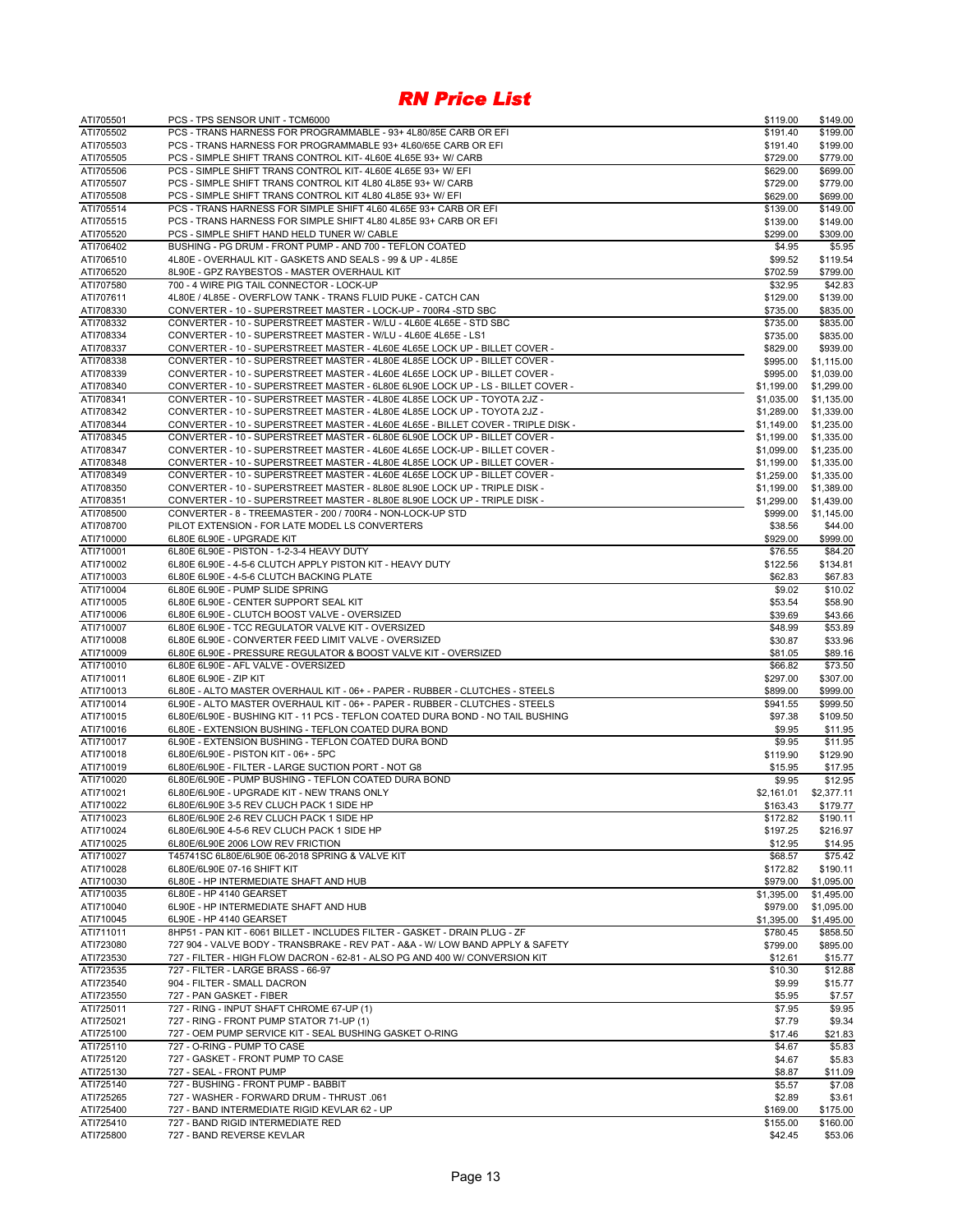| ATI726299               | 727 - OVERHAUL KIT - PAPER & RUBBER ONLY 71-UP                                                                                                  | \$27.95                | \$33.22                |
|-------------------------|-------------------------------------------------------------------------------------------------------------------------------------------------|------------------------|------------------------|
| ATI726490               | 727 - TRICK STICK - STD LENGTH - BELL MOUNT- SMALL BLOCK - 20 IN FWD BENT - MAS                                                                 | \$44.95                | \$54.95                |
| ATI726491               | 727 - TRICK STICK - STD LENGTH - BELL MOUNT - BIG BLOCK 20 IN FWD BENT - MAS                                                                    | \$44.95                | \$54.95                |
| ATI729330               | CONVERTER - 10 - STREETMASTER - 727 - STAGE 1                                                                                                   | \$649.00               | \$699.00               |
| ATI729340<br>ATI729500  | CONVERTER - 10 - STREETMASTER - 727 - STAGE 2<br>CONVERTER - 8 - TREEMASTER - 727 - STD                                                         | \$649.00<br>\$1,045.00 | \$699.00<br>\$1,145.00 |
| ATI729800               | CONVERTER - 8 - TREEMASTER - MRT - 3.5+ STROKE - 727                                                                                            | \$1,145.00             | \$1,199.00             |
| ATI729900               | CONVERTER - 8 - TREEMASTER - FUEL & BLOWN - 727                                                                                                 | \$1,199.00             | \$1,299.00             |
| ATI729930               | CONVERTER - 9 - TREEMASTER - FUEL & BLOWN - 727                                                                                                 | \$1,199.00             | \$1,299.00             |
| ATI800010               | CABLE - ATI SHIFTER - 6 FT                                                                                                                      | \$61.00                | \$71.00                |
| ATI800100A              | SHIFTER - 400 - AIR - 2 SP - BLACK - PUSH MM                                                                                                    | \$899.99               | \$949.00               |
| ATI800110               | SHIFTER - 400 - MANUAL - 3 SP - REV PATTERN - BLACK - PULL MM                                                                                   | \$899.99               | \$949.00               |
| ATI800110A              | SHIFTER - 400 - AIR - 3 SP - REV PATTERN - BLACK - PULL MM                                                                                      | \$899.99               | \$949.00               |
| ATI800118               | SHIFTER - 400 - TRANS BRACKET - 2SP FWD & 3SP REV PATTERN - MM                                                                                  | \$40.00                | \$50.00                |
| ATI800120               | SHIFTER - 400 - MANUAL - 3 SP - REV PATTERN CLEAN N - BLACK - PUSH MM<br>SHIFTER - 400 - AIR - 3 SP - REV PATTERN CLEAN N - BLACK - PUSH MM     | \$899.99               | \$949.00               |
| ATI800120A<br>ATI800128 | SHIFTER - 400 - TRANS BRACKET - 3SP REVERSE PATTERN CLEAN NEUTRAL - MM                                                                          | \$899.99<br>\$40.00    | \$949.00<br>\$50.00    |
| ATI800129               | SHIFTER - 400 - TRANS LEVER - MM                                                                                                                | \$23.00                | \$23.00                |
| ATI800130A              | SHIFTER - PG - AIR - BLACK - PUSH MM                                                                                                            | \$899.99               | \$949.00               |
| ATI800138               | SHIFTER - PG - TRANS BRACKET - LEVER UP - MM                                                                                                    | \$40.00                | \$50.00                |
| ATI800139               | SHIFTER - PG - TRANS LEVER - MM                                                                                                                 | \$23.00                | \$23.00                |
| ATI800140               | SHIFTER - 4L80 - MANUAL - 4 SP - FWD PATTERN - BLACK - MM                                                                                       | \$899.99               | \$949.00               |
| ATI800140A              | SHIFTER - 4L80 - AIR - 4 SP - FWD PATTERN - BLACK - MM                                                                                          | \$899.99               | \$949.00               |
| ATI800196               | SHIFTER - LINE LOCK BUTTON BRACKET - LH DRIVER SIDE - MM                                                                                        | \$23.00                | \$23.00                |
| ATI800197               | SHIFTER - MOUNT - PRO STYLE POST - MM SHIFTER TO BICKLE QUICK RELEASE - 1 INCH                                                                  | \$62.00                | \$69.00                |
| ATI800198               | KIT - AIR SHIFTER - TANK / REGULATOR / SHIFT SOLENOID / TANK MOUNT / HOSE                                                                       | \$239.00               | \$249.00               |
| ATI800199               | CABLE - MM SHIFTER - 5 FT                                                                                                                       | \$109.00               | \$129.00               |
| ATI850392<br>ATI850394  | BALANCER - MOTOR AC DRIVE - 240VAC SINGLE PHASE - ADJUSTABLE FREQUENCY<br>BALANCER - MOTOR AC DRIVE - 240VAC THREE PHASE - ADJUSTABLE FREQUENCY | \$549.00<br>\$495.00   | \$595.00<br>\$595.00   |
| ATI860122               | BONDER - RETRO FIT KIT - MINCO TO CHROMOLOX - COMPLETE                                                                                          | \$1,649.00             | \$1,695.00             |
| ATI903550               | 904 - PAN GASKET - FIBER                                                                                                                        | \$5.95                 | \$7.00                 |
| ATI904200               | 904 - INPUT SHAFT - VASCO - 1-RING 27-SPLINE - HIGH HP USE                                                                                      | \$341.55               | \$409.86               |
| ATI904201               | 904 - FORWARD DRUM - ALUMINUM                                                                                                                   | \$535.50               | \$799.00               |
| ATI904202               | 904 - DIRECT DRUM - ALUMINUM - W/ OEM PISTON - ROLLER BEARING - MUST MODIFY                                                                     | \$595.00               | \$799.00               |
| ATI904203               | 904 - LOW / REVERSE DRUM - ALUMINUM                                                                                                             | \$449.10               | \$599.00               |
| ATI904204               | 904 - PARK GEAR W/ SPACER - ALUMINUM                                                                                                            | \$152.10               | \$199.00               |
| ATI904205               | 904 - SPACER - REPLACES GOVERNOR HOUSING - ALUMINUM                                                                                             | \$19.00                | \$23.00                |
| ATI904207               | 904 - BEARING KIT - OUTPUT SHAFT - 3PC TORRINGTON STYLE                                                                                         | \$19.95                | \$24.00                |
| ATI904208               | 904 - SPRING - DIRECT DRUM - SPECIAL REVERSE WOUND - 500 - 42RH - 42RE TRANS                                                                    | \$24.95                | \$29.95                |
| ATI905000               | 904 - RING KIT - TEFLON & CHROME - 68-79                                                                                                        | \$24.95                | \$29.00                |
| ATI905110<br>ATI905120  | 904 - O-RING - PUMP TO CASE<br>904 - GASKET - PUMP TO CASE                                                                                      | \$4.67<br>\$3.85       | \$5.83<br>\$4.81       |
| ATI905130               | 904 - SEAL - FRONT PUMP                                                                                                                         | \$9.22                 | \$11.52                |
| ATI905140               | 904 - BUSHING - FRONT PUMP - BABBIT                                                                                                             | \$5.19                 | \$6.48                 |
| ATI905201               | 904 - FRICTION PLATE - FORWARD - GREY - SMOOTH - .065                                                                                           | \$5.49                 | \$6.49                 |
| ATI905211               | 904 - STEEL PLATE - FORWARD & DIRECT - .068 - OEM                                                                                               | \$5.49                 | \$6.49                 |
| ATI905320               | 904 - HEAVY DUTY REAR SPRAG ASSEMBLY - 4.810 OD - REPLACES 12-ROLLER OEM                                                                        | \$399.00               | \$429.00               |
| ATI905321               | 904 - HEAVY DUTY REAR SPRAG ASSEMBLY - 4.710 OD - REPLACES 10-ROLLER OEM                                                                        | \$399.00               | \$429.00               |
| ATI905401               | 904 - BAND - INTERMEDIATE RED                                                                                                                   | \$23.28                | \$29.11                |
| ATI905601               | 904 - FRICTION PLATE - DIRECT & FORWARD - TAN - WAFFLE -.088                                                                                    | \$5.49                 | \$6.49                 |
| ATI905605               | 904 - FRICTION PLATE - DIRECT & FORWARD - BLUE - GROOVED - .064                                                                                 | \$10.95                | \$12.95                |
| ATI905611<br>ATI905800  | 904 - STEEL PLATE - FORWARD & DIRECT - .090 - THICKER THAN OEM<br>904 - BAND - REVERSE - KEVLAR SOLID                                           | \$5.49<br>\$27.89      | \$6.49<br>\$34.87      |
| ATI907501               | RETAINER - FOR SPRING PACKAGE - DIRECT DRUM PISTON RETURN                                                                                       | \$46.01                | \$50.62                |
| ATI909500               | CONVERTER - 8 - TREEMASTER - 904 - STD                                                                                                          | \$1,045.00             | \$1,145.00             |
| ATI909700               | CONVERTER - 8 - TREEMASTER - MRT - 3.6 - STROKE - 904                                                                                           | \$1,145.00             | \$1,199.00             |
| ATI915000               | ADAPTER - CRANKSHAFT - RELOCATES CONV PILOT TO BEHIND FLEXPLATE - CHEVY W/                                                                      | \$123.87               | \$144.70               |
| ATI915050               | SHIM - FORD STARTER                                                                                                                             | \$13.95                | \$15.95                |
| ATI915070               | CRANK ADAPTER - NISSAN L-28 - 6 CYL                                                                                                             | \$83.00                | \$103.00               |
| ATI915080               | CRANK ADAPTER - TOYOTA 2JZGTE - 6 CYL - 94-98 SUPRA TO GM                                                                                       | \$79.00                | \$92.00                |
| ATI915081               | CRANK SPACER - TOYOTA SUPRA 5MGE TO GM 82-86                                                                                                    | \$50.00                | \$70.00                |
| ATI915082               |                                                                                                                                                 |                        |                        |
| ATI915100<br>ATI915110  | CRANK ADAPTER - TOYOTA - NEW SUPRA - BMW B58 - 8HP51 ZF                                                                                         | \$72.00                | \$97.00                |
|                         | CRANK ADAPTER - NISSAN RB26 - 6 CYL                                                                                                             | \$96.00                | \$109.00               |
|                         | ADAPTER PLATE - FORD - 289-302-351C-351W (164 TEETH)                                                                                            | \$273.38               | \$273.38               |
| ATI915116               | STARTER BLOCK PLATE - ALL 289-351 FORD ENGINES                                                                                                  | \$81.95                | \$98.00                |
| ATI915120               | ADAPTER PLATE - FORD - 351M-400-429-460                                                                                                         | \$231.38               | \$231.38               |
| ATI915127<br>ATI915128  | ADAPTER PLATE - NISSAN TB48 TO CHEVY 400 & PG<br>BELL HOUSING - SFI 30.1 CERTIFIED NISSAN TB48 ADAPTER KIT                                      | \$277.08<br>\$429.00   | \$277.08<br>\$449.00   |
| ATI915130               | ADAPTER PLATE - CHRYSLER - 318-340-360                                                                                                          | \$272.64               | \$272.64               |
| ATI915131               | ADAPTER PLATE - TOYOTA 1FZ-45 TO CHEVY PG & TURBO                                                                                               | \$299.00               | \$339.00               |
| ATI915132               | BELL HOUSING - SFI 30.1 CERTIFIED TOYOTA 1FZ-45 ADAPTER KIT                                                                                     | \$299.00               | \$319.00               |
| ATI915133               | BELL SPACER - GM - FOR TOYOTA 1FZ ADAPTER 1.000 THICK                                                                                           | \$189.00               | \$199.00               |
| ATI915134               | ADAPTER PLATE - NISSAN VR38 TO CHEVY PG & 400                                                                                                   | \$468.84               | \$468.84               |
| ATI915137               | ADAPTER RING - ATI BELL TO 4L80E 4L85E - SPACER                                                                                                 | \$279.00               | \$379.00               |
| ATI915138               | BELL HOUSING - SFI 30.1 CERTIFIED NISSAN VR38 ADAPTER KIT                                                                                       | \$279.00               | \$299.00               |
| ATI915139               | ADAPTER RING - ATI BELL TO 4L65E                                                                                                                | \$259.00               | \$299.00               |
| ATI915140               | ADAPTER PLATE - CHRYSLER - 383-426-440 (PASS STARTER)                                                                                           | \$412.96               | \$412.96               |
| ATI915140X<br>ATI915145 | ADAPTER PLATE - HEMI TO CHEVY TRANS - PRO MOD - PASS STARTER                                                                                    | \$412.39               | \$412.39               |
| ATI915148               | ADAPTER PLATE - LATE MODEL HEMI - 5.7 - 6.4 - TO GM TRANS<br>ADAPTER PLATE - VIPER - 2005-2017 ONLY                                             | \$270.00<br>\$275.00   | \$320.00<br>\$295.00   |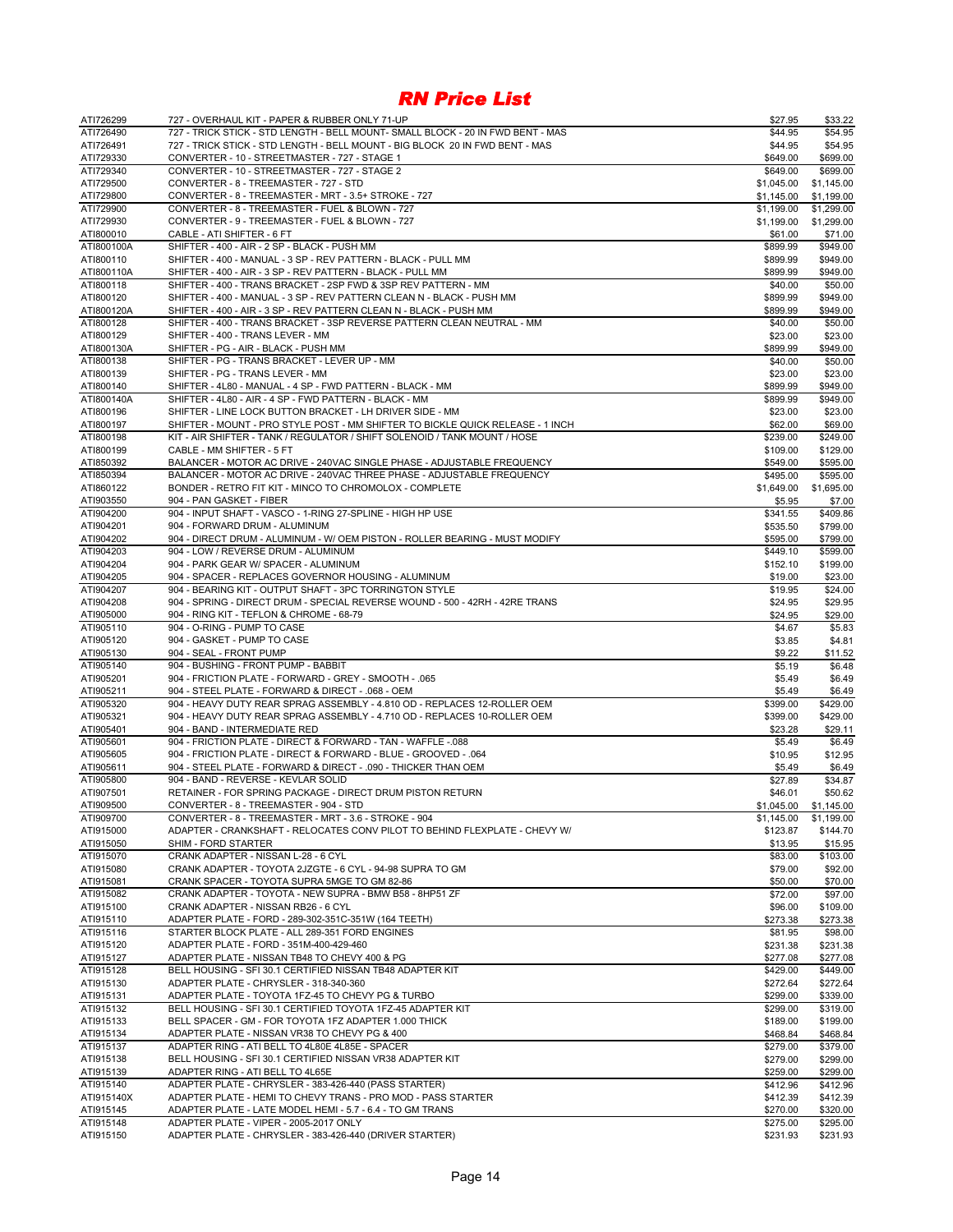| ATI915170               | ADAPTER PLATE - NISSAN - L-24/26/28                                                                                                            | \$234.00             | \$284.00             |
|-------------------------|------------------------------------------------------------------------------------------------------------------------------------------------|----------------------|----------------------|
| ATI915180               | ADAPTER PLATE - TOYOTA 5-MG / 7-MG                                                                                                             | \$229.01             | \$229.01             |
| ATI915181               | ADAPTER PLATE - TOYOTA SUPRA 2JZ TO CHEVY                                                                                                      | \$272.00             | \$322.00             |
| ATI915200               | ADAPTER PLATE - NISSAN RB26                                                                                                                    | \$303.60             | \$364.32             |
| ATI915210               | ADAPTER KIT - NISSAN - L-24/26/28 - 120 TH - INT BAL                                                                                           | \$521.00             | \$571.00             |
| ATI915219               | ADAPTER KIT - TOYOTA - 2JZ - 115 TH - TO CHEVY TRANS - INT BAL<br>ADAPTER KIT - TOYOTA - 5 & 7 MG - 115 TH - TO CHEVY TRANS - INT BAL          | \$604.65             | \$644.90             |
| ATI915220<br>ATI915222  | ADAPTER KIT - NISSAN - RB26 - 120 TH - TO CHEVY TRANS - INT BAL                                                                                | \$611.07<br>\$648.19 | \$611.07<br>\$777.82 |
| ATI915223               | ADAPTER KIT - NISSAN TB48 TO CHEVY TRANS - NON LOCK-UP                                                                                         | \$1,981.98           | \$1,981.98           |
| ATI915223L              | ADAPTER KIT - NISSAN TB48 TO CHEVY PG & 400 LOCK-UP                                                                                            | \$2,332.05           | \$2,332.05           |
| ATI915224               | ADAPTER KIT - TOYOTA 1FZ TO CHEVY TRANS - NON LOCK-UP                                                                                          | \$1,495.00           | \$1,695.00           |
| ATI915224L              | ADAPTER KIT - TOYOTA 1FZ TO CHEVY PG & 400 LOCK-UP                                                                                             | \$2,246.44           | \$2,246.44           |
| ATI915225               | ADAPTER KIT - NISSAN VR38 TO CHEVY TRANS - NON LOCK-UP                                                                                         | \$1,734.27           | \$1,734.27           |
| ATI915225L              | ADAPTER KIT - NISSAN VR38 TO CHEVY PG AND 400 LOCK-UP                                                                                          | \$1,395.00           | \$1,595.00           |
| ATI915226               | ADAPTER KIT - BMW B58 TO CHEVY TRANS - TOYOTA SUPRA                                                                                            | \$795.00             | \$895.00             |
| ATI915226L              | ADAPTER KIT - BMW B58 TO CHEVY TRANS - TOYOTA SUPRA - LOCK-UP                                                                                  | \$895.00             | \$995.00             |
| ATI915231               | ADAPTER KIT - FORD - 289-351W/C - 164 TH - INT BAL                                                                                             | \$560.96             | \$560.96             |
| ATI915232               | ADAPTER KIT - FORD - 289-351W/C - 164 TH - EXT BAL 28.2 OZ IN                                                                                  | \$595.11             | \$595.11             |
| ATI915242               | ADAPTER KIT - FORD - 429-460 -164 TH - INT BAL                                                                                                 | \$664.88             | \$797.86             |
| ATI915245               | ADAPTER KIT - LATE MODEL HEMI - 5.7 - 6.4 - 130 TH - TO CHEVY TRANS - INT BAL                                                                  | \$655.23             | \$655.23             |
| ATI915250               | ADAPTER KIT - CHRYSLER - 318-340-360 - 130 TH - INT BAL                                                                                        | \$598.00             | \$648.00             |
| ATI915290<br>ATI915291X | ADAPTER KIT - CHRYSLER - 426 HEMI - W/DRIVER STARTER<br>ADAPTER KIT - HEMI TO GM TRANS - PRO MOD - PASS STARTER                                | \$506.71             | \$506.71             |
| ATI915460               | FLEXPLATE - SFI - NISSAN L24/26/28 - 120 TH - INT BAL                                                                                          | \$769.11<br>\$239.00 | \$769.11<br>\$278.00 |
| ATI915470               | FLEXPLATE - SFI - TOYOTA 5 & 7 MG - 115 TH - INT BAL                                                                                           | \$242.00             | \$282.00             |
| ATI915471               | FLEXPLATE - SFI - TOYOTA SUPRA 2JZ - 115 TH - INT BAL                                                                                          | \$227.00             | \$263.00             |
| ATI915472               | FLEXPLATE - SFI - TOYOTA - NEW SUPRA - BMW B58 - 8HP51 - ZF                                                                                    | \$227.00             | \$269.00             |
| ATI915480               | FLEXPLATE - SFI - NISSAN RB26 - 120 TH - INT BAL                                                                                               | \$239.00             | \$278.00             |
| ATI915502               | FLEXPLATE - SFI - GM TO NISSAN TB48 - 130 TH                                                                                                   | \$239.00             | \$275.00             |
| ATI915533               | FLEXPLATE - SFI - CHEVY - '86 & LATER - 1 PC SEAL - 153 TH - INT BAL                                                                           | \$239.00             | \$282.00             |
| ATI915536               | TILTON STARTER - DRAG PAK MOPAR - 904 TRANS - GEN 3 HEMI                                                                                       | \$575.80             | \$633.38             |
| ATI915537               | FLEXPLATE - SFI - CHEVY - LSA LSX LT1 LT4 - 8 BOLT CRANK - 168 TH - INT BAL                                                                    | \$209.00             | \$237.00             |
| ATI915539               | FLEXPLATE - SFI - CHEVY - 153 TH - 6 HOLES ON 10.750 BC - INT BAL                                                                              | \$229.00             | \$278.00             |
| ATI915541               | FLEXPLATE - SFI - CHEVY - 168 TH - 6 PAD BIG AND SMALL PATTERN - INT BAL                                                                       | \$199.00             | \$229.00             |
| ATI915543               | FLEXPLATE - SFI - CHEVY LS1 LS2 LS6 LS7 RACE ONLY - 168 TH - INT BAL                                                                           | \$229.00             | \$259.00             |
| ATI915544               | FLEXPLATE - SFI - CHEVY - 168 TH - INT BAL                                                                                                     | \$239.00             | \$282.00             |
| ATI915545               | FLEXPLATE - SFI - CHEVY - 139 TH 10DP - INT BAL                                                                                                | \$261.00             | \$301.00             |
| ATI915546<br>ATI915547  | TILTON STARTER - CHEVY - 10 DP FOR 139 TOOTH FLEXPLATE - ATI 915545<br>SUPERPLATE - SFI 29.2 - CHRYSLER - 1/2 IN - 8-BOLT - 168 TH - FLEXPLATE | \$469.00<br>\$309.00 | \$489.00<br>\$349.00 |
| ATI915548               | SUPERPLATE - SFI 29.2 - CHEVY - 1/2 IN - 6-BOLT - 168 TH - FLEXPLATE                                                                           | \$309.00             | \$349.00             |
| ATI915549               | SUPERPLATE - SFI 29.2 - CHRYSLER - 1/2 IN - 8-BOLT - 130 TH - FLEXPLATE                                                                        | \$309.00             | \$349.00             |
| ATI915551               | FLEXPLATE - SFI - CHEVY - 454 - 70-90 - 168 TH - EXT BAL                                                                                       | \$223.00             | \$249.00             |
| ATI915554               | SUPERPLATE - SFI 29.2 - CHEVY - 7/16 IN - 6-BOLT - 168 TH FLEXPLATE                                                                            | \$309.00             | \$349.00             |
| ATI915555               | SUPERPLATE - SFI 29.2 - CHEVY - 7/16 IN - 6-BOLT - 139 TH 10DP - FLEXPLATE                                                                     | \$309.00             | \$349.00             |
| ATI915556               | SUPERPLATE - SFI 29.2 - CHEVY - 1/2 IN - 6-BOLT -139 TH 10DP - FLEXPLATE                                                                       | \$309.00             | \$349.00             |
| ATI915561               | FLEXPLATE - SFI - CHEVY - 400 - 168 TH - EXT BAL                                                                                               | \$209.00             | \$236.00             |
| ATI915562               | FLEXPLATE - SFI - OLDS - V8 64-67 - 330/400/425 - 166 TH - INT BAL                                                                             | \$299.00             | \$351.00             |
| ATI915563               | FLEXPLATE - SFI - OLDS - V8 64-67 - 300/400/425 - 166 TH - EXT BAL                                                                             | \$309.00             | \$349.00             |
| ATI915564               | FLEXPLATE - SFI - OLDS - V8 68-UP - 166 TH - INT BAL                                                                                           | \$223.00             | \$263.00             |
| ATI915565               | FLEXPLATE - SFI - OLDS - V-8 68-UP - 166 TH - EXT BAL                                                                                          | \$261.00             | \$301.00             |
| ATI915566               | TILTON STARTER - FOR DRAG PAK MOPAR 727 TRANS HEMI 6.1 5.7                                                                                     | \$535.95             | \$642.00             |
| ATI915567<br>ATI915569  | FLEXPLATE - SFI - PONTIAC - 400/455 - 166 TH - INT BAL<br>TILTON STARTER - CHEVY W/ BROWELL BELL & 166 TOOTH FLEXPLATE - USE 915570 OR         | \$240.00<br>\$575.73 | \$280.00<br>\$633.31 |
| ATI915571               | TILTON STARTER - CHEVY - 168 - 12 DP                                                                                                           | \$430.10             | \$489.00             |
| ATI915572               | TILTON STARTER - LS - LT1 - LT4 - 168 - 12 DP                                                                                                  | \$430.10             | \$499.00             |
| ATI915573               | TILTON STARTER - NISSAN TB48 - ADAPTER KIT                                                                                                     | \$575.73             | \$633.31             |
| ATI915574               | TILTON STARTER - TOYOTA 1FZ-45 - ADAPTER KIT                                                                                                   | \$575.73             | \$633.31             |
| ATI915575               | TILTON STARTER - DRAG PAK MOPAR - 400 TRANS - GEN 3 HEMI                                                                                       | \$575.73             | \$633.31             |
| ATI915598               | CRANK ADAPTER - CHEVY - LSA LSX LT1 LT4 - 8 BOLT                                                                                               | \$83.00              | \$103.00             |
| ATI915599               | CRANK ADAPTER - CHEVY - LS1/2/6/7 - 6 BOLT                                                                                                     | \$83.00              | \$103.00             |
| ATI915601               | CRANK ADAPTER - FORD - 289/302/351/400 SFI FLEXPLATE TO FORD                                                                                   | \$79.00              | \$92.00              |
| ATI915602               | CRANK ADAPTER - FORD - 289/302/351                                                                                                             | \$72.00              | \$92.00              |
| ATI915603               | CRANK ADAPTER - FORD - 289/302/351/400 SFI FLEXPLATE TO GM                                                                                     | \$79.00              | \$92.00              |
| ATI915604               | CRANK ADAPTER - FORD TO PROFIT BELL HOUSING & SFI FLEXPLATE                                                                                    | \$72.00              | \$92.00              |
| ATI915605               | CRANK ADAPTER - FORD - 289/302/351C/W TO GM ATI BELL HOUSING & FLEXPLATE                                                                       | \$72.00              | \$81.00              |
| ATI915606               | CRANK ADAPTER - CHRYSLER 6.1 HEMI TO GM<br>CRANK ADAPTER - CHRYSLER 6.1 HEMI TO GM - MODIFIED                                                  | \$87.00              | \$107.00             |
| ATI915606M<br>ATI915607 | CRANK ADAPTER - FORD MOD 8 BOLT - 4.6 / 5.4 WITH GM TRANS                                                                                      | \$87.00<br>\$72.00   | \$107.00<br>\$92.00  |
| ATI915607A              | CRANK ADAPTER - FORD 5.0L COYOTE W/ GM TRANS - 8 BOLT                                                                                          | \$72.00              | \$92.00              |
| ATI915611               | CRANK ADAPTER - FORD - 429/460                                                                                                                 | \$79.00              | \$92.00              |
| ATI915611X              | CRANK ADAPTER - FORD - BB BELL TO SUPER CASE                                                                                                   | \$87.00              | \$107.00             |
| ATI915612               | CRANK ADAPTER - FORD - 429/460 TO GM                                                                                                           | \$87.00              | \$107.00             |
| ATI915630X              | CRANK ADAPTER - GM TO CHRYSLER - 6-BOLT FOR ATI SUPER CASE                                                                                     | \$83.00              | \$103.00             |
| ATI915640               | CRANK ADAPTER - GM TO CHRYSLER - 8-BOLT CRANK                                                                                                  | \$83.00              | \$103.00             |
| ATI915640X              | CRANK ADAPTER - GM TO CHRYSLER - 8-BOLT FOR ATI SUPER CASE                                                                                     | \$83.00              | \$103.00             |
| ATI915640XF             | CRANK ADAPTER - GM TO CHRYSLER FLAT CRANK - 8 BOLT FOR ATI SUPER CASE                                                                          | \$99.00              | \$152.00             |
| ATI915640XFB            | BUSHING - FOR 915640XF CRANK ADAPTER                                                                                                           | \$27.21              | \$29.93              |
| ATI915641               | CRANK ADAPTER - GM TO CHRYSLER - 8-BOLT BRUNO LENCO HEMI                                                                                       | \$134.00             | \$154.00             |
| ATI915642               | CRANK ADAPTER - NISSAN TB48 6 CYL ADAPTER KIT                                                                                                  | \$83.00              | \$103.00             |
| ATI915643<br>ATI915644  | CRANK ADAPTER - TOYOTA 1FZ-45 ADAPTER KIT<br>CRANK ADAPTER - NISSAN VR38 ADAPTER KIT                                                           | \$79.00              | \$99.00              |
|                         |                                                                                                                                                | \$72.00              | \$99.00              |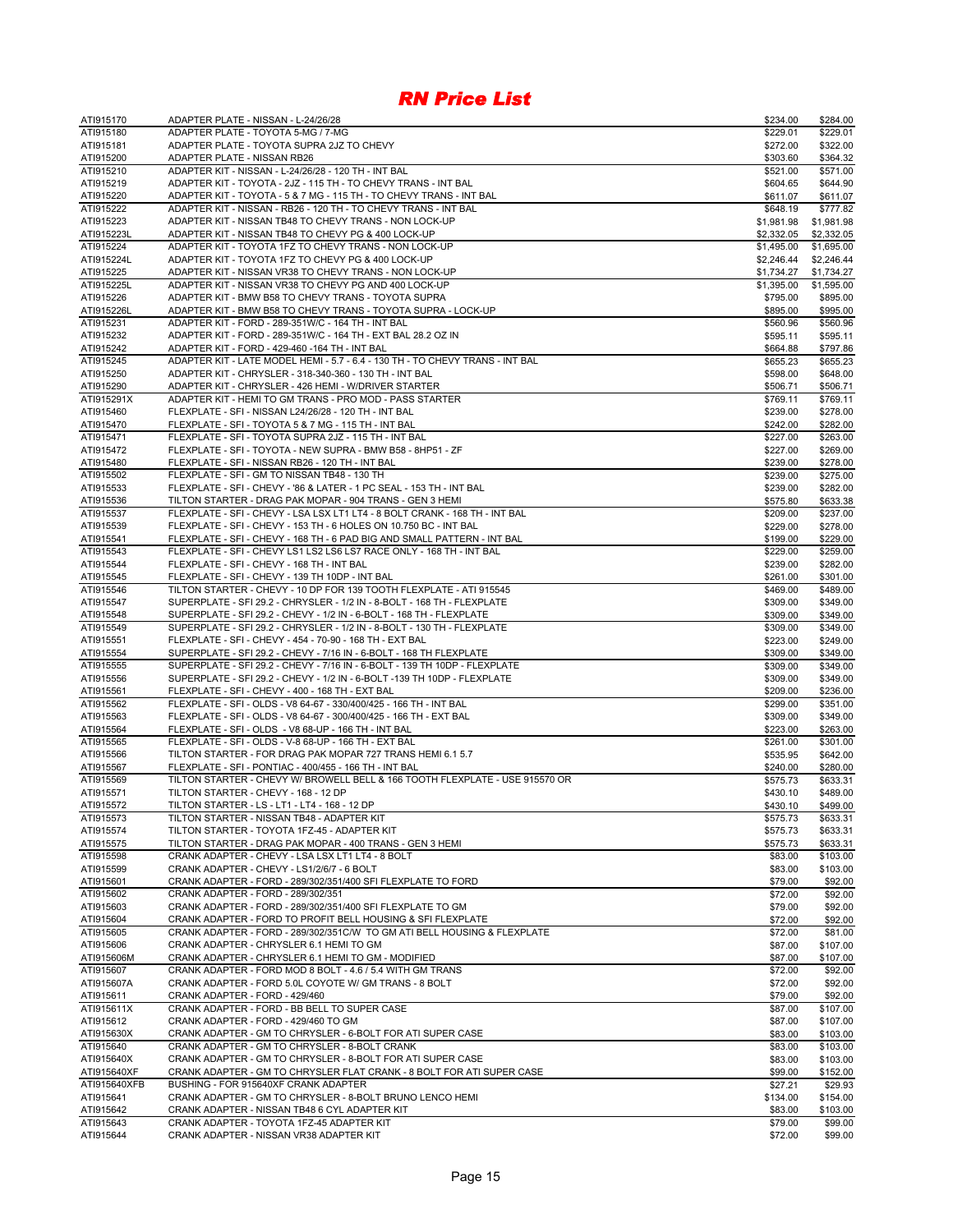| ATI915645                | CRANK ADAPTER - GM TO CHRYSLER - 8-BOLT - VIPER - 2005-2017 ONLY                                                                                                    | \$99.00              | \$119.00             |
|--------------------------|---------------------------------------------------------------------------------------------------------------------------------------------------------------------|----------------------|----------------------|
| ATI915646                | 727 SB 904 - SPACER - TRANS TO BLOCK - FOR STANDARD HEIGHT CONV TO LATE                                                                                             | \$69.95              | \$84.00              |
| ATI915648                | SPACER - FLEXPLATE TO CRANK - CHEVY 6-BOLT - SPRING STEEL - .035 - FOR METAL                                                                                        | \$19.95              | \$24.00              |
| ATI915649                | SPACER - FLEXPLATE TO CRANK - CHRYSLER 8-BOLT                                                                                                                       | \$19.95              | \$24.00              |
| ATI915650X<br>ATI915660X | FLEXPLATE - SFI - CHRY - 6 BOLT TO GM - ATI SUPER CASE - 130 TH - INT BAL<br>FLEXPLATE - SFI - CHRY - 8 BOLT TO GM - ATI SUPER CASE - 130 TH - INT BAL              | \$230.00             | \$270.00<br>\$249.00 |
| ATI915663                | FLEXPLATE KIT - LATE MODEL HEMI - WITH NAG 1 CONVERTER - DOES NOT FIT 5.7 JEEP                                                                                      | \$219.00<br>\$229.00 | \$269.00             |
| ATI915664                | FLEXPLATE - SFI - LATE MODEL HEMI - TO GM TRANS - 130 TH - INT BAL                                                                                                  | \$229.00             | \$263.00             |
| ATI915665                | FLEXPLATE - SFI - LATE MODEL HEMI - REID BELL PS STARTER AND W/ SBC 6 BOLT                                                                                          | \$230.00             | \$270.00             |
| ATI915666                | FLEXPLATE - SFI - VIPER - 8-BOLT - 143 TH - 2005-2017 ONLY                                                                                                          | \$275.00             | \$295.00             |
| ATI915685                | FLEXPLATE - SFI - LATE MODEL HEMI - TO 904 / 727 - NO TEETH - INT BAL                                                                                               | \$149.00             | \$189.00             |
| ATI915686                | FLEXPLATE - SFI - GM TO TOYOTA 1FZ 139 TH                                                                                                                           | \$261.00             | \$301.00             |
| ATI915690                | FLEXPLATE ASSY - NISSAN VR38 ADAPTER KIT - CHECK NOTES                                                                                                              | \$349.00             | \$399.00             |
| ATI915700                | FLEXPLATE - SFI - FORD - 429/460 - 164 TH - INT BAL                                                                                                                 | \$239.00             | \$259.00             |
| ATI915701<br>ATI915702   | FLEXPLATE - SFI - FORD - 429/460 - 164 TH - EXT BAL                                                                                                                 | \$261.00<br>\$240.00 | \$301.00             |
| ATI915704                | FLEXPLATE - SFI - FORD - FE 332/428 - 184 TH - INT BAL<br>FLEXPLATE - SFI - FORD - 289-400 - 164 TH - INT BAL - 3 A 10.75 - 3 A 11.50 - 4 A 11.4                    | \$239.00             | \$274.00<br>\$263.00 |
| ATI915705                | FLEXPLATE - SFI - FORD - 289-302 - 164 TH - EXT BAL - 28.2 OZ IN                                                                                                    | \$240.00             | \$280.00             |
| ATI915707                | FLEXPLATE - SFI - FORD - 289-400 - 164 TH - INT BAL - 6 BOLT 10.750 BC                                                                                              | \$239.00             | \$263.00             |
| ATI915708                | FLEXPLATE - SFI - FORD - 164 TEETH - EXT BAL - C4 AOD 289/302 - 28.2 OZ IN                                                                                          | \$239.00             | \$276.00             |
| ATI915710                | FLEXPLATE - SFI - FORD - 289/302 - 157 TH - INT BAL                                                                                                                 | \$230.00             | \$270.00             |
| ATI915711                | FLEXPLATE - SFI - FORD - 289/302 - 157 TH - EXT BAL - 28.2 OZ IN                                                                                                    | \$230.00             | \$270.00             |
| ATI915712                | FLEXPLATE - SFI - FORD - 289/302 - 157 TH - EXT BAL - 50.0 OZ IN                                                                                                    | \$229.00             | \$270.00             |
| ATI915719                | FLEXPLATE - SFI - FORD MOD 4.6-5.4 8-BOLT GM TRANS 164 TH                                                                                                           | \$229.00             | \$262.00             |
| ATI915720                | FLEXPLATE KIT - FORD - 429/460 - INT - 164 (915700+915611+950143)                                                                                                   | \$339.00             | \$379.00<br>\$379.00 |
| ATI915722<br>ATI915724   | FLEXPLATE KIT - FORD - C6 / FE / 332 / 428 - 184 TH - INT BAL - (915702+915611+950143)<br>FLEXPLATE KIT - FORD - 289/302/351/400 - INT - 164 (915704+915601+950142) | \$339.00<br>\$289.00 | \$389.00             |
| ATI915727                | FLEXPLATE KIT - FORD - 351 - INT - 164 (915707+915602+951471-6)                                                                                                     | \$289.00             | \$367.00             |
| ATI915730                | FLEXPLATE KIT - FORD - 289/302 - INT - 157 (915710+915602+951471-6)                                                                                                 | \$339.00             | \$379.00             |
| ATI915733                | FLEXPLATE KIT - LS 1/2/6/7 - RACE ONLY - 168 TH - INT BAL - (915543+915599+951385-6)                                                                                | \$339.00             | \$379.00             |
| ATI915734                | FLEXPLATE KIT - LATE MODEL HEMI - TO GM TRANS - 130 TH - INT BAL -                                                                                                  | \$289.00             | \$309.00             |
| ATI915735                | FLEXPLATE KIT - FORD - MOD MOTOR - 8-BOLT - 164 TH - INT BAL -                                                                                                      | \$289.00             | \$389.00             |
| ATI915737                | FLEXPLATE KIT - LSA LSX LT1 LT4 - 8 BOLT - RACE CONVETER - 168 TH - INT BAL -                                                                                       | \$349.00             | \$399.00             |
| ATI915738                | FLEXPLATE KIT - FORD 5.0L COYOTE - 8 BOLT - 164 TH - INT BAL -                                                                                                      | \$339.00             | \$379.00             |
| ATI915739                | ADAPTER KIT - SFI VIPER - 8 BOLT - 143 TH - INT BAL - 2005-2017 ONLY                                                                                                | \$695.00             | \$749.00             |
| ATI915858<br>ATI915859   | CLAMP - 6.1L CHRYS - ADAPTER PLATE<br>SPACER - 6.1L CHRYS - ADAPTER PLATE - 4L60E CASE                                                                              | \$46.29<br>\$10.95   | \$50.92<br>\$12.95   |
| ATI915860                | SPACER - 6.1L CHRYS - ADAPTER PLATE - T350/700R4 CASE                                                                                                               | \$10.95              | \$12.95              |
| ATI915861                | SPACER - 6.1L CHRYS - ADAPTER PLATE - LATE MODEL HEMI                                                                                                               | \$11.20              | \$12.32              |
| ATI915862                | SPACER - 6.1L CHRYS - FLEXPLATE - STEEL                                                                                                                             | \$6.95               | \$9.95               |
| ATI915992                | SPACER - IDLER PULLEY - MOVES OUT .200                                                                                                                              | \$9.49               | \$10.49              |
| ATI915993                | SPACER - IDLER PULLEY - MOVES OUT .350                                                                                                                              | \$8.59               | \$9.59               |
| ATI915994                | SPACER - IDLER PULLEY - MOVES OUT .450                                                                                                                              | \$8.59               | \$9.59               |
| ATI916000                | INERTIA RING - 7 - ST - 3RG STANDARD                                                                                                                                | \$88.70              | \$93.14              |
| ATI916001<br>ATI916002   | INERTIA RING - 8 - ST - 3RG STANDARD 7.62 LBS<br>INERTIA RING - 8 - ST - 3RG LIGHT 6.06 LBS                                                                         | \$132.40<br>\$144.40 | \$142.40<br>\$154.40 |
| ATI916003                | INERTIA RING - 8 - ST - 3RG HEAVY 9.92 LBS                                                                                                                          | \$151.60             | \$161.60             |
| ATI916008                | CRANK HUB - ST - OLIVER TRACTOR 6 CYL CHEVY FRT                                                                                                                     | \$140.94             | \$147.99             |
| ATI916010                | CRANK HUB - ST - CHEVY BB                                                                                                                                           | \$102.01             | \$107.11             |
| ATI916010K               | CRANK HUB - ST - CHEVY BB W/ 1/4 KEYWAY A 180                                                                                                                       | \$97.73              | \$104.52             |
| ATI916010U               | CRANK HUB - ST - CHEVY BB UNDERSIZE                                                                                                                                 | \$114.98             | \$120.73             |
| ATI916013                | CRANK HUB - ST - 640 INTERNATIONAL DIESEL                                                                                                                           | \$147.04             | \$154.39             |
| ATI916014                | CRANK HUB - ST - CUMMINS - 81-91 AND 98-02 - 6BT 5.9L AND ISC 8.1L - DIESEL                                                                                         | \$182.57             | \$190.38             |
| ATI916014M               | CRANK HUB - ST - CUMMINS 4/6BT 5.9 COMPETITION W/ DELETE PULLEY RING                                                                                                | \$234.62             | \$245.04             |
| ATI916015<br>ATI916016   | CRANK HUB - ST - JOHN DEERE 466/619 - CHEVY FRONT - 6 CYL - DIESEL                                                                                                  | \$102.27             | \$108.11             |
| ATI916017                | CRANK HUB - ST - 1 PIECE - TOYOTA/SCION 2AZFE STREET VERSION<br>CRANK HUB - ST - HONDA K20 RACE ONLY - 2.0L 2002 & UP CIVIC TYPE-R CIVIC SI ACURA                   | \$127.72<br>\$96.30  | \$134.11<br>\$101.11 |
| ATI916020                | CRANK HUB - ST - NISSAN L28 6-CYL                                                                                                                                   | \$129.47             | \$135.94             |
| ATI916021                | CRANK HUB - ST - JAGUAR 3.8 & 4.2 LITER IN LINE 6 CYL                                                                                                               | \$103.25             | \$105.16             |
| ATI916023                | CRANK HUB - ST - TOYOTA SUPRA 94-98 JZ80 6 CYL                                                                                                                      | \$87.62              | \$105.15             |
| ATI916025                | CRANK HUB - ST - MITS EVO/ECLIPSE - 4G63 - 24 TH 3/8 PITCH FULL RADIUS PULLEY                                                                                       | \$233.44             | \$245.12             |
| ATI916026                | CRANK HUB - ST - 4 GRV - HONDA B - RACE STYLE                                                                                                                       | \$117.92             | \$123.82             |
| ATI916027                | CRANK HUB - ST - HONDA B - RACE NO 4 GRV PULLEY                                                                                                                     | \$129.47             | \$135.94             |
| ATI916028                | CRANK HUB - AL - HONDA B - 4 GRV PULLEY                                                                                                                             | \$179.93             | \$224.91             |
| ATI916029                | CRANK HUB & INNER SHELL - ST - 5.5 HONDA K20 (STREET) 4 CYL 2.0L 2002 & UP CIVIC<br>CRANK HUB - ST - LS1 F BODY                                                     | \$109.11             | \$114.56             |
| ATI916031<br>ATI916031A  | CRANK HUB - ST HT - LSI F BODY W/SUPERCHARGER                                                                                                                       | \$114.68<br>\$189.21 | \$132.77<br>\$197.15 |
| ATI916031S               | CRANK HUB - ST - LS1 F BODY - 3/8 CT'BORE SCREWS                                                                                                                    | \$124.58             | \$129.54             |
| ATI916032H               | CRANK HUB - ST HT - LS1/2/3/6 Y BODY - G8 L76 - LSA & LT4 CTSV & ZL1 - LT1 CAMARO                                                                                   | \$131.27             | \$136.83             |
| ATI916032H2              | CRANK HUB - ST HT - LS1/2/3/6 Y BODY - G8 L76 - LSA & LT4 CTSV & ZL1 - LTI CAMARO -                                                                                 | \$151.27             | \$156.83             |
| ATI916032M3              | CRANK HUB - ST - CHEVY - LS1/2/3/6 Y BODY - G8 L76 - LSA CTSV - LT1 CAMARO - LT4                                                                                    | \$124.37             | \$130.58             |
| ATI916033A               | CRANK HUB - ST - LS1 Y BODY INTEGRAL 8MM 28 TH HTD PULLEY 3/8 HOLES                                                                                                 | \$192.92             | \$195.55             |
| ATI916035                | CRANK HUB - AL - F BODY                                                                                                                                             | \$198.67             | \$238.41             |
| ATI916036                | CRANK HUB - AL - Y BODY                                                                                                                                             | \$179.90             | \$194.57             |
| ATI916037A               | CRANK HUB - ST - LS1 F BODY W/25 TH 8MM HTD PULLEY                                                                                                                  | \$221.68             | \$266.02             |
| ATI916039                | CRANK HUB - AL - LS1 F BODY - 25TH HTD - 3.750 6 GRV                                                                                                                | \$259.54             | \$267.78             |
| ATI916040<br>ATI916040K  | CRANK HUB - ST - CHEVY SB V8 AND 90 DEG V6 - OEM FRONT<br>CRANK HUB - ST - 916040 W/ 3/16 KEYWAY ADDED A 180 DEG                                                    | \$92.43              | \$97.05<br>\$117.82  |
| ATI916040U               | CRANK HUB - ST - .005 UNDERSIZE CHEVY SB/90* V-6 PONT 4-CYL                                                                                                         | \$112.21<br>\$100.11 | \$105.12             |
| ATI916043                | CRANK HUB - ST - CHEVY SB V8 AND 90 DEG V6 - 1.600 CRANK SNOUT                                                                                                      | \$125.35             | \$131.62             |
| ATI916043K               | CRANK HUB - ST - CHEVY SB - W/ 1.600 CRANK W/ 2ND 1/4 KEYWAY                                                                                                        | \$128.70             | \$135.14             |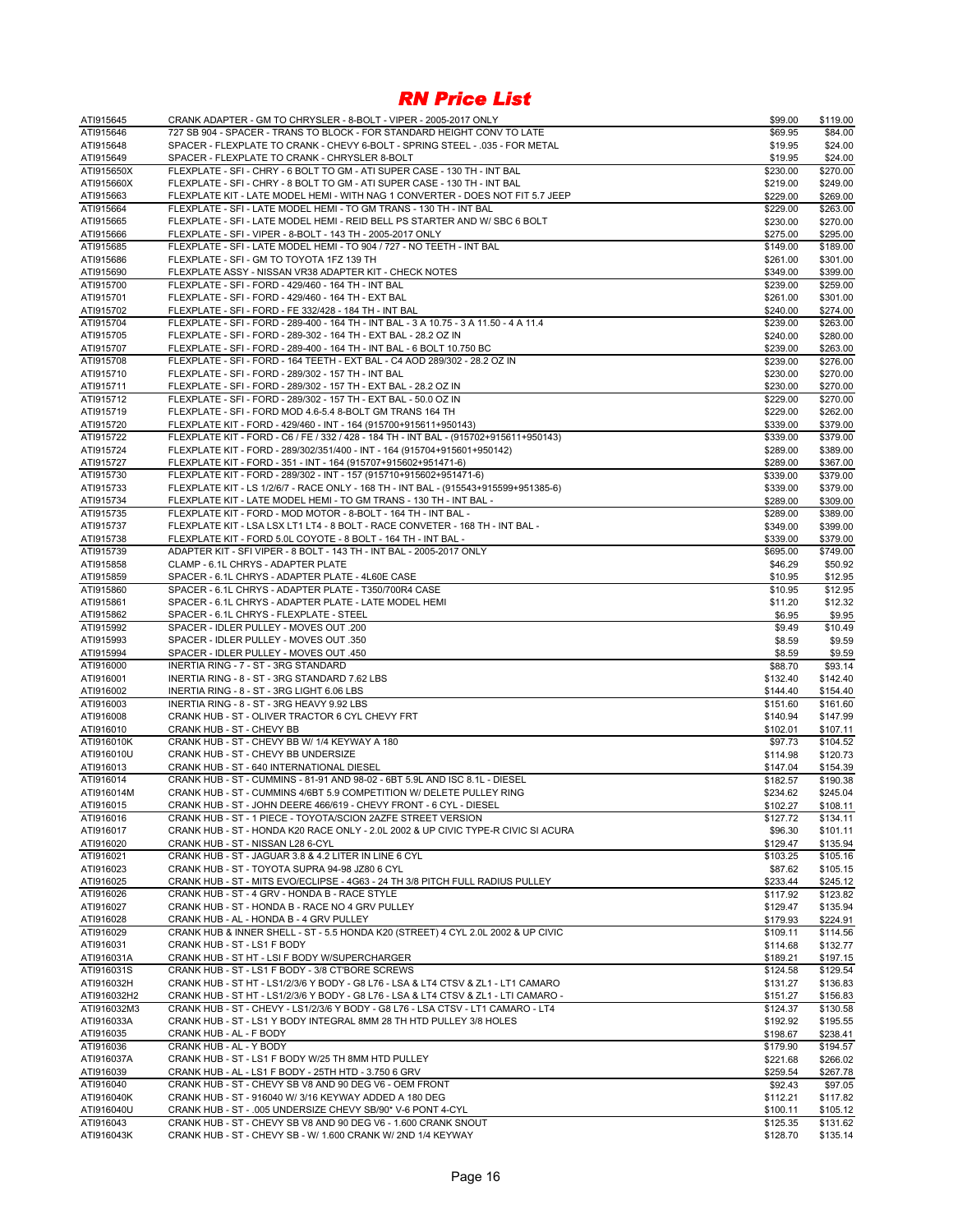| ATI916043U              | CRANK HUB - ST - CHEVY SB W/1.600 CRANK .005 UNDERSIZE BORE                                                            | \$131.91             | \$140.96             |
|-------------------------|------------------------------------------------------------------------------------------------------------------------|----------------------|----------------------|
| ATI916044               | CRANK HUB - ST - CHEVY SB V8 AND 90 DEG V6 - FOR MANDREL                                                               | \$125.35             | \$131.62             |
| ATI916045               | CRANK HUB - ST - LS1                                                                                                   | \$130.80             | \$137.34             |
| ATI916045U              | CRANK HUB - ST - LS1 UNDERSIZE .005                                                                                    | \$101.84             | \$106.94             |
| ATI916047A              | CRANK HUB - ST HT - LT1 F BODY                                                                                         | \$160.68             | \$168.71             |
| ATI916049A              | CRANK HUB - ST HT - LT1 B BODY 3 HOLE                                                                                  | \$163.02             | \$169.64             |
| ATI916051               | SHELL - OUT - 7.65 - AL - 8 & 4 GRV CHEVY 2RG                                                                          | \$274.46             | \$284.46             |
| ATI916051U              | SHELL - OUT - 7.45 - AL - 8 GRV - UD & OEM 4 GRV CS 3RG                                                                | \$285.94             | \$295.94             |
| ATI916051UN             | SHELL - OUT - 6.73 - AL - 8 GRV 3RG CS                                                                                 | \$162.78             | \$172.78             |
| ATI916052               | SHELL - OUT - 7.48 - AL - 8 GRV CHEVY 3 BOLT 3RG                                                                       | \$170.55             | \$179.07             |
| ATI916052CS             | SHELL - OUT - 7.48 - AL - 8 GRV CHEVY 3 BOLT CS 3RG                                                                    | \$165.50             | \$173.78             |
| ATI916054               | CRANK HUB - ST - HONDA H22A4 4 CYL 2.2L 1997 PRELUDE                                                                   | \$100.18             | \$105.19<br>\$100.26 |
| ATI916054M<br>ATI916058 | CRANK HUB - ST - HONDA RACE H22A4 2.2L 92-00 PRELUDE<br>CRANK HUB - ST - LS7 Y BODY FOR OEM SIZE DAMPER                | \$99.03              | \$111.97             |
| ATI916058U              | CRANK HUB - ST - LS7 Y BODY 10% UD                                                                                     | \$106.64<br>\$98.20  | \$104.75             |
| ATI916060               | CRANK HUB - ST - NISSAN RB26 6-CYL                                                                                     | \$89.42              | \$93.90              |
| ATI916063               | CRANK HUB & INNER SHELL - ST - 5.5 - NISSAN RB26 - 1-PC                                                                | \$115.25             | \$121.01             |
| ATI916065               | CRANK HUB & INNER SHELL - ST - 4 GRV - NISSAN RB26 - 1-PC                                                              | \$155.47             | \$163.24             |
| ATI916066               | CRANK HUB & INNER SHELL - ST - 5.5 NISSAN SR-20                                                                        | \$115.95             | \$121.75             |
| ATI916068               | CRANK HUB & INNER SHELL - ST - 5.5 TOYOTA 7M-GE/GTE 3.0L 6 CYL 1987/1992                                               | \$105.60             | \$110.88             |
| ATI916069               | CRANK HUB - ST - 350Z NISSAN VQ35 4 GRV                                                                                | \$145.72             | \$152.88             |
| ATI916070-2             | CRANK HUB & INNER SHELL - ST - CHEVY 400 SB - EXT BAL                                                                  | \$97.56              | \$102.44             |
| ATI916070-2U            | CRANK HUB & INNER SHELL - ST - CHEVY 400 SB - EXT BAL .005 UNDERSIZE                                                   | \$148.55             | \$155.98             |
| ATI916071-2             | CRANK HUB & INNER SHELL W/WGT - CHEVY 400 SB - EXT BAL                                                                 | \$182.87             | \$192.01             |
| ATI916071-2U            | CRANK HUB & INNER SHELL W/WGT - CHEVY 400 SB - EXT BAL UNDERSIZE                                                       | \$236.18             | \$283.42             |
| ATI916080               | CRANK HUB - AL - CHEVY BB                                                                                              | \$142.01             | \$149.11             |
| ATI916081               | CRANK HUB - ST - GM 6.6L DURAMAX DIESEL                                                                                | \$112.12             | \$134.55             |
| ATI916082               | CRANK HUB - ST - NISSAN SR 20 - 4 GRV                                                                                  | \$127.13             | \$152.55             |
| ATI916083               | CRANK HUB - ST - CUMMINS ISC 8.3L ADAPTER HUB FRONT HALF                                                               | \$94.71              | \$99.44              |
| ATI916084               | CRANK HUB - ST - CUMMINS ISC 8.3L ADAPTER HUB BACK HALF                                                                | \$101.37             | \$121.65             |
| ATI916086               | CRANK HUB & INNER SHELL - ST - TOYOTA 1GR-FE WITH 7 GRV PULLEY                                                         | \$161.07             | \$169.12             |
| ATI916088               | CRANK HUB - ST - LS1 JESEL DRIVE                                                                                       | \$98.93              | \$104.75             |
| ATI916090               | CRANK HUB - AL - CHEVY SB V8 AND 90 DEG V6 - OEM FRONT                                                                 | \$113.98             | \$117.05             |
| ATI916092               | CRANK HUB - AL - CHEVY SB V8 AND 90 DEG V6 - W/ JESEL BELT                                                             | \$110.26             | \$118.96             |
| ATI916093               | CRANK HUB - AL - CHEVY SB - 1.600 CRANK                                                                                | \$125.01             | \$150.02             |
| ATI916096A              | CRANK HUB - ST HT - LT1 Y BODY 3 HOLE                                                                                  | \$201.19             | \$209.07             |
| ATI916098               | CRANK HUB - AL - CHEVY SB - MOUNT DAMPER TO FLYWHEEL                                                                   | \$168.22             | \$176.63             |
| ATI916099               | CRANK HUB - AL - LS1 W/C/BORE FOR DRY SUMP MANDREL                                                                     | \$180.56             | \$216.67             |
| ATI916100               | WEIGHT - CHEVY 400 SB                                                                                                  | \$79.30              | \$98.00              |
| ATI916102               | CRANK HUB & INNER SHELL - ST - 5.5 - MINI COOPER - 1.6L                                                                | \$122.62             | \$128.75             |
| ATI916104               | SHELL - OUT - 8.25 - AL - 10 & 4 GRV - 10% OD - ALL COUNTERSUNK - 2RG                                                  | \$355.91             | \$365.91             |
| ATI916105               | PULLEY - SUPERCHARGER - 8.46 - 8 GRV - AL - FRONT - 09-15 - CTSV LSA - 5% OD                                           | \$175.73             | \$184.51             |
| ATI916106               | PULLEY - SUPERCHARGER - 8.86 - 8 GRV - AL - FRONT - 09-15 - CTSV LSA - 10% OD                                          | \$184.51             | \$193.74             |
| ATI916107               | CRANK HUB - ST - LS9                                                                                                   | \$118.95             | \$124.89             |
| ATI916108               | SHELL - OUT - 8.53 - AL - 10 & 6 GRV - 14% OD - ALL COUNTER SUNK - 3RG                                                 | \$387.26             | \$397.26             |
| ATI916109<br>ATI916118  | SHELL - OUT - 7.53 - AL - 11 & 6 GRV CS 3RG<br>PULLEY - ALT - 7.95 - 6 GRV - 6.0 POWERSTROKE FORD OPTION 2ND ALT DRIVE | \$300.13             | \$310.13             |
| ATI916119               | CRANK HUB - ST - CUMMINS COMMON RAIL 03+ - 3/8 IN BOLT HOLES                                                           | \$159.96             | \$169.96<br>\$226.62 |
| ATI916120-2             | CRANK HUB & INNER SHELL - ST - CHEVY 454 - EXT BAL                                                                     | \$188.85<br>\$127.23 | \$133.60             |
| ATI916120-2U            | CRANK HUB & INNER SHELL - ST - CHEVY 454 - EXT BAL .005 UNDERSIZE                                                      | \$141.05             | \$148.11             |
| ATI916121               | PULLEY - AC - 6 GRV - AL - FRONT - FORD 5.0 2011 MUSTANG GT                                                            | \$118.10             | \$128.10             |
| ATI916122-2             | CRANK HUB & INNER SHELL W/WGT - ST - CHEVY 454 - EXT BAL                                                               | \$180.80             | \$189.84             |
| ATI916123               | CRANK HUB & INNER SHELL - ST - MITSUBISHI EVO 10                                                                       | \$119.84             | \$138.79             |
| ATI916124               | CRANK HUB - ST - FORD 2011+ MOD MOTOR W/ OEM 6 GRV SHELL - CHEVY 3 BOLT                                                | \$149.65             | \$157.13             |
| ATI916124A              | CRANK HUB - AL - FORD 5.0 2011 MUSTANG GT CHEVY 3 BOLT                                                                 | \$173.25             | \$181.91             |
| ATI916124K              | CRANK HUB - ST - FORD 5.0 2011 MUSTANG GT (2) KEYWAYS CHEVY 3 BOLT                                                     | \$177.06             | \$185.91             |
| ATI916126               | CRANK HUB & INNER SHELL - ST - BMW M3                                                                                  | \$197.87             | \$207.76             |
| ATI916127               | CRANK HUB & INNER SHELL - ST - HONDA 5.5 F20 F22                                                                       | \$121.08             | \$127.14             |
| ATI916128               | CRANK HUB - ST - HONDA F20 F22                                                                                         | \$151.11             | \$153.33             |
| ATI916129               | CRANK HUB - ST - HONDA D                                                                                               | \$112.43             | \$118.05             |
| ATI916133               | CRANK HUB - ST - CHEVY SB - 6 BOLT CHRYSLER - DUAL 3/16 KEYS - BLOWER                                                  | \$146.00             | \$153.30             |
| ATI916133A              | CRANK HUB ONLY - ST - CHEVY SB/90* V-6 - W/BLOWER & IGN CRANK TRIGGER                                                  | \$147.86             | \$170.20             |
| ATI916134               | CRANK HUB - ST - CHEVY SB WITH 1.600 CRANK - 6 BOLT CHRYSLER - 2-PC HUB - 3/16 &                                       | \$185.20             | \$200.86             |
| ATI916134A              | CRANK HUB - ST - PART OF 916134 - HUB ONLY                                                                             | \$136.49             | \$143.32             |
| ATI916135               | CRANK HUB - ST - CHEVY SB SNOUT W/BBC SEAL DIAM - 6 BOLT CHRYSLER - 3/16 & 1/4                                         | \$126.76             | \$152.12             |
| ATI916136               | CRANK HUB - ST - CHEVY SB SNOUT W/BBC SEAL DIAM - 6 BOLT CHRYSLER - DUAL 3/16                                          | \$137.82             | \$141.96             |
| ATI916137               | SHELL - OUT - 6.78 - AL - 8 GRV - CHEVY 3 BOLT - 4RG                                                                   | \$180.70             | \$190.70             |
| ATI916138               | CRANK HUB - ST - CUMMINS 6.7L                                                                                          | \$220.93             | \$265.12             |
| ATI916143               | OBSOLETE - CRANK HUB - ST - CHEVY BB - W/BLOWER & IGN TRIGGER - W/1.600 CRANK                                          | \$179.93             | \$224.91             |
| ATI916144               | CRANK HUB - ST - CHEVY BB - 2-PC HUB - 6 BOLT CHRYSLER - 24TH HTD - 3/16 & 1/4                                         | \$234.34             | \$281.21             |
| ATI916145               | CRANK HUB - ST - CHEVY BB - 2-PC HUB - 6 BOLT CHRYSLER - 3/16 & 1/4 KEYS - BLOWER                                      | \$183.33             | \$220.00             |
| ATI916145A              | CRANK HUB - ST - CHEVY BB W/BLOWER DR & TRIGGER 1.600 CRK EQSP 6 BOLT CHRY                                             | \$112.96             | \$135.55             |
| ATI916147               | CRANK HUB & INNER SHELL - ST - TOYOTA 2ZZ 1.8L - 1-PC                                                                  | \$100.69             | \$105.73             |
| ATI916148L              | CRANK HUB & INNER SHELL - ST 6 GRV - SCION SUBARU TOYOTA FA20 FB20 FB25 4U-                                            | \$271.16             | \$284.71             |
| ATI916153               | PULLEY - SUPERCHARGER - 7.99 - 8 GRV - AL - FRONT - 09-15 - CTSV LSA - OEM SIZE                                        | \$175.73             | \$184.51             |
| ATI916154               | CRANK HUB - ST - 2014+ CORVETTE LT1 - WET SUMP                                                                         | \$113.60             | \$119.28             |
| ATI916159               | PULLEY - SUPERCHARGER - 9.90 - 10 GRV - AL - FRONT - 09-15 - CTSV LSA - 25% OD                                         | \$200.56             | \$210.59             |
| ATI916162               | PULLEY - DRIVE - 8 GRV - ST - FRONT - FORD 6.4 POWERSTROKE DIESEL                                                      | \$166.86             | \$175.21             |
| ATI916163               | PULLEY - SUPERCHARGER - 8.29 - 8 GRV - AL - FRONT - PRO CHARGER - C7 CORVETTE -                                        | \$159.39             | \$167.36             |
| ATI916163-5             | PULLEY - SUPERCHARGER - 8.59 - 8 GRV - AL - FRONT - 2014+ LT1 LT4 DRY SUMP 5% OD                                       | \$210.59             | \$221.12             |
| ATI916163-10            | PULLEY - SUPERCHARGER - 9.00 - 8 GRV - AL - FRONT - 2014+ LT1 LT4 DRY SUMP 10%                                         | \$210.59             | \$221.12             |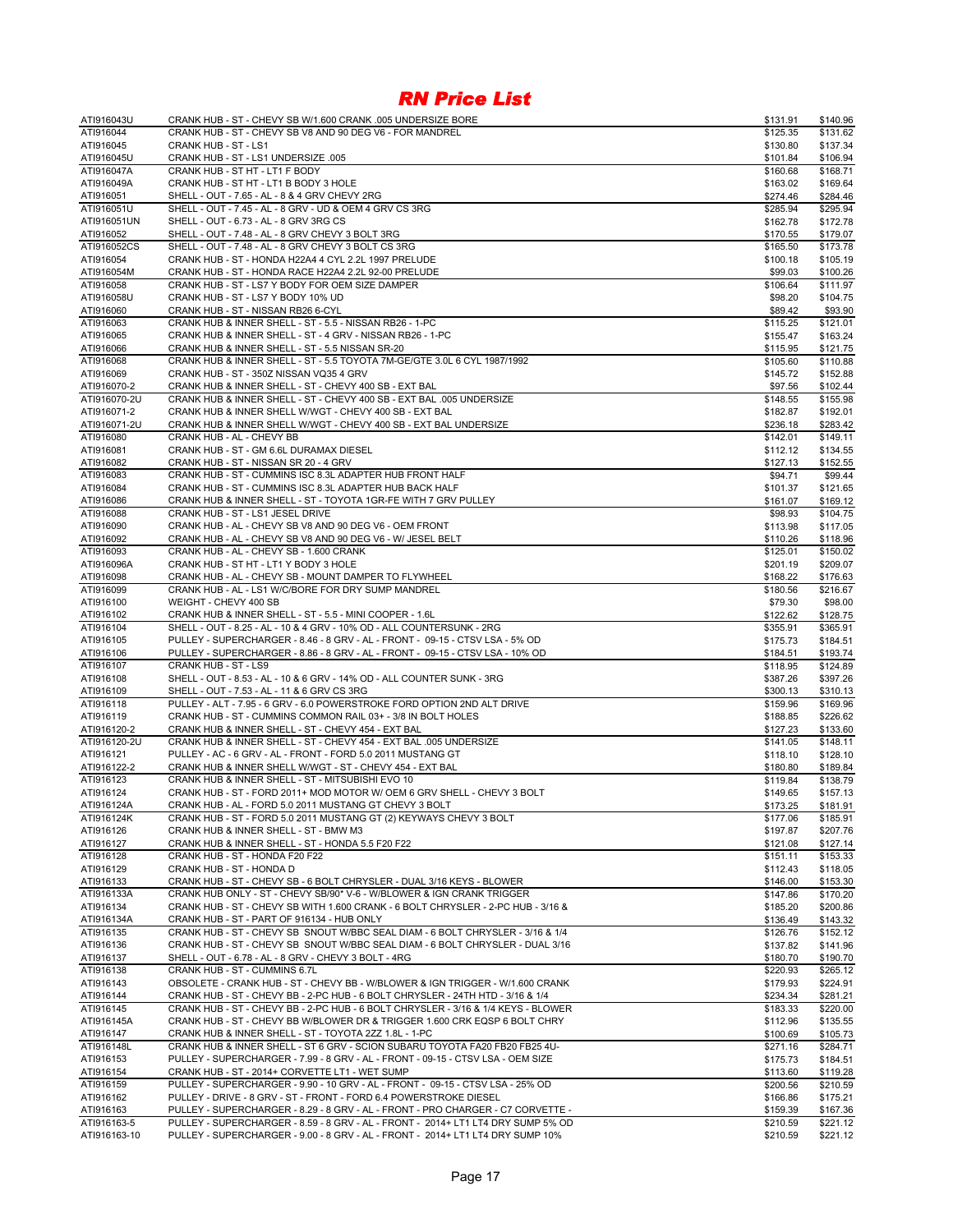| ATI916163-15   | PULLEY - SUPERCHARGER - 9.40 - 8 GRV - AL - FRONT - 2014+ LT1 LT4 DRY SUMP 15%        | \$210.59 | \$221.12 |
|----------------|---------------------------------------------------------------------------------------|----------|----------|
| ATI916164      | CRANK HUB - ST - 2014+ CORVETTE LT1 & LT4 - DRY SUMP                                  | \$111.27 | \$116.83 |
| ATI916164H     | CRANK HUB - ST HT - 2014+ CORVETTE LT1 & LT4 DRY SUMP - SINGLE KEYWAY                 | \$131.27 | \$136.83 |
| ATI916164H2    | CRANK HUB - ST HT - 2014+ CORVETTE LT1 & LT4 DRY SUMP - DUAL KEYWAY                   | \$156.27 | \$161.37 |
| ATI916165      | PULLEY - DRIVE - 4 GRV - AL - REAR - 3.03 DRIVE - 3.74 - FOR 916430M HUB              | \$118.53 | \$124.45 |
| ATI916166      | PULLEY - DRIVE - 31T HTD 8MM - AL - REAR - 3.74 - FOR 916430M HUB                     | \$173.25 | \$181.91 |
| ATI916168      | CRANK HUB - ST - 1.940 SEAL DIA SB CHEVY CHRY BOLTING                                 | \$140.18 | \$147.19 |
| ATI916169      | CRANK HUB - ST - CHEVY SB V8 - 1.940 SEAL DIA - (2) 3/16 KEYS - SBC - 6-BOLT - 3/8-16 | \$148.82 | \$156.26 |
|                |                                                                                       |          |          |
| ATI916172      | CRANK HUB - ST - CHEVY SB V8 - BLOWER W/ BBC SEAL DIAMETER - (2) 3/16 KEY - 6-        | \$114.16 | \$119.87 |
| ATI916176      | PULLEY - ALT - 8 GRV - LS1                                                            | \$85.41  | \$95.41  |
| ATI916177      | PULLEY ASSY - TENSIONER - 8 GRV - DOUBLE BEARING                                      | \$119.67 | \$125.65 |
| ATI916178      | PULLEY ASSY - POWER STEERING - 8 GRV - LS1                                            | \$269.31 | \$282.78 |
| ATI916178T     | PULLEY ASSY - POWER STEERING - 8 GRV - LS TRUCK ENGINE                                | \$242.55 | \$254.68 |
| ATI916179      | PULLEY - AC - 4 GRV - AL - REAR- 10% UD LS1 LS6 5.5 DAMPER                            | \$95.70  | \$105.70 |
| ATI916179D     | PULLEY DELETE RING - CHEVY LS1                                                        | \$59.00  | \$69.00  |
| ATI916185      | PULLEY - ALT - ST - 10 GRV - LS SERIES 2.62 OD                                        | \$91.94  | \$101.94 |
| ATI916185M     | PULLEY - ALT - 10 GRV - LSX TRUCK                                                     | \$101.31 | \$111.31 |
| ATI916186      | PULLEY ASSY - TENSIONER - 10 GRV - DOUBLE BEARING                                     | \$123.35 | \$129.52 |
| ATI916187      | PULLEY ASSY - POWER STEERING - 10 GRV - LS1                                           | \$187.73 | \$197.12 |
| ATI916187T     | PULLEY ASSY - POWER STEERING - 10 GRV - LSX TRUCK                                     | \$206.98 | \$217.33 |
| ATI916187WPP   | PULLEY ASSY - WATER PUMP - LS1 WIDE 4.00 OAL                                          | \$199.82 | \$209.82 |
| ATI916187WPP-A | PULLEY ASSY - WATER PUMP - LS TRUCK WIDE 2.80 OAL                                     | \$206.42 | \$216.42 |
| ATI916187WPP-B | PULLEY ASSY - WATER PUMP - LSX / VORTEC WIDE 3.05 OAL                                 | \$206.42 | \$216.42 |
| ATI916188      | PULLEY - AC - 4 GRV - AL - FRONT - SUPRA 7M-GE/GTE 3.0L 6 CYL 87/92 5.5 DAMPER        | \$86.13  | \$96.13  |
|                |                                                                                       |          |          |
| ATI916190      | CRANK HUB - ST - CHRY SB - CHEVY FRT - 3RG                                            | \$119.13 | \$125.08 |
| ATI916190US    | CRANK HUB - ST - CHRY SB - CHEVY FRT - .005 UNDERSIZE 3RG                             | \$141.18 | \$169.41 |
| ATI916191      | CRANK HUB - ST - CHRY SB - CHEVY FRT - 2RG                                            | \$99.31  | \$106.62 |
| ATI916195-45   | SUPER PULLEY - 45T - P1, D1, F1, F2 - .875 SHAFT ATI                                  | \$540.83 | \$594.92 |
| ATI916195-45R  | SUPER PULLEY - 45T - F1R - .875 SHAFT REVERSE ROTATION ATI                            | \$540.83 | \$594.92 |
| ATI916195A     | SUPER PULLEY - SEAL ADAPTER HOUSING                                                   | \$23.42  | \$25.76  |
| ATI916196-45   | SUPER PULLEY - 45T - F2 .991 SHAFT STANDARD ROTATION ATI                              | \$528.32 | \$581.16 |
| ATI916196-45R  | SUPER PULLEY - 45T - F2R .991 SHAFT REVERSE ROTATION ATI                              | \$528.32 | \$581.16 |
| ATI916200L     | CRANK HUB - ST - CHRY BB V-8 - CHEVY FRT                                              | \$90.67  | \$94.30  |
| ATI916201      | PULLEY - DRIVE - 6 GRV - AL - FRONT - FORD GT SUPERCAR                                | \$95.33  | \$100.10 |
| ATI916202      | PULLEY - POWER STEERING - 4 GRV - NISSAN KA-24                                        | \$93.14  | \$97.80  |
| ATI916205      | PULLEY - ALT - ST - 10 GRV - LS SERIES 2.93 OD USE W/10% OD DAMPER                    | \$90.14  | \$100.14 |
| ATI916208      | PULLEY ASSY - IDLER - 90 MM - 8/10 GRV - DOUBLE BEARING                               | \$133.71 | \$143.71 |
|                | PULLEY ASSY - IDLER - 100 MM - 8/10 GRV - DOUBLE BEARING                              |          |          |
| ATI916208-100  |                                                                                       | \$143.06 | \$153.06 |
| ATI916208-76   | PULLEY ASSY - IDLER - 76 MM - 8/10 GRV - DOUBLE BEARING                               | \$111.27 | \$121.27 |
| ATI916209      | CAP - FOR IDLER PULLEYS - 916208                                                      | \$19.95  | \$24.00  |
| ATI916212      | PULLEY - ALT - 2.41 - 10 GRV - GTO 5% UD                                              | \$93.06  | \$103.06 |
| ATI916214      | PULLEY ASSY - POWER STEERING - 10 GRV - GTO KIT                                       | \$195.26 | \$205.02 |
| ATI916215      | PULLEY - ALT - 10 GRV - LS3 CAMARO                                                    | \$106.86 | \$116.86 |
| ATI916216      | SUPER PULLEY - REQUIRES MODIFIED PULLEY - FOR PROCHARGER BIG HP UNITS -               | \$821.27 | \$903.40 |
| ATI916217      | PULLEY - DRIVE - 6 GRV - AL - FRONT - DODGE TRUCK 5.7L HEMI 2009+ 15% UD              | \$93.58  | \$98.25  |
| ATI916218      | PULLEY ASSY - WATER PUMP - LS3 CAMARO W/10-12 GRV BELT                                | \$175.11 | \$185.11 |
| ATI916220      | INERTIA RING - 7 - ST - 3RG HEAVY                                                     | \$102.56 | \$107.69 |
| ATI916223      | PULLEY ASSY - POWER STEERING - 10 GRV - LS3 CAMARO 2010-2015                          | \$232.85 | \$244.49 |
| ATI916227      | PULLEY - SUPERCHARGER - 9.34 - 8 GRV - AL - FRONT - 2016+ CTSV & ZL1 - 15% OD         | \$184.51 | \$193.74 |
| ATI916230      | CRANK HUB - ST - BUICK BB                                                             | \$125.93 | \$132.23 |
| ATI916234      | PULLEY - DRIVE - 6 GRV - AL - FRONT - FORD GT 500 '07.5 & UP                          | \$103.19 | \$108.36 |
| ATI916236      | PULLEY - DRIVE - 6 GRV - AL - FRONT - DODGE 3.7 & 4.7 V6 - OEM 7.00 - 7.18            | \$117.13 | \$122.98 |
| ATI916237      | PULLEY - DRIVE - 6 GRV - AL - FRONT - DODGE 3.7 4.7 V6 25% UD - 5.43                  | \$87.32  | \$91.68  |
| ATI916238      | CRANK HUB - ST - DODGE 5.7L HEMI TRUCK 2009+ CHEVY 3 BOLT                             | \$141.47 | \$150.36 |
|                |                                                                                       |          |          |
| ATI916239      | CRANK HUB - ST - DODGE 5.7 HEMI TRUCK 2009+ CHEVY 3 BOLT                              | \$122.98 | \$129.13 |
| ATI916241      | CRANK HUB & INNER SHELL - ST - DODGE 392 6.1 HEMI                                     | \$156.30 | \$164.11 |
| ATI916242      | CRANK HUB & INNER SHELL - ST - DODGE TRK 5.7 HEMI                                     | \$152.43 | \$160.05 |
| ATI916244      | PULLEY - SUPERCHARGER - 8.07 - 11 GRV - AL - FRONT - 2019 ZR1 LT5 - OEM               | \$175.73 | \$184.52 |
| ATI916244-5    | PULLEY - SUPERCHARGER - 8.48 - 11 GRV - AL - FRONT - 2019 ZR1 LTE - 5% OD             | \$193.74 | \$203.43 |
| ATI916244-10   | PULLEY - SUPERCHARGER - 8.88 - 11 GRV - AL - FRONT - 2019 ZR1 LT5 - 10% OD            | \$194.50 | \$211.56 |
| ATI916244-15   | PULLEY - SUPERCHARGER - 9.28 - 11 GRV - AL - FRONT - 2019 ZR1 LT5 - 15% OD            | \$210.59 | \$221.12 |
| ATI916244-20   | PULLEY - SUPERCHARGER - 9.68 - 11 GRV - AL - FRONT - 2019 ZR1 LT5 - 20% OD            | \$200.56 | \$210.59 |
| ATI916245      | CRANK HUB & INNER SHELL - ST - DODGE CHAL 5.7 HEMI 15% UD                             | \$145.77 | \$153.05 |
| ATI916246      | CRANK HUB - ST - DODGE CHAL 5.7 HEMI                                                  | \$123.88 | \$130.07 |
| ATI916247      | CRANK HUB - ST - DGE 5.7L HEMI CAR LENGTH - CHEVY BC                                  | \$129.72 | \$135.44 |
| ATI916248      | CRANK HUB - ST - DGE 5.7L HEMI TRUCK LENGTH - CHEVY FRT                               | \$149.11 | \$178.93 |
| ATI916249      | CRANK HUB - ST - CHR SB 360 71-92 2RG EXT. BAL                                        | \$146.00 | \$147.99 |
| ATI916253      | CRANK HUB - ST - CHRY SB - OEM FRT - 3RG                                              | \$117.59 | \$123.47 |
| ATI916254      | CRANK HUB - ST - CHRY SB - OEM FRT                                                    | \$129.47 | \$135.94 |
| ATI916254M     | CRANK HUB - ST - CHRY - SB OEM FRONT - FOR OEM SPACING W/MODIFIED COVER               | \$145.99 | \$153.29 |
| ATI916256      | CRANK HUB - ST HT - CHRY BB - OEM FRT - 3RG                                           |          | \$144.15 |
|                |                                                                                       | \$138.84 |          |
| ATI916258      | CRANK HUB - ST - BB CHRY OEM 2 1/4 KEYS OEM TIMING TAB                                | \$136.38 | \$143.20 |
| ATI916260      | CRANK HUB - ST - VIPER GEN 1 - BLOWER DRIVE - TWO 3/16 KEYS                           | \$120.61 | \$126.64 |
| ATI916261      | SPACER - CRANK HUB - VIPER GEN 1 2 3 GOES INSIDE HUB FOR SPACING                      | \$17.83  | \$22.29  |
| ATI916261M     | SPACER - CRANK HUB - VIPER GEN 4 5 GOES INSIDE HUB FOR SPACING                        | \$24.69  | \$34.69  |
| ATI916262      | CRANK HUB - ST - VIPER GEN 1                                                          | \$102.58 | \$123.10 |
| ATI916263      | PULLEY - SUPERCHARGER - 7.49 - 10 & 7 GRV - AL - FRONT - VIPER GEN 1-2                | \$240.65 | \$252.69 |
| ATI916263A     | PULLEY - SUPERCHARGER - 7.98 - 10 & 7 GRV - AL - FRONT - VIPER GEN 1-2                | \$248.09 | \$260.50 |
| ATI916263C     | PULLEY - SUPERCHARGER - 7.79 - 10 & 7 GRV - AL - FRONT - VIPER GEN 3                  | \$240.65 | \$252.69 |
| ATI916263D     | PULLEY - SUPERCHARGER - 7.79 - 8 & 7 GRV - AL - FRONT - VIPER GEN 3                   | \$240.65 | \$252.69 |
| ATI916263F     | PULLEY - DRIVE - 7 GRV - AL - FRONT - VIPER GEN 3                                     | \$94.34  | \$99.06  |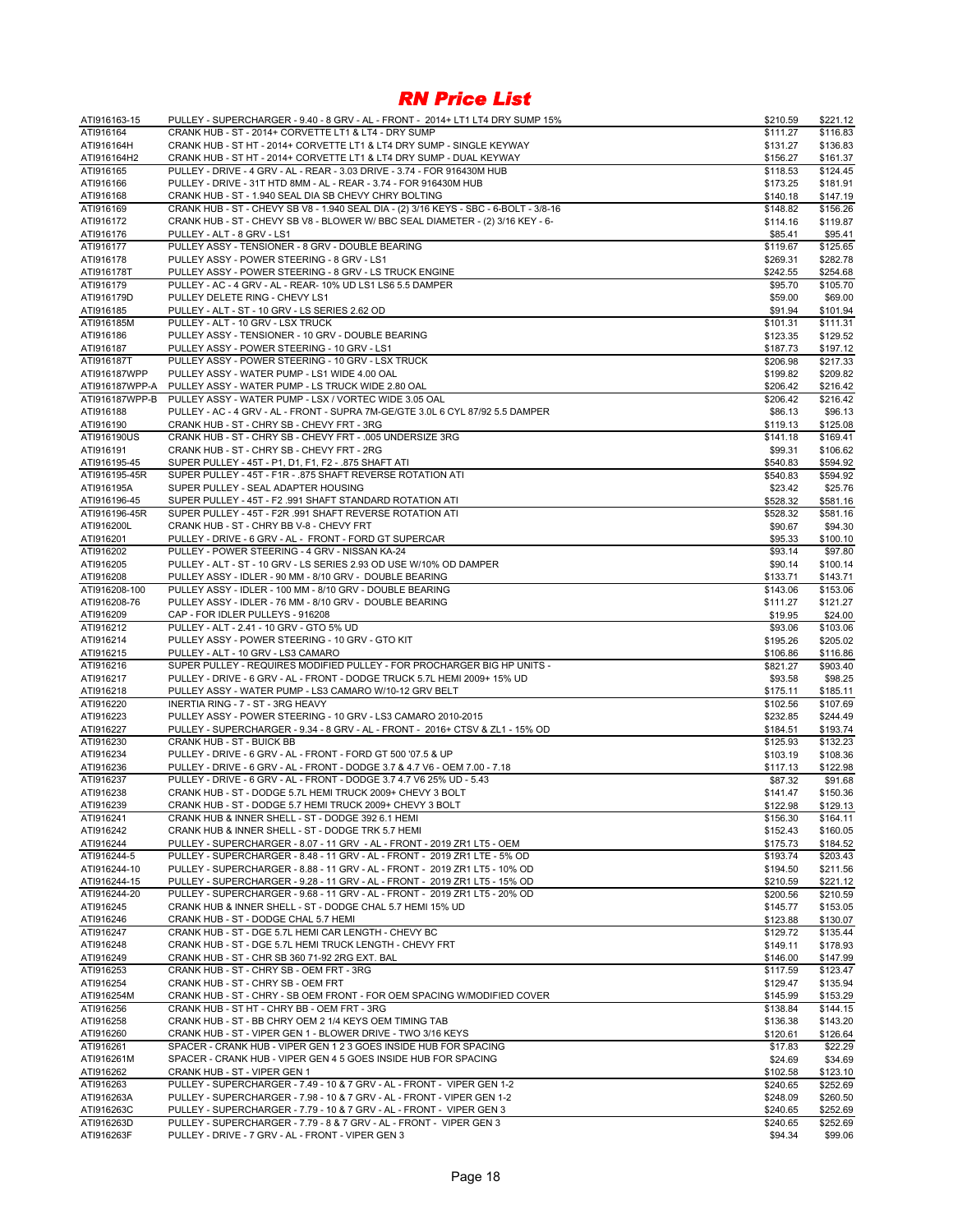| ATI916264                     | CRANK HUB - ST - VIPER GEN 3 - BLOWER DRIVE - TWO 3/16 KEYS                                                                                               | \$114.40             | \$137.28             |
|-------------------------------|-----------------------------------------------------------------------------------------------------------------------------------------------------------|----------------------|----------------------|
| ATI916265                     | CRANK HUB - ST - VIPER GEN 3                                                                                                                              | \$105.68             | \$110.97             |
| ATI916266                     | PULLEY - SUPERCHARGER - 7.28 - 8 & 7 GRV - AL - FRONT - VIPER GEN 3                                                                                       | \$233.43             | \$245.10             |
| ATI916267                     | PULLEY - SUPERCHARGER - 5.82 - 6 GRV - AL - FRONT - FLYIN MIATA                                                                                           | \$97.49              | \$102.36             |
| ATI916268                     | CRANK HUB - ST - VIPER GEN 4 5 (2) 3/16 KEYS 2008+                                                                                                        | \$152.92             | \$166.11             |
| ATI916269                     | CRANK HUB - ST - VIPER GEN 45                                                                                                                             | \$113.35             | \$136.01             |
| ATI916270<br>ATI916271        | CRANK HUB - ST - AMC V-8                                                                                                                                  | \$100.43             | \$107.88             |
| ATI916272                     | SHELL - IN - ST - 3RG AMC<br><b>WEIGHT - AMC - EXT BALANCE</b>                                                                                            | \$90.06<br>\$84.82   | \$100.06<br>\$94.82  |
| ATI916273                     | PULLEY - DRIVE - 7 GRV - AL - FRONT - VIPER GEN 4 5                                                                                                       | \$88.32              | \$92.73              |
| ATI916274                     | SHELL - OUT - 8.19 - AL - 3RG 12 GRV 2015+ HELLCAT & 2018 DEMON                                                                                           | \$243.19             | \$253.19             |
| ATI916275                     | SHELL - OUT - 7.99 - AL - 12 GRV - 354 SC 2015+ NHRA DRAG PAK - CHALLENGER - 3RG                                                                          | \$262.57             | \$272.57             |
| ATI916276                     | PULLEY - DRIVE - 6 GRV - AL - FRONT - GRV 2015+ DODGE HELLCAT & 2018 DEMON                                                                                | \$89.75              | \$94.25              |
| ATI916277                     | PULLEY - DRIVE - 6 GRV - AL - FRONT - 2015+ DRAG PAK CHALLENGER                                                                                           | \$87.65              | \$105.18             |
| ATI916278                     | CRANK HUB - ST - 2015+ DODGE HELLCAT & 2018 DEMON                                                                                                         | \$137.21             | \$144.07             |
| ATI916279                     | CRANK HUB - ST - DODGE - 354 SC 2015+ DRAG PAK - CHALLENGER                                                                                               | \$129.93             | \$155.92             |
| ATI916284                     | CRANK HUB - ST - 1987 BUICK GRAND NATIONAL TURBO V6                                                                                                       | \$159.39             | \$167.36             |
| ATI916285                     | TRIGGER WHEEL - 1987 BUICK GRAND NATIONAL TURBO V6                                                                                                        | \$69.50              | \$79.50              |
| ATI916286                     | WEIGHT - 1987 BUICK GRAND NATIONAL TURBO V6                                                                                                               | \$99.54              | \$109.54             |
| ATI916287                     | PULLEY - DRIVE - 6 GRV - AL - FRONT - 1987 BUICK GRAND NATIONAL TURBO V6                                                                                  | \$120.72             | \$126.75             |
| ATI916288                     | SHELL - OUT - 8.90 - AL - 10 GRV - 10% OD 2015+ HELLCAT & 2018 DEMON                                                                                      | \$263.29             | \$273.29             |
| ATI916289                     | CRANK HUB - ST - TOYOTA SUPRA 94-98 JZ80 - BOLT ON PULLEY                                                                                                 | \$119.84             | \$138.79             |
| ATI916290                     | CRANK HUB - ST - BUICK V-6/V-8                                                                                                                            | \$122.16             | \$128.27             |
| ATI916291                     | PULLEY - DRIVE - 6 GRV - AL - REAR - TOYOTA SUPRA - 5.88                                                                                                  | \$66.07              | \$69.07              |
| ATI916292                     | CRANK HUB ASSY - ST - TOYOTA 2JZ - 24 TH HTD - 36-2 TRIGGER                                                                                               | \$313.24             | \$328.90             |
| ATI916292T                    | TRIGGER WHEEL - TOYOTA 2JZ - 36-2 - BACK OF HUB - OEM                                                                                                     | \$79.00              | \$99.00              |
| ATI916294H<br>ATI916298       | CRANK HUB - ST HT - 2019+ CORVETTE ZR1 LT5                                                                                                                | \$135.15             | \$162.17             |
| ATI916301                     | SPACER - CRANK HUB - NISSAN SR20 FWD W/BASE DE ENGINE .200<br>PULLEY - DRIVE - 6 GRV - AL - REAR - TOYOTA SUPRA - 10% UD                                  | \$41.16<br>\$66.07   | \$51.16<br>\$69.07   |
| ATI916310                     | SPACER - CRANK HUB - CHEVY BB .093                                                                                                                        | \$13.37              | \$16.71              |
| ATI916311                     | CRANK HUB - ST - DODGE 3.7 4.7 V6                                                                                                                         | \$128.30             | \$134.72             |
| ATI916312                     | SHELL - IN - ST - 4RG - 8 BOLT - 3.625 BC                                                                                                                 | \$136.62             | \$146.62             |
| ATI916313                     | SHELL - OUT - 10.465 - ST - SMO 8 BOLT 3.625 DIA BC 3RG                                                                                                   | \$422.73             | \$443.87             |
| ATI916314                     | INERTIA RING - 10 - 4RG STANDARD WEIGHT                                                                                                                   | \$248.80             | \$258.80             |
| ATI916314H                    | INERTIA RING - 10 - 4RG HEAVY                                                                                                                             | \$284.80             | \$294.80             |
| ATI916315                     | CRANK HUB - ST - CHEVY LT - 2016 COPO                                                                                                                     | \$110.84             | \$116.38             |
| ATI916316                     | CRANK HUB & INNER SHELL - ST - NISSAN V6 VQ35HR VQ37VHR                                                                                                   | \$151.07             | \$158.63             |
| ATI916317                     | CRANK HUB - ST - AUDI - STREET                                                                                                                            | \$133.85             | \$139.07             |
| ATI916318                     | CRANK HUB - ST - AUDI - RACE - 26T CAM DRIVE                                                                                                              | \$191.83             | \$230.20             |
| ATI916319                     | BELT GUIDE - MAZDA FLYIN' MIATA 1995                                                                                                                      | \$34.95              | \$49.50              |
| ATI916320                     | SPACER - CRANK HUB - CHEVY SB .093                                                                                                                        | \$11.34              | \$14.18              |
| ATI916321                     | ADAPTER - DAMPER HUB - CHEVY SB DR MANDREL                                                                                                                | \$16.54              | \$20.68              |
| ATI916322                     | SPACER - CRANK HUB - LS1 - FOR JESEL DRIVE .965                                                                                                           | \$31.76              | \$39.70              |
| ATI916322S                    | SPACER - CRANK HUB - LS1 FOR JESEL DRIVE .965                                                                                                             | \$64.37              | \$74.37              |
| ATI916323                     | SPACER - CRANK HUB - LS1 FOR JESEL DRIVE W/BELT GUIDE .965                                                                                                | \$47.79              | \$57.79              |
| ATI916325                     | KEY STOCK - 3/16 X 3/16 X 2 7/8 - HEAT TREATED 8630 ALLOY                                                                                                 | \$22.37              | \$27.97              |
| ATI916326                     | KEY STOCK - 1/4 X 1/4 X 2 7/8 - HEAT TREATED 8630 ALLOY                                                                                                   | \$22.37              | \$27.97              |
| ATI916327                     | KEY STOCK - MANDREL - 1/8 X 1/8 X 5-3/4 - STEEL<br>INERTIA RING - 7 - ST - 3RG LIGHT                                                                      | \$5.95<br>\$88.70    | \$7.00               |
| ATI916330                     | PULLEY - DRIVE - 8 GRV - AL - REAR - CUMMINS 6BT - 89-91 & 98-02 - DIESEL                                                                                 | \$94.76              | \$93.14<br>\$99.50   |
| ATI916335<br>ATI916336        | SHELL - OUT - 5.67 - AL - 7 GRV - TOYOTA 1GR-FE - 3RG                                                                                                     | \$128.74             | \$138.74             |
| ATI916338                     | PULLEY - POWER STEERING - 4 GRV - HONDA 4 CYL H22A4 1997 2.2L PRELUDE                                                                                     | \$60.95              | \$64.00              |
| ATI916339                     | SHELL - OUT - 5.67 - AL - 7 GRV - HONDA K20 2.0 4 CYL (STREET) - 3RG                                                                                      | \$136.45             | \$146.45             |
| ATI916341                     | SHELL - OUT - 5.67 - AL - 4 & 4 GRV HONDA B16A - 3RG                                                                                                      | \$138.37             | \$148.37             |
| ATI916342                     | CRANK HUB & INNER SHELL - ST - 5.5 HONDA B16A                                                                                                             | \$103.52             | \$108.70             |
| ATI916343                     | PULLEY - POWER STEERING - 4 GRV - HONDA B16A                                                                                                              | \$54.50              | \$59.50              |
| ATI916347                     | CRANK HUB & INNER SHELL - ST - 5.5 LS1 F BODY                                                                                                             | \$157.42             | \$165.29             |
| ATI916349                     | CRANK HUB & INNER SHELL - ST - 5.5 LS1 Y BODY                                                                                                             | \$117.14             | \$123.00             |
| ATI916349D                    | CRANK HUB & INNER SHELL W/ PULLEY DELETE RING - CHEVY LS1 CORVETTE                                                                                        | \$169.99             | \$178.49             |
| ATI916353                     | SHELL - OUT - 8.12 - AL - 10 GRV - 3RG CHEVY 3 BOLT                                                                                                       | \$235.49             | \$245.49             |
| ATI916354                     | SHELL - OUT - 8.00 - AL - 8 GRV CHEVY 3 BOLT 3RG                                                                                                          | \$217.26             | \$227.26             |
| ATI916355                     | SHELL - OUT - 8.275 - AL - 8 GRV - 3RG CHEVY 3 BOLT                                                                                                       | \$220.34             | \$230.34             |
| ATI916355CS                   | SHELL - OUT - 8.275 - AL - 8 GRV - CS 3 REAR PULLEY HOLES - 3RG                                                                                           | \$274.62             | \$288.45             |
| ATI916356                     | SHELL - OUT - 7.81 - AL - 10 GRV CHEVY 3 BOLT 3RG                                                                                                         | \$220.42             | \$230.42             |
| ATI916357                     | SHELL - OUT - 7.95 - AL - 10 GRV LS1 Y-BODY                                                                                                               | \$224.45             | \$234.45             |
| ATI916358                     | PULLEY - DRIVE - 6 GRV - AL - FRONT - GM L86 OEM SIZE - 7.69                                                                                              | \$135.12             | \$139.50             |
| ATI916359                     | PULLEY - DRIVE - 6 GRV - AL - FRONT - 10% UD GM 5.3L 6.2 V8                                                                                               | \$153.31             | \$160.98             |
| ATI916360-10                  | SHELL - OUT - 7.07 - ST - 3RG SMO CHEVY 3 BOLT - USED WITH 1-PC HUB/INNER SHELL                                                                           | \$109.87             | \$115.36             |
|                               | ATI916360-10AEM SHELL - OUT - 7.530 - AEM TRIGGER - ST - 7.074 SMOOTH - 3RG                                                                               | \$346.50             | \$363.83             |
| ATI916360-10C<br>ATI916360-70 | SHELL - OUT - 7.07 - CH - 3RG SMO CHEVY 3 BOLT - 916360-10 INT CHROME<br>SHELL - OUT - 7.07 - ST - 3RG SMO CHEVY 3 BOLT - EXT USED W/1-PC HUB/INNER SHELL | \$217.77<br>\$110.02 | \$228.66             |
| ATI916362                     | SHELL - OUT - 7.425 - ST - 8 GRV 3RG CHEVY 6 BOLT                                                                                                         | \$233.62             | \$115.52<br>\$245.31 |
| ATI916363                     | SHELL - OUT - 7.425 - ST - 10 GRV CHEVY 6 BOLT 3RG                                                                                                        | \$227.50             | \$238.87             |
| ATI916364                     | SHELL - OUT - 7.425 - ST - 6 GRV 3RG CHEVY 6 BOLT                                                                                                         | \$153.85             | \$163.85             |
| ATI916364CS                   | SHELL - OUT - 7.425 - ST - 6 GRV 3RG CS 3 21/64 REAR PULLEY HOLES                                                                                         | \$229.09             | \$240.55             |
| ATI916364CSAEM                | SHELL - OUT - 7.480 - ST - AEM - 6 GRV 3RG TRIGGER                                                                                                        | \$346.50             | \$363.83             |
| ATI916365                     | SHELL - OUT - 7.074 - ST - SMOOTH CHEVY 6 BOLT - 3RG                                                                                                      | \$96.96              | \$106.96             |
| ATI916366                     | SHELL - OUT - 7.074 - ST - SMOOTH CHEVY 3 BOLT - 2RG                                                                                                      | \$126.04             | \$132.34             |
| ATI916368                     | SHELL - OUT - 7.425 - ST - 8 GRV - Y BODY 3 BOLT - ALL 5/16 COUNTERSUNK HOLES -                                                                           | \$231.07             | \$242.63             |
| ATI916368M                    | SHELL - OUT - 7.425 - ST - 8 GRV - F Y BODY CS 3/8 HOLES                                                                                                  | \$245.07             | \$257.33             |
| ATI916370                     | SPACER - CRANK HUB - CHRYSLER .093                                                                                                                        | \$24.32              | \$34.32              |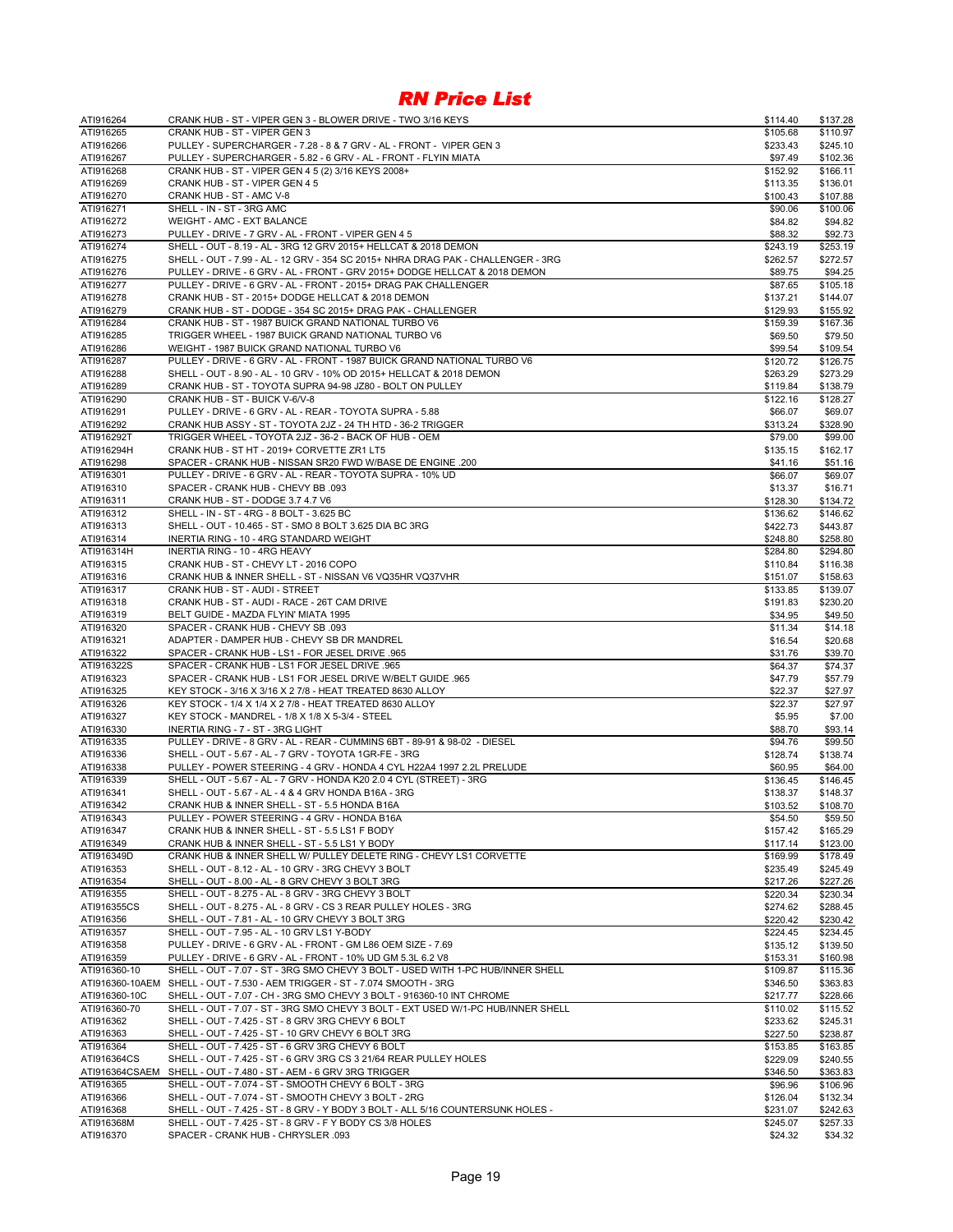| ATI916375    | SHELL - OUT - 7.45 - ST - 8 GRV - 3RG CHEVY 3 BOLT                                | \$225.70 | \$236.98 |
|--------------|-----------------------------------------------------------------------------------|----------|----------|
| ATI916376    | SHELL - OUT - 5.67 - AL - 3RG 4 & 4 GRV MAZDA MIATA 1994 - 2006                   | \$152.65 | \$162.65 |
| ATI916377    | SHELL - OUT - 7.425 - ST - 6 GRV DURAMAX - EXT BAL                                | \$167.32 | \$177.32 |
| ATI916377NB  | SHELL - OUT - 7.425 - ST - 6 GRV 3RG - DURAMAX - NEUTRAL BAL                      | \$169.09 | \$179.09 |
| ATI916378    | SHELL - OUT - 7.00 - AL - 6 GRV - SERP - TOYOTA SUPRA - B58 - BMW                 | \$178.08 | \$188.08 |
| ATI916379    | SHELL - OUT - 7.53 - AL - 10 GRV Y BODY W/REAR A/C PULLEY 21/64 CS HOLES 3RG      | \$212.67 | \$222.67 |
| ATI916379X   | SHELL - OUT - 7.53 - AL - 10 GRV Y BODY W/O REAR A/C PULLEY 3/8 HOLES 3RG         | \$214.90 | \$224.90 |
| ATI916380-10 | SHELL - OUT - 8.074 - ST - SMO CHEVY 3 BOLT 3RG                                   | \$172.09 | \$182.09 |
| ATI916380TR  | SHELL - OUT - 8.53 - AL - 3RG CHEVY 3 BOLT - TRIGGER                              | \$346.50 | \$363.83 |
| ATI916381-10 | SHELL - OUT - 8.07 - ST - 3RG SMO CHEVY 6 BOLT                                    | \$153.46 | \$163.46 |
| ATI916381-70 | SHELL - OUT - 8.07 - ST - 3RG SMO CHEVY 6 BOLT EXT BAL                            | \$186.58 | \$196.58 |
| ATI916382-10 | SHELL - OUT - 8.074 - ST - SMO CHEVY 6 BOLT CUMMINS 3RG                           | \$141.96 | \$151.96 |
| ATI916385    | SHELL - OUT - 5.67 - AL - 6 GRV - COBRA 96-04 16% UD - MITSU EVO 10 -3RG          | \$137.76 | \$147.76 |
| ATI916385CS  | SHELL - OUT - 5.67 - AL - 3RG 6 GRV CS                                            | \$144.22 | \$154.22 |
| ATI916386    | SHELL - OUT - 5.67 - AL - 6 GRV - FORD - 05+ GT - 15% UD - 3RG                    | \$136.19 | \$146.19 |
| ATI916386CS  | SHELL - OUT - 5.67 - AL - 3RG 6 GRV COUNTER SUNK HOLES                            | \$172.70 | \$181.33 |
| ATI916387    | SHELL - OUT - 7.95 - ST - 8 GRV CUMMINS ISC 8.3L 3RG                              | \$240.79 | \$250.79 |
| ATI916388    | SHELL - IN - ST - 3RG CUMMINS ISC 8.3L                                            | \$110.52 | \$120.52 |
| ATI916389    | SHELL - OUT - 9.25 - ST - CUMMINS - 6BT 5.9 - 92-98 - 2 TIMING SLOTS - 3RG        | \$220.20 | \$230.20 |
| ATI916391    | SHELL - OUT - 7.95 - AL - 10 GRV 3RG                                              | \$212.67 | \$222.67 |
| ATI916392    | SHELL - OUT - 8.19 - AL - 3RG 10 GRV                                              | \$233.42 | \$243.42 |
| ATI916393    | SHELL - OUT - 7.95 - ST - 8 GRV CHEVY 6 BOLT - FORD 6.0 POWERSTROKE DIESEL 03-07  | \$400.21 | \$410.21 |
| ATI916394    | SHELL - OUT - 8.48 - ST - 6 GRV - FORD - 6.4 POWERSTROKE - 08-10 - EXT BAL - 3RG  | \$249.40 | \$259.40 |
| ATI916395    | SHELL - OUT - 7.98 - ST - 3RG 8 GRV CUMMINS COMMON RAIL                           | \$191.72 | \$201.72 |
| ATI916396    | SHELL - OUT - 7.98 - ST - 8 GRV CUMMINS FOR TRIGGER 3RG                           | \$196.09 | \$206.09 |
| ATI916398    | SHELL - OUT - 8.18 - AL - SMOOTH CHEVY 3 BOLT - 3RG                               | \$205.70 | \$215.70 |
| ATI916399    | CRANK HUB - ST - MITSUBISHI EVO 10 RACE VERSION                                   | \$104.69 | \$111.46 |
| ATI916400    | SPACER - CRANK HUB - FORD SB PONTIAC V-8 .093                                     | \$14.44  | \$18.05  |
| ATI916411    | SHELL - IN - ST - 3RG SB FORD 3 BOLT EXT 61* KEY CW                               | \$67.26  | \$70.63  |
| ATI916421    | CRANK HUB - AL - CHRY BB - OEM FRT                                                | \$100.77 | \$120.93 |
| ATI916421L   | CRANK HUB - AL - CHRY B V-8 - OEM FRT                                             | \$139.64 | \$146.94 |
| ATI916422    | CRANK HUB - ST - DODGE NEON SRT-4 PT CRUISER - NO KEYWAY                          | \$94.62  | \$113.54 |
| ATI916430M   | CRANK HUB - ST HT - CHEVY LS3 CAMARO 2010+ & GEN 3 VORTEC TRUCK - BOLT FRT        | \$175.05 | \$183.80 |
| ATI916430MK  | CRANK HUB - ST HT - CHEVY LS3 CAMARO 2010+ & GEN 3 VORTEC TRUCK - 6-BOLT          | \$225.65 | \$236.94 |
| ATI916431    | CRANK HUB - ST - CHEVY LS7 W/ CHEVY LS3 CAMARO - 10 - 15 - GEN 3 VORTEC TRUCK     | \$167.29 | \$200.75 |
| ATI916432    | SHELL - OUT - 7.525 - AL - 4 GRV CHEVY 3 BOLT 3RG GM L86 6.2 V8                   | \$156.88 | \$164.73 |
| ATI916433    | CRANK HUB - ST - 3 GRV - GM L86 6.2 V8                                            | \$152.86 | \$161.32 |
| ATI916436    | SHELL - OUT - 7.00 - AL - 6 GRV - SERP - 21% UD - 20+ TOYOTA SUPRA - 19+ BMW Z4 - | \$178.08 | \$188.08 |
| ATI916437    | CRANK HUB - ST HT - ECOTEC3 2018+ 4.3L - 2019+ 5.3L AND 6.2L - 2020+ 6.6L L8T     | \$153.64 | \$161.32 |
| ATI916442    | CRANK HUB - ST - CHRY 360 - OEM FRT - EXT BAL                                     | \$115.94 | \$121.74 |
| ATI916460    | SHELL - IN - ST - 3RG BUICK 455 EXT                                               | \$85.17  | \$89.43  |
| ATI916470    | SPACER - CRANK HUB - CHRYSLER 360 TO OEM POSITION .285                            | \$29.00  | \$39.00  |
| ATI916480    | SHELL - IN - ST - 3RG BUICK 231/252 V-6 EXT                                       | \$82.86  | \$92.86  |
| ATI916490    | WEIGHT - BUICK 231/252                                                            | \$141.70 | \$161.70 |
| ATI916500    | CRANK HUB - ST - PONT V-8                                                         | \$127.72 | \$134.11 |
| ATI916501    | CRANK HUB & INNER SHELL - ST - TOYOTA SUPRA - B58 - BMW                           | \$136.06 | \$142.87 |
| ATI916520    | WEIGHT - BUICK 350                                                                | \$141.70 | \$161.70 |
| ATI916530    | WEIGHT - BUICK 455                                                                | \$148.84 | \$158.84 |
| ATI916541    | CRANK HUB - ST - 2011+ HEMI 5.7 CHALLENGER CHARGER 300 DURANGO GRAND              | \$115.60 | \$123.77 |
| ATI916542    | SHELL - OUT - 7.480 - AL - FORD 5.0 2011 MUSTANG 8 GRV - 10% OD                   | \$176.46 | \$186.46 |
| ATI916543    | SHELL - OUT - 7.795 - AL - FORD 5.0 2011 MUSTANG 8 GRV - 15% OD                   | \$215.59 | \$225.59 |
| ATI916547    | WEIGHT - FORD 6.4 POWERSTROKE                                                     | \$98.07  | \$108.07 |
| ATI916547A   | WEIGHT - FORD 6.7 POWERSTROKE DIESEL 2011+                                        | \$89.95  | \$99.00  |
| ATI916548    | WEIGHT - GM 6.6L DURAMAX DIESEL 06 - 07.5                                         | \$132.46 | \$142.46 |
| ATI916549    | WEIGHT - GM 6.6L DURAMAX DIESEL 01 - 05 & 2011 +                                  | \$125.69 | \$135.69 |
| ATI916550    | WEIGHT - CHEVY 454                                                                | \$88.13  | \$98.13  |
| ATI916560    | CRANK HUB - ST - FORD SB/6 CYL - CHEVY FRT - C-TIMING TAB                         | \$100.33 | \$106.79 |
| ATI916560AK  | CRANK HUB - ST - FORD SB/6 CYL CHEVY FRT - A-TIMING TAB                           | \$132.60 | \$159.12 |
| ATI916560-G  | CRANK HUB - ST - FORD                                                             | \$106.20 | \$113.11 |
| ATI916560U   | CRANK HUB - ST - UNDERSIZE FORD SB/6 CYL - CHEVY FRT C TIMING TAB                 | \$137.89 | \$165.47 |
| ATI916561    | CRANK HUB - ST - FORD SB/6 CYL - 3.35 LONG - 4 BOLT                               | \$132.84 | \$159.41 |
| ATI916561G   | CRANK HUB - ST - FORD SB/6 CYL 3.35 LONG AFTER MARKET CRANK                       | \$135.05 | \$141.80 |
| ATI916562    | CRANK HUB - ST - FORD - SB V8 AND 6 CYL - 4 IN LONG - 4 BOLT                      | \$141.61 | \$148.69 |
| ATI916562G   | CRANK HUB - ST - FORD SB 4 IN LONG 4 BOLT KEY CLOSE TO SHAFT END                  | \$136.91 | \$143.75 |
| ATI916563    | CRANK HUB - ST - FORD SB/6 CYL - 3.35 LONG - 3 BOLT                               | \$122.94 | \$129.09 |
| ATI916564    | CRANK HUB - ST - FORD SB - 4 LONG - 4 BOLT - C TIMING                             | \$120.61 | \$126.00 |
| ATI916565    | CRANK HUB - ST - FORD '05 TO '10 4.6 V8 MUSTANG                                   | \$107.46 | \$112.83 |
| ATI916566A   | CRANK HUB - ST HT - SB BLOWER DR 28 K/W 4 BOLT                                    | \$155.71 | \$186.85 |
| ATI916567    | CRANK HUB - ST - SB FORD - BLOWER - DANNY BEE - 61 DEG 3/16 & 1/4 KEYS 4 BOLT     | \$145.92 | \$153.21 |
| ATI916570    | CRANK HUB - AL - FORD SB/6 CYL - CHEVY FRT & FORD 3 BOLT                          | \$150.44 | \$157.96 |
| ATI916571    | CRANK HUB - ST - FORD SPEC FOR MUSTANG COBRA                                      | \$104.32 | \$109.54 |
| ATI916572    | CRANK HUB - ST - FORD MUSTANG 96-UP 4.6L V6 97-UP 5.4L V8                         | \$140.57 | \$147.60 |
| ATI916575    | CRANK HUB & INNER SHELL - ST - MUSTANG GT 05 & UP                                 | \$129.00 | \$135.44 |
| ATI916575M   | CRANK HUB & INNER SHELL - ST - COBRA 96/04                                        | \$115.55 | \$121.33 |
| ATI916576H   | CRANK HUB - ST HT - FORD 5.4 SUPERCHARGED 2 KEYWAYS                               | \$123.91 | \$128.66 |
| ATI916577    | CRANK HUB - ST - FORD - 6.2 RAPTOR                                                | \$135.66 | \$142.44 |
| ATI916578    | CRANK HUB - ST - FORD - 6.2 RAPTOR - OVERSIZED SEAL DIAMETER                      | \$100.52 | \$106.47 |
| ATI916579    | CRANK HUB - ST - FORD 6.2 RAPTOR OVERSIZE SEAL DIAMETER                           | \$135.66 | \$142.44 |
| ATI916580    | CRANK HUB - ST - FORD FE V-8                                                      | \$86.61  | \$90.94  |
| ATI916581    | ADAPTER - FORD PULLEY - EARLY FE                                                  | \$74.85  | \$84.50  |
| ATI916584    | CRANK HUB - ST - FORD - COBRA 03-04 W/CRANK SUPPORT                               | \$122.02 | \$128.12 |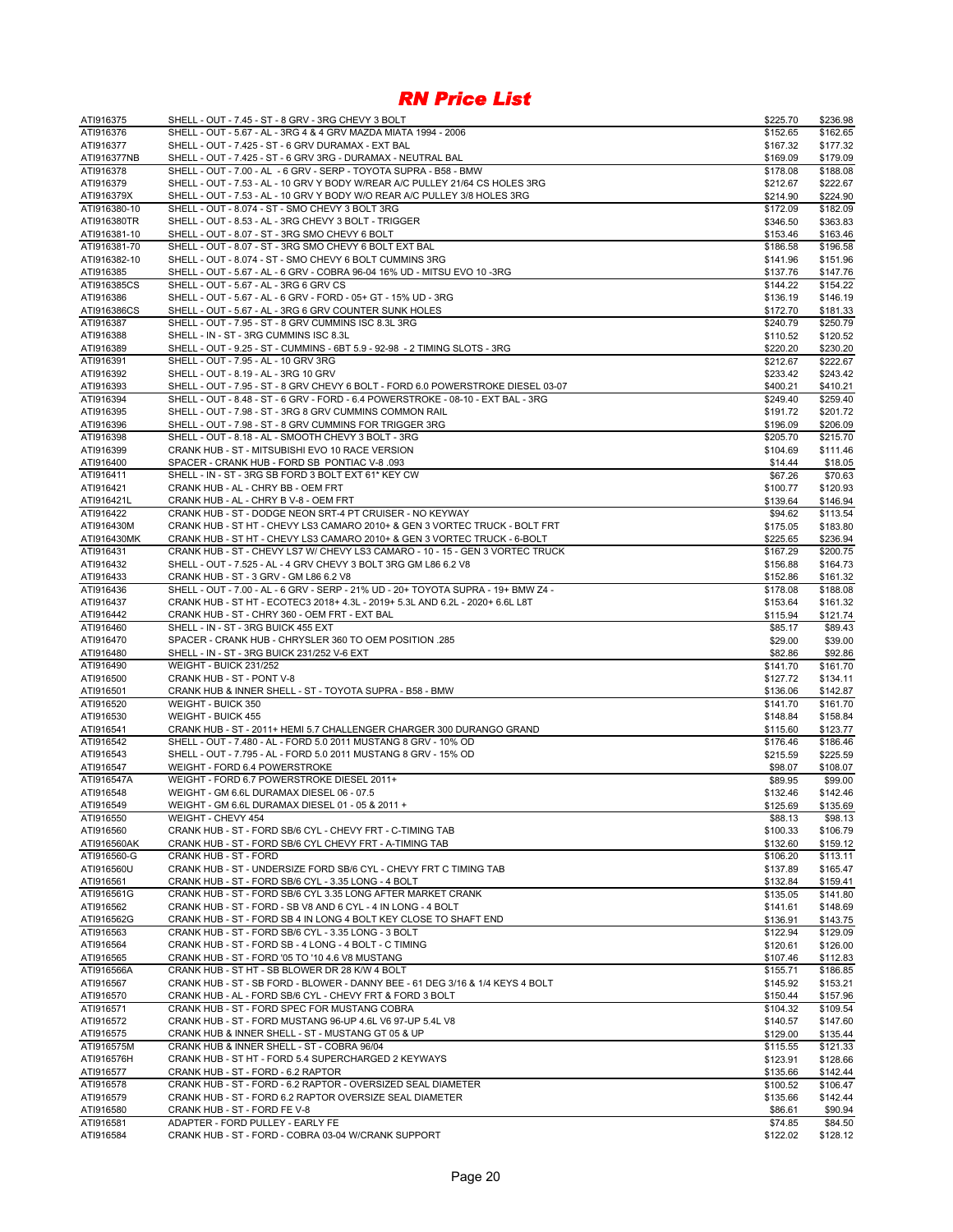| ATI916600                        | SHELL - IN - AL - 3RG CHEVY 3 BOLT                                                                                                                     | \$80.26              | \$84.28              |
|----------------------------------|--------------------------------------------------------------------------------------------------------------------------------------------------------|----------------------|----------------------|
| ATI916601                        | SHELL - IN - AL - 3RG CHEVY 6 BOLT                                                                                                                     | \$80.26              | \$84.28              |
| ATI916610<br>ATI916611           | CRANK HUB - ST - FORD 385<br>SHELL - OUT - 7.074 - AL - SMOOTH - CHRYSLER 6 BOLT - 2RG                                                                 | \$99.40<br>\$139.75  | \$104.37<br>\$146.74 |
| ATI916612                        | SHELL - OUT - 7.074 - AL - SMOOTH - CHRYSLER 6 BOLT - 3RG                                                                                              | \$117.56             | \$127.56             |
| ATI916612TR                      | SHELL - OUT - 7.53 - AL - SMO CHRY 6 BOLT TRIGGER                                                                                                      | \$346.50             | \$363.83             |
| ATI916613-10                     | SHELL - OUT - 7.07 - ST - 3RG SMO CHRY 6 BOLT OEM FRT INT EQSP BOLT PATTERN                                                                            | \$110.08             | \$115.58             |
| ATI916613-70                     | SHELL - OUT - 7.074 - ST - 3RG SMO CHRY 6 BOLT OEM FRT EXT EQSP BOLT PATTERN                                                                           | \$193.62             | \$203.31             |
| ATI916614-10                     | SHELL - OUT - 7.07 - ST - 3RG SMO CHRYS 6 BOLT 454 W/BLOWER INT                                                                                        | \$117.91             | \$123.80             |
| ATI916614-70                     | SHELL - OUT - 7.07 - ST - 3RG SMO CHEVY 6 BOLT 454 W/BLOWER EXT                                                                                        | \$95.48              | \$105.48             |
| ATI916616<br>ATI916621           | SHELL - IN - ST - 2RG CHRY 360 EXT OEM FRT<br>SHELL - IN - AL - 2RG CHRY OEM FRT                                                                       | \$89.63<br>\$70.09   | \$99.63<br>\$80.09   |
| ATI916622                        | SHELL - IN - AL - 3RG CHRY OEM FRT                                                                                                                     | \$80.26              | \$84.28              |
| ATI916623                        | SHELL - IN - ST - 3RG CHRY OEM FRT                                                                                                                     | \$67.26              | \$70.63              |
| ATI916624                        | SHELL - IN - ST - 3RG CHRY OEM FRONT W/BLOWER                                                                                                          | \$85.17              | \$89.43              |
| ATI916625                        | SHELL - IN - ST - 3RG CHRY 400/440 CAST CRANK EXT                                                                                                      | \$81.87              | \$91.87              |
| ATI916627                        | SHELL - IN - ST - 3RG CHRY 360 OEM FRT EXT                                                                                                             | \$67.26              | \$70.63              |
| ATI916628                        | SHELL - IN - ST - 3RG CHEVY 454 W/BLOWER EXT                                                                                                           | \$93.15              | \$97.81              |
| ATI916629<br>ATI916631           | SHELL - IN - ST - 2RG CHRY OEM FRONT EQSP<br>DRIVE MANDREL - FOR CHEVROLET BBC & SBC WITH 2.281 LOCATING DIAMETER                                      | \$100.19<br>\$149.94 | \$110.19<br>\$157.44 |
| ATI916632                        | SHELL - IN - ST - 3RG POWERSTROKE DIESEL EXT CHEVY FRT                                                                                                 | \$94.77              | \$99.51              |
| ATI916633                        | DRIVE MANDREL - FORD 3 & 4 BOLT FRONT W/ 2.281 C'BORE                                                                                                  | \$177.66             | \$186.54             |
| ATI916635                        | DRIVE MANDREL - SPACER - .250 THICK FITS MANDREL RADIUS FOR PULLEYS TO SIT                                                                             | \$17.00              | \$17.85              |
| ATI916652                        | CRANK HUB - ST - CHRY SRT 6.1L HEMI                                                                                                                    | \$133.03             | \$139.68             |
| ATI916653                        | CRANK HUB - ST - FORD 5.0L COYOTE - FOR UD DAMPER                                                                                                      | \$146.00             | \$146.19             |
| ATI916661<br>ATI916661L          | CRANK HUB - ST - CHRY 426/440 - OEM FRT<br>CRANK HUB - ST - CHRY B V-8 - OEM FRT                                                                       | \$98.74              | \$103.68             |
| ATI916663                        | CRANK HUB - ST - CHRY 400/440 - OEM FRT - EXT BAL                                                                                                      | \$104.68<br>\$97.73  | \$109.92<br>\$102.61 |
| ATI916663U                       | CRANK HUB - ST - CHRY 400/440 OEM FRT EXT BAL .005 UNDERSIZE BORE                                                                                      | \$132.34             | \$138.95             |
| ATI916680                        | SHELL - OUT - 7.074 - AL - SMOOTH - CHEVY 3 BOLT - 3RG                                                                                                 | \$155.93             | \$163.72             |
| ATI916680M                       | SHELL - OUT - 7.074 - AL - SMOOTH - CHEVY 6 BOLT 3RG                                                                                                   | \$155.93             | \$163.72             |
| ATI916680TR                      | SHELL - OUT - 7.53 - AL - SMO CHEVY 3 BOLT TRIGGER                                                                                                     | \$346.50             | \$363.83             |
| ATI916680TR-50                   | SHELL - TRIGGER W/ 4 MAGNETS STARTING AT 50 - OUT 7.53 AL 3RG SMO CHEVY 3                                                                              | \$346.50             | \$363.83             |
| ATI916680TR-55<br>ATI916680TR-60 | SHELL - TRIGGER W/ 4 MAGNETS STARTING AT 55 - OUT 7.53 AL 3RG SMO CHEVY 3<br>SHELL - TRIGGER W/ 4 MAGNETS STARTING AT 60 - OUT 7.53 AL 3RG SMO CHEVY 3 | \$346.50<br>\$346.50 | \$363.83<br>\$363.83 |
| ATI916681                        | SHELL - OUT - 7.48 - AL - 6 GRV CHEVY 3 BOLT 3RG                                                                                                       | \$169.29             | \$177.75             |
| ATI916681CS                      | SHELL - OUT - 7.48 - AL - 6 GRV CS 3 25/64 HOLES 3RG                                                                                                   | \$174.29             | \$183.00             |
| ATI916681M                       | SHELL - OUT - 7.48 - AL - 6 GRV CHEVY 3 BOLT CS 3RG                                                                                                    | \$167.62             | \$176.00             |
| ATI916681MB                      | SHELL - OUT - 7.48 - AL - 6 GRV CHEVY 6 BOLT 3RG                                                                                                       | \$169.33             | \$177.79             |
| ATI916682CS                      | SHELL - OUT - 7.48 - AL - 6 GRV CS 3 REAR PULLEY HOLES 3RG                                                                                             | \$157.26             | \$165.12             |
| ATI916685                        | PULLEY - AC - 4 GRV - AL - REAR - 10% UD - 5.0 COYOTE                                                                                                  | \$98.38              | \$108.38             |
| ATI916698<br>ATI916700           | SHELL - OUT - 6.78 - AL - 4 & 4 GRV - DODGE NEON SRT-4 PT CRUISER - 3RG<br>WEIGHT - FORD SB                                                            | \$171.38<br>\$95.33  | \$181.38<br>\$105.33 |
| ATI916706                        | SHELL - OUT - 6.32 - AL - 4RG SMO CHEVY 3 BOLT                                                                                                         | \$172.68             | \$182.68             |
| ATI916707                        | SHELL - OUT - 6.32 - ST - 4RG SMO CHEVY 3 BOLT                                                                                                         | \$174.77             | \$213.46             |
| ATI916711-10                     | SHELL - OUT - 6.325 - ST - 3RG SMO CHEVY 3 BOLT                                                                                                        | \$107.68             | \$113.06             |
|                                  | ATI916711-10AEM SHELL - OUT - 6.325 - ST - AEM - SMO CHEVY 3 BOLT 3RG TRIGGER                                                                          | \$285.50             | \$295.50             |
| ATI916712-70                     | SHELL - OUT - 6.325 - ST - 3RG SMO CHEVY 3 BOLT FOR FORD REV TIMING EXT                                                                                | \$97.84              | \$107.84             |
| ATI916715-10<br>ATI916716-70     | SHELL - OUT - 6.325 - ST - 3RG SMO FORD 3 BOLT PS TIMING INT<br>SHELL - OUT - 6.325 - ST - FORD 3 BOLT A & C TIMING 0-60 - 3RG                         | \$105.18             | \$110.44<br>\$114.37 |
| ATI916720                        | INERTIA RING - 6 - ST - 3RG STANDARD                                                                                                                   | \$108.93<br>\$88.70  | \$93.14              |
| ATI916722                        | SHELL - OUT - 6.78 - AL - 6 GRV - CHEVY FRONT - 3RG                                                                                                    | \$172.70             | \$181.33             |
| ATI916723                        | SHELL - OUT - 6.78 - AL - 6 GRV - MITSUBISHI EVO 8 4G63 - 3RG                                                                                          | \$151.50             | \$159.08             |
| ATI916725                        | SHELL - OUT - 7.46 - AL - 6 & 8 GRV LT1 Y BODY 3/8 HOLES 3RG                                                                                           | \$249.62             | \$262.10             |
| ATI916726                        | SHELL - OUT - 5.67 - AL - 3RG 6 GRV 25% UD LS1 LS6 5/16 SCREWS                                                                                         | \$133.45             | \$143.45             |
| ATI916726M                       | SHELL - OUT - 5.67 - AL - 3RG 6 GRV 25% UD LS1 LS6 916726 MOD BT CS 0.662 AT 82 DEG                                                                    | \$155.93             | \$163.72<br>\$152.45 |
| ATI916726M1                      | SHELL - OUT - 5.67 - AL - 3RG 6 GRV 17% UD - 5.0L COYOTE                                                                                               |                      |                      |
|                                  |                                                                                                                                                        | \$142.45             |                      |
| ATI916727                        | SHELL - OUT - 6.78 - AL - 6 GRV - CHEVY 3 BOLT 3/8 HOLES - 2RG                                                                                         | \$146.83             | \$154.17             |
| ATI916727M<br>ATI916729          | SHELL - OUT - 6.78 - AL - 2RG 6 GRV NISSAN SR 20<br>SHELL - OUT - 6.78 - AL - 6 GRV - MUSTANG COBRA - CHEVY 3 BOLT 3/8 HOLES - 3RG                     | \$219.94<br>\$146.83 | \$230.94<br>\$154.17 |
| ATI916730                        | SHELL - OUT - 6.325 - AL - 3RG SMO CHEVY 3 BOLT                                                                                                        | \$114.92             | \$124.92             |
| ATI916730TR                      | SHELL - OUT - 6.78 - AL - 3RG SMO CHEVY 3 BOLT TRIGGER                                                                                                 | \$346.50             | \$363.83             |
| ATI916731                        | SHELL - OUT - 6.78 - AL - 6 GRV - CHEVY 3 BOLT 3/8 HOLES - 3RG                                                                                         | \$146.83             | \$154.17             |
| ATI916731CS                      | SHELL - OUT - 6.78 - AL - 3RG 6 GRV CS 3 REAR PULLEY HOLES                                                                                             | \$137.37             | \$144.23             |
| ATI916731CSAEM                   | SHELL - OUT - 6.780 - ST - AEM - 6 GRV 3RG TRIGGER                                                                                                     | \$346.50             | \$363.83             |
| ATI916732                        | PULLEY - AC - 4 GRV - AL - REAR - 10% U/D LS1                                                                                                          | \$90.98              | \$100.98             |
| ATI916733CS<br>ATI916734         | SHELL - OUT - 6.78 - AL - 3RG 6 GRV CS 6 PULLEY 3/8 HOLES<br>PULLEY - AC - 4 GRV - AL - REAR - OEM DIA LS1 SIZE                                        | \$151.50<br>\$119.92 | \$159.08<br>\$129.92 |
| ATI916734B                       | PULLEY - AC - 4 GRV - AL - REAR - CHEVY LS3                                                                                                            | \$112.33             | \$122.33             |
| ATI916734M1                      | PULLEY - AC - 4 GRV - AL - REAR - OEM DIA LS1 SIZE 98 - 02 F-BODY CAMARO                                                                               | \$130.71             | \$140.71             |
| ATI916735                        | SHELL - OUT - 6.78 - AL - 8 GRV - CHEVY 6 BOLT 3/8 HOLES - 3RG                                                                                         | \$169.38             | \$177.85             |
| ATI916736                        | SHELL - OUT - 5.67 - AL - 3RG 4 & 4 GRV NISSAN RB26DETT SKYLINE GT-R                                                                                   | \$142.12             | \$152.12             |
| ATI916737                        | PULLEY - POWER STEERING - 4 GRV - 15% UD 5.5 NISSAN RB26DETT R33/R34 SKYLINE                                                                           | \$60.67              | \$63.70              |
| ATI916738<br>ATI916741           | PULLEY - POWER STEERING - 4 GRV - 5.5 NISSAN 6% UD 300ZX 15% UD RB26DETT R32<br>SHELL - OUT - 7.75 - AL - 6 & 8 GRV BUICK 3800 V6 10% OD 3/8 HOLES 3RG | \$62.55<br>\$287.44  | \$65.67<br>\$297.44  |
| ATI916742                        | SHELL - OUT - 7.45 - AL - 4 & 4 GRV NISSAN RB26DETT R32 3/8 HOLES                                                                                      | \$223.68             | \$233.68             |
| ATI916743                        | SHELL - OUT - 7.45 - AL - 4 & 4 GRV NISSAN RB26DETT R33/R34 3/8 HOLES                                                                                  | \$215.10             | \$225.10             |
| ATI916744                        | PULLEY - WATER PUMP - 4 GRV - NISSAN RB26 DETT - R32-R34                                                                                               | \$90.35              | \$94.87              |
| ATI916745<br>ATI916746           | SHELL - OUT - 5.67 - AL - 3RG 4 & 5 GRV NISSAN SR-20<br>PULLEY - POWER STEERING - 4 GRV - NISSAN SR-20                                                 | \$152.03<br>\$59.93  | \$159.63<br>\$62.93  |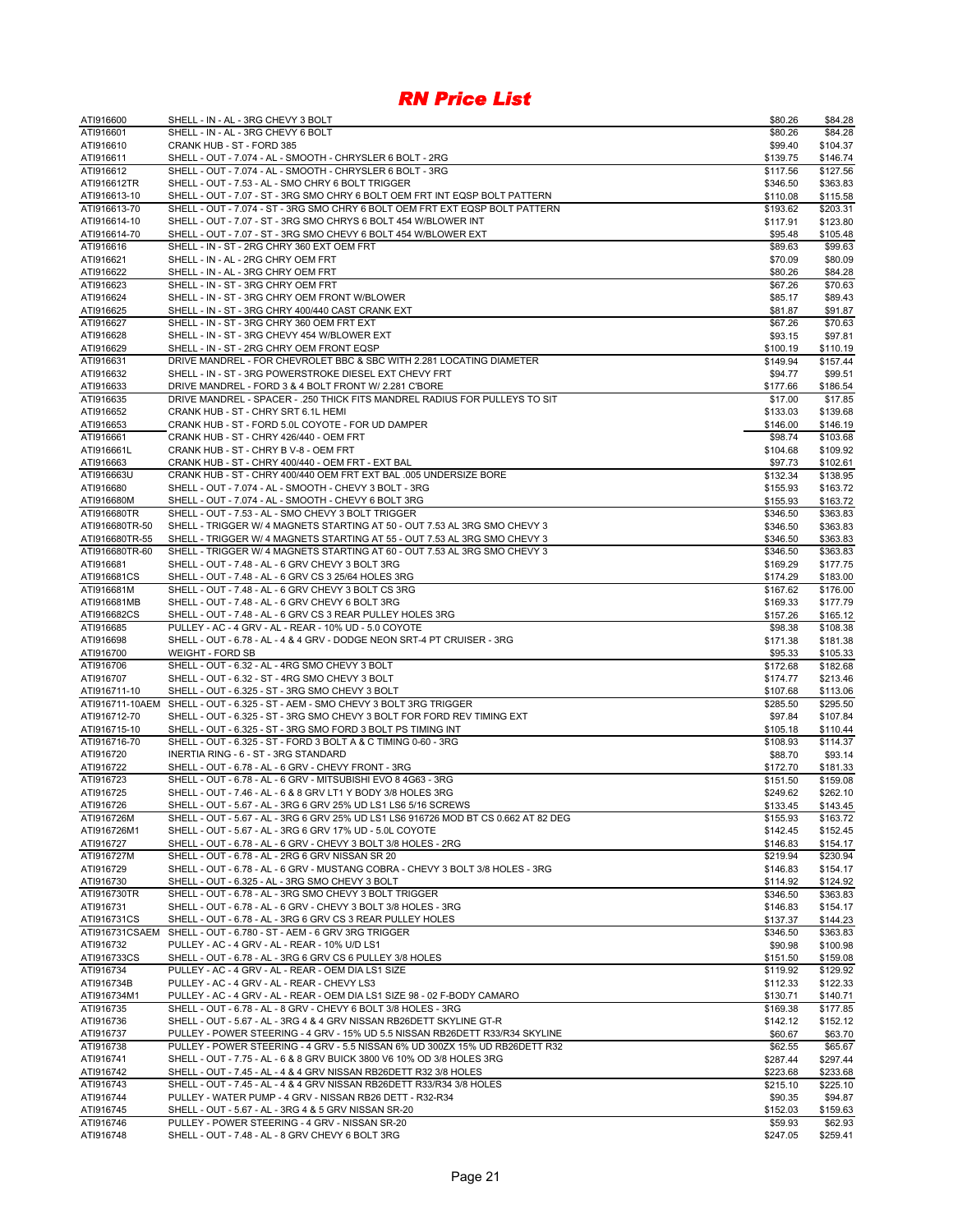| ATI916749                 | SHELL - OUT - 5.67 - AL - 3RG 5 & 4 GRV SUPRA 7M-GE/GTE 3.0L INLINE 6 CYL 1987/1992                               | \$178.53             | \$187.46             |
|---------------------------|-------------------------------------------------------------------------------------------------------------------|----------------------|----------------------|
| ATI916750                 | SHELL - OUT - 5.67 - AL - 3RG 6 GRV ECOTEC 2.2L                                                                   | \$164.60             | \$172.83             |
| ATI916751                 | SHELL - OUT - 6.77 - AL - 3RG 8 GRV ECOTEC 2.2L 3/8 HOLES                                                         | \$199.98             | \$209.98             |
| ATI916752                 | CRANK HUB - ST - GM ECOTEC 2.2L 4 CYL 300 HP                                                                      | \$120.23             | \$129.94             |
| ATI916753                 | CRANK HUB & INNER SHELL - ST - 5.5 ECOTEC 2.2L 4 CYL 600HP                                                        | \$145.20             | \$152.46             |
| ATI916754                 | CRANK HUB - ST - FORD POWERSTROKE 7.3 DIESEL 1999-2003                                                            | \$108.72             | \$114.15             |
| ATI916755<br>ATI916756    | PULLEY - POWER STEERING - V GRV - CHEVY 6 BOLT<br>SHELL - OUT - 6.78 - AL - 3RG 4 & 4 GRV MITSUBISHI ECLIPSE 4G63 | \$83.90<br>\$151.09  | \$88.09<br>\$158.64  |
| ATI916760                 | CRANK HUB - ST - OLDS V-8                                                                                         | \$123.24             | \$129.41             |
| ATI916761                 | CRANK HUB - ST - FORD 6.0 POWERSTROKE DIESEL 03-07                                                                | \$123.47             | \$129.64             |
| ATI916763                 | SHELL - OUT - 5.40 - AL - 3RG SMO 3 A 2.750                                                                       | \$177.72             | \$222.15             |
| ATI916764                 | CRANK HUB - ST - FORD - 6.4 POWERSTROKE DIESEL 2008-2010                                                          | \$150.43             | \$180.52             |
| ATI916765                 | SHELL - OUT - 6.78 - AL - 6 GRV - FORD 5.0 GT - CHEVY 6 BOLT - 4RG                                                | \$178.93             | \$188.93             |
| ATI916766                 | PULLEY - DRIVE - 6 GRV - AL - REAR - HONDA F20 F22 4.800                                                          | \$93.58              | \$98.25              |
| ATI916767                 | SHELL - OUT - 8.074 - AL - 10 GRV CHEVY 6 BOLT FORD 5.0 2011 MUSTANG GT 20% OD                                    | \$265.29             | \$275.29             |
| ATI916767M                | SHELL - OUT - 8.074 - AL - 10 GRV CHEVY 6 BOLT 10 GRV FORD 5.0 2014 COBRA JET 20%                                 | \$261.05             | \$271.05             |
| ATI916768                 | PULLEY - DRIVE - 4 GRV - AL - REAR - HONDA D - 5.73                                                               | \$93.14              | \$97.80              |
| ATI916769                 | PULLEY - POWER STEERING - 4.17 - V GRV - HONDA B                                                                  | \$47.28              | \$49.64              |
| ATI916773                 | SHELL - OUT - 7.48 - AL - 8 GRV - CHEVY FRONT - 3RG                                                               | \$242.55             | \$254.68             |
| ATI916774                 | SHELL - OUT - 8.06 - AL - 8 GRV CHEVY FRONT 3RG                                                                   | \$223.39             | \$233.39             |
| ATI916775                 | CRANK HUB - ST - FORD 6.7 POWERSTROKE DIESEL 2011+                                                                | \$148.93             | \$178.71             |
| ATI916776                 | PULLEY - DRIVE - 7 GRV - AL - FRONT - NISSAN                                                                      | \$102.08             | \$107.18             |
| ATI916777                 | PULLEY - DRIVE - 7 GRV - AL - FRONT - NISSAN - VQ35 / 37                                                          | \$92.13              | \$96.74              |
| ATI916778                 | CRANK HUB - ST - NISSAN VQ35HR VQ37VHR                                                                            | \$102.66             | \$107.79             |
| ATI916779<br>ATI916780    | CRANK HUB & INNER SHELL - ST - 5.5 ACURA NSX 3.0L 600HP MAX<br>CRANK HUB - ST - NISSAN W/ V GRV                   | \$145.90<br>\$126.48 | \$153.20<br>\$134.38 |
| ATI916781                 | CRANK HUB & INNER SHELL - ST - 5.5 NISSAN 300ZX STREET/STRIP 600HP MAX                                            | \$137.70             | \$144.58             |
| ATI916782                 | SHELL - OUT - 5.67 - AL - 3RG 4 & 4 GRV STREET STRIP NISSAN 300ZX 600HP MAX                                       | \$143.02             | \$153.02             |
| ATI916784                 | CRANK HUB - ST - NISSAN 300ZX 1000HP MAX                                                                          | \$95.91              | \$100.71             |
| ATI916785                 | PULLEY - POWER STEERING - 4 GRV - NISSAN 300ZX - RACE                                                             | \$60.21              | \$63.22              |
| ATI916786                 | SHELL - OUT - 6.78 - AL - 3RG 4 & 4 GRV NISSAN 300ZX 1000HP MAX                                                   | \$177.18             | \$187.18             |
| ATI916787                 | CRANK HUB - ST HT - NISSAN GTR VR38                                                                               | \$202.45             | \$212.58             |
| ATI916788                 | PULLEY - DRIVE - 7 GRV - AL - REAR - 5% UD - NISSAN GTR VR38                                                      | \$90.35              | \$94.87              |
| ATI916791                 | SHELL - OUT - 6.20 - AL - 3RG 4 & 4 GRV NISSAN KA 24                                                              | \$203.74             | \$213.93             |
| ATI916792                 | CRANK HUB & INNER SHELL - ST - 5.5 NISSAN KA 24                                                                   | \$128.76             | \$135.20             |
| ATI916793                 | SHELL - OUT - 6.10 - AL - 3RG 5 & 4 GRV ACURA NSX                                                                 | \$238.53             | \$250.46             |
| ATI916794                 | PULLEY - DRIVE - 4 GRV - AL - FRONT - 6.430 - COPO                                                                | \$66.75              | \$69.59              |
| ATI916795                 | SHELL - OUT - 5.50 - AL - 3RG 4 & 4 GRV TOYOTA 3SGT3 1990 - 1995 MR2 TURBO 7% OD                                  | \$156.62             | \$164.45             |
| ATI916796                 | CRANK HUB & INNER SHELL - ST - TOYOTA 3SGTE 1990-1995 MR2 TURBO                                                   | \$137.21             | \$144.07             |
| ATI916797                 | SHELL - OUT - 7.48 - AL - 7-3R 6 & 4 GRV - 2016+ LT1 & LT4 CAMARO SS & CADDILAC                                   | \$244.68             | \$254.68             |
| ATI916798                 | SHELL - OUT - 7.48 - AL - 6-3R 6 & 4 GRV - 10% UD 2016+ LT1 CAMARO SS A BODY WET                                  | \$249.04             | \$259.04             |
| ATI916799                 | SHELL - OUT - 6.938 - AL - 10 GRV CHEVY 6 BOLT FORD 5.0 2011 MUSTANG GT 5% OD                                     | \$208.06             | \$218.06             |
| ATI916800                 | WEIGHT - FORD 302HO 34OZ IN                                                                                       | \$95.33              | \$105.33             |
| ATI916801                 | PULLEY - DRIVE - 7 GRV - AL - REAR - OEM SIZE 5.75 - NISSAN GTR VR38                                              | \$91.03              | \$95.32              |
| ATI916810<br>ATI916811    | SHELL - IN - ST - 3RG CHEVY 3 BOLT                                                                                | \$81.05              | \$85.11              |
| ATI916811M                | SHELL - IN - ST - 2RG CHEVY 3 BOLT<br>SHELL - IN - ST - 2RG CHEVY - 3 BOLT - MODIFIED FOR HONDA                   | \$91.28<br>\$113.70  | \$101.28<br>\$139.63 |
| ATI916812                 | SHELL - IN - ST - 3RG CHEVY 6 BOLT                                                                                | \$73.69              | \$77.38              |
| ATI916813                 | SHELL - IN - ST - 3RG CHEVY 3 BOLT COBRA MUSTANG                                                                  | \$73.69              | \$77.38              |
| ATI916815                 | SHELL - IN - ST - 4RG - CHEVY - 6 BOLT                                                                            | \$113.70             | \$139.63             |
| ATI916830                 | SHELL - IN - ST - 3RG OLDS V-8 EXT                                                                                | \$99.93              | \$109.93             |
| ATI916840                 | WEIGHT - OLDS V-8 - EXT BAL                                                                                       | \$159.85             | \$169.85             |
| ATI916850                 | WEIGHT - FORD SB - 28.2 OZ - 6 3/8                                                                                | \$69.88              | \$79.88              |
| ATI916860                 | WEIGHT - CHRYSLER 360                                                                                             | \$141.70             | \$161.70             |
| ATI916861                 | WEIGHT - CHRYSLER 400/440 - CAST CRANK                                                                            | \$141.70             | \$161.70             |
| ATI916862                 | WEIGHT - CHRYSLER 440 HP                                                                                          | \$98.16              | \$108.16             |
| ATI916863                 | WEIGHT - CHRYSLER V8A 360 MAG 93&UP 14.65OZ IN                                                                    | \$151.00             | \$161.00             |
| ATI916870                 | WEIGHT - FORD 302 HO                                                                                              | \$85.37              | \$95.37              |
| ATI916880                 | SHELL - OUT - 6.325 - AL - 2RG SMO CHEVY 3 BOLT                                                                   | \$139.75             | \$146.74             |
| ATI916883                 | SHELL - OUT - 5.50 - AL - 4 & 5 GRV - SUBARU WRX EJ20 22 25 ENGINE - 3RG                                          | \$138.80             | \$148.80             |
| ATI916884                 | CRANK HUB & INNER SHELL - ST - SUBARU WRX EJ20 22 25 ENGINE - 3RG - 1-PC                                          | \$117.67             | \$123.55             |
| ATI916885                 | CRANK HUB & INNER SHELL - ST - 5.5 MAZDA FLYIN' MIATA 1995                                                        | \$193.10             | \$202.75             |
| ATI916885BG               | BELT GUIDE - BOLT ON TIMING - MAZDA - W/ TRIGGER WHEEL                                                            | \$34.95              | \$49.50              |
| ATI916885BG1<br>ATI916886 | BELT GUIDE - BOLT ON TIMING - MAZDA - W/ NO TRIGGER WHEEL<br>SHELL - OUT - 5.67 - AL - 3RG 6 GRV MINI COOPER      | \$34.95              | \$49.50<br>\$146.77  |
| ATI916887                 | SHELL - OUT - 5.74 - AL - 6 GRV - MINI COOPER 2% OD - 3RG                                                         | \$136.77             |                      |
| ATI916890                 | CRANK HUB & INNER SHELL - ST - 5.43 CHEVY BB                                                                      | \$137.76<br>\$110.44 | \$147.76<br>\$115.96 |
| ATI916890K                | CRANK HUB & INNER SHELL - ST - CHEVY BB W/ 1/4 KEYWAY AT 180 FROM STD                                             | \$132.32             | \$138.94             |
| ATI916890M                | CRANK HUB & INNER SHELL - ST - 5.43 CHEVY BB - MODIFIED LESS 3MM BACKSIDE - EFI                                   | \$110.44             | \$115.96             |
| ATI916890U                | CRANK HUB & INNER SHELL - ST - CHEVY BB .005 UNDERSIZE                                                            | \$114.03             | \$119.73             |
| ATI916891                 | CRANK HUB & INNER SHELL - ST - CHEVY BB INT BAL 6 PULLEY HOLES 2 KEYWAY                                           | \$132.49             | \$139.11             |
| ATI916891U                | CRANK HUB & INNER SHELL - ST - UNDERSIZE CHEVY BB INT BAL 6 PULLEY HOLES                                          | \$159.24             | \$167.20             |
| ATI916900                 | SHELL - IN - ST - 3RG FORD SB 4 BOLT                                                                              | \$67.26              | \$70.63              |
| ATI916901                 | SHELL - IN - ST - 3RG FORD SB 4 BOLT EXT 61* KEY                                                                  | \$73.69              | \$77.38              |
| ATI916902                 | SHELL - IN - ST - 3RG FORD SB 4 BOLT EXT 28* KEY                                                                  | \$93.15              | \$97.81              |
| ATI916903                 | SHELL - IN - ST - 3RG FORD 3 BOLT                                                                                 | \$67.26              | \$70.63              |
| ATI916905                 | SHELL - IN - AL - 3RG FORD 4 BOLT                                                                                 | \$87.60              | \$91.97              |
| ATI916907                 | SHELL - IN - AL - 3RG FORD 3 BOLT                                                                                 | \$77.42              | \$87.42              |
| ATI916909                 | SHELL - OUT - 7.074 - AL - SMOOTH FORD 4 BOLT - 3RG                                                               | \$143.89             | \$151.09             |
| ATI916909TR               | SHELL - OUT - 7.53 - AL - SMO FORD 4 BOLT TRIGGER                                                                 | \$346.50             | \$363.83             |
| ATI916910-10              | SHELL - OUT - 6.325 - ST - 3RG SMO FORD 4 BOLT INT                                                                | \$108.93             | \$114.37             |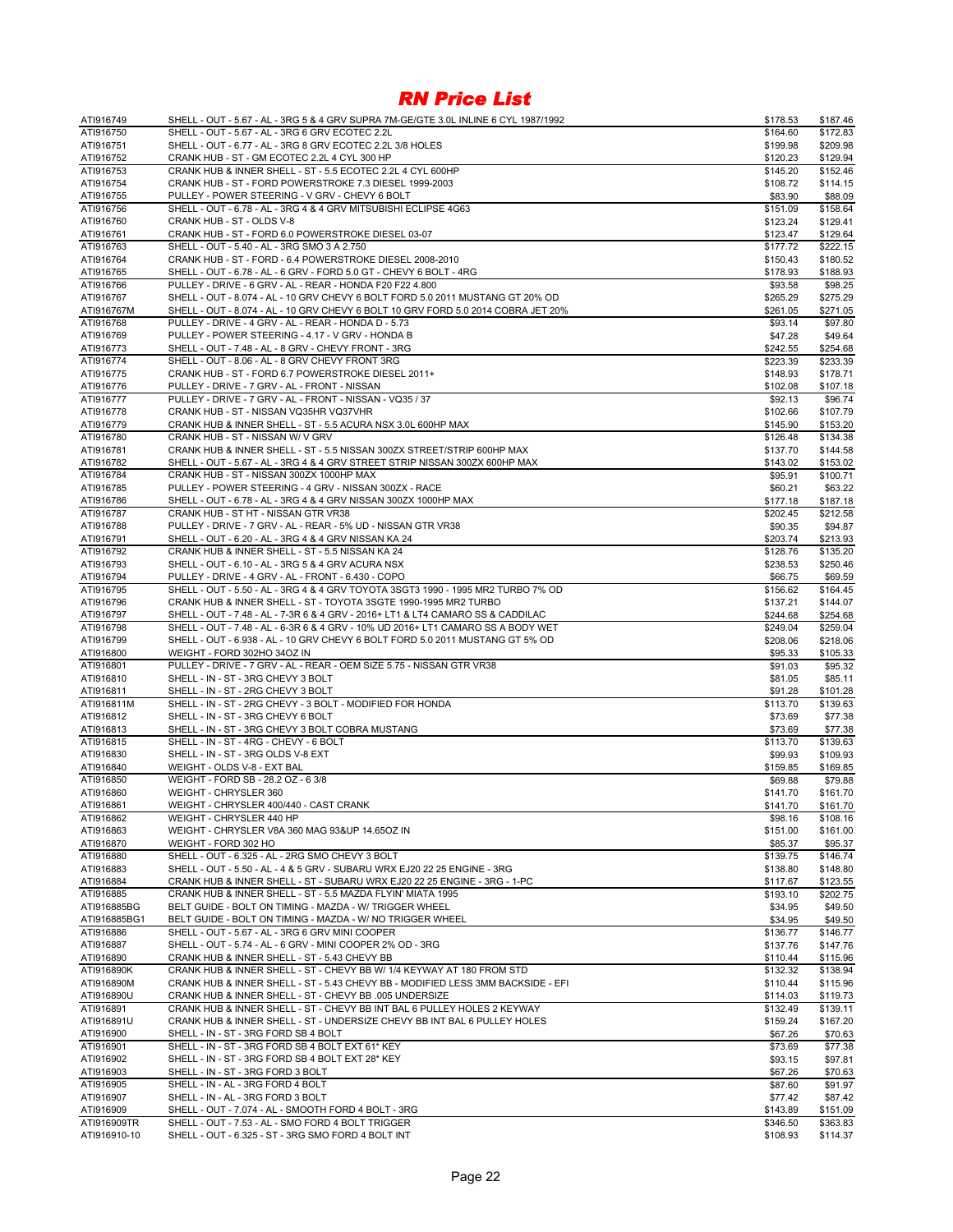| ATI916910-70              | SHELL - OUT - 6.325 - ST - 3RG SMO FORD 4 BOLT EXT                                                            | \$122.25             | \$128.36             |
|---------------------------|---------------------------------------------------------------------------------------------------------------|----------------------|----------------------|
| ATI916913                 | SHELL - OUT - 6.325 - AL - 3RG SMO FORD 3 BOLT                                                                | \$114.71             | \$124.71             |
| ATI916915                 | SHELL - OUT - 6.325 - AL - 3RG SMO FORD 4 BOLT                                                                | \$139.75             | \$146.74             |
| ATI916915TR               | SHELL - OUT - 6.78 - AL - 3RG SMO FORD 4 BOLT TRIGGER                                                         | \$346.50             | \$363.83             |
| ATI916919-10              | SHELL - OUT - 7.07 - ST - 3RG SMO FORD 3 BOLT INT                                                             | \$200.58             | \$210.61             |
| ATI916920                 | CRANK HUB - AL - FORD PINTO 4 CYL                                                                             | \$143.53             | \$150.71             |
| ATI916922                 | SHELL - OUT - 8.074 - ST - SMO FORD 4 BOLT 3RG<br>SHELL - OUT - 6.10 - AL - 3RG 7 GRV 15% UD DGE TRK 5.7 HEMI | \$141.16             | \$151.16<br>\$245.71 |
| ATI916923<br>ATI916924    | SHELL - OUT - 7.07 - ST - 2RG BMW M3                                                                          | \$234.01<br>\$243.61 | \$253.61             |
| ATI916925TR               | SHELL - OUT - 7.07 - ST - 2RG BMW M3 WITH TRIGGER WHEEL 60(-2) TEETH                                          | \$451.60             | \$461.60             |
| ATI916927                 | TRIGGER WHEEL - ST - CUMMINS 6.7L                                                                             | \$49.95              | \$60.00              |
| ATI916932                 | SHELL - IN - AL - 4RG - CHEVY 6-BOLT                                                                          | \$90.09              | \$94.59              |
| ATI916940                 | INERTIA RING - 7 - ST - 2RG LIGHT                                                                             | \$88.70              | \$93.14              |
| ATI916951                 | CRANK HUB & INNER SHELL - ST - CHEVY SB V8 AND 90 DEG V6 - 1PC                                                | \$115.27             | \$121.04             |
| ATI916951K                | CRANK HUB & INNER SHELL - ST - CHEVY SB W/ 3/16 2ND KEYWAY A 180                                              | \$119.74             | \$125.72             |
| ATI916951U                | CRANK HUB & INNER SHELL - ST - CHEVY SB & V6 - .005 UNDERSIZE                                                 | \$117.55             | \$123.42             |
| ATI916952                 | CRANK HUB & INNER SHELL - ST - 5.25 CHEVY SB W/DRY SUMP                                                       | \$158.07             | \$165.98             |
| ATI916956                 | SHELL - OUT - 7.53 - AL - 3RG - 12 GRV - 354 SC 2015+ NHRA DRAG PAK - CHALLENGER                              | \$276.00             | \$290.00             |
| ATI916957                 | SPACER - AL - LT4 SUPERCHARGER ON LT1 WET SUMP CORVETTE - DAMPER 917314                                       | \$109.00             | \$129.00             |
| ATI916960                 | SHELL - OUT - 7.074 - AL - SMOOTH CHEVY 3 BOLT - 2RG                                                          | \$139.75             | \$146.74             |
| ATI916960CCWP             | SHELL - OUT - 7.074 - AL - SMOOTH CHEVY 3 BOLT HONDA B PS CCW TIMING - 2RG                                    | \$112.83             | \$122.83             |
| ATI916960CS               | SHELL - OUT - 7.074 - AL - SMOOTH CHEVY 3 BOLT CS FOR 3/8 BOLTS - 2RG                                         | \$116.23             | \$126.23             |
| ATI916960CS2              | SHELL - OUT - 7.074 - AL - SMOOTH CHEVY 3 BOLT FOR ALL 5/16 COUNTERSINK HOLES -                               | \$139.75             | \$146.74             |
| ATI916960M                | SHELL - OUT - 7.07 - AL - 2RG SMO CHEVY 3 BOLT MODIFIED FACE FOR NISSAN SR 20 -                               | \$176.09             | \$204.75             |
| ATI916960M2               | SHELL - OUT - 7.07 - AL - 2RG SMO CHEVY 3 BOLT                                                                | \$145.55             | \$181.94             |
| ATI916960TR               | SHELL - OUT - 7.53 - AL - SMO CHEVY 3 BOLT TRIGGER 2RG                                                        | \$346.50             | \$363.83             |
| ATI916969                 | SHELL - IN - AL - 2RG CHEVY 6 BOLT                                                                            | \$73.69              | \$77.38              |
| ATI916970                 | INERTIA RING - 7 - ST - 2RG STANDARD                                                                          | \$88.70              | \$93.14              |
| ATI916970M<br>ATI916971   | INERTIA RING - 7 - ST - 2RG THIN<br>INERTIA RING - 7 - ST - 2RG STANDARD - EXT BAL                            | \$108.11<br>\$88.70  | \$113.51<br>\$93.14  |
| ATI916972                 | INERTIA RING - 6 - ST - 2RG LIGHT                                                                             | \$88.70              | \$93.14              |
| ATI916973                 | INERTIA RING - 5.5 - ST - 3RG                                                                                 | \$88.70              | \$93.14              |
| ATI916974                 | INERTIA RING - 6 - ST - 4RG STANDARD                                                                          | \$88.70              | \$93.14              |
| ATI916977                 | CRANK HUB & INNER SHELL - ST - MINI COOPER - BMW X1 X2                                                        | \$145.90             | \$153.20             |
| ATI916978                 | SHELL - OUT - 5.67 - AL - MINI COOPER - BMW - 3R                                                              | \$138.37             | \$148.37             |
| ATI916980                 | SHELL - IN - AL - 2RG CHEVY 3 BOLT                                                                            | \$63.55              | \$66.73              |
| ATI916980M                | SHELL - IN - AL - 2RG CHEVY - 3 BOLT - MODIFIED                                                               | \$86.72              | \$96.36              |
| ATI916984                 | DAMPER TOOL - SHAFT - INERTA RING REMOVAL - 5.5 DAMPER                                                        | \$80.78              | \$100.78             |
| ATI916985                 | DAMPER TOOL - PUSHER - INERTIA RING - 5.5 DAMPER                                                              | \$79.32              | \$99.32              |
| ATI916986                 | DAMPER TOOL - GUIDE FIXTURE - 5 INERTIA RING SERP SHELL                                                       | \$56.48              | \$76.48              |
| ATI916987                 | DAMPER TOOL - GUIDE FIXTURE - 8 INERTIA RING                                                                  | \$143.40             | \$163.40             |
| ATI916988                 | DAMPER TOOL - GUIDE FIXTURE - 6 INERTIA RING                                                                  | \$75.00              | \$95.00              |
| ATI916989                 | DAMPER TOOL - GUIDE FIXTURE - 7 INERTIA RING                                                                  | \$66.82              | \$86.82              |
| ATI916990                 | INERTIA RING - 6 - ST - 2RG                                                                                   | \$88.70              | \$93.14              |
| ATI916991                 | DAMPER TOOL - BASE PLATE - DAMPER ASSY                                                                        | \$91.76              | \$111.76             |
| ATI916992                 | DAMPER TOOL - PUSHER - INERTIA RING & INNER SHELL                                                             | \$71.96              | \$91.96              |
| ATI916993                 | DAMPER TOOL - BASE - DAMPER SCREW LOOSENING                                                                   | \$88.96              | \$108.96             |
| ATI916994                 | DAMPER TOOL - PUNCH - DAMPER SCREW LOOSENING                                                                  | \$60.00              | \$80.00              |
| ATI916995<br>ATI916995C   | DAMPER TOOL - PUSHER - 7 - FRAME TO REMOVE STD OUT SHELLS W/HUB AND INNER                                     | \$175.54             | \$195.54             |
| ATI916995S                | DAMPER TOOL - PUSHER - CROSS BAR - SERP & STD OUTER SHELLS<br>DAMPER TOOL - PUSHER - ASSY SERP & STD SHELLS   | \$78.39              | \$98.39<br>\$198.44  |
| ATI916996                 | DAMPER TOOL - SHAFT - INERTIA RING REMOVAL                                                                    | \$178.44<br>\$94.84  | \$114.84             |
| ATI916997                 | DAMPER TOOL - BASE BAR - DAMPER HUB REMOVAL                                                                   | \$60.00              | \$80.00              |
| ATI916998                 | DAMPER TOOL - FIXTURE PLATE BASE - INNER SHELL REMOVAL                                                        | \$99.59              | \$119.59             |
| ATI917000                 | SHELL ASSY - 7.074 - AL LW - CHEVY FRT - 2RG                                                                  | \$301.68             | \$311.68             |
| ATI917000CCWP             | SHELL ASSY - 7.074 - AL LW - CCW ROTATION PS TIMING - 2RG                                                     | \$301.68             | \$311.68             |
| ATI917000CS               | SHELL ASSY - 7.074 - AL LW - 3 CS HOLES - 2RG                                                                 | \$288.50             | \$298.50             |
| ATI917002                 | SHELL ASSY - 7.074 - ST - CHEVY FRT - 2RG                                                                     | \$308.84             | \$318.84             |
| ATI917007                 | SHELL ASSY - 8.074 - ST - SMO CHEVY 3-BOLT - 3RG                                                              | \$362.34             | \$382.34             |
| ATI919107A6               | FACE DECAL - 6 - ATI SUPER DAMPER AL & STEEL                                                                  | \$3.00               | \$4.00               |
| ATI919107IM               | FACE DECAL - 5.5 - ATI SUPER DAMPER AL                                                                        | \$3.00               | \$4.00               |
| ATI919107S                | FACE DECAL - 7 - ATI SUPER DAMPER STEEL AND ALUMINUM SHELL- 4.763 ID"                                         | \$3.00               | \$4.00               |
| ATI919107S8               | FACE DECAL - 8 - ATI SUPER DAMPER STEEL AND ALUM                                                              | \$3.00               | \$4.00               |
| ATI917009                 | SHELL ASSY - 7.074 - ST LW - CHEVY FRT - 3RG                                                                  | \$303.46             | \$313.46             |
| ATI917009V                | SHELL ASSY - 7.074 - ST - CHEVY FRONT - VITON OUTERS - 3RG                                                    | \$334.88             | \$344.88             |
| ATI917010                 | SHELL ASSY - 7.074 - ST - CHEVY FRT - 3RG                                                                     | \$280.53             | \$290.53             |
| ATI917010P                | SHELL ASSY - 7.074 - ST - PS TIMING - 3RG                                                                     | \$280.53             | \$290.53             |
| ATI917011                 | SHELL ASSY - 7.074 - ST - FOR USE W/1-PC HUB/SHELL - 3RG                                                      | \$239.25             | \$249.25             |
| ATI917012<br>ATI917015    | SHELL ASSY - 7.074 - ST - FORD - 3RG                                                                          | \$288.52             | \$298.52             |
|                           | SHELL ASSY - 7.425 - ST LW - 6 GRV - CHEVY 3-BOLT - 3RG<br>SHELL ASSY - 7.425 - ST LW - 6 GRV - CS 5/16 HOLES | \$329.28             | \$339.28<br>\$338.96 |
| ATI917015CSX<br>ATI917016 | SHELL ASSY - 7.425 - ST LW - 6 GRV - LS1 6 BOLT 3/8 HOLES                                                     | \$328.96<br>\$326.52 | \$336.52             |
| ATI917017                 | SHELL ASSY - 7.425 - ST - 8 GRV - CHEVY FRT - 6 CS - 5/16 HOLES AND 6 - 3/8TH NON CS -                        | \$345.83             | \$355.83             |
| ATI917020                 | SHELL ASSY - 7.074 - AL - 2RG                                                                                 | \$299.35             | \$309.35             |
| ATI917020CCWP             | SHELL ASSY - 7.074 - AL - CCWP ROTATION PS TIMING - 2RG                                                       | \$300.84             | \$310.84             |
| ATI917020CS               | SHELL ASSY - 7.074 - AL - 2RG CS                                                                              | \$295.66             | \$305.66             |
| ATI917020M2               | SHELL ASSY - 7.074 - AL - 4.40 FACE REGISTER - 2RG                                                            | \$279.88             | \$289.88             |
| ATI917020P                | SHELL ASSY - 7.074 - AL - PS TIMING - 2RG                                                                     | \$281.58             | \$291.58             |
| ATI917021                 | SHELL ASSY - 6.78 - AL - 6 GRV - FORD 3 BOLT FRT - 3RG                                                        | \$331.27             | \$341.27             |
| ATI917023                 | SHELL ASSY - 7.074 - ST - JOHN DEERE 466 DIESEL CHEVY FRT - 3RG                                               | \$279.17             | \$289.17             |
| ATI917024                 | SHELL ASSY - 7.074 - ST - JOHN DEERE 460/619 6 CYL DIESEL CHEVY FRT - 3RG                                     | \$278.87             | \$290.02             |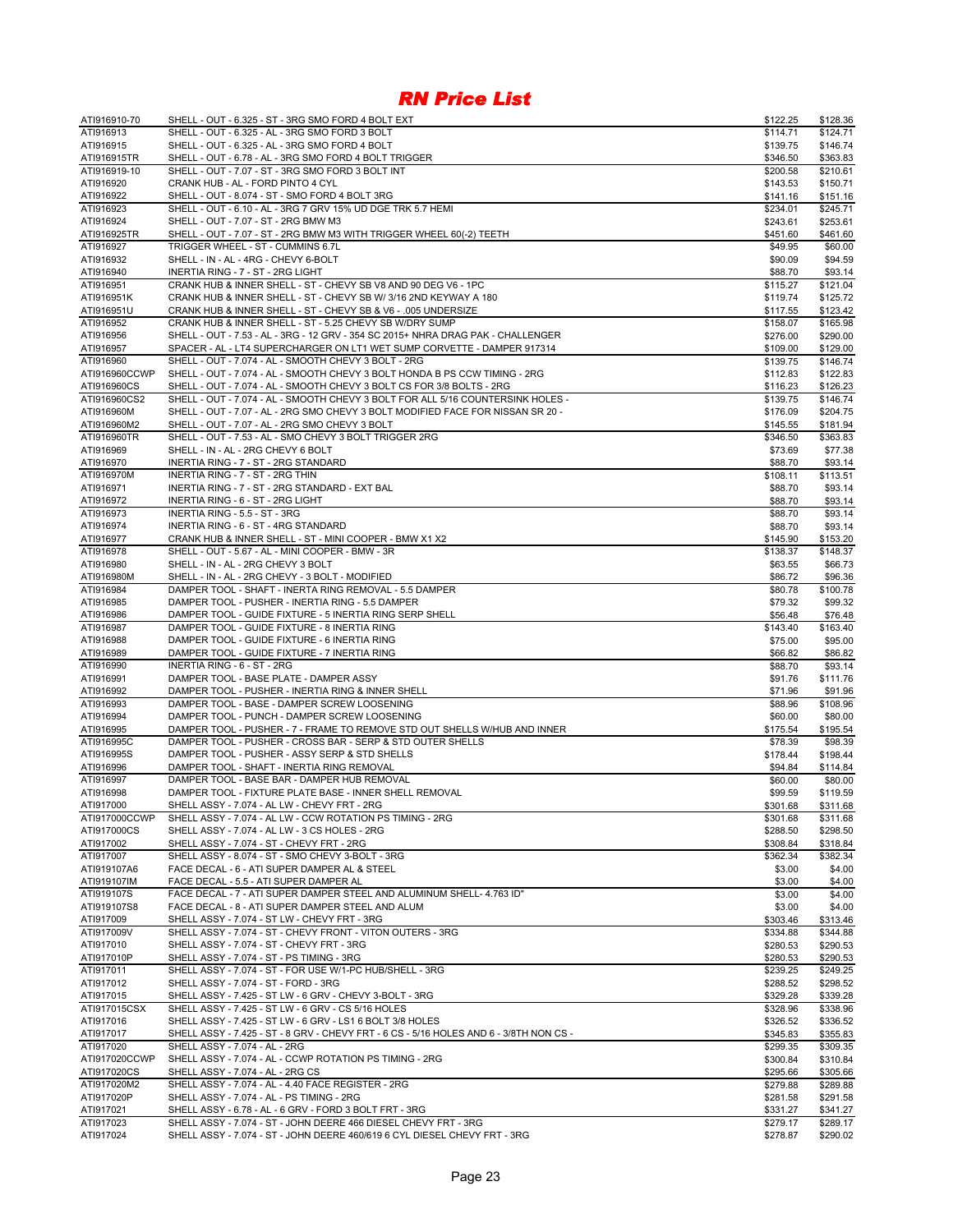| ATI917025                  | SHELL ASSY - 7.425 - ST - 8 GRV - CHEVY FRT - 9 CS - 5/16 HOLES - 3RG                                                     | \$333.10             | \$343.10             |
|----------------------------|---------------------------------------------------------------------------------------------------------------------------|----------------------|----------------------|
| ATI917026                  | SHELL ASSY - 7.074 - ST - CHEVY FRT 6 BOLT - 3RG                                                                          | \$227.13             | \$247.13             |
| ATI917028                  | SHELL ASSY - 8.074 - ST - CHEVY 6-BOLT - 3RG                                                                              | \$333.75             | \$353.75             |
| ATI917030                  | SHELL ASSY - 7.074 - AL - CHEVY FRT - 3RG                                                                                 | \$309.74             | \$319.74             |
| ATI917030P                 | SHELL ASSY - 7.074 - AL - PS TIMING - 3RG                                                                                 | \$309.74             | \$319.74             |
| ATI917034                  | SHELL ASSY - 7.53 - AL LW - 10 GRV                                                                                        | \$358.84             | \$378.84             |
| ATI917034X                 | SHELL ASSY - 7.53 - AL LW - 10 GRV                                                                                        | \$347.11             | \$367.11             |
| ATI917036                  | SHELL ASSY - 7.45 - ST - 8 GRV - FORD F-250 F-350 POWERSTROKE - 3RG - DIESEL                                              | \$384.95             | \$404.95             |
| ATI917040E                 | SHELL ASSY - 7.074 - AL - CHRY FRT - 2RG                                                                                  | \$309.37             | \$319.37             |
| ATI917040EP                | SHELL ASSY - 7.074 - AL - CHRY FRT - PS TIMING - 2RG                                                                      | \$312.27             | \$322.27             |
| ATI917041E                 | SHELL ASSY - 7.074 - AL LW - CHRY FRT - 2RG                                                                               | \$313.19             | \$323.19             |
| ATI917044                  | SHELL ASSY - 7.48 - AL - 8 GRV - DGE 5.7L HEMI TRUCK - 4% OD                                                              | \$375.74             | \$385.74             |
| ATI917046<br>ATI917049     | SHELL ASSY - 8.074 - ST - 640 INTERNATIONAL - DIESEL - 3RG<br>SHELL ASSY - 7.65 - AL - 8 GRV - LS7 Y BODY W/ OEM AC - 2RG | \$361.02             | \$381.02<br>\$443.45 |
| ATI917049N                 | SHELL ASSY - 7.48 - AL - 8 GRV - LS7 Y BODY OEM SIZE W/O AC                                                               | \$423.45<br>\$322.32 | \$332.32             |
| ATI917049U                 | SHELL ASSY - 7.48 - AL - 8 GRV - LS7 Y BODY - 10% UD - W/AC                                                               | \$411.14             | \$431.14             |
| ATI917049UN                | SHELL ASSY - 7.73 - AL - 8 GRV - LS7 Y BODY 10% UD W/O AC                                                                 | \$305.60             | \$315.60             |
| ATI917050                  | SHELL ASSY - 6.325 - AL - CHEVY FRT - 2RG                                                                                 | \$301.02             | \$311.02             |
| ATI917050CCWP              | SHELL ASSY - 6.325 - AL - CCWP ROTATION PS TIMING - 2RG                                                                   | \$297.00             | \$307.00             |
| ATI917050P                 | SHELL ASSY - 6.325 - AL - CHEVY - PS TIMING MARKS - 2RG                                                                   | \$301.02             | \$311.02             |
| ATI917053                  | SHELL ASSY - 6.78 - AL - 6 GRV - NISSAN 350Z VQ35 STREET - 2RG                                                            | \$282.54             | \$292.54             |
| ATI917057                  | SHELL ASSY - 6.78 - AL - 6 GRV - MITSUBISHI EVO 8 - 4G63 - 3RG                                                            | \$278.21             | \$288.21             |
| ATI917058                  | SHELL ASSY - 7.46 - AL - 6 & 8 GRV - LT1 Y BODY 92-96                                                                     | \$368.15             | \$378.15             |
| ATI917059                  | SHELL ASSY - 6.78 - AL - (2) 4 GRV - MITSUBISHI ECLIPSE 4G63 - 3RG                                                        | \$278.99             | \$288.99             |
| ATI917060                  | DAMPER - 7.074 - ST - CHEVY BB - 3RG - 1PC                                                                                | \$346.00             | \$366.00             |
| ATI917060K                 | DAMPER - 7.074 - ST - CHEVY BB - W/ 2ND 1/4 KEY - 3RG - 1 PC                                                              | \$379.08             | \$399.08             |
| ATI917060U                 | DAMPER - 7.074 - ST - CHEVY BB - 3RG - UNDERSIZE HUB - 1PC                                                                | \$343.00             | \$363.00             |
| ATI917061                  | DAMPER - 6.325 - ST - CHEVY BB - 3RG                                                                                      | \$370.00             | \$390.00             |
| ATI917062                  | DAMPER - 8.074 - ST - CHEVY BB - 3RG - 1PC                                                                                | \$379.00             | \$399.00             |
| ATI917062K                 | DAMPER - 8.074 - ST - CHEVY BB - W/ 2ND 1/4 KEY - 3RG - 1PC                                                               | \$449.12             | \$469.12             |
| ATI917064                  | DAMPER - 7.074 - ST - CHEVY BB - CHEVY FRONT 6 BOLT - W/BLOWER - 2ND 1/4 KEY -                                            | \$367.44             | \$387.44             |
| ATI917065                  | DAMPER - 7.074 - ST - CHEVY BB - 3RG                                                                                      | \$374.37             | \$394.37             |
| ATI917070                  | SHELL ASSY - 6.325 - AL - CHEVY FRT - 3RG                                                                                 | \$307.35             | \$317.35             |
| ATI917070P                 | SHELL ASSY - 6.325 - AL - CHEVY FRT PS TIMING - 3RG                                                                       | \$307.35             | \$317.35             |
| ATI917071                  | SHELL ASSY - 6.78 - AL - 6 GRV - 3/8 HOLES - 3RG                                                                          | \$309.50             | \$319.50             |
| ATI917071-44               | SHELL ASSY - 6.78 - AL - 6 GRV - 3/8 HOLES - 6 BOLTS - 3RG                                                                | \$317.41             | \$327.41             |
| ATI917071-55               | SHELL ASSY - 6.78 - AL - 6 GRV W/50 RUBBERS 3/8 HOLES - 3RG                                                               | \$311.37             | \$321.37             |
| ATI917071-70               | SHELL ASSY - 6.78 - AL - 6 GRV - 3/8 HOLES - 3RG                                                                          | \$308.16             | \$318.16             |
| ATI917071-76               | SHELL ASSY - 6.78 - AL - 6 GRV - 3/8 HOLES - 3RG                                                                          | \$309.05             | \$319.05             |
| ATI917071CS                | SHELL ASSY - 6.78 - AL - 6 GRV - CS 3/8 HOLES - 3RG                                                                       | \$314.86             | \$324.86             |
| ATI917071CS-44             | SHELL ASSY - 6.78 - AL - 6 GRV - 3 CS - 3/8 HOLES - 3RG                                                                   | \$326.96             | \$336.96             |
|                            | ATI917071CS-44X SHELL ASSY - 6.78 - AL - 6 GRV - CS 5/16 HOLES                                                            | \$318.44             | \$328.44             |
| ATI917071CSX               | SHELL ASSY - 6.78 - AL - 6 GRV CS - 3 PULLEY BOLTS 5/16 HOLES - 3RG                                                       | \$296.02             | \$306.02             |
| ATI917073                  | SHELL ASSY - 7.48 - AL LW - 6 GRV - CHEVY FRT 3/8 BOLTS                                                                   | \$362.80             | \$372.80             |
| ATI917073-60               | SHELL ASSY - 7.48 - AL LW - 6 GRV - CHEVY 3/8 BOLTS                                                                       | \$335.89             | \$345.89             |
| ATI917073CS<br>ATI917074CS | SHELL ASSY - 7.48 - AL LW - 6 GRV - CS 3/8 HOLES<br>SHELL ASSY - 7.48 - AL LW - 6 GRV - 6 3/8 HOLES - 3RG                 | \$338.79             | \$348.79             |
| ATI917075                  | SHELL ASSY - 6.78 - AL - 8 GRV - 6 3/8 BOLTS - 3RG                                                                        | \$349.72<br>\$317.63 | \$359.72<br>\$327.63 |
| ATI917076                  | SHELL ASSY - 6.325 - AL - FORD FRT - 3RG                                                                                  | \$314.10             | \$324.10             |
| ATI917078                  | SHELL ASSY - 6.78 - AL - 6 GRV - 3/8 PULLEY HOLES - 3RG                                                                   | \$329.17             | \$339.89             |
| ATI917079                  | SHELL ASSY - 6.78 - AL - 8 GRV - 6 BOLT 3/8 - 3RG                                                                         | \$332.89             | \$342.89             |
| ATI917080                  | DAMPER - 7.074 - ST - CHEVY SB 400 - EXT BAL - 1PC - 3RG                                                                  | \$380.89             | \$400.89             |
| ATI917085                  | SHELL ASSY - 7.425 - ST - 10 GRV - FORD GT SUPERCAR                                                                       | \$326.68             | \$336.68             |
| ATI917088                  | SHELL ASSY - 9.250 - ST - CUMMINS 6BT - 5.9L - 92-98 - 2 TIMING SLOTS - 8 IN INERTIA -                                    | \$411.58             | \$431.58             |
| ATI917089                  | SHELL ASSY - 8.25 - AL - 10 & 4 GRV - LS7 Y BODY 10% OD                                                                   | \$505.34             | \$525.34             |
| ATI917091                  | SHELL ASSY - 7.95 - AL - 10 GRV - LS3 GTO - 6% OD                                                                         | \$353.43             | \$373.43             |
| ATI917092                  | SHELL ASSY - 7.48 - AL LW - 6 GRV - 3 5/16 CS / 3 3/8 THRU                                                                | \$359.18             | \$369.18             |
| ATI917093                  | SHELL ASSY - 8.53 - AL - 11 & 6 GRV - LS9 Y BODY 14% OD                                                                   | \$514.56             | \$534.56             |
| ATI917094                  | SHELL ASSY - 8.19 - AL - 10 GRV - 3RG                                                                                     | \$383.04             | \$393.04             |
| ATI917095                  | SHELL ASSY - 7.95 - ST - EXT BAL - 8 GRV - FORD 6.0 POWERSTROKE - 03-07 - 3RG -                                           | \$528.44             | \$548.44             |
| ATI917096                  | SHELL ASSY - 8.074 - ST - CHEVY 6-BOLT HEAVY INERTIA - 3RG                                                                | \$374.32             | \$394.32             |
| ATI917097                  | SHELL ASSY - 7.53 - AL - 11 & 6 GRV - LS9 CHEVY - 3RG                                                                     | \$431.15             | \$451.15             |
| ATI917098                  | SHELL ASSY - 7.48 - AL - 6 GRV - 6-BOLT CHEVY - 3RG                                                                       | \$346.31             | \$356.31             |
| ATI917102                  | SHELL ASSY - 8.12 - AL - 10 GRV - CHEVY 3 BOLT - 3RG                                                                      | \$362.78             | \$382.78             |
| ATI917103                  | SHELL ASSY - 7.98 - ST - 8 GRV - CUMMINS COMMON RAIL - DIESEL                                                             | \$337.22             | \$350.71             |
| ATI917104                  | SHELL ASSY - 6.78 - AL - 6 GRV FORD 5.0 2011 MUSTANG GT - 4RG                                                             | \$359.54             | \$369.54             |
| ATI917104A                 | SHELL ASSY - 6.78 - AL - 6 GRV - FORD 5.0 2011 MUSTANG GT - 4RG                                                           | \$375.23             | \$385.23             |
| ATI917104A-MSD             | SHELL ASSY - 6.78 - AL - 6 GRV - FORD 5.0 2011 MUSTANG GT - MSD TIMING - 4RG                                              | \$375.23             | \$385.23             |
| ATI917105                  | SHELL ASSY - 6.325 - ST - CHEVY 3 BOLT - 4RG                                                                              | \$314.67             | \$324.67             |
| ATI917106                  | SHELL ASSY - 6.325 - AL - CHEVY 3 BOLT - 4RG                                                                              | \$343.33             | \$353.33             |
| ATI917107                  | SHELL ASSY - 7.960 - AL - 8 GRV - 3RG                                                                                     | \$350.79             | \$360.79             |
| ATI917108                  | SHELL ASSY - 8.27 - AL - 8 GRV - CHEVY 3-BOLT - 3RG                                                                       | \$350.79             | \$360.79             |
| ATI917109                  | SHELL ASSY - 8.074 - AL - 10 GRV - CHEVY 3-BOLT - 4RG                                                                     | \$407.65             | \$417.65             |
| ATI917109A                 | SHELL ASSY - 8.074 - AL - 10 GRV - CHEVY 6 BOLT - 4RG                                                                     | \$407.65             | \$417.65             |
| ATI917110E                 | DAMPER - 7.074 - ST - CHRY B V8 - 361-440 - BLOWER DRIVE - DUAL KEY - 3RG                                                 | \$375.29             | \$395.29             |
| ATI917114                  | SHELL ASSY - 7.98 - ST - 8 GRV - TRIGGER CUMMINS - DIESEL                                                                 | \$423.40             | \$433.40             |
| ATI917115                  | SHELL ASSY - 7.81 - AL - 10 GRV - 3RG                                                                                     | \$355.41             | \$365.41             |
| ATI917116                  | SHELL ASSY - 8.17 - AL - SMO CHEVY 3 BOLT - 3RG                                                                           | \$400.54             | \$420.54             |
| ATI917117                  | SHELL ASSY - 8.17 - AL LW - SMO CHEVY 3 BOLT - 3RG                                                                        | \$416.41             | \$436.41             |
| ATI917118                  | SHELL ASSY - 7.074 - ST - OLIVER TRACTOR 6 CYL CHEVY FRT - 3RG                                                            | \$276.20             | \$286.20             |
| ATI917120                  | DAMPER - 7.074 - ST - CHRY B V8 - 361-440 - CHEVY FRT - 3RG                                                               | \$365.91             | \$385.91             |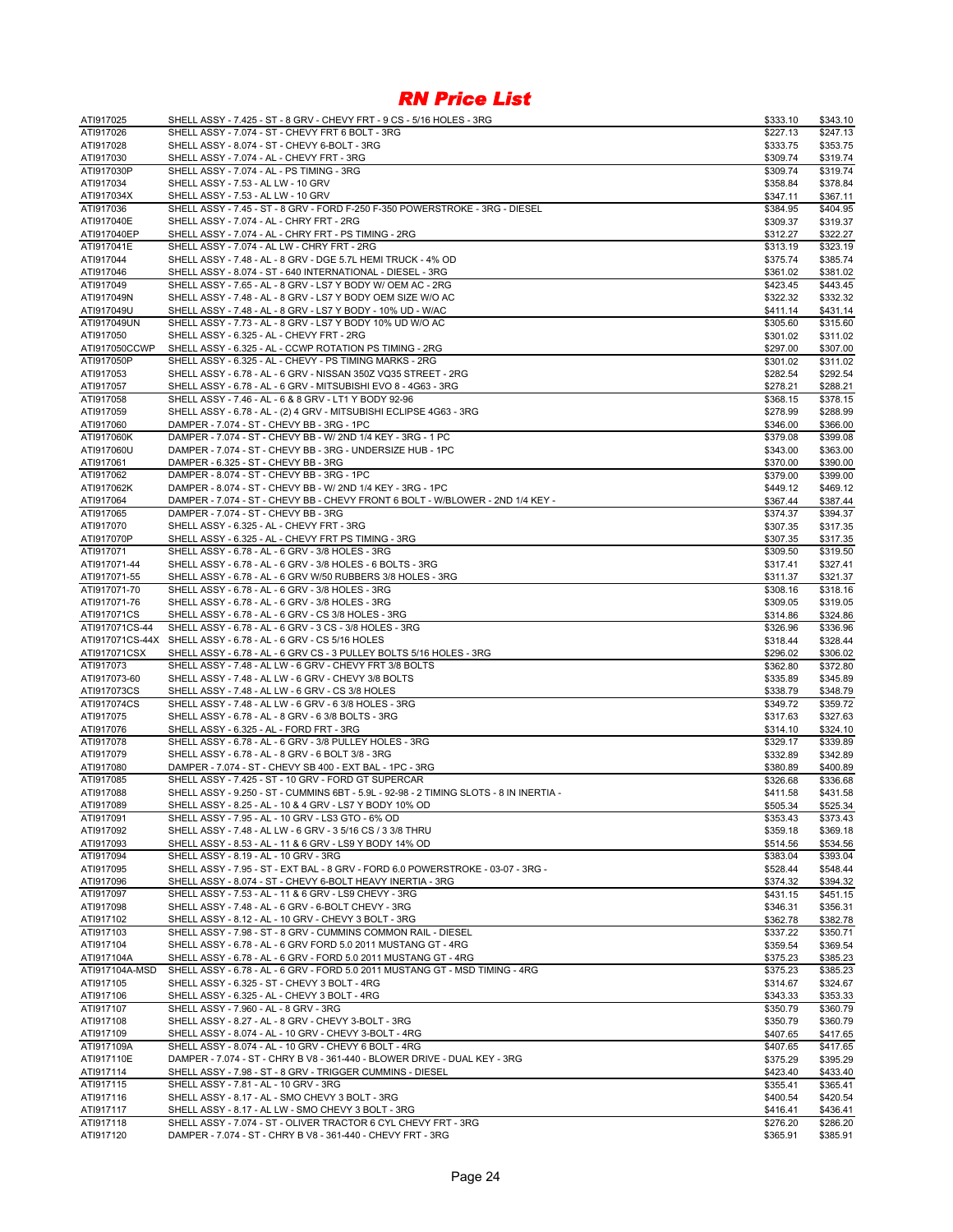| ATI917122E  | DAMPER - 7.074 - ST - CHRY B V8 - 361-440 - OEM FRT - 3RG                                | \$349.76   | \$369.76   |
|-------------|------------------------------------------------------------------------------------------|------------|------------|
| ATI917123E  | DAMPER - 7.074 - ST - CHRY B V8 - 361-440 - DS TIMING - BLOWER DRIVE - DUAL KEY -        | \$390.59   | \$410.59   |
| ATI917127E  | DAMPER - 7.074 - ST - CHRY B V8 - 361-440 - DON/KB GEAR DR - INDY COVER - 3RG            | \$352.58   | \$372.58   |
| ATI917133   | SHELL ASSY - 7.48 - AL - 8 GRV - 3RG                                                     | \$311.24   | \$321.24   |
| ATI917134   | SHELL ASSY - 6.78 - AL - 8 GRV - CHEVY 3 BOLT - 4RG                                      | \$368.14   | \$378.14   |
| ATI917137   | SHELL ASSY - 7.48 - AL - 6 GRV - CHEVY 6 BOLT - LT1 & LT4 2014+ CORVETTE - DRY           | \$373.96   | \$393.96   |
| ATI917138   | SHELL ASSY - 7.95 - AL - 10 GRV - LS1 Y-BODY                                             | \$370.73   | \$390.73   |
| ATI917139   | SHELL ASSY - 7.48 - AL LW - 8 GRV - CHEVY FRT 3/8 BOLTS                                  |            | \$350.87   |
|             |                                                                                          | \$340.87   |            |
| ATI917142   | SHELL ASSY - 8.074 - AL - 10 GRV - CHEVY 3-BOLT MOD FOR 2014 COBRA JET FITMENT -         | \$407.65   | \$417.65   |
| ATI917142A  | SHELL ASSY - 8.074 - AL - 10 GRV - CHEVY 3 BOLT MOD FOR 2014 COBRA JET FIMENT -          | \$411.52   | \$421.52   |
| ATI917144   | SHELL ASSY - 7.092 - AL - 10 GRV - FORD 5% OD - CHEVY 6 BOLT - 4RG                       | \$349.09   | \$369.09   |
| ATI917145CS | SHELL ASSY - 8.275 - AL LW - 8 GRV - 9 5/16 HOLES - 3RG                                  | \$361.54   | \$371.25   |
| ATI917150   | RETAINER PLATE - INTERNATIONAL 640 DIESEL                                                | \$59.00    | \$63.61    |
| ATI917160   | DAMPER - 7.074 - ST - PONTIAC V8 - 3RG                                                   | \$384.01   | \$404.01   |
| ATI917161   | DAMPER - 6.325 - ST - PONTIAC V8 - 3RG                                                   | \$376.88   | \$396.88   |
| ATI917200   | DAMPER - 7.074 - AL - CHEVY SB / 90 DEG V6 - PONT 4 CYL - 2RG                            | \$368.80   | \$388.80   |
| ATI917204   | DAMPER - 7.074 - AL LW - CHEVY SB / 90 DEG V6 C'BORE FRONT - 3RG                         | \$375.22   | \$395.22   |
| ATI917208   | DAMPER - 7.074 - AL LW - CHEVY SB / 90 DEG V6 C'BORE FRONT - 2RG                         | \$373.02   | \$393.02   |
| ATI917210   | DAMPER - 7.074 - AL - CHEVY SB / 90 DEG V6 - 2RG - AL HUB                                | \$410.01   | \$430.01   |
| ATI917211   | DAMPER - 7.074 - AL - CHEVY LS - SMOOTH - C'BORE FRONT - 3RG                             | \$335.21   | \$355.21   |
| ATI917213   | DAMPER - 7.074 - AL - CHEVY LS - SMOOTH - C'BORE FRONT- 2RG                              | \$376.04   | \$396.04   |
|             |                                                                                          |            |            |
| ATI917215   | DAMPER - 6.325 - AL - CHEVY LS - SMOOTH - C'BORE FRONT - 3RG                             | \$396.93   | \$416.93   |
| ATI917220   | DAMPER - 7.074 - AL - CHEVY SB / 90 DEG V6 - PONT 4 CYL - 3RG                            | \$389.74   | \$409.74   |
| ATI917221   | DAMPER - 7.074 - AL LW - CHEVY SB / 90 DEG V6 - PONT 4 CYL - 3RG                         | \$396.73   | \$416.73   |
| ATI917222   | DAMPER - 7.074 - AL - CHEVY SB - W/ BB 1.600 SNOUT - C'BORE FRONT - 3RG                  | \$393.63   | \$413.63   |
| ATI917223   | DAMPER - 7.074 - AL LW - CHEVY SB - W/BB 1.600 SNOUT - C'BORE FRONT - 3RG                | \$393.63   | \$413.63   |
| ATI917229   | DAMPER - 6.325 - AL - CHEVY SB - W/ BB 1.600 SNOUT - C'BORE FRONT - 2RG - AL HUB         | \$380.89   | \$400.89   |
| ATI917232   | DAMPER - 7.074 - AL - CHEVY SB / 90 DEG V6 - W/ JESEL - 3RG - AL HUB                     | \$408.74   | \$428.74   |
| ATI917234   | DAMPER - 7.074 - AL - CHEVY SB / 90 DEG V6 - W/ JESEL - 2RG - AL HUB                     | \$371.19   | \$391.19   |
| ATI917236   | DAMPER - 6.325 - AL - CHEVY SB / 90 DEG V6 - W/ JESEL - 3RG - AL HUB                     | \$382.65   | \$402.65   |
| ATI917242   | DAMPER - 7.425 - ST LW - 6 & 4 GRV - LS1 LS2 - F & V BODY - 3RG                          | \$488.87   | \$508.87   |
| ATI917243   | DAMPER - 6.78 - AL - 6 GRV - 10% UD - LS1 LS2 - F & V BODY - NO AC - AL HUB - 3RG        | \$453.85   | \$473.85   |
| ATI917246   | DAMPER - 7.425 - ST LW - 6 & 4 GRV - LS1-2-3-6 & L76 - 97-13 - Y BODY & SS & G8 - 3RG    | \$510.43   | \$530.43   |
|             | DAMPER - 6.78 - AL - 6 GRV - 10% UD - LS1-2-3-6 & L76 - 97-13 - Y BODY & SS & G8 - NO AC |            | \$466.27   |
| ATI917247   |                                                                                          | \$446.27   |            |
| ATI917260   | DAMPER - 6.325 - AL - CHEVY SB / 90 DEG V6 - PONT 4 CYL - 2RG                            | \$369.00   | \$389.00   |
| ATI917261   | DAMPER - 6.325 - AL - CHEVY S - W/ BB 1.600 SNOUT - C'BORE FRONT - 2RG                   | \$365.00   | \$385.00   |
| ATI917263   | DAMPER - 7.425 - ST - 10 GRV - CHEVY SB / 90 DEG V6 - 6 BOLT - 3RG                       | \$445.69   | \$465.69   |
| ATI917264   | DAMPER - 7.48 - AL LW - 6 & 4 GRV - LS1 LS2 - F & V BODY - 3RG                           | \$434.12   | \$454.12   |
| ATI917266   | DAMPER - 7.48 - AL LW - 6 & 4 GRV - LS1-2-3-6 & L76 - 97-13 - Y BODY & SS & G8 - 3RG     | \$454.96   | \$474.96   |
| ATI917268   | DAMPER - 7.48 - AL LW - 6 GRV - LT1 LT4 - 92-96 - F BODY CAMARO - 3RG                    | \$425.58   | \$445.58   |
| ATI917270   | DAMPER - 7.425 - ST LW - 6 GRV - LT1 LT4 - 92-96 - F BODY CAMARO - 3RG                   | \$425.86   | \$445.86   |
| ATI917271   | DAMPER - 6.78 - AL - 6 GRV - LT1 LT4 - 92-96 - F BODY CAMARO - 3RG                       | \$409.47   | \$429.47   |
| ATI917274   | DAMPER - 7.425 - ST LW - 6 GRV - LT1 LT4 - 92-96 - Y BODY - 3RG                          | \$428.84   | \$448.84   |
| ATI917275   | DAMPER - 6.78 - AL - 6 GRV - LT1 LT4 - Y BODY CORVETTE - 3RG                             | \$447.14   | \$467.14   |
| ATI917276   | DAMPER - 6.78 - AL - 6 & 4 GRV - 10% UD - LS1 LS2 - F & V BODY - 10% UD AC - 3RG         | \$451.99   | \$471.99   |
| ATI917277   | DAMPER - 6.78 - AL - 6 GRV - 10% UD - LS1 LS2 - F & V BODY - NO AC - 3RG                 | \$375.38   | \$395.38   |
| ATI917278   | DAMPER - 6.78 - AL - 6 & 4 GRV - 10% UD - LS1-2-3-6 & L76 - 97-13 - Y BODY & SS & G8 -   | \$457.39   | \$477.39   |
| ATI917279   | DAMPER - 6.78 - AL - 6 GRV - 10% UD - LS1-2-3-6 & L76 - 97-13 - Y BODY & SS & G8 - NO AC |            | \$418.51   |
|             |                                                                                          | \$398.51   |            |
| ATI917285   | DAMPER - 7.425 - ST LW - 8 & 4 GRV - LS3 CAMARO - 10-15 - GEN 3 VORTEC TRUCK - LS        | \$511.03   | \$531.03   |
| ATI917286   | DAMPER - 7.425 - ST LW - 6 & 4 GRV - LS3 CAMARO - 10-15 - GEN 3 VORTEC TRUCK - LS        | \$504.16   | \$524.16   |
| ATI917287   | DAMPER - 6.77 - AL - 8 GRV - ECOTEC - 3RG                                                | \$462.54   | \$482.54   |
| ATI917288   | DAMPER - 5.50 - AL - 8 GRV - ECOTEC - 12% UD - 800HP OR LESS - 1-PC - 3RG                | \$407.26   | \$427.26   |
| ATI917289   | DAMPER - 6.78 - AL - 6 GRV - 10% UD - LS1-2-3-6 & L76 - 97-13 - Y BODY & SS & G8 - 28T   | \$437.27   | \$457.27   |
| ATI917295   | DAMPER - 6.78 - AL - 6 GRV - LS1-2-3-6 & L76 - 97-13 - Y BODY - NO AC - CT525 & LSX454R  | \$374.70   | \$394.70   |
| ATI917300   | DAMPER - 7.074 - AL - CHEVY BB - 3RG                                                     | \$393.89   | \$413.89   |
| ATI917301   | DAMPER - 7.074 - AL LW - CHEVY BB - 3RG                                                  | \$376.08   | \$396.08   |
| ATI917302   | DAMPER - 7.48 - AL LW - 6 GRV - LS1 LS2 - F & V BODY - NO AC - 3RG                       | \$391.47   | \$411.47   |
| ATI917303   | DAMPER - 7.48 - AL LW - 6 GRV - LS1-2-3-6 & L76 - 97-13 - Y BODY & SS & G8 - NO AC -     | \$399.90   | \$419.90   |
| ATI917304   | DAMPER - 7.48 - AL - 6 GRV - LS-1-2-3-6 & L76 97-13 - Y BODY & SS & G8 - 28T 8MM HTD -   | \$465.97   | \$485.97   |
| ATI917306   | DAMPER - 7.48 - AL - 6 & 4 GRV - ECOTEC3 2018+ 4.3L - 2019+ 5.3L AND 6.2L - 2020+ 6.6L   | \$472.88   | \$492.88   |
| ATI917309   | DAMPER - 8.275 - AL LW - 8 & 4 GRV - LS1-2-3-6 & L76 - 97-13 - 10% OD - Y BODY & SS &    | \$475.20   | \$495.00   |
| ATI917310   | DAMPER - 7.074 - AL - CHEVY BB - 3RG - AL HUB                                            | \$422.31   | \$442.31   |
| ATI917311   | DAMPER - 7.074 - AL LW - CHEVY BB - 3RG - AL HUB                                         | \$403.16   | \$423.16   |
| ATI917314   |                                                                                          |            |            |
|             | DAMPER - 7.48 - AL LW - 6 GRV - 2014+ CORVETTE LT1 - 6 BOLT                              | \$438.27   | \$458.27   |
| ATI917315   | DAMPER - 7.48 - AL LW - 6 GRV - 2014+ CORVETTE LT1 - LT4 - DRY SUMP - 6 BOLT (SC         | \$530.98   | \$550.98   |
| ATI917316   | DAMPER - 7.48 - AL LW - 6 GRV - 2019 ZR1 CORVETTE - LT5 - DRY SUMP - 6 BOLT - SC         | \$540.58   | \$560.58   |
| ATI917320   | DAMPER - 6.325 - AL - CHEVY SB / 90 DEG V6 - 2RG - AL HUB                                | \$382.15   | \$402.15   |
| ATI917327   | DAMPER - 6.78 - AL - 6 GRV - LT1 - B BODY IMPALA CAPRICE - 3RG                           | \$422.52   | \$442.52   |
| ATI917332   | SHELL ASSY - 7.48 - AL - 6 & 4 GRV - 2016+ LT1 CAMARO SS & LT4 CTSV CADILLAC             | \$389.17   | \$409.17   |
| ATI917333   | SHELL ASSY - 7.48 - AL - 6 & 4 GRV - 10% UD - 2016+ LT1 CAMARO SS                        | \$389.72   | \$409.72   |
| ATI917338   | CONVERSION KIT - AL - 10 & 4 GRV - GEN 3 VORTEC TRUCK                                    | \$1,244.76 | \$1,295.00 |
| ATI917339   | CONVERSION KIT - AL - 8 & 4 GRV - GEN 3 VORTEC TRUCK                                     | \$1,213.64 | \$1,295.00 |
| ATI917345   | DAMPER - 7.425 - ST LW - 8 & 4 GRV - LS1-2-3-6 & L76 - 97-13 - Y BODY & SS & G8 - 3RG    | \$501.36   | \$521.36   |
| ATI917345A  | DAMPER - 7.425 - ST LW - 8 & 4 GRV - LS1 LS2 - F & V BODY - 3RG                          | \$495.76   | \$515.76   |
| ATI917346   | CONVERSION KIT - AL - 8 & 4 GRV - LS1-2-3-6 & L76 - 97-13 - Y BODY                       | \$1,143.90 | \$1,195.00 |
| ATI917347X  | DAMPER - 7.48 - AL LW - 10 & 4 GRV - LS1-2-3-6 & L76 - 97-13 - Y BODY & SS & G8 - 3RG    | \$491.83   | \$511.83   |
| ATI917348   | CONVERSION KIT - AL - 10 & 4 GRV - LS1-2-3-6 & L76 - 97-13 - Y BODY                      | \$1,107.00 | \$1,299.00 |
| ATI917350   | CONVERSION KIT - AL - 8 & 4 GRV - LS1 & 6 - 04-07 - CADILLAC CTSV                        | \$1,107.00 | \$1,195.00 |
| ATI917351   | CONVERSION KIT - AL - 10 & 4 GRV - LS3 CAMARO 10-15                                      | \$1,335.41 | \$1,349.00 |
|             |                                                                                          |            |            |
| ATI917353   | DAMPER - 5.67 - AL - 6 GRV - FORD COYOTE 5.0 - MUSTANG & F150 11+ - NO AC - 17% UD       | \$373.14   | \$393.14   |
| ATI917354   | DAMPER - 5.67 - AL - (2) 6 GRV - FORD COYOTE 5.0 - MUSTANG - 11+ - F150 11-13 - W/ AC    | \$411.88   | \$431.88   |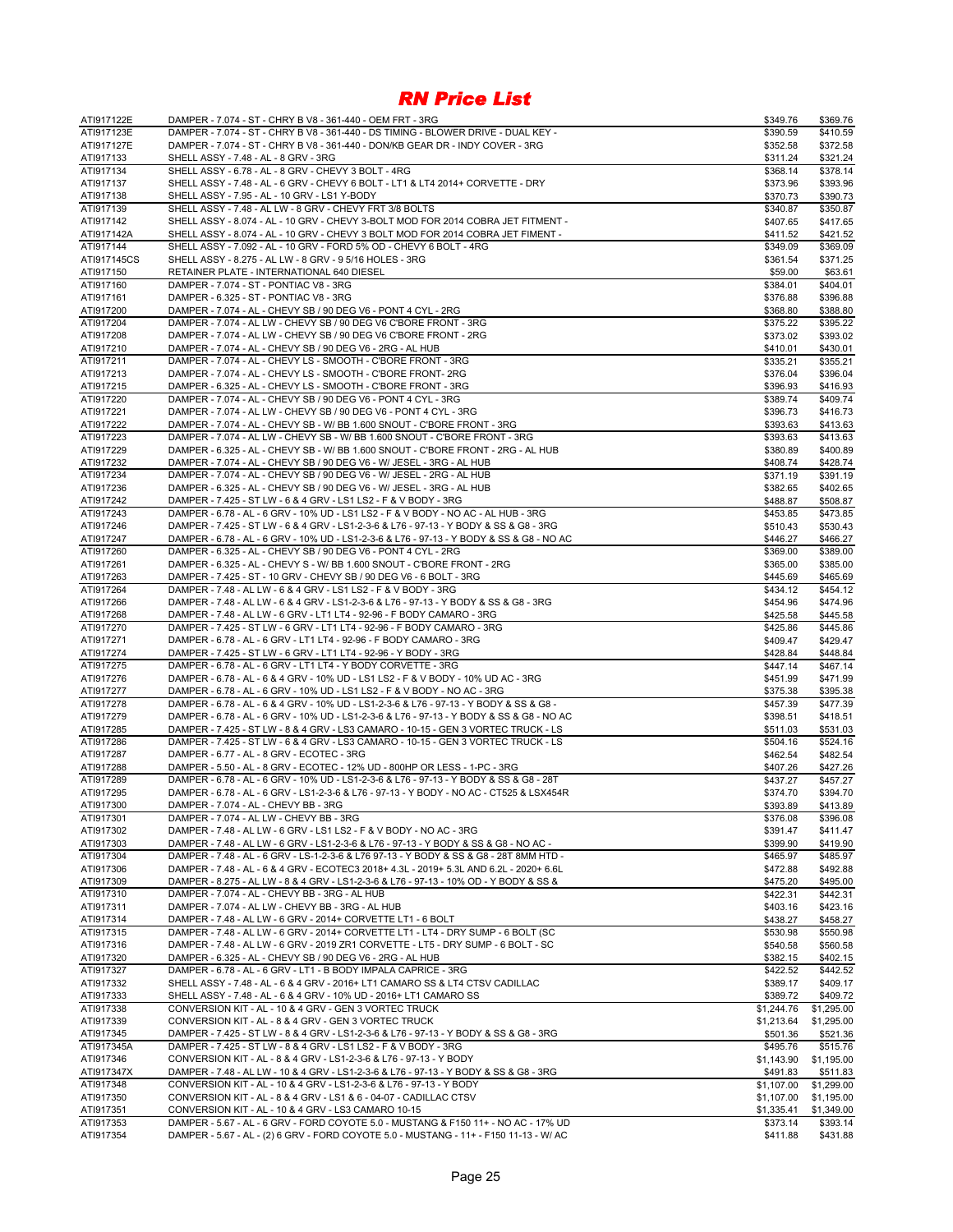| ATI917361               | DAMPER - 8.074 - ST - INTERNATIONAL 640 DIESEL TRACTOR - 3RG - DIESEL                  | \$484.72 | \$504.72 |
|-------------------------|----------------------------------------------------------------------------------------|----------|----------|
| ATI917362               | DAMPER - 7.074 - ST - JOHN DEERE 466 TRACTOR - CHEVY FRONT - 3RG - DIESEL              | \$353.50 | \$373.50 |
| ATI917363               | DAMPER - 7.074 - ST - JOHN DEERE 466/619 TRACTOR - CHEVY FRONT - 3RG - DIESEL          | \$326.19 | \$346.19 |
| ATI917364               | DAMPER - 8.074 - ST - JOHN DEERE - 466/619 TRACTOR - CHEVY FRONT - 3RG - DIESEL        | \$464.22 | \$484.22 |
| ATI917365               | DAMPER - 8.074 - ST - 8 GRV - CUMMINS - 4BT - 6BT - 3.9L - 5.9L - 3RG - DIESEL         | \$444.00 | \$464.00 |
| ATI917365C              | DAMPER - 8.074 - ST - CUMMINS - 4BT - 6BT - COMPETITION ONLY - 3RG HVY - DIESEL        | \$485.00 | \$505.00 |
| ATI917368               | DAMPER - 7.074 - ST - OLIVER TRACTOR - 6 CYL - CHEVY FRONT - 3RG - DIESEL              | \$338.36 | \$358.36 |
| ATI917369               | DAMPER - 7.425 - ST - 6 GRV - DURAMAX - 06-10 - LBZ & LMM - EXT BAL - 3RG - DIESEL     |          | \$465.00 |
|                         |                                                                                        | \$445.00 |          |
| ATI917369S              | SHELL ASSY - 7.425 - ST - 6 GRV - DURAMAX - 06-10 - LBZ & LMM - EXT BAL - 3RG -        | \$418.18 | \$438.18 |
| ATI917371               | DAMPER - 7.425 - ST - 6 GRV - DURAMAX - 01-05 - LB7 & LLY - EXT BAL - 3RG - DIESEL     | \$475.20 | \$495.00 |
| ATI917371S              | SHELL ASSY - 7.425 - ST - 6 GRV - DURAMAX - 01-05 - LB7 & LLY - EXT BAL - 3RG - DIESEL | \$418.20 | \$438.20 |
| ATI917372               | DAMPER - 7.95 - ST - 8 GRV - CUMMINS ISC 8.3L - 10/1997 TO 4/2004 (REPLACES OEM        | \$479.00 | \$499.00 |
| ATI917373               | DAMPER - 9.25 - ST - 8 GRV - CUMMINS 6BT - 5.9L - 92-98 - 2 TIMING SLOTS - 3RG -       | \$474.00 | \$494.00 |
| ATI917373BKT            | BRACKET KIT - FOR 917373 CUMMINS DAMPER - TACH SENSOR                                  | \$80.00  | \$90.00  |
| ATI917374               | DAMPER - 7.98 - ST - 8 GRV - CUMMINS - 2003-07.5 - 5.9L - 3RG HVY - DIESEL             | \$524.41 | \$544.41 |
| ATI917375               | DAMPER - 7.98 - ST - 8 GRV - CUMMINS - 2007.5-15 - 6.7L - W/ RELUCTOR WHEEL - 3RG      | \$563.65 | \$583.65 |
| ATI917376               | DAMPER - 7.425 - ST - 6 GRV - DURAMAX - 11-16 - LML & LGH - EXT BAL - DIESEL - 3RG     | \$475.20 | \$495.00 |
| ATI917376S              | SHELL ASSY - 7.425 - ST - 6 GRV - DURAMAX - 11+ - LML & LGH - EXT BAL - 3RG - DIESEL   | \$419.36 | \$439.36 |
| ATI917377NBS            | SHELL ASSY - 7.425 - ST - 6 GRV - DURAMAX NEUTRAL BALANCE HW INERTIA - 2001-           | \$343.40 | \$353.40 |
| ATI917378               | DAMPER - 7.425 - ST - 6 GRV - DURAMAX - 01-15 - NEUTRAL BALANCE - 3RG - HEAVY          | \$417.73 | \$437.73 |
| ATI917392E              | DAMPER - 7.074 - AL - CHRY A V8 - 318-360 - OEM FRT - 3RG                              | \$381.93 | \$401.93 |
| ATI917400E              | DAMPER - 7.074 - AL - CHRY A V8 - 318-360 - OEM FRT - 2RG                              | \$365.37 | \$385.37 |
| ATI917401E              | DAMPER - 7.074 - AL - CHRY A V8 - 318-360 - OEM FRT - LW - 2RG                         | \$365.40 | \$385.40 |
| ATI917410               | DAMPER - 6.325 - AL - CHEVY SB / 90 DEG V6 - PONT 4 CYL - 3RG                          | \$381.41 | \$401.41 |
| ATI917411               | DAMPER - 6.325 - AL - CHEVY SB - W/ BB 1.600 SNOUT - C'BORE FRONT - 3RG                | \$392.34 | \$412.34 |
| ATI917412               | DAMPER - 6.325 - AL - CHEVY SB / 90 DEG V6 - C'BORE FRONT - 3RG                        |          | \$387.64 |
|                         |                                                                                        | \$367.64 |          |
| ATI917455               | DAMPER - 7.074 - ST - 1987 BUICK GRAND NATIONAL TURBO V6 - EXT BAL - 3RG               | \$562.05 | \$582.05 |
| ATI917455S              | SHELL ASSY - 7.074 - ST - 1987 BUICK GRAND NATIONAL EXT BAL                            | \$338.91 | \$358.91 |
| ATI917456               | DAMPER - 7.074 - AL - 1987 BUICK GRAND NATIONAL TURBO V6 - INT BAL - 3RG               | \$514.09 | \$534.09 |
| ATI917469               | DAMPER - 6.78 - AL - (2) 4 GRV - DODGE - SRT4 - NEON / PT CRUISER                      | \$429.05 | \$449.05 |
| ATI917470E              | DAMPER - 7.074 - AL - CHRY B V8 - 361-440 - OEM FRT - 2RG                              | \$369.33 | \$389.33 |
| ATI917471E              | DAMPER - 7.074 - AL - CHRY B V8 - 361-440 - OEM FRT - AL HUB - 2RG                     | \$360.36 | \$380.36 |
| ATI917474E              | DAMPER - 7.074 - AL LW - CHRY B V8 - 361-440 - OEM FRT - .370 LONGER - AL HUB          | \$410.33 | \$430.33 |
| ATI917475E              | DAMPER - 7.074 - AL - CHRY B V8 - 361-440 - OEM FRT - 3RG                              | \$373.43 | \$393.43 |
| ATI917480               | DAMPER - 6.325 - AL - CHEVY SB / 90 DEG V6 - 3RG - AL HUB                              | \$386.02 | \$406.02 |
| ATI917511               | DAMPER - 6.325 - ST - FORD SB & 6 CYL - 3 BOLT OEM - 3 IN LONG - C TIMING - 3RG        | \$366.61 | \$386.61 |
| ATI917511AK             | DAMPER - 6.325 - ST - FORD SB & 6 CYL - 3 BOLT OEM - 3 IN LONG - 3RG - DRIVER SIDE A   | \$367.34 | \$387.34 |
| ATI917514               | DAMPER - 7.074 - ST - FORD SB & 6 CYL - CHEVY FRT - 3 IN LONG - C TIMING - 3RG         | \$363.65 | \$383.65 |
| ATI917515               | DAMPER - 6.325 - ST - FORD SB V8 AND 6 CYL - 3 BOLT CHEVY FRONT - 3RG                  | \$371.71 | \$391.71 |
| ATI917562               | DAMPER - 7.074 - ST - FORD - 385 - 429-460 - CHEVY FRT - AFTERMARKET CRANK - 3RG       | \$377.56 | \$397.56 |
| ATI917563               | DAMPER - 6.325 - ST - FORD - 385 - 429-460 - CHEVY FRT - AFTERMARKET CRANK - 3RG       | \$361.32 | \$381.32 |
| ATI917620               | DAMPER - 7.074 - ST - FORD - 385 - 429-460 - CHEVY FRT - 3RG                           | \$358.44 | \$378.44 |
| ATI917621               | DAMPER - 6.325 - ST - FORD - 385 - 429-460 - CHEVY FRT - 3RG                           | \$335.13 | \$355.13 |
| ATI917630               | DAMPER - 7.074 - AL - FORD - 385 - 429-460 - CHEVY FRT - 3RG                           | \$387.22 | \$407.22 |
| ATI917660               | DAMPER - 6.325 - AL - FORD SB & 6 CYL - 3 BOLT OEM - 3 IN LONG - C TIMING - 3RG        | \$393.28 | \$413.28 |
|                         |                                                                                        |          |          |
| ATI917661               | DAMPER - 6.325 - AL - FORD SB & 6 CYL - CHEVY FRT - 3 IN LONG - C TIMING - 3RG         | \$391.32 | \$411.32 |
| ATI917680               | DAMPER - 6.325 - AL - FORD SB & 6 CYL - 3 BOLT OEM - 3 IN LONG - C TIMING - AL HUB -   | \$388.02 | \$408.02 |
| ATI917681               | DAMPER - 6.325 - AL - FORD SB & 6 CYL - CHEVY FRT - 3 IN LONG - C TIMING - AL HUB -    | \$424.79 | \$444.79 |
| ATI917720               | DAMPER - 6.325 - AL - NISSAN - L16 18 20 - 3RG                                         | \$361.34 | \$381.34 |
| ATI917730               | DAMPER - 7.074 - AL - PONTIAC V8 - 3RG                                                 | \$422.49 | \$442.49 |
| ATI917740               | DAMPER - 7.074 - ST - CHEVY BB - MARK IV / GEN 5 / 454 - 502 - EXT BAL - 3RG - 1PC     | \$374.23 | \$394.23 |
| ATI917741E              | DAMPER - 7.074 - ST - CHEVY BB - 454 - 502 - EXT BAL - CHRYSLER FRONT - W/BLOWER -     | \$446.24 | \$466.24 |
| ATI917741ES             | SHELL ASSY - 7.074 - ST - CHEVY 454 EXT BAL - 3RG                                      | \$316.53 | \$336.53 |
| ATI917752               | DAMPER - 7.45 - AL - (3) 4 GRV - NISSAN RB26 R32 - 1000 HP - 2RG - 1PC                 | \$574.31 | \$594.31 |
| ATI917753               | DAMPER - 7.45 - AL - (3) 4 GRV - NISSAN RB26 R33 R34 - 1000 HP - 2RG                   | \$516.59 | \$536.59 |
| ATI917754               | DAMPER - 5.67 - AL - (3) 4 GRV - NISSAN 300ZX - V6 - 800HP OR LESS - 1-PC              | \$448.33 | \$468.33 |
| ATI917755               | DAMPER - 6.78 - AL - (3) 4 GRV - NISSAN 300ZX - V6 - 800HP+                            | \$500.55 | \$520.55 |
| ATI917756               | DAMPER - 6.20 - AL - 3 & (2) 4 GRV - NISSAN - KA24 - 1-PC                              | \$471.68 | \$491.68 |
| ATI917757               | DAMPER - 6.10 - AL - 4 & 5 GRV - ACURA NSX 3.0L - 600 HP OR LESS - 1-PC                | \$471.68 | \$491.68 |
| ATI917776               | DAMPER - 6.325 - ST - CHEVY LS - SMOOTH - C'BORE FRONT - 3RG                           | \$374.99 | \$394.99 |
| ATI917777               | DAMPER - 7.074 - ST - CHEVY LS - SMOOTH - C'BORE FRONT - 3RG                           | \$367.94 | \$387.94 |
| ATI917780               | DAMPER - 7.074 - ST - CHEVY SB / 90 DEG V6 - PONT 4 CYL - 3RG - 1PC                    | \$344.00 | \$364.00 |
| ATI917780K              | DAMPER - 7.074 - ST - CHEVY SB / 90 DEG V6 - 3RG - 1PC - DUAL 3/16 KEYWAY              | \$372.49 | \$392.49 |
| ATI917781               | DAMPER - 6.325 - ST - CHEVY SB / 90 DEG V6 - 409 - PONT 4CYL - 3RG - 1-PC              | \$306.07 | \$326.07 |
|                         | DAMPER - 6.325 - ST - CHEVY SB / 90 DEG V6 - W/ UNDERSIZE HUB - 3RG - 1-PC             |          | \$334.43 |
| ATI917781U<br>ATI917782 | DAMPER - 6.325 - ST - CHEVY SB / 90 DEG V6 - PONT 4 CYL - 3RG                          | \$314.43 |          |
|                         |                                                                                        | \$360.00 | \$380.00 |
| ATI917783               | DAMPER - 7.074 - ST - CHEVY SB - W/ BB 1.600 SNOUT - C'BORE FRONT - 3RG                | \$368.00 | \$388.00 |
| ATI917783K              | DAMPER - 7.074 - ST - CHEVY SB - W/ BB 1.600 SNOUT - C'BORE FRONT - W/ 2ND 1/4         | \$388.05 | \$408.05 |
| ATI917784               | DAMPER - 6.325 - ST - CHEVY SB - W/ BB 1.600 SNOUT - C'BORE FRONT - 3RG                | \$368.00 | \$388.00 |
| ATI917785               | DAMPER - 7.074 - ST - CHEVY SB / 90 DEG V6 - PONT 4 CYL - 3RG                          | \$368.00 | \$388.00 |
| ATI917788               | DAMPER - 7.074 - ST - CHEVY SB / 90 DEG V6 - C'BORE FRONT - 3RG - 1PC                  | \$350.30 | \$370.30 |
| ATI917789               | DAMPER - 6.325 - ST - CHEVY SB / 90 DEG V6 - C'BORE FRONT - 3RG - 1-PC                 | \$365.83 | \$385.83 |
| ATI917793               | DAMPER - 6.78 - AL - 6 & 4 & V GRV - NISSAN 6 CYL SAFARI TB48DE - 3RG                  | \$458.28 | \$478.28 |
| ATI917800               | DAMPER - 7.074 - AL - NISSAN L24 26 28 - W/INTEGRAL V-BELT PULLEY - 3RG                | \$385.69 | \$405.69 |
| ATI917801               | DAMPER - 7.074 - AL LW - NISSAN L24 26 28 - W/INTEGRAL V-BELT PULLEY - 3RG             | \$404.94 | \$424.94 |
| ATI917830               | DAMPER - 7.074 - ST - OLDS V8 267-455 - 3RG                                            | \$367.00 | \$387.00 |
| ATI917831               | DAMPER - 6.325 - ST - OLDS V8 267-455 - 3RG                                            | \$367.15 | \$387.15 |
| ATI917840               | DAMPER - 7.074 - AL - OLDS V8 267-455 - 3RG                                            | \$384.41 | \$404.41 |
| ATI917931E              | DAMPER - 7.074 - AL - 7 GRV - VIPER GEN 1 & 2 - 92-02 - BLOWER DRIVE                   | \$353.49 | \$373.49 |
| ATI917932E              | DAMPER - 7.074 - AL - 7 GRV - VIPER GEN 1 & 2 - 92-02                                  | \$344.16 | \$364.16 |
| ATI917933E              | DAMPER - 7.074 - AL - 7 GRV - VIPER GEN 3 - 03-06 - BLOWER DRIVE                       | \$456.00 | \$476.00 |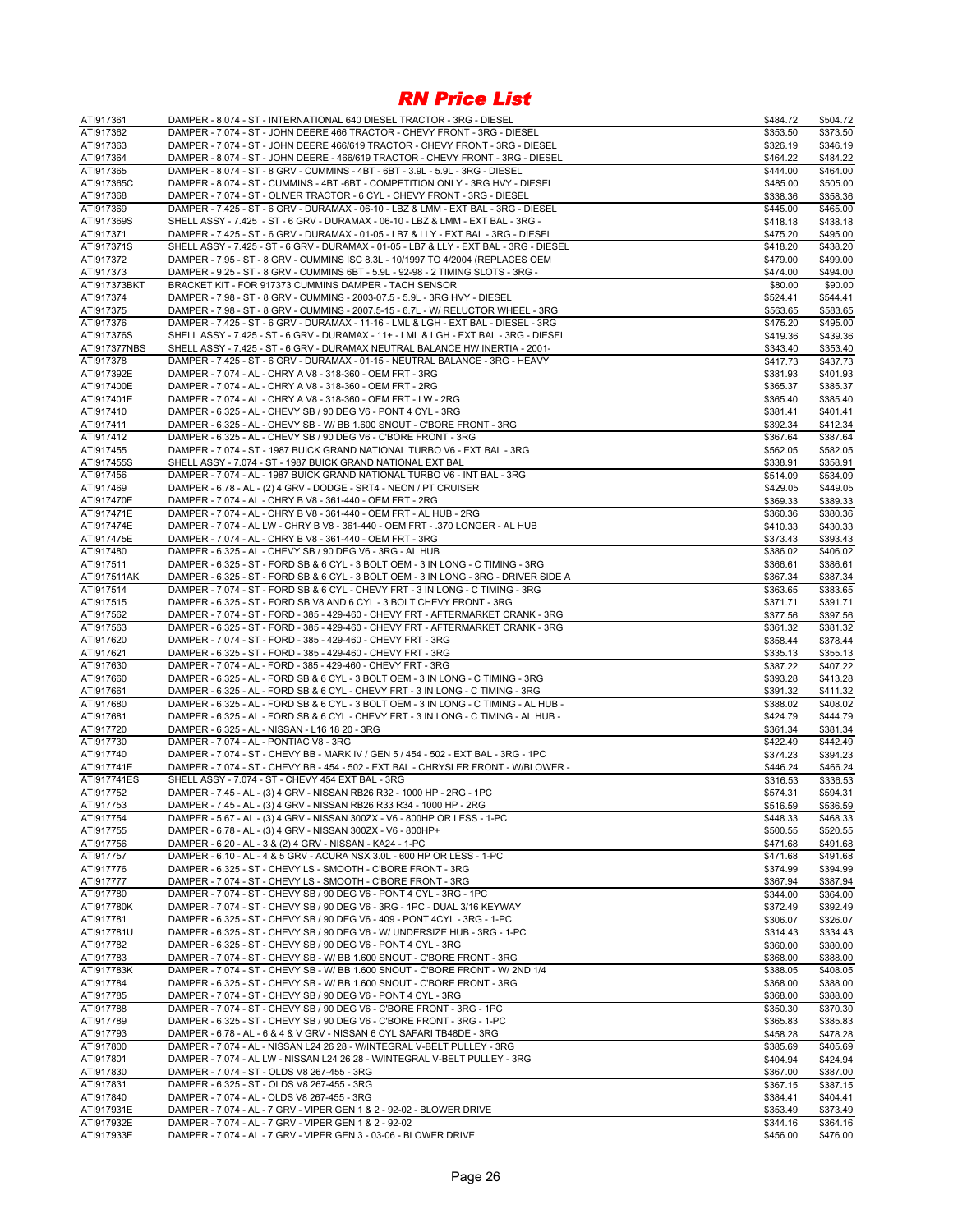| ATI917934E               | DAMPER - 7.074 - AL - 7 GRV - VIPER GEN 3 - 03-06                                                                                         | \$450.15             | \$470.15             |
|--------------------------|-------------------------------------------------------------------------------------------------------------------------------------------|----------------------|----------------------|
| ATI917935E               | DAMPER - 7.074 - AL - 7 GRV - VIPER GEN 4 & 5 - 2008+ - BLOWER DRIVE                                                                      | \$489.99             | \$509.99             |
| ATI917936E               | DAMPER - 7.074 - AL - 7 GRV - VIPER GEN 4 & 5 - 2008+                                                                                     | \$425.13             | \$445.13             |
| ATI917941                | DAMPER - 6.325 - ST - AMC 304-401 - V8 - 3RG                                                                                              | \$355.82             | \$375.82             |
| ATI917942                | DAMPER - 6.325 - ST - AMC 304-401 - V8 - EXT BAL - 180 DEG OEM WEIGHT - 3RG                                                               | \$411.14             | \$431.14             |
| ATI917942S               | SHELL ASSY - 6.325 - ST - FOR 917942 EXT - 3RG                                                                                            | \$331.44             | \$341.44             |
| ATI917943                | DAMPER - 6.325 - ST - AMC 304-401 - V8 - EXT BAL - 240 DEG OEM WEIGHT - 3RG                                                               | \$425.34             | \$445.34             |
| ATI917943S               | SHELL ASSY - 6.325 - ST - FOR 917943 EXT - 3RG                                                                                            | \$352.22             | \$362.22             |
| ATI917991                | DAMPER - 5.50 - AL - 4 & 5 GRV - SUBARU WRX EJ20 22 25 ENGINE 1-PC                                                                        | \$386.73             | \$406.73             |
| ATI917992                | DAMPER - 5.67 - AL - 6 GRV - MINI COOPER S - 1.6L -1-PC                                                                                   | \$358.50             | \$378.50             |
| ATI917993                | DAMPER - 5.74 - AL - 6 GRV - MINI COOPER S - 1.6L - 2% OD - 1-PC                                                                          | \$377.29             | \$397.29             |
| ATI918002                | DAMPER - 7.074 - AL - FORD SB & 6 CYL - 4 BOLT OEM - 3.35 IN LONG - C TIMING - 3RG                                                        | \$409.36             | \$429.36             |
| ATI918007                | SHELL ASSY - 7.074 - AL - 4 BOLT - 3RG<br>CRANK PIN DRILL KIT - HEMI 5.7 6.1 392 - NON-VVT BEFORE 2009                                    | \$316.26             | \$326.26             |
| ATI918008<br>ATI918008-1 | CRANK PIN DRILL KIT - HEMI 5.7 6.1 392 2009+ VVT & 6.2L HELLCAT & DEMON                                                                   | \$139.00<br>\$139.00 | \$159.00<br>\$159.00 |
| ATI918008-1F             | CRANK PIN DRILL KIT - FIXTURE ONLY - HEMI 5.7 6.1 392 2009+ VVT                                                                           | \$99.00              | \$119.00             |
| ATI918018                | DAMPER - 7.48 - AL - 8 GRV - FORD 4.6 MOD - 05-10 - 12% OD - 3RG                                                                          | \$443.34             | \$463.34             |
| ATI918019                | DAMPER - 8.074 - AL - 8 GRV - FORD 4.6 MOD - 05-10 - 20% OD                                                                               | \$511.25             | \$531.25             |
| ATI918019S               | SHELL ASSY - 8.074 - 8GRV - FORD 4.6 MOD - 05-10 - SERP 20% OD - 3RG                                                                      | \$401.02             | \$411.02             |
| ATI918023                | DAMPER - 6.325 - ST - FORD SB & 6 CYL - 3 BOLT OEM - 3.35 IN LONG - C TIMING - 3RG                                                        | \$377.03             | \$397.03             |
| ATI918036                | DAMPER - 6.78 - AL - 6 GRV - FORD 4.6 COBRA - 96-04 - OEM SIZE                                                                            | \$379.91             | \$399.91             |
| ATI918037                | DAMPER - 6.78 - AL - 8 GRV - FORD 4.6 COBRA - 96-04 - OEM SIZE                                                                            | \$409.00             | \$429.00             |
| ATI918038                | DAMPER - 7.425 - ST - 8 GRV - MUSTANG 4.6 - 96-04 - 12% OD - 3RG                                                                          | \$461.32             | \$481.32             |
| ATI918039                | DAMPER - 6.78 - AL - 6 GRV - FORD 4.6 MOD - 05-10 - OEM SIZE                                                                              | \$395.41             | \$415.41             |
| ATI918040                | DAMPER - 6.325 - AL - NISSAN L24 26 28 - W/INTEGRAL V-BELT PULLEY - 3RG                                                                   | \$397.34             | \$417.34             |
| ATI918041                | DAMPER - 5.67 - AL - 6 GRV - FORD 4.6 COBRA - 96-04 - 16% UD SIZE                                                                         | \$364.68             | \$384.68             |
| ATI918043                | DAMPER - 7.425 - ST - 6 & 10 GRV - FORD GT SUPERCAR - 05-06 - OEM SIZE                                                                    | \$533.82             | \$553.82             |
| ATI918044                | DAMPER - 6.78 - AL - 6 GRV - FORD 4.6 COBRA - 03-04 W/ OEM CRANK SUPPORT - OEM                                                            | \$389.26             | \$409.26             |
| ATI918045                | DAMPER - 7.53 - ST - 6 & 10 GRV - FORD GT 500 - 5.4 / 5.8 - 07-14 - OEM SIZE                                                              | \$533.98             | \$553.98             |
| ATI918046                | DAMPER - 8.12 - AL - 6 & 10 GRV - FORD GT 500 - 5.4 / 5.8 - 07-14 - 15% OD SIZE                                                           | \$588.16             | \$608.16             |
| ATI918047                | DAMPER - 6.78 - AL - (2) 6 GRV - FORD COYOTE 5.0 - MUSTANG 11+ - F150 11-13 - W/ AC                                                       | \$484.52             | \$504.52             |
| ATI918047A               | DAMPER - 6.78 - AL - (2) 6 GRV - FORD COYOTE 5.0 - MUSTANG 11+ - F150 11-13 - W/ AC                                                       | \$514.42             | \$534.42             |
| ATI918047N               | DAMPER - 6.78 - AL - 6 GRV - FORD COYOTE 5.0 - MUSTANG & F150 11+ - NO AC - OEM                                                           | \$437.29             | \$457.29             |
| ATI918047NA              | DAMPER - 6.78 - AL - 6 GRV - FORD COYOTE 5.0 - MUSTANG & F150 11+ - NO AC - ALUM                                                          | \$447.63             | \$467.63             |
| ATI918047N-MSD           | DAMPER - 6.78 - AL - 6 GRV - FORD COYOTE 5.0 - MUSTANG & F150 11+ - NO AC - MSD                                                           | \$437.29             | \$457.29             |
| ATI918048                | DAMPER - 8.074 - AL - 10 & 6 GRV - FORD COYOTE 5.0 - MUSTANG 11+ & F150 11-13 - 20%                                                       | \$608.80             | \$628.80             |
| ATI918048N               | DAMPER - 8.074 - AL - 10 GRV - FORD COYOTE 5.0 - MUSTANG & F150 11+ - 20% OD - NO                                                         | \$528.54             | \$548.54             |
| ATI918049                | DAMPER - 7.81 - AL - 6 & 10 GRV - FORD GT 500 - 5.4 / 5.8 - 07-14 - 10% OD SIZE                                                           | \$591.45             | \$611.45             |
| ATI918052                | DAMPER - 7.480 - AL - 8 & 6 GRV - FORD COYOTE 5.0 - MUSTANG 11+ & F150 11-13 - 10%                                                        | \$580.79             | \$600.79             |
| ATI918052S               | SHELL ASSY - 7.480 - AL - 8 GRV - FORD 5.0 2011 MUSTANG - 10% OD                                                                          | \$351.92             | \$361.92             |
| ATI918053                | DAMPER - 7.795 - AL - 8 & 6 GRV - FORD COYOTE 5.0 - MUSTANG 11+ & F150 11-13 - 15%                                                        | \$569.22             | \$589.22             |
|                          |                                                                                                                                           |                      |                      |
| ATI918053S               | SHELL ASSY - 7.795 - AL - 8 GRV - FORD 5.0 2011 MUSTANG - 15% OD                                                                          | \$379.57             | \$389.57             |
| ATI918054                | DAMPER - 6.78 - AL - 10 & 6 GRV - FORD COYOTE 5.0 - MUSTANG 11+ & F150 11-13 - OEM                                                        | <b>WD SALES ONLY</b> |                      |
| ATI918054S               | SHELL ASSY - 6.78 - 10 & 6 GRV SERP - 4RG                                                                                                 | \$347.63             | \$357.63             |
| ATI918062                | DAMPER - 6.78 - AL - 8 GRV - FORD RAPTOR 6.2 - 10-15 - CAN USE 6 RIB BELT - 4RG                                                           | \$438.88             | \$458.88             |
| ATI918065                | DAMPER - 7.48 - AL - 8 GRV - FORD RAPTOR 6.2 - 12% OD - W/ LARGE HUB SEAL - 4RG                                                           | \$429.57             | \$449.57             |
| ATI918066                | DAMPER - 8.074 - AL - 10 & 6 GRV - FORD COYOTE 5.0 V8 - 14 & 16 - COBRA JET - 20% OD                                                      | \$547.39             | \$567.39             |
| ATI918067                | DAMPER - 6.570 - AL - 6 GRV - AUDI - STREET                                                                                               | \$398.72             | \$418.72             |
| ATI918068                | DAMPER - 6.570 - AL - 6 GRV - AUDI - HIGH HP - RACE VERSION                                                                               | \$430.04             | \$450.04             |
| ATI918073                | DAMPER - 7.57 - AL - (2) 6 GRV - 2020+ FORD 7.3L GODZILLA - OEM SIZE - 5RG                                                                | \$598.28             | \$618.28             |
| ATI918171                | DAMPER - 7.074 - AL LW - BUICK V8 430-455 - 3RG                                                                                           | \$340.10             | \$360.10             |
| ATI918173                | DAMPER - 7.074 - AL - JAGUAR - 3.8 & 4.2 - 6 CYL - 3RG                                                                                    | \$365.67             | \$385.67             |
| ATI918230                | DAMPER - 7.074 - AL - FORD PINTO 4 CYL - 2RG                                                                                              | \$410.99             | \$430.99             |
| ATI918250                | DAMPER - 6.78 - AL - 6 GRV - MITSUBISHI EVO 8 - 4G63 - W/ INTEGRAL LOWER CAM                                                              | \$440.52             | \$460.52             |
| ATI918251                | DAMPER - 6.78 - AL - (2) 4 GRV - MITSUBISHI ECLIPSE / TALON - 4G63 - W/ INTEGRAL                                                          | \$440.97             | \$460.97             |
| ATI918253                | DAMPER - 5.67 - AL - 6 GRV - MITSUBISHI EVO 10 - 3% UD - 08+ - 1-PC                                                                       | \$375.00             | \$395.00             |
| ATI918254<br>ATI918280   | DAMPER - 7.074 - AL - MITSUBISHI EVO 10 RACE VERSION OF 918253<br>DAMPER - 7.074 - ST - CHRY A V8 - 318-360 - CHEVY FRT - 3RG             | \$398.89<br>\$353.13 | \$418.89             |
| ATI918282E               | DAMPER - 7.074 - ST - CHRY A V8 - 318-360- OEM FRT - 3RG                                                                                  |                      | \$373.13<br>\$376.72 |
|                          | DAMPER - 7.074 - ST - FORD - 332-428 - FE - CHEVY FRT - 3RG                                                                               | \$356.72             |                      |
| ATI918310<br>ATI918311   | DAMPER - 6.325 - ST - FORD - 332-428 - FE - CHEVY FRT - 3RG                                                                               | \$356.96<br>\$326.78 | \$376.96<br>\$346.78 |
| ATI918320                | DAMPER - 7.074 - AL - FORD - 332-428 - FE - CHEVY FRT - 3RG                                                                               | \$353.65             | \$373.65             |
| ATI918327-16             | DAMPER - 7.95 - AL - 10 & 4 GRV - LS - 2016+ COPO CAMARO                                                                                  | \$506.04             | \$526.04             |
| ATI918351                | DAMPER - 7.074 - AL - 6 GRV - 21% UD - 20+ TOYOTA SUPRA / 19+ BMW - Z4 - B58                                                              | \$387.50             | \$407.50             |
| ATI918376                | DAMPER - 7.074 - AL - CHEVY LT BASED COPO 376 - 3RG                                                                                       | \$405.42             | \$425.42             |
| ATI918400                | DAMPER - 7.074 - ST - BUICK V8 430-455 - EXT BAL - 3RG                                                                                    | \$431.14             | \$451.14             |
| ATI918400S               | SHELL ASSY - 7.074 - ST - FOR 918400 - 3RG                                                                                                | \$367.28             | \$387.28             |
| ATI918427                | DAMPER - 7.48 - AL - 6 & 4 GRV - LS - 12-15 NA COPO CAMARO                                                                                | \$426.00             | \$446.00             |
| ATI918427-16             | DAMPER - 7.074 - AL - 4 GRV - LS - 2016+ NA COPO CAMARO                                                                                   | \$424.60             | \$444.60             |
| ATI918428                | DAMPER - 6.325 - AL - 6 GRV - DODGE - 3.7 & 4.7 - V6 W/ BOLT ON PULLEY - MORE SIZES                                                       | \$370.26             | \$390.26             |
| ATI918429                | DAMPER - 7.074 - AL - 6 GRV - DODGE - 3.7 & 4.7 - V6 W/ BOLT ON PULLEY - MORE SIZES                                                       | \$377.46             | \$397.46             |
| ATI918430                | DAMPER - 7.074 - AL - CHRY V8 BB - 361-440 - CHEV FRT - 3RG                                                                               | \$368.39             | \$388.39             |
| ATI918432                | DAMPER - 6.78 - AL - 6 GRV - DODGE - 05-10 - 5% OD - NON VVT - 6.1L / 392 / 426 ENGINE -                                                  | \$391.29             | \$411.29             |
| ATI918433                | DAMPER - 6.78 - AL - 8 GRV - DODGE - 03-08 - 5% UD - NON VVT - 5.7L HEMI TRUCK                                                            | \$405.26             | \$425.26             |
| ATI918434                | DAMPER - 7.48 - AL - 8 GRV - DODGE - 03-08 - 4% OD - NON VVT - 5.7L HEMI TRUCK                                                            | \$493.75             | \$513.75             |
| ATI918435                | DAMPER - 6.78 - AL - 6 GRV - DODGE - 05-08 - 2% UD - NON VVT - 5.7L HEMI CAR - 300                                                        | \$395.35             | \$415.35             |
| ATI918436                | DAMPER - 7.48 - AL - 6 GRV - DODGE - 05-08 - 10% OD - NON VVT - 5.7L HEMI CAR - 300                                                       | \$418.85             | \$438.85             |
| ATI918437                | DAMPER - 7.48 - AL - 6 GRV - DODGE - 05-10 - 17% OD - NON VVT - 6.1L / 392 / 426 ENGINE                                                   | \$416.37             | \$436.37             |
| ATI918438                | DAMPER - 5.67 - AL - 6 GRV - DODGE - 05-10 - 13% UD - NON VVT - 6.1L / 392 / 426 ENGINE -                                                 | \$392.98             | \$412.98             |
| ATI918439<br>ATI918440E  | DAMPER - 6.10 - AL - 7 GRV - DODGE - 03-08 - 15% UD - NON VVT - 5.7L HEMI TRUCK<br>SHELL ASSY - 7.074 - AL - CHRY OEM OR BLOWER FRT - 3RG | \$409.68<br>\$321.21 | \$429.68<br>\$331.21 |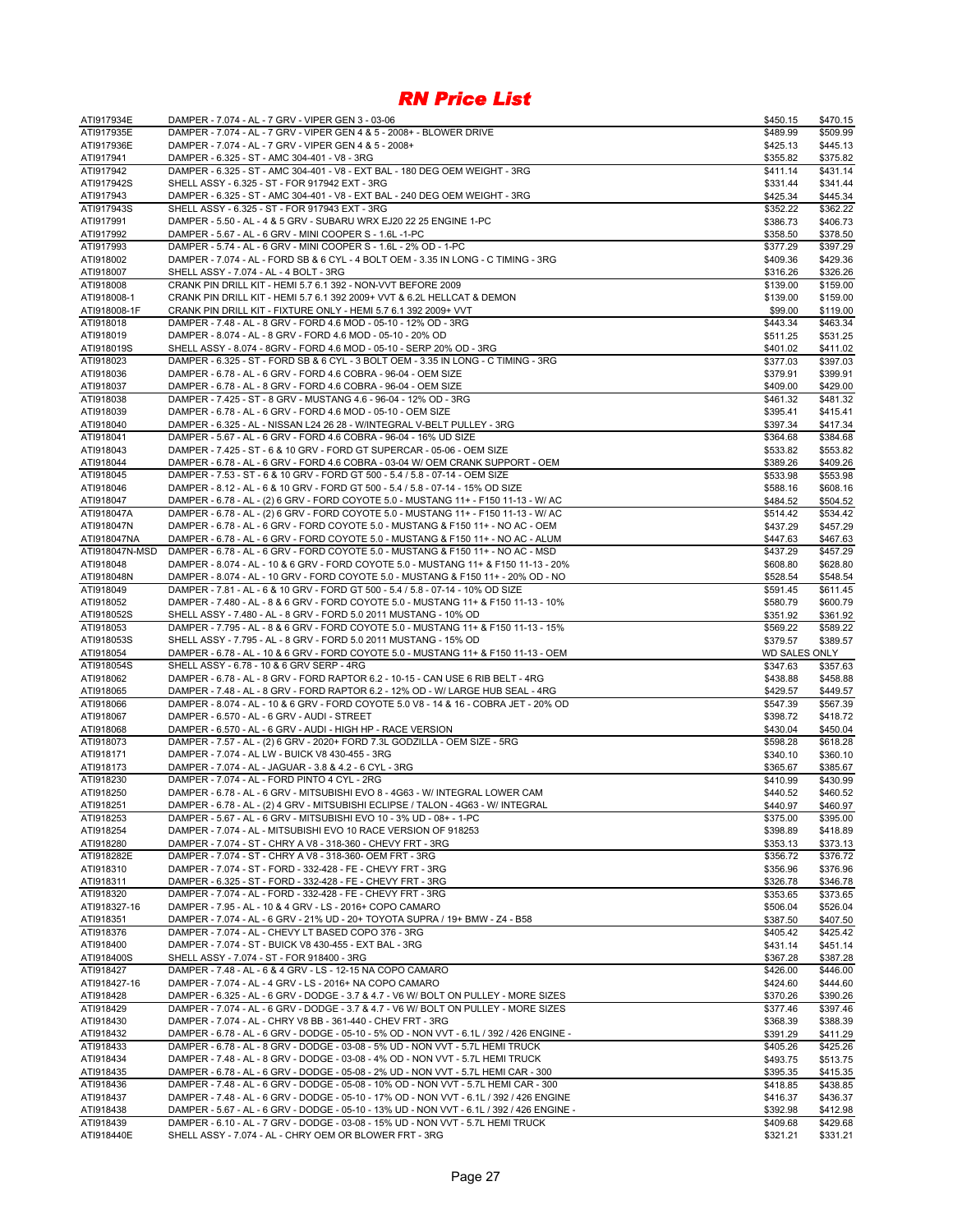| ATI918440EP   | SHELL ASSY - 7.074 - AL - CHRY OEM OR BLOWER FRT PS TIMING - 3RG                        | \$321.21 | \$331.21 |
|---------------|-----------------------------------------------------------------------------------------|----------|----------|
| ATI918441E    | SHELL ASSY - 7.074 - ST - CHRY - OEM FRT - 3RG                                          | \$274.58 | \$284.58 |
| ATI918441EP   | SHELL ASSY - 7.074 - ST - CHRY - 3RG                                                    | \$253.35 | \$263.35 |
| ATI918442E    | SHELL ASSY - 7.074 - ST - BLOWER FRT - 3RG                                              | \$278.78 | \$288.78 |
| ATI918442E-99 | SHELL ASSY - 7.074 - ST - BLOWER FRT W/90 RUBBERS - 3RG                                 | \$271.94 | \$281.94 |
| ATI918442EP   | SHELL ASSY - 7.074 - ST - BLOWER FRT PS TIMING - 3RG                                    | \$278.78 | \$288.78 |
| ATI918444E    | SHELL ASSY - 7.074 - ST - INT - BLOWER DR - 3RG                                         | \$288.10 | \$298.10 |
| ATI918446     | DAMPER - 7.48 - AL - 6 GRV - DODGE - 09-10 - 18% OD - VVT - 5.7L HEMI 300 CHALLENGER    | \$409.35 | \$429.35 |
|               |                                                                                         |          |          |
| ATI918447     | DAMPER - 5.67 - AL - 6 GRV - DODGE - 09-10 - 15% UD - VVT - 5.7L HEMI 300 CHALLENGER    | \$378.28 | \$398.28 |
| ATI918449     | SHELL ASSY - 6.78 - AL - DODGE NEON SRT-4 PT CRUISER - 3RG                              | \$298.25 | \$318.25 |
| ATI918452     | DAMPER - 7.48 - AL - 8 GRV - DODGE - 2009+ - 5.7L / 6.4L HEMI TRUCK / 09 DURANGO -      | \$430.78 | \$450.78 |
| ATI918453     | DAMPER - 6.78 - AL - 8 GRV - DODGE - 2009+ - 6% OD - 5.7L / 6.4L HEMI TRUCK / 09        | \$397.38 | \$417.38 |
| ATI918454     | DAMPER - 7.074 - AL - 6 GRV - DODGE - 2009+ - 15% UD - 5.7L / 6.4L HEMI TRUCK / 09      | \$427.06 | \$447.06 |
| ATI918455EP   | SHELL ASSY - 7.074 - AL LW - CHRY FRT - 3RG                                             | \$322.17 | \$332.17 |
| ATI918456     | DAMPER - 7.074 - AL - HONDA D - 4 GRV REAR ALUMINUM PULLEY - 10% UNDERDRIVE             | \$408.29 | \$428.29 |
| ATI918459     | DAMPER - 6.78 - AL - 6 GRV - DODGE - 2011+ - VVT - 6% OD - 5.7L & 6.4L HEMI - 300       | \$406.74 | \$426.74 |
| ATI918464     | DAMPER - 5.67 - AL - 6 GRV - HONDA F20 F22 - 7% OD - STREET - 3RG - 1-PC                | \$353.30 | \$373.30 |
| ATI918465     | DAMPER - 7.074 - AL - HONDA F20 F22 - RACE - 6 GRV REAR ALUMINUM PULLEY - 10%           | \$444.78 | \$464.78 |
| ATI918466     | DAMPER - 7.074 - AL - 7 GRV - TOYOTA 1GR-FE - 10% UD PULLEY - 1-PC                      | \$355.43 | \$375.43 |
| ATI918467     | DAMPER - 7.074 - AL LW - HONDA H22 - RACE - NO BELT DRIVES                              | \$399.82 | \$419.82 |
| ATI918468     | DAMPER - 6.78 - AL - 4 & 6 GRV - HONDA H22 - STREET - 4% AND 9% OD SIZES                | \$428.36 | \$448.36 |
| ATI918469     | DAMPER - 7.074 - AL - HONDA H22 - RACE                                                  | \$390.95 | \$410.95 |
| ATI918470     | DAMPER - 7.074 - AL LW - HONDA B - RACE DAMPER - 4 GRV ST HUB - 2RG                     |          |          |
|               |                                                                                         | \$386.15 | \$406.15 |
| ATI918471     | DAMPER - 7.074 - AL - HONDA B - RACE DAMPER - 4 GRV ST HUB - 2RG                        | \$368.68 | \$388.68 |
| ATI918474     | DAMPER - 6.325 - AL - 4GRV - HONDA B - RACE DAMPER - ST HUB - 2RG                       | \$381.74 | \$401.74 |
| ATI918476     | DAMPER - 5.67 - AL - (3) 4 GRV - HONDA B - OEM STYLE - BOLT ON PS - 1-PC                | \$361.34 | \$381.34 |
| ATI918477     | DAMPER - 5.67 - AL - 7 GRV - HONDA K20 - STREET - 02+ 2.0L - CIVIC TYPE-R & SI - ACURA  | \$372.49 | \$392.49 |
| ATI918478     | DAMPER - 7.074 - AL LW - HONDA K20 - RACE ONLY - NO BELT DRIVES                         | \$396.00 | \$416.00 |
| ATI918480     | DAMPER - 7.074 - ST - OLDS V8 267-455 - EXT BAL - 3RG                                   | \$487.83 | \$507.83 |
| ATI918480S    | SHELL ASSY - 7.074 - ST - FOR 918480 - 3RG                                              | \$401.37 | \$421.37 |
| ATI918482L    | DAMPER - 7.074 - AL - 6 GRV - SCION SUBARU TOYOTA - 4U-GSE - FA20 2.0 - BRZ FRS 86 -    | \$375.00 | \$395.00 |
| ATI918483     | DAMPER - 8.184 - AL - 6 & 10 GRV - 2015+ DODGE HELLCAT & 2018 DEMON - 6.2L - OEM        | \$520.78 | \$540.78 |
| ATI918483S    | SHELL ASSY - 8.19 - AL - 10 GRV - 2015+ DODGE HELLCAT & 2018 DEMON - 6.2L - OEM         | \$377.91 | \$397.91 |
| ATI918484     | DAMPER - 7.95 - AL - 12 & 6 GRV - DODGE - 354 SC 2015+ NHRA DRAG PAK -                  | \$595.32 | \$615.32 |
| ATI918484S    | SHELL ASSY - 7.95 - AL - 12 & 6 GRV - DODGE - 354 SC 2015+ NHRA DRAG PAK -              | \$408.85 | \$428.85 |
| ATI918485     | DAMPER - 8.90 - AL - 6 & 10 GRV - 2015+ DODGE HELLCAT & 2018 DEMON - 6.2L - 10% OD      | \$548.31 | \$568.31 |
|               |                                                                                         |          |          |
| ATI918485S    | SHELL ASSY - 8.90 - AL - 10 GRV - DODGE - 6.2L - 2015+ HELLCAT & 2018 DEMON - 10%       | \$409.57 | \$429.57 |
| ATI918486     | DAMPER - 7.48 - AL - 6 GRV - DODGE - 2011+ - 18% OD - 5.7L & 6.4L HEMI - VVT - 300      | \$411.82 | \$431.82 |
| ATI918487     | DAMPER - 5.67 - AL - 6 GRV - DODGE - 2011+ - 15% UD - 5.7L & 6.4L HEMI - VVT - 300      | \$402.61 | \$422.61 |
| ATI918488N    | DAMPER - 7.092 - AL - 10 GRV - FORD COYOTE 5.0 - MUSTANG 11+ & F150 11-13 - 5% OD -     | \$484.33 | \$504.33 |
| ATI918489     | DAMPER - 7.53 - AL - 12 & 6 GRV - DODGE - 354 SC 2015+ NHRA DRAG PAK -                  | \$601.76 | \$621.76 |
| ATI918489S    | SHELL ASSY - 7.53 - AL - 12 & 6 GRV - DODGE - 354 SC 2021 NHRA DRAG PAK -               | \$373.00 | \$393.00 |
| ATI918522     | DAMPER - 5.67 - AL - (2) 4 GRV - MIATA - 94-05 - 1.8L - W/ INTEGRA LOWER CAM DRIVE -    | \$504.75 | \$524.75 |
| ATI918523     | DAMPER - 5.67 - AL - 7 GRV - TOYOTA SCION 2AZ-FE - 2.4-2.6L - 800HP OR LESS- 1-PC       | \$358.88 | \$378.88 |
| ATI918525     | DAMPER - 5.67 - AL - (2) 4 GRV - TOYOTA SUPRA - 7M-GE / GTE 3L - 87-92 - 800HP MAX - 1- | \$411.76 | \$431.76 |
| ATI918529     | DAMPER - 5.67 - AL - 4 & 4 GRV - TOYOTA 3SGTE 1990 - 1995 MR2 TURBO 7% OD               | \$428.03 | \$448.03 |
| ATI918562     | DAMPER - 6.78 - AL - 6 GRV - TOYOTA SUPRA - 94-98 - JZ80 - 15% OD - 3/8 HOLES           | \$401.84 | \$421.84 |
| ATI918564     | DAMPER - 5.67 - AL - 6 GRV - TOYOTA 2ZZ-GE - 1.8L - 4% OD - 1-PC                        | \$355.30 | \$375.30 |
| ATI918565     | DAMPER - 7.074 - AL - 7 GRV - NISSAN VQ35 VQ37 - DRY SUMP CARS ONLY - OEM DRIVE         | \$432.70 | \$452.70 |
| ATI918566     | DAMPER - 7.074 - AL - 7 GRV - NISSAN V6 VQ35HR VQ37VHR - 15% UNDERDRIVE                 | \$425.94 | \$445.94 |
| ATI918571     | DAMPER - 6.325 - ST - BUICK V6/V8 - NOT 430-455 - DRY SUMP - 3RG                        | \$344.14 | \$364.14 |
| ATI918572     | DAMPER - 7.074 - 6 GRV - AL - 5.88 DRIVE - TOYOTA SUPRA - 94-98 JZ80 - OEM - 2RG        | \$414.97 | \$434.97 |
| ATI918572S    | SHELL ASSY - 7.074 - AL - CHEVY FRT - 2RG                                               |          | \$344.88 |
|               |                                                                                         | \$334.88 |          |
| ATI918573     | DAMPER - 7.074 - AL - 6 GRV - 20+ TOYOTA SUPRA / 19+ BMW Z4 - B58 - OEM                 | \$387.50 | \$407.50 |
| ATI918574     | DAMPER - 7.074 - 6 GRV - AL - 5.29 OD - TOYOTA SUPRA - 94-98 JZ80 - 10% UD - 2RG        | \$410.82 | \$430.82 |
| ATI918582     | DAMPER - 5.67 - AL - (2) 4 & 5 GRV - NISSAN - SR20 RWD - STREET - 1-PC                  | \$419.33 | \$439.33 |
| ATI918584     | DAMPER - 5.67 - AL - 7 GRV - NISSAN VQ35HR VQ37VHR 350Z 370Z V6 - 4% UD- 1-PC           | \$372.60 | \$392.60 |
| ATI918586     | DAMPER - 7.074 - AL - NISSAN V6 350Z VQ35 - 4 GRV REAR PULLEY - RACE - 2RG              | \$403.36 | \$423.36 |
| ATI918588     | DAMPER - 6.78 - AL - 6 & 4 GRV - NISSAN V6 350Z VQ35 - STREET - 2RG                     | \$435.77 | \$455.77 |
| ATI918598     | DAMPER - 5.67 - AL - (2) 4 GRV - NISSAN RB26 - R33 34 - 1-PC - W/POWER STEERING         | \$427.02 | \$447.02 |
| ATI918599     | DAMPER - 5.67 - AL - (2) 4 GRV - NISSAN RB26 - R32 ONLY - 1-PC - W/POWER STEERING       | \$426.41 | \$446.41 |
| ATI918601E    | DAMPER - 7.074 - ST - CHRY 400-440 - OEM FRONT - CAST CRANK - EXT BAL - 3RG             | \$449.55 | \$469.55 |
| ATI918601ES   | SHELL ASSY - 7.074 - ST - FOR 918601E - 3RG                                             | \$372.28 | \$392.28 |
| ATI918604E    | DAMPER - 7.074 - ST - CHRY 360 MAG - 93+ - OEM FRONT - EXT BAL - 3RG                    | \$489.80 | \$509.80 |
| ATI918604ES   | SHELL ASSY - 7.074 - ST - FOR 918604E - 3RG                                             | \$400.98 | \$420.98 |
| ATI918605     | DAMPER - 7.074 - ST - CHRY A V8 - 316-360 - OEM FRONT - OEM PULLEY LOCATION             | \$432.56 | \$452.56 |
| ATI918605E    | DAMPER - 7.074 - ST - CHRY 360 - 71-92 - OEM FRT - EXT BAL - 2RG                        | \$496.56 | \$516.56 |
| ATI918605ES   | SHELL ASSY - 7.074 - ST - FOR 918605E - 2RG                                             | \$348.60 | \$368.60 |
| ATI918605S    | SHELL ASSY - 7.074 - ST - SB CHRY OEM LOCATION FOR MODIFIED COVER - 2RG                 | \$294.99 | \$304.99 |
| ATI918607     | DAMPER - 6.78 - AL - 6 & 4 GRV - NISSAN SR20 - FRONT WHEEL DRIVE - STREET - 2RG         | \$433.60 | \$453.60 |
|               | DAMPER - 7.074 - AL - NISSAN SR20 - 4 GRV REAR PULLEY ONLY - FRONT WHEEL DRIVE -        |          |          |
| ATI918608     |                                                                                         | \$453.58 | \$473.58 |
| ATI918620     | DAMPER - 7.65 - AL - 8 & 4 GRV - LS7 - Y BODY CORVETTE - GEN 5 Z28 - LS3 GRAND          | \$504.32 | \$524.32 |
| ATI918620N    | DAMPER - 7.65 - AL - 8 GRV - LS7 - Y BODY CORVETTE - GEN 5 Z28 - LS3 GRAND SPORT        | \$402.55 | \$422.55 |
| ATI918620U    | DAMPER - 7.48 - AL - 8 & 4 GRV - LS7 - Y BODY CORVETTE - GEN 5 Z28 - LS3 GRAND          | \$492.91 | \$512.91 |
| ATI918620UN   | DAMPER - 6.73 - AL - 8 GRV - LS7 - Y BODY CORVETTE - GEN 5 Z28 - LS3 GRAND SPORT        | \$386.60 | \$406.60 |
| ATI918622     | DAMPER - 8.25 - AL - 10 & 4 GRV - LS7 - Y BODY CORVETTE - GEN 5 Z28 - LS3 GRAND         | \$506.04 | \$526.04 |
| ATI918623     | DAMPER - 7.95 - AL LW - 10 & 4 GRV - LS1 LS2 - F & V BODY - 6% OD - OEM AC - 3RG        | \$472.54 | \$492.54 |
| ATI918624     | DAMPER - 8.53 - AL - 11 & 6 GRV - LS9 - Y BODY - 14% OD - ZR1                           | \$554.00 | \$571.00 |
| ATI918625     | DAMPER - 8.19 - AL - 10 & 4 GRV - LS3 CAMARO - 10-15 - GEN 3 VORTEC TRUCK - LS SSR /    | \$501.98 | \$521.98 |
| ATI918627     | DAMPER - 7.48 - AL - 10 & 4 GRV - LS3 CAMARO - 10-15 - GEN 3 VORTEC TRUCK - LS SSR /    | \$517.18 | \$537.18 |
| ATI918628     | DAMPER - 7.48 - AL - 6 & 4 GRV - LS3 CAMARO - 10-15 - GEN 3 VORTEC TRUCK - LS SSR /     | \$482.49 | \$502.49 |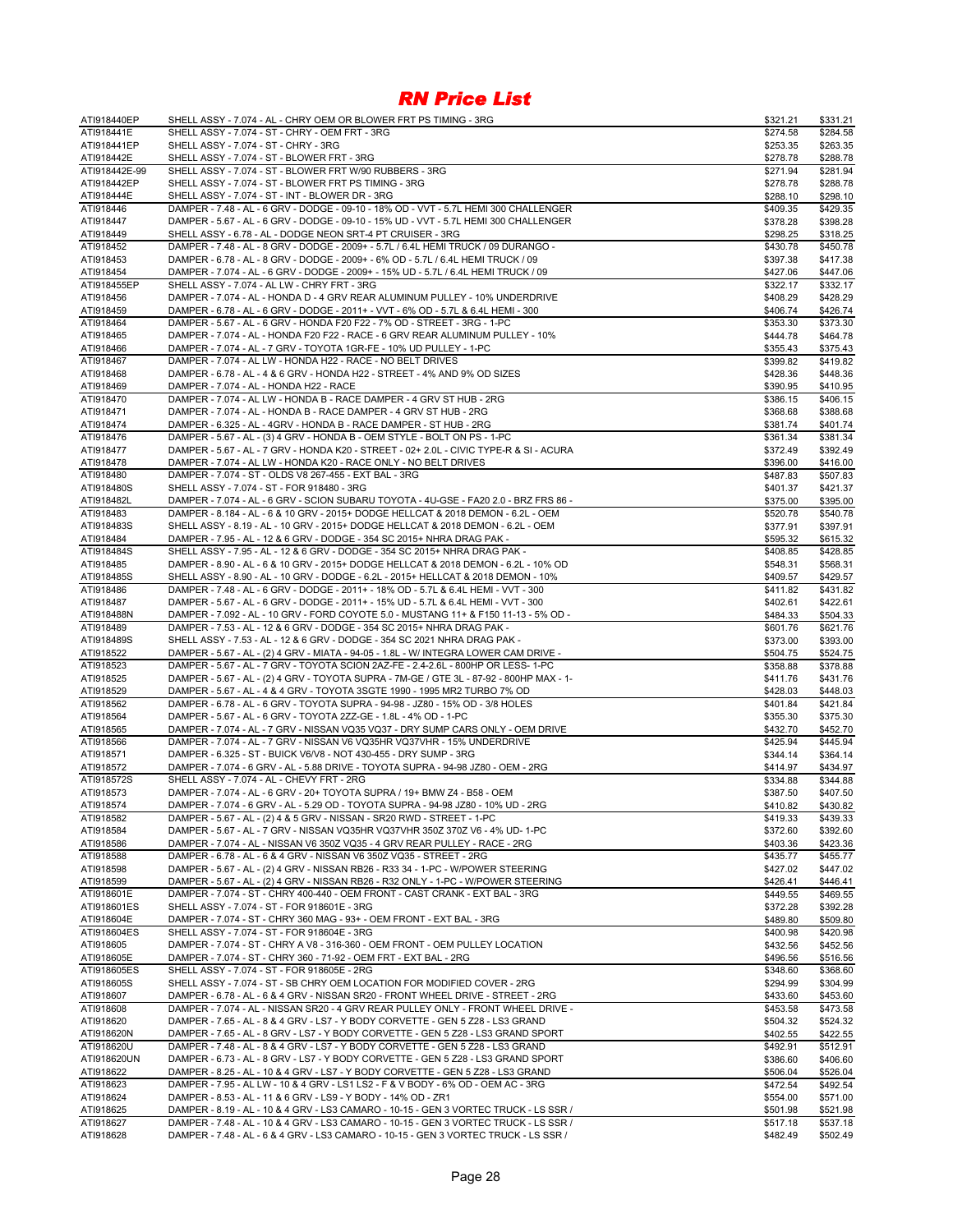| ATI918629              | DAMPER - 6.78 - AL - 6 & 4 GRV - 10% UD - LS3 CAMARO - 10-15 - GEN 3 VORTEC TRUCK -                                                                                   | \$461.34             | \$481.34             |
|------------------------|-----------------------------------------------------------------------------------------------------------------------------------------------------------------------|----------------------|----------------------|
| ATI918632              | DAMPER - 7.95 - AL - 10 & 4 GRV - 4% OD - LS3 CAMARO - 10-15 - GEN 3 VORTEC TRUCK -                                                                                   | \$498.93             | \$518.93             |
| ATI918634              | DAMPER - 7.53 - AL - 11 & 6 GRV - LS9 - Y BODY - OEM SIZE - ZR1                                                                                                       | \$511.81             | \$531.81             |
| ATI918635              | DAMPER - 7.48 - AL - 6 & 4 GRV - LS3 CAMARO - 10-15 - GEN 3 VORTEC TRUCK - 6 BOLT -                                                                                   | \$521.76             | \$541.76             |
| ATI918639              | DAMPER - 7.48 - AL - 6 & 4 GRV - LS7 LS9 DRY SUMP - W/ LS3 CAMARO - 10-15 - GEN 3                                                                                     | \$474.99             | \$494.99             |
| ATI918641              | DAMPER - 7.074 - AL - NISSAN GTR - VR38 - 7 GRV REAR PULLEY - 5% UD - 2RG                                                                                             | \$490.10             | \$510.10             |
| ATI918642              | SHELL ASSY - 10.465 - ST - 640 INTERNATIONAL DIESEL STANDARD WEIGHT RG                                                                                                | \$639.83             | \$659.83             |
| ATI918643              | DAMPER - 7.48 - AL - 8 & 4 GRV - LS7 ENGINE - W/LS1 LS2 - F & V BODY -ACCESSORY<br>DAMPER - 7.48 - AL - 6 GRV - NO AC - LS3 CAMARO - 10-15 - GEN 3 VORTEC TRUCK - LS  | \$481.15             | \$501.15             |
| ATI918644<br>ATI918645 | DAMPER - 7.525 - AL - 4 & 3 GRV - GM L86 6.2 V8                                                                                                                       | \$434.58<br>\$474.64 | \$454.58<br>\$494.64 |
| ATI918645S             | SHELL ASSY - 7.525 - 4 GRV - AL - GM L86 6.2 - 3RG                                                                                                                    | \$288.48             | \$298.48             |
| ATI918654              | DAMPER - 7.074 - AL - NISSAN GTR - 7 GRV REAR PULLEY - OEM SIZE - 2RG                                                                                                 | \$490.25             | \$510.25             |
| ATI918720              | DAMPER - 6.325 - AL - CHEVY BB - 3RG - AL HUB                                                                                                                         | \$395.58             | \$415.58             |
| ATI918844              | DAMPER - 5.67 - AL - 6 GRV - 25% UD - LS1 LS2 - F & V BODY - NO AC - 1-PC                                                                                             | \$409.09             | \$429.09             |
| ATI918845              | DAMPER - 5.67 - AL - 6 & 4 GRV - 25% UD - LS1 LS2 - F & V BODY - 10% UD AC - 1-PC                                                                                     | \$424.40             | \$444.40             |
| ATI918847              | DAMPER - 5.67 - AL - 6 & 4 GRV - 25% UD - NO AC - LS1-2-3-6 & L76 - 97-13 - Y BODY & SS                                                                               | \$392.15             | \$412.15             |
| ATI918848              | DAMPER - 5.67 - AL - 6 & 4 GRV - 25% UD - LS1-2-3-6 & L76 - 97-13 - Y BODY & SS & G8 -                                                                                | \$432.21             | \$452.21             |
| ATI918850              | SHELL ASSY - 7.074 - AL - LW - CHVY FRT - 3RG                                                                                                                         | \$331.08             | \$341.08             |
| ATI918852              | DAMPER - 7.48 - AL LW - 6 GRV - LS1 LS2 - F & V BODY - 25T 8MM HTD DRIVE ON REAR                                                                                      | \$452.94             | \$472.94             |
| ATI918853              | DAMPER - 7.425 - ST LW - 6 & 4 GRV - LS1 LS2 - F & V BODY - 6 BOLT - 3RG                                                                                              | \$525.88             | \$545.88             |
| ATI918854              | DAMPER - 7.48 - AL LW - 6 & 4 GRV - LSA - 09-15 CTS-V CADILLAC & 12-15 - ZL1 CAMARO                                                                                   | \$541.19             | \$561.19             |
| ATI918855              | DAMPER - 6.78 - AL - 6 GRV - 10% UD - LS1 LS2 - F & V BODY - 25T 8MM HTD DRIVE ON                                                                                     | \$438.34             | \$458.34             |
| ATI918856              | DAMPER - 7.48 - AL - 6 & 4 GRV - 2016+ LT1 CAMARO LT4 CTSV - 2017+ ZL1 WET SUMP -                                                                                     | \$508.88             | \$528.88             |
| ATI918857              | DAMPER - 7.48 - AL - 6 & 4 GRV - 10% UD - 2016+ LT1 CAMARO LT4 CTSV - 2017+ ZL1 - (SC                                                                                 | \$518.47             | \$538.47             |
| ATI918859              | DAMPER - 7.48 - AL LW - 6 GRV - LSA - 09-15 CTS-V CADILLAC & 12-15 - ZL1 CAMARO - NO                                                                                  | \$474.80             | \$494.80             |
| ATI918869              | DAMPER - 7.074 - ST - CHEVY SB / 90 DEG V6 - BLOWER & BBC SEAL - 6 BOLT - DUAL KEY                                                                                    | \$376.10             | \$396.10             |
| ATI918870E             | DAMPER - 7.074 - AL - CHEVY BB - CHRYSLER FRONT - W/BLOWER - 6 BOLT - 3RG - 2ND                                                                                       | \$420.62             | \$440.62             |
| ATI918871E             | DAMPER - 7.074 - ST - CHEVY BB - CHRYSLER FRONT - W/BLOWER - 6 BOLT - 3RG - 2ND                                                                                       | \$424.47             | \$444.47             |
| ATI918872E             | DAMPER - 7.074 - ST - CHEVY SB / 90 DEG V6 - W/BLOWER & IGN CRANK TRIGGER                                                                                             | \$403.36             | \$423.36             |
| ATI918873E             | DAMPER - 7.074 - ST - CHEVY SB / 90 DEG V6 - W/ BB 1.600 SNOUT - W/BLOWER & IGN                                                                                       | \$437.28             | \$457.28             |
| ATI918874E             | DAMPER - 7.074 - ST - CHEVY BB - CHRYSLER FRONT - W/BLOWER - 6 BOLT - 24T HTD -                                                                                       | \$415.00             | \$435.00             |
| ATI918887              | DAMPER - 8.48 - ST - 8 & 6 GRV - FORD 6.4 - POWERSTROKE - 08-10 - EXT BAL - 3RG -                                                                                     | \$487.00             | \$507.00             |
| ATI918888              | DAMPER - 7.95 - ST - 8 GRV - FORD 6.0 - POWERSTROKE - 03-07 - EXT BAL - 3RG - DIESEL                                                                                  | \$449.00             | \$469.00             |
| ATI918889<br>ATI918892 | DAMPER - 7.45 - ST - 8 GRV - FORD 7.3 - POWERSTROKE - 99-03 - EXT BAL - 3RG - DIESEL<br>DAMPER - 7.95 - ST - 8 GRV - FORD 6.7 - POWERSTROKE - 2011+ - EXT BAL - 3RG - | \$469.12<br>\$495.89 | \$489.12             |
| ATI918892S             | SHELL ASSY - 7.95 - ST - FOR 918892 EXT BAL                                                                                                                           | \$348.18             | \$515.89<br>\$368.18 |
| ATI918893              | DAMPER - 7.10 - ST - 8 GRV - FORD 7.3 - POWERSTROKE - 99-03 - EXT BAL - 5RG - DIESEL                                                                                  | \$445.65             | \$465.65             |
| ATI918895              | DAMPER - 6.325 - ST - FORD SB V8 - 28.2 EXT BAL (NOT 302 HO) - 3 BOLT OEM - 3 IN                                                                                      | \$399.90             | \$419.90             |
| ATI918895S             | SHELL ASSY - 6.325 - ST - FOR 918895 - 3RG                                                                                                                            | \$298.47             | \$308.47             |
| ATI918900              | DAMPER - 6.325 - ST - FORD SB V8 - 28.2 EXT BAL - CLEVELAND / WINDSOR - 4 BOLT OEM                                                                                    | \$410.87             | \$430.87             |
| ATI918900S             | SHELL ASSY - 6.325 - ST - FOR 918900 - 3RG                                                                                                                            | \$293.94             | \$303.94             |
| ATI918910              | DAMPER - 6.325 - ST - FORD SB V8 - 34.0 EXT BAL 302 HO - 82-95 - 4 BOLT OEM - 4 IN                                                                                    | \$426.00             | \$446.00             |
| ATI918910S             | SHELL ASSY - 6.325 - ST - FOR 918910 - 3RG                                                                                                                            | \$305.32             | \$325.32             |
| ATI918911              | DAMPER - 6.325 - ST - FORD SB V8 - 28.2 EXT BAL - 4 BOLT OEM - 4 IN LONG - B TIMING                                                                                   | \$434.84             | \$454.84             |
| ATI918911S             | SHELL ASSY - 6.325 - ST - FOR 918911 & 918912 - 3RG                                                                                                                   | \$312.70             | \$322.70             |
| ATI918912              | DAMPER - 6.325 - ST - FORD SB V8 - 28.2 EXT BAL (NOT 302 HO) - 4 BOLT - BLOWER - 4 IN                                                                                 | \$502.79             | \$522.79             |
| ATI918913S             | SHELL ASSY - 6.325 - ST - FOR 918913 - 3RG                                                                                                                            | \$307.45             | \$327.45             |
| ATI918916              | DAMPER - 6.325 - ST - FORD SB V8 - INT BAL - 4 BOLT OEM - BLOWER - 4 IN LONG - B                                                                                      | \$441.40             | \$461.40             |
| ATI918917              | DAMPER - 6.325 - ST - FORD SB & 6 CYL - 4 BOLT OEM - 4 IN LONG - B TIMING - 560G HUB -                                                                                | \$377.45             | \$397.45             |
| ATI918918              | DAMPER - 6.325 - AL - FORD SB & 6 CYL - 4 BOLT OEM - 4 IN LONG - B TIMING - 562G HUB -                                                                                | \$383.05             | \$403.05             |
| ATI918920              | DAMPER - 6.325 - ST - FORD SB & 6 CYL - 4 BOLT OEM - 3.35 IN LONG - C TIMING - 3RG                                                                                    | \$387.49             | \$407.49             |
| ATI918921              | DAMPER - 6.325 - ST - FORD SB & 6 CYL - 4 BOLT OEM - 4 IN LONG - B TIMING - 3RG                                                                                       | \$380.84             | \$400.84             |
| ATI918923              | DAMPER - 6.325 - AL - FORD SB & 6 CYL - 4 BOLT OEM - 3.35 IN LONG - C TIMING - 3RG                                                                                    | \$361.79             | \$381.79             |
| ATI918924              | DAMPER - 6.325 - AL - FORD SB & 6 CYL - 4 BOLT OEM - 4 IN LONG - B TIMING - 3RG                                                                                       | \$386.13             | \$406.13             |
| ATI918927              | DAMPER - 6.325 - AL - FORD SB & 6 CYL - 4 BOLT OEM - 4 IN LONG - C TIMING - 3RG                                                                                       | \$393.22             | \$413.22             |
| ATI918929              | DAMPER - 6.325 - ST - FORD SB & 6 CYL - 4 BOLT OEM - 4 IN LONG - C TIMING - 3RG                                                                                       | \$388.63             | \$408.63             |
| ATI918930              | SHELL ASSY - 6.325 - ST - FORD 4 BOLT FRT - 3RG                                                                                                                       | \$276.61             | \$286.61             |
| ATI918935<br>ATI918940 | SHELL ASSY - 6.325 - AL - FORD 4 BOLT FRT - 3RG<br>SHELL ASSY - 6.325 - ST - CHEVY FRT - 3RG                                                                          | \$285.87<br>\$286.66 | \$295.87<br>\$296.66 |
| ATI918940P             | SHELL ASSY - 6.325 - ST - CHEVY FRT PS TIMING - 3RG                                                                                                                   |                      | \$296.66             |
| ATI918941              | SHELL ASSY - 6.325 - ST - FORD 3 BOLT FRT - 3RG                                                                                                                       | \$286.66<br>\$283.94 | \$293.94             |
| ATI918945              | TIMING POINTER ASSY - BB FORD 429-460                                                                                                                                 | \$65.46              | \$72.01              |
| ATI918946              | TIMING POINTER ASSY - SB FORD B KEY SVO BLK W/3/8 BOLT HOLES                                                                                                          | \$71.28              | \$85.54              |
| ATI918947              | TIMING POINTER ASSY - SB FORD C KEY-1 SVO BLK W/3/8 BOLT HOLES                                                                                                        | \$65.46              | \$72.01              |
| ATI918948              | TIMING POINTER ASSY - SB FORD B KEY STK BLK W/5/16 BOLT HOLE                                                                                                          | \$59.00              | \$74.00              |
| ATI918949              | TIMING POINTER ASSY - SB FORD C KEY-2 STK BLK W/5/16 BOLT HOLES                                                                                                       | \$54.65              | \$65.58              |
| ATI918950              | TIMING POINTER ASSY - SB CHEVY - 6 3/8 DAMPER                                                                                                                         | \$54.00              | \$59.00              |
| ATI918951              | TIMING POINTER ASSY - BB CHEVY - 8 DAMPER                                                                                                                             | \$54.00              | \$59.00              |
| ATI918952              | STEP KEY - 0.750 X 0.750 HUB 3208 CATERPILLER DIESEL                                                                                                                  | \$24.64              | \$27.10              |
| ATI918954              | TIMING POINTER ASSY - SB CHEVY - 7 DAMPER                                                                                                                             | \$54.00              | \$59.00              |
| ATI918955              | STEP KEY - 5MM TO 6MM - 2019 CHEVY ZR1 LT5 - MODIFIED                                                                                                                 | \$20.95              | \$23.05              |
| ATI918958              | TIMING POINTER ASSY - BB CHEVY - 7 DAMPER                                                                                                                             | \$54.00              | \$59.00              |
| ATI918959              | ELASTOMER KIT - 3RG - 8 - W/70/70/70                                                                                                                                  | \$39.95              | \$49.00              |
| ATI918959-70AL         | ELASTOMER KIT - 3RG - 8 - W/70/70/80 AL                                                                                                                               | \$39.95              | \$49.00              |
| ATI918959-87           | ELASTOMER KIT - 3RG - 8 - W/80/70/70                                                                                                                                  | \$39.95              | \$49.00              |
| ATI918960-40           | ELASTOMER KIT - 3RG - 7 - W/40/40/70                                                                                                                                  | \$39.95              | \$49.00              |
| ATI918960-60           | ELASTOMER KIT - 3RG - 7 - W/60/60/70                                                                                                                                  | \$39.95              | \$49.00              |
| ATI918960-70           | ELASTOMER KIT - 3RG - 7 - W/70/70/70                                                                                                                                  | \$39.95              | \$49.00              |
| ATI918960-70AL         | ELASTOMER KIT - 3RG - 7 - W/70/70/80 AL                                                                                                                               | \$39.95              | \$49.00              |
| ATI918960-70V          | ELASTOMER KIT - 3RG - 7 - W/70V/70/70 VITON OUTER                                                                                                                     | \$39.95              | \$49.00              |
| ATI918960-76           | ELASTOMER KIT - 3RG - 7 - W/70/60/70                                                                                                                                  | \$39.95              | \$49.00              |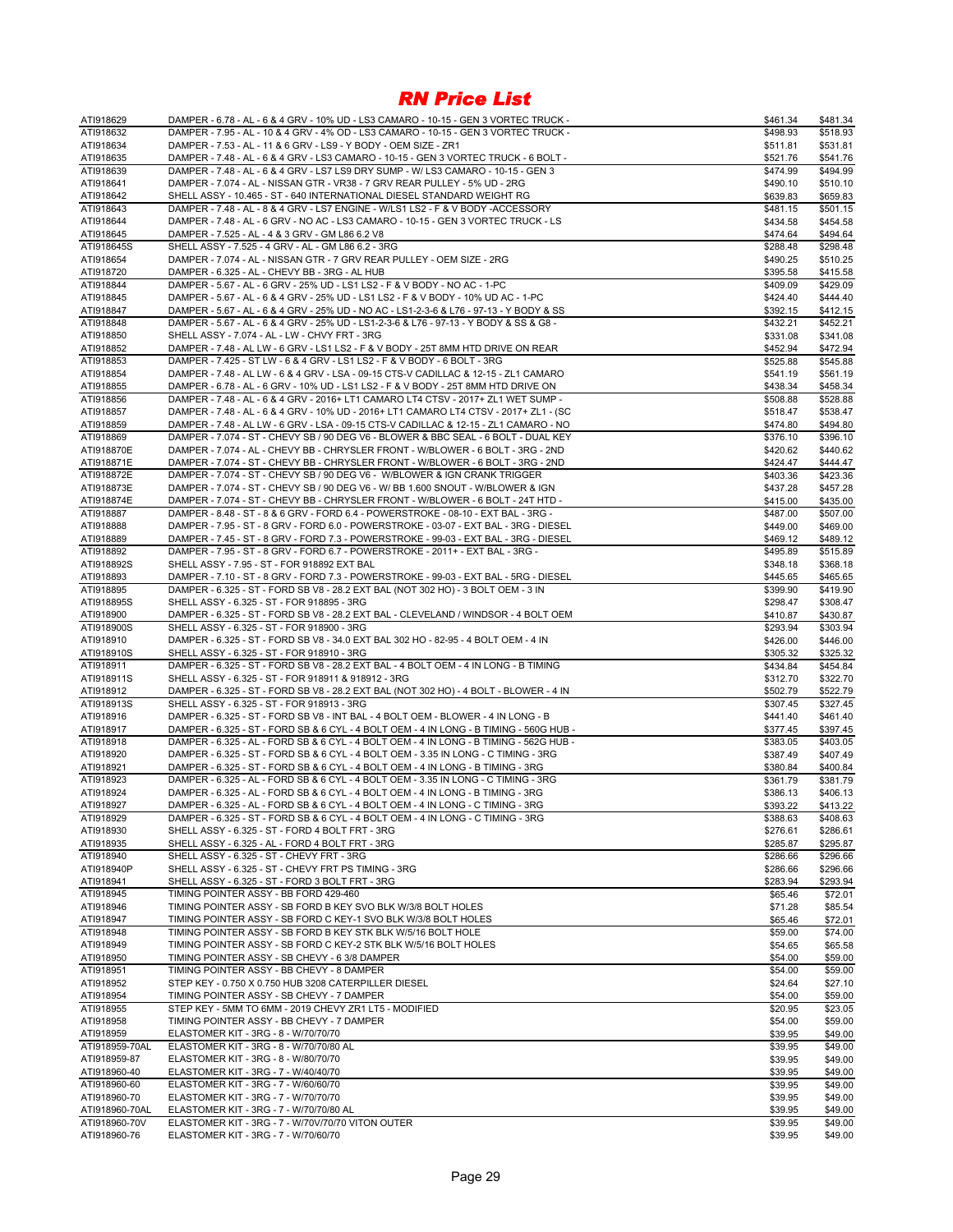| ATI918960-76V                  | ELASTOMER KIT - 3RG - 7 - W/70V/60/70 VITON OUTER                                                                                                    | \$39.95              | \$49.00              |
|--------------------------------|------------------------------------------------------------------------------------------------------------------------------------------------------|----------------------|----------------------|
| ATI918960-80                   | ELASTOMER KIT - 3RG - 7 - W/80/80/70                                                                                                                 | \$39.95              | \$49.00              |
| ATI918960-86                   | ELASTOMER KIT - 3RG - 7 - W/80/60/70                                                                                                                 | \$39.95              | \$49.00              |
| ATI918960-87                   | ELASTOMER KIT - 3RG - 7 - W/80/70/70                                                                                                                 | \$39.95              | \$49.00              |
| ATI918960-87AL<br>ATI918960-88 | ELASTOMER KIT - 3RG - 7 - W/80/70/80 AL<br>ELASTOMER KIT - 3RG - 7 - W/80/80/80                                                                      | \$39.95<br>\$39.95   | \$49.00<br>\$49.00   |
| ATI918960-90                   | ELASTOMER KIT - 3RG - 7 - W/90/90/70                                                                                                                 | \$39.95              | \$49.00              |
| ATI918970-70                   | ELASTOMER KIT - 2RG - 7 - W/70/70/70                                                                                                                 | \$39.95              | \$49.00              |
| ATI918970-76                   | ELASTOMER KIT - 2RG - 7 - W/70/60/70                                                                                                                 | \$39.95              | \$49.00              |
| ATI918970-76AL                 | ELASTOMER KIT - 2RG - 7 - W/70/60/80 AL                                                                                                              | \$39.95              | \$49.00              |
| ATI918970-80                   | ELASTOMER KIT - 2RG - 7 - W/80/80/70                                                                                                                 | \$39.95              | \$49.00              |
| ATI918970-87                   | ELASTOMER KIT - 2RG - 7 - W/80/70/70                                                                                                                 | \$39.95              | \$49.00              |
| ATI918975-70                   | ELASTOMER KIT - 4RG - 6 - W/70/70/70                                                                                                                 | \$41.95              | \$49.00              |
| ATI918980-60                   | ELASTOMER KIT - 3RG - 6 - W/60/60/70                                                                                                                 | \$39.95              | \$49.00              |
| ATI918980-70<br>ATI918980-70V  | ELASTOMER KIT - 3RG - 6 - W/70/70/70<br>ELASTOMER KIT - 3RG - 6 - W/70V/70/70 VITON OUTER                                                            | \$39.95<br>\$44.95   | \$49.00<br>\$49.00   |
| ATI918980-76                   | ELASTOMER KIT - 3RG - 6 - W/70/60/70                                                                                                                 | \$39.95              | \$49.00              |
| ATI918980-76V                  | ELASTOMER KIT - 3RG - 6 - W/70V/60/70 VITON OUTER                                                                                                    | \$44.95              | \$49.00              |
| ATI918980-80                   | ELASTOMER KIT - 3RG - 6 - W/80/80/70                                                                                                                 | \$39.95              | \$49.00              |
| ATI918980-87                   | ELASTOMER KIT - 3R6 - 6 - W80/70/70                                                                                                                  | \$39.95              | \$49.00              |
| ATI918985-70                   | ELASTOMER KIT - 3RG - 5 - W/70/70/70                                                                                                                 | \$39.95              | \$49.00              |
| ATI918985-76                   | ELASTOMER KIT - 3RG - 5 - W/70/60/70                                                                                                                 | \$39.95              | \$49.00              |
| ATI918985-80                   | ELASTOMER KIT - 3RG - 5 - W/80/80/70                                                                                                                 | \$39.95              | \$49.00              |
| ATI918989                      | SUPER PULLEY - HOLDING TOOL WITH HARDWARE                                                                                                            | \$58.25              | \$64.07              |
| ATI918990-50<br>ATI918990-66   | ELASTOMER KIT - 2RG - 6 - W/50/50/70<br>ELASTOMER KIT - 2RG - 6 - W/60/60/70                                                                         | \$39.95<br>\$39.95   | \$49.00<br>\$49.00   |
| ATI918990-70                   | ELASTOMER KIT - 2RG - 6 - W/70/70/70                                                                                                                 | \$39.95              | \$49.00              |
| ATI918990-76                   | ELASTOMER KIT - 2RG - 6 - W/70/60/70                                                                                                                 | \$39.95              | \$49.00              |
| ATI918992                      | STEP KEY - CRANKSHAFT - 3/16 X 1/4 X 3                                                                                                               | \$22.95              | \$30.00              |
| ATI918993                      | CRANK PIN DRILL KIT - LS1 LS2 LS3 LS6 L76                                                                                                            | \$139.00             | \$169.00             |
| ATI918993-1                    | CRANK PIN DRILL KIT - LS1 CONVERTING TO DIST TO LOC TIMING MARKS                                                                                     | \$149.00             | \$179.00             |
| ATI918997                      | DAMPER TOOL - TORX PLUS BIT - IP40 T40+ FOR COMMON DAMPER BOLTS                                                                                      | \$3.95               | \$4.95               |
| ATI918998                      | DAMPER TOOL - REBUILDING SET - STD OD DAMPERS                                                                                                        | \$718.21             | \$738.21             |
| ATI918998-5                    | DAMPER TOOL - REBUILDING SET - 5.5                                                                                                                   | \$238.41             | \$258.41             |
| ATI918998S<br>ATI918999        | DAMPER TOOL - REBUILDING SET - SERP & STD OD DAMPERS<br>PULLER INSTALLER PRO KIT - DAMPER                                                            | \$721.12<br>\$256.54 | \$741.12<br>\$307.85 |
| ATI918999-1                    | ADAPTER - 7/16 X 1/2 THD - PULLER INSTALLER                                                                                                          | \$19.00              | \$24.00              |
| ATI918999-2                    | ADAPTER - 1/2 X 1/2 THD - PULLER INSTALLER                                                                                                           | \$19.00              | \$24.00              |
| ATI918999-3                    | PULLER CENTER SHAFT - 5 1/2 LG - PULLER INSTALLER                                                                                                    | \$32.00              | \$49.00              |
| ATI918999D                     | INSTALLATION STUD & WASHER - DURAMAX & TOYOTA 2JZ - M18 X 1.5 X 3.0 LONG -                                                                           | \$66.99              | \$73.69              |
| ATI918999H                     | INSTALLATION STUD - NEW GEN HEMI - M14 X 1.5 X 6.09 LONG - DAMPER PULLER                                                                             | \$28.00              | \$39.00              |
| ATI918999HC                    | INSTALLATION STUD - NEW GEN HEMI HELLCAT & DEMON - M16 X 1.5 X 5.6 LONG -                                                                            | \$28.00              | \$39.00              |
| ATI918999SC                    | INSTALLATION STUD - LS1/2/3/6/7/9/A - M16 X 2.0 X 5.6 LONG - DAMPER PULLER METRIC                                                                    | \$36.43              | \$43.72              |
| ATI919028                      | CRATE - LARGE TRANS 44.5 X 22 X 23 OUTSIDE ATISHIP                                                                                                   | \$100.00             | \$120.00             |
| ATI919029<br>ATI919029AIR      | CRATE - SMALL TRANS 32.5 X 22 X 23 OUTSIDE ATISHIP                                                                                                   | \$100.00<br>\$115.00 | \$120.00<br>\$115.00 |
| ATI925000                      | CRATE - SMALL TRANS - 30.5 X 19.5 X 21.5 AIR FREIGHT QUALIFIED<br>SCS - COOLER PUMP SYSTEM KIT - POWERGLIDE - NEW PUMP 7/21                          | \$848.23             | \$933.05             |
| ATI925006                      | SCS - GEAR - 17 TOOTH - COOLER PUMP DRIVE - 3MM X 9MM BELT                                                                                           | \$31.68              | \$38.02              |
| ATI925007                      | SCS - GEAR - 44 TOOTH - COOLER PUMP DRIVE - 3MM X 9MM BELT                                                                                           | \$38.85              | \$46.62              |
| ATI925008                      | SCS - BELT - COOLER PUMP DRIVE                                                                                                                       | \$16.86              | \$20.24              |
| ATI925011                      | SCS - SEAL - COOLER PUMP DRIVE - NOT USED AFTER 7/21                                                                                                 | \$9.75               | \$11.70              |
| ATI925018                      | SCS - GASKET - SCS-30 PUMP TO CASE - NOT USED AFTER 7/21                                                                                             | \$6.83               | \$8.20               |
| ATI925130                      | COOLER - TRANS NO FAN - INSTALL KIT INCLUDED                                                                                                         | \$119.00             | \$129.00             |
| ATI925132                      | COOLER - INSTALL KIT - TRANS COOLER - STREET ROD USE                                                                                                 | \$49.00              | \$59.00              |
| ATI925134<br>ATI925137         | COOLER - THERMOSTAT - IN-LINE FOR TRANS COOLER FAN -6 AN FITTINGS<br>FITTING - COOLER LINE & NYLON WASHER SET - 6 AN TO 1/4-18 - STRAIGHT PIPE - 400 | \$31.49              | \$34.49              |
| ATI925138                      | FITTING - COOLER LINE & NYLON WASHER SET - TH400 -8 AN TO 1/4-18 NPSM PIPE 400                                                                       | \$29.95<br>\$29.95   | \$36.00<br>\$36.00   |
| ATI925139                      | COOLER - TRANS W/INTEGRAL FAN - ELECTRA COOL - TUBE AND FIN - 8-PASS - DERALE                                                                        | \$175.00             | \$179.00             |
| ATI925140                      | COOLER - TRANS W/INTEGRAL FAN - ATOMIC COOL - RADIATOR STYLE - MAX COOLING -                                                                         | \$204.00             | \$219.00             |
| ATI925141                      | FITTING - COOLER LINE - 4L80E AND SUPER CASE 400 SIDE OILING ONLY - DASH 6 OUT -                                                                     | \$14.95              | \$19.95              |
| ATI925142                      | FITTING BLOCK - MANIFOLD ADAPTER W/ 6 AN FTGS - 6L80E 6L90E 8L90E                                                                                    | \$54.95              | \$59.95              |
| ATI925143                      | FITTING SET (2) - COOLER LINE - 4L85E -6 AN TO 9/16-18 - O-RING                                                                                      | \$24.00              | \$29.00              |
| ATI925144                      | FITTING BLOCK - MANIFOLD ADAPTER W/-8 AN FTGS - 6R80 10R80                                                                                           | \$65.95              | \$69.95              |
| ATI925145                      | FITTING - DERALE COOLER TO -8 AN - 5/8-18 W/O-RING                                                                                                   | \$18.95              | \$19.95              |
| ATI925170                      | COOLER - JIFFY TITE - 2000 - COOLER LINE KIT - 1/4 NPT DASH 6 HOSE - QUICK                                                                           | \$135.10             | \$162.12             |
| ATI925172<br>ATI925175         | FILTER - ELEMENT - MAGNEFINE - REPLACEMENT ELEMENT FOR 925171<br>COOLER - JIFFY TITE - 3000 - HIGH-FLOW LINE KIT - 1/4 NPT DASH 6 HOSE               | \$20.95<br>\$124.00  | \$23.95<br>\$139.00  |
| ATI925180                      | COOLER - JIFFY TITE - QUICK DISCONNECT - LINE KIT - 1/4 NPT TO 90 DEG -6 HOSE TO                                                                     | \$139.00             | \$149.00             |
| ATI925181                      | FITTING - JIFFY TITE - FEMALE SOCKET TO 1/4 NPT - VALVED                                                                                             | \$50.00              | \$60.00              |
| ATI925182                      | FITTING - JIFFY TITE - MALE PLUG TO 1/4 NPT - VALVED                                                                                                 | \$39.00              | \$43.00              |
| ATI925183                      | RUBBER CAP - JIFFY TITE - FOR MALE COUPLER                                                                                                           | \$7.20               | \$7.92               |
| ATI925190                      | 400 - EXTERNAL COOLING HARDWARE KIT - T400                                                                                                           | \$144.02             | \$172.82             |
| ATI925502                      | TIMING COVER ASSY - 2 PIECE - SB CHEVY W/BB SEAL - HARDWARE - POINTERS -                                                                             | \$309.00             | \$329.00             |
| ATI940001                      | SCS - MOTOR - 12V BRUSH SERVO - TRANNY OIL PUMP KIT                                                                                                  | \$181.43             | \$199.57             |
| ATI940001S-2                   | SCS - BRUSH SCREW - PACK OF TWO - REPLACEMENT FOR 940001 MOTOR                                                                                       | \$15.48              | \$17.02              |
| ATI940015<br>ATI940020         | SENSOR - HALL EFFECT SPEED SIGNAL - USED IN 400 SUPER CASE<br>TRANSBRAKE BUTTON - W/ CORD - SWITCH                                                   | \$129.00<br>\$52.00  | \$139.00<br>\$62.00  |
| ATI940021                      | TRANSBRAKE BUTTON - DOUBLE-O - BIONDO - SWITCH                                                                                                       | \$52.00              | \$62.00              |
| ATI940022                      | TRANSBRAKE BUTTON - OVERSIZED MUSHROOM W/ CORD - BIONDO - SWITCH                                                                                     | \$52.00              | \$62.00              |
| ATI940121                      | SWITCH - NEUTRAL SWITCH 727 & 904 3 PRONG                                                                                                            | \$14.95              | \$19.95              |
| ATI940121E                     | ELIMINATOR - NEUTRAL SWITCH - 727 904 - DUMMY PLUG W/ WASHER - ALUMINUM                                                                              | \$14.95              | \$18.00              |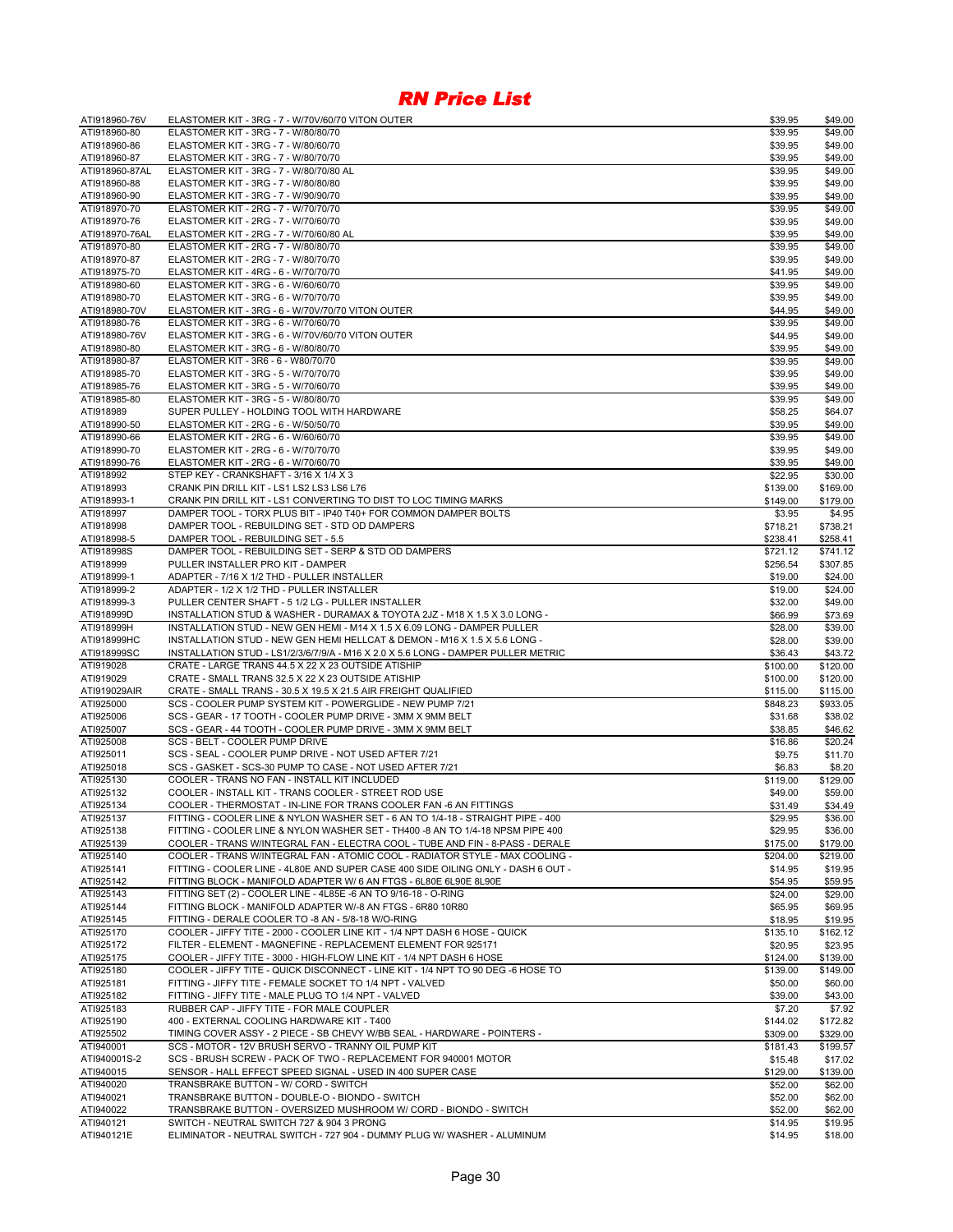| ATI940330              | CONNECTOR - TRANSBRAKE - T400 KICKDOWN IN OEM CASE - PG INTERNAL 400                            | \$9.39   | \$11.74  |
|------------------------|-------------------------------------------------------------------------------------------------|----------|----------|
| ATI940340              | CONNECTOR 3/8-16 TRANSBRK PASS THRU CASE - PG - LOCK-UP - 400 - DOUBLE SPADE                    | \$15.10  | \$18.12  |
| ATI940340B             | CONNECTOR 3/8-16 TRANSBRK PASS THRU CASE - PG - LOCK-UP - 400 - DOUBLE SPADE                    | \$13.95  | \$15.95  |
| ATI940340R             | CONNECTOR 3/8-16 TRANSBRK PASS THRU CASE - PG - LOCK-UP - 400 - DOUBLE SPADE                    | \$13.95  | \$15.95  |
| ATI940360              | CONNECTOR - 3 WIRE PASS THRU 400 LOCK UP - M12 THREAD                                           | \$74.95  | \$84.95  |
| ATI940861              | AT CONNECTOR KIT - 2 WIRE - FOR SOLENOID 402301                                                 | \$12.95  | \$14.95  |
| ATI941000              | 400 - SOLENOID - KICKDOWN OEM                                                                   | \$24.95  | \$29.95  |
|                        |                                                                                                 |          |          |
| ATI941011              | SOLENOID - TRANSBRAKE - INT 400 - 3/32 HOLE - LARGER THAN 941010                                | \$113.96 | \$125.36 |
| ATI941030              | PG - SOLENOID - TRANSBRAKE - EXTERNAL - NO ADAPTER                                              | \$99.00  | \$109.00 |
| ATI941030M             | SOLENOID - TRANSBRAKE - NO ADAPTER - W/ NUTS                                                    | \$163.24 | \$179.56 |
| ATI941050              | SOLENOID VALVE - AIR SHIFTER                                                                    | \$64.95  | \$75.00  |
| ATI949005              | DRILL BUSHING - SLIP FIT 11/64 X 5/16 X 1/2 LONG                                                | \$21.00  | \$26.00  |
| ATI949010              | DRILL BUSHING - SLIP FIT - 3/16 X 5/16 X 1/2 LONG                                               | \$20.00  | \$25.00  |
| ATI949110              | DRILL BIT - 11/64 X 6 IN. LONG                                                                  | \$17.49  | \$19.00  |
| ATI949130              | REAMER - 3/16 SHORT - 6 FLUTE - 4.5 LONG - REPLACEMENT FOR DAMPER PIN KIT                       | \$18.95  | \$20.95  |
| ATI950000              | HARDWARE - 8 & 9 GM CONVERTER                                                                   | \$13.00  | \$19.00  |
| ATI950010              | HARDWARE - 8 & 9 GM CONVERTER - .093 MIDPLATE                                                   | \$12.00  | \$19.00  |
| ATI950020              | HARDWARE - 8 & 9 GM CONVERTER - .125 MIDPLATE                                                   | \$13.00  | \$19.00  |
| ATI950030              | HARDWARE - 8 & 9 GM CONVERTER - .187 MIDPLATE                                                   | \$13.00  | \$19.00  |
| ATI950040              | HARDWARE - 8 & 9 GM CONVERTER - .250 MIDPLATE                                                   | \$10.18  | \$11.20  |
| ATI950050              | HARDWARE - 8 & 10 TF CONVERTER                                                                  | \$30.00  | \$35.00  |
| ATI950060              | HARDWARE - 8 - 10 C4 CONVERTER - W/PUMP BUSHING                                                 | \$13.00  | \$19.00  |
| ATI950070              | HARDWARE - 8 - 10 C6 CONVERTER - W/PUMP BUSHING                                                 | \$13.00  | \$19.00  |
|                        |                                                                                                 |          |          |
| ATI950080              | HARDWARE - 11 GM CONVERTER                                                                      | \$9.00   | \$19.00  |
| ATI950090              | HARDWARE - 10 IN GM CONVERTER - 3 - 7/16 X 3/4 BOLTS AND WASHERS                                | \$6.95   | \$9.95   |
| ATI950100              | HARDWARE - 10 & 11 FORD CONVERTER                                                               | \$6.95   | \$9.95   |
| ATI950110              | HARDWARE - 10 TORQUEFLITE CONVERTER TO ATI FLEXPLATE                                            | \$25.00  | \$29.00  |
| ATI950120              | HARDWARE - NISSAN L-24/26/28 - ADAPTER KIT - TO GM W/CRANK ADAPTER                              | \$33.40  | \$40.08  |
| ATI950121              | HARDWARE - TOYOTA 5/7-MG - ADAPTER KIT -TO GM W/CRANK ADAPTER                                   | \$87.78  | \$96.56  |
| ATI950122              | HARDWARE - 915219 ADAPTER KIT TOYOTA SUPRA 2JZGTE 6 CYL JZ80                                    | \$56.74  | \$62.41  |
| ATI950141              | HARDWARE - FORD ADAPTER KIT - 289-302-351C-351W TO CHEVY PG & TURBO USING                       | \$101.71 | \$122.05 |
| ATI950142              | HARDWARE - FLEXPLATE - FORD - 289-302-351 ALL 400-C6 - 164 TEETH                                | \$31.00  | \$41.00  |
| ATI950143              | HARDWARE - FLEXPLATE - FORD - 7/16-20 X 1 (6) - MANY APPLICATIONS                               | \$37.73  | \$41.50  |
| ATI950144              | HARDWARE - FLEXPLATE - FORD MOD MOTOR / LATE MODEL HEMI - 8 - 10 X 1 X 30                       | \$18.95  | \$32.00  |
| ATI950145              | HARDWARE - LATE HEMI 5.7-6.4 - ADAPTER KIT - TO GM TRANS                                        | \$183.63 | \$202.00 |
| ATI950150              | HARDWARE - 8 IN NISSAN CONVERTER - 3 - 7/16 X 1 BOLTS AND WASHERS                               | \$9.00   | \$19.00  |
| ATI950155              | HARDWARE - TOYOTA SUPRA 2JZGTE 6 CYL JZ80 - CRANK ADAPTER & FLEXPLATE                           | \$73.16  | \$80.48  |
| ATI950160              | HARDWARE - FORD ADAPTER KIT - 429-460 W/1.375 OR 1.848 CRANK PILOT DIAM TO                      | \$78.38  | \$86.22  |
|                        |                                                                                                 |          |          |
| ATI950170              | HARDWARE - CHRYSLER ADAPTER KIT - A ENGINES 318-340-360 TO CHEVY PG & TURBO                     | \$85.01  | \$102.01 |
| ATI950190              | HARDWARE - CHRYSLER ADAPTER KIT - B OR RB ENGINES 426 HEMI TO PG & TURBO                        | \$77.42  | \$92.90  |
| ATI950190X             | HARDWARE KIT - CHRYSLER ADAPTER - B OR RB ENGINES PRO MOD                                       | \$143.87 | \$172.65 |
| ATI950200              | DAMPER BOLT PACK - MOST COMMON - 6 - 5/16 - 18 X 1 AND 3 - 3/8 - 16 X 1 1/4 - 9 BOLTS           | \$9.95   | \$14.95  |
| ATI950200T             | DAMPER BOLT PACK - TITANIUM - REPLACEMENT FOR 950200                                            | \$47.00  | \$49.00  |
| ATI950201              | DAMPER BOLT PACK - 6 BOLT - W/ STD THREAD - 3/8 - 16 X 1 1/4 - NOT CHRYSLER - 12                | \$10.49  | \$14.95  |
| ATI950202              | DAMPER BOLT PACK - 6 - 5/16 - 18 X 1 AND 3 - 3/8 - 16 X 2 - NOT CHRYSLER - 9 BOLTS              | \$9.95   | \$14.95  |
| ATI950203              | DAMPER BOLT PACK - 6 - 5/16 - 18 X 1 AND 3 - 5/16 - 18 X 2 1/4 - 9 BOLTS                        | \$9.49   | \$14.95  |
| ATI950204              | DAMPER BOLT PACK - 6 - 5/16 - 18 X 1 BOLTS AND 3 - 3/8 -16 X 1 - 9 BOLTS                        | \$12.95  | \$14.95  |
| ATI950205              | DAMPER BOLT PACK - 6 - 5/16 - 18 X 1 AND 3 - 3/8 - 16 X 1 - BUTTON HEAD - 9 BOLTS               | \$10.49  | \$14.95  |
| ATI950209              | DAMPER BOLT PACK - LS1 Y BODY W/REAR PULLEY - ALL 5/16 BOLTS - FLAT HEADS                       | \$9.95   | \$14.95  |
| ATI950210              | DAMPER BOLT PACK - 6 - 5/16 - 18 X 3/4 - 6 BOLTS - CHRYSLER DAMPERS                             | \$9.95   | \$14.95  |
| ATI950211              | DAMPER BOLT PACK - LS Y BODY - 6 - 5/16 - 18 X 1 AND 3 - 3/8 - 16 X 1 1/4 - ALL FLAT            | \$10.49  | \$14.95  |
| ATI950213              | DAMPER BOLT PACK - LS1 F BODY W/REAR PULLEY - ALL 5/16 BOLTS                                    | \$10.49  | \$14.95  |
| ATI950215              | DAMPER BOLT PACK - DURAMAX DIESEL - NO WEIGHT SCREWS                                            | \$12.95  | \$14.95  |
| ATI950216T             | DAMPER BOLT PACK - TITANIUM - MINI COOPER                                                       | \$47.00  | \$50.00  |
| ATI950217              | DAMPER BOLT PACK - LS1 Y BODY NO AC - 9 - 5/16 - 18 X 1 FLAT HEAD TORX PLUS                     | \$9.49   | \$14.95  |
| ATI950218              | DAMPER BOLT PACK - 6 - 5/16 - 18 X 1 AND 3 - 3/8 - 24 X 1 1/4 - NOT CHRYSLER - 9 BOLTS          | \$9.95   | \$14.95  |
|                        | DAMPER BOLT PACK - 6 BOLT - W/ FINE THREAD - 3/8 - 24 X 1 1/4 - NOT CHRYSLER - 12               |          |          |
| ATI950219<br>ATI950220 | DAMPER BOLT PACK - 6 - 5/16 - 18 X 1 BOLTS - FACE BOLTS ONLY - NO PULLEY BOLTS                  | \$12.95  | \$14.95  |
|                        |                                                                                                 | \$8.95   | \$14.95  |
| ATI950220T             | DAMPER BOLT PACK - TITANIUM - FACE BOLTS ONLY - 5/16 - 18 X 1                                   | \$28.00  | \$39.00  |
| ATI950224              | DAMPER BOLT PACK - LS Y BODY - 6 - 5/16 - 18 X 1 AND 3 - 3/8 - 16 X 1 - ALL FLAT HEAD -         | \$10.49  | \$14.95  |
| ATI950226              | DAMPER BOLT PACK - 9 - 5/16 - 18 X 3/4 FLAT HEAD TORX PLUS BOLTS                                | \$10.49  | \$14.95  |
| ATI950230              | DAMPER BOLT PACK - FORD - 4 BOLT DAMPERS WITH PULLEY BOLTS                                      | \$9.95   | \$14.95  |
| ATI950231              | <b>CRANK BOLT - CHEVY SB</b>                                                                    | \$11.95  | \$15.00  |
| ATI950232              | CRANK BOLT - CHEVY BB W/ WASHER                                                                 | \$13.95  | \$14.95  |
| ATI950233              | CRANK BOLT - MOPAR 360 - HHCS - 3/4 X 16 X 3 - GRADE 8 - ZINC PLATED                            | \$11.95  | \$15.00  |
| ATI950234              | CRANK BOLT - SB & BB FORD W/ WASHER                                                             | \$19.00  | \$29.00  |
| ATI950240              | HARDWARE - MAZDA ADAPTER KIT                                                                    | \$43.10  | \$47.41  |
| ATI950241              | DAMPER BOLT PACK - 5 IN DAMPER - 6 - 5/16 - 18 X 1 AND 3 - 5/16 - 18 X 1 1/4 - 9 BOLTS          | \$9.95   | \$14.95  |
| ATI950243              | DAMPER BOLT PACK - 5 IN DAMPER - 6 - 5/16 - 18 X 1 AND 3 - 5/16 - 18 X 2 - 9 BOLTS              | \$9.49   | \$14.95  |
| ATI950245              | DAMPER BOLT PACK - CADILLAC CTSV 918854 W/ ARP PULLEY BOLTS                                     | \$14.95  | \$18.00  |
| ATI950246              | DAMPER BOLT PACK - 6 - 5/16 - 18X1 - 6 - 3/8 - 3 - 3/8 - 16X1.5 - 3 - 3/8 - 16 X 2.5 - 12 BOLTS | \$29.95  | \$34.95  |
| ATI950248              | DAMPER BOLT PACK - 6 BOLT - W/ FINE THREAD - 3/8 - 24 X 1 1/2 - NOT CHRYSLER - 12               | \$10.49  | \$14.95  |
| ATI950250              | HARDWARE - NISSAN RB26 ADAPTER KIT                                                              | \$46.55  | \$51.21  |
| ATI950251              | DAMPER BOLT PACK - CUMMINS DIESEL DAMPER - W/ M12 X 1.25 X 60MM HUB BOLTS                       | \$69.00  | \$89.00  |
| ATI950257              | HARDWARE - NISSAN TB48 ADAPTER KIT - NON LOCK-UP                                                | \$63.00  | \$75.60  |
|                        |                                                                                                 |          |          |
| ATI950257L             | HARDWARE - NISSAN TB48 ADAPTER KIT - LOCK-UP                                                    | \$72.01  | \$79.21  |
| ATI950258              | HARDWARE - TOYOTA 1FZ-45 ADAPTER KIT NON LOCK-UP                                                | \$130.44 | \$143.48 |
| ATI950258L             | HARDWARE - TOYOTA 1FZ-45 ADAPTER KIT - LOCK-UP                                                  | \$141.02 | \$155.13 |
| ATI950259              | HARDWARE - NISSAN VR38 ADAPTER KIT NON LOCK-UP                                                  | \$106.00 | \$119.00 |
| ATI950259L             | HARDWARE - NISSAN VR38 ADAPTER KIT LOCK-UP                                                      | \$117.00 | \$127.00 |
| ATI950261              | HARDWARE - GM TRANS TO ENGINE - (6) 3/8-16 X 1-1/4 - HHCS - GRADE 5 (951030)                    | \$6.95   | \$9.95   |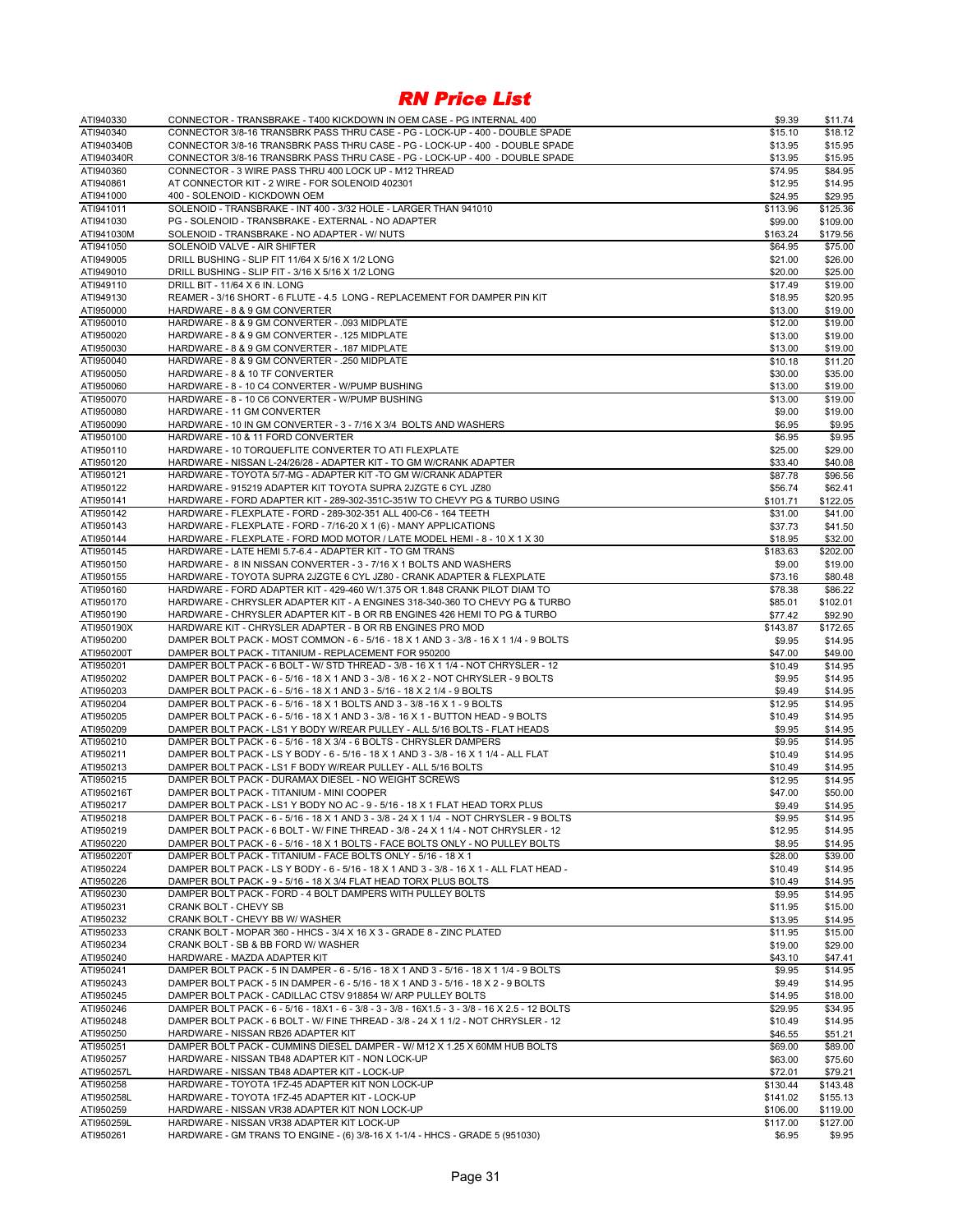| ATI950262     | HARDWARE - GM TRANS TO ENGINE - (6) 3/8 - 16 X 1-1/2 - HHCS - GRADE 5 (951040)                                  | \$6.95   | \$9.95   |
|---------------|-----------------------------------------------------------------------------------------------------------------|----------|----------|
| ATI950263     | STUD KIT - SUPER CASE TO BELL                                                                                   | \$31.96  | \$35.15  |
| ATI950264     | STUD KIT - SUPER CASE TO BLOCK - 1/8 MIDPLATE MAX                                                               | \$29.95  | \$35.94  |
| ATI950265     | BOLT KIT - ATI BELL TO TOYOTA ENGINE                                                                            | \$14.95  | \$18.00  |
| ATI950267     | DAMPER BOLT PACK - 6 - 5/16 - 18 X 1 AND 3 - 3/8 - 16 X 1 1/2 - 9 BOLTS                                         | \$10.49  | \$14.95  |
| ATI950268     | DAMPER BOLT PACK - 6 - 5/16 - 18 X 5/8                                                                          | \$8.95   | \$9.95   |
| ATI950269     | DAMPER BOLT PACK - 6 - 5/16 - 18 X 1 AND 3 - 3/8 - 16 X 1 1/2 STAINLESS ARP                                     | \$15.29  | \$15.99  |
| ATI950270     | DAMPER BOLT PACK - 6 - 5/16 - 18 X 1 AND 3 - 3/8 - 16 X 1 1/4 STAINLESS ARP                                     | \$14.95  | \$18.00  |
| ATI950271     | DAMPER BOLT PACK - 6 - 5/16 - 18 X 1 AND 6 - 3/8 - 16 X 1 3/4 STAINLESS ARP                                     | \$19.95  | \$22.95  |
| ATI950282     | DAMPER BOLT PACK - 6 5/16-18 X 1 - 3 3/8-16 X 2 - 3 3/8-16 X 1-1/4 - 12 BOLTS                                   | \$9.95   | \$11.95  |
| ATI950302T    | BOLT KIT - TITANIUM PG TRANS                                                                                    | \$199.00 | \$209.00 |
| ATI950304T    | BOLT KIT - TITANIUM 400 TRANS                                                                                   | \$171.00 | \$179.00 |
| ATI950310T    | BOLT KIT - TITANIUM VALVE BODY - 203051 ATI VB                                                                  | \$129.00 | \$139.00 |
| ATI950311T    | BOLT KIT - TITANIUM PG VALVE BODY - OEM STYLE VB PG                                                             | \$125.00 | \$139.00 |
| ATI950312T    | BOLT KIT - TITANIUM T400 VALVE BODY - ATI BILLET 400 WICKED QUICK                                               | \$69.00  | \$74.00  |
|               | BOLT KIT - ATI BELL TO CASE - PG T400 SUPER CASE                                                                |          |          |
| ATI950320     |                                                                                                                 | \$11.95  | \$15.00  |
| ATI950320T    | BOLT KIT - TITANIUM ATI BELL TO CASE - PG 400 - SUPER CASE<br>BOLT - 3/8 - 16 X 3/4 - BSHS - BUTTON SOCKET HEAD | \$89.00  | \$97.00  |
| ATI951001     |                                                                                                                 | \$1.35   | \$1.62   |
| ATI951003     | BOLT - 3/8 - 16 X 1 - BSHS - BUTTON SOCKET HEAD                                                                 | \$2.15   | \$2.59   |
| ATI951004     | BOLT - 3/8 - 16 X 1 - BHST - BUTTON HEAD TORX PLUS T45+                                                         | \$2.15   | \$2.59   |
| ATI951005     | BOLT - 3/8 - 16 X 1 1/4 - BHCS - BUTTON HEAD CAP                                                                | \$2.05   | \$2.49   |
| ATI951030     | BOLT - 3/8 - 16 X 1 1/4 - HHCS - GRADE 5 HEX HEAD CAP                                                           | \$1.95   | \$2.29   |
| ATI951031     | BOLT - 3/8 - 16 X 1 1/4 - HHCS - HEX HEAD CAP GRADE 8                                                           | \$1.95   | \$2.29   |
| ATI951034     | BOLT - 7/16 - 20 X 1 1/4 - .700 GRIP 12-PT EXTREME DUTY ARP                                                     | \$11.37  | \$13.64  |
| ATI951034-6   | BOLT KIT - FLEX TO CRANK - 7/16 - 20 X 1 1/4 6-PK EXT DTY                                                       | \$66.39  | \$73.02  |
| ATI951035     | BOLT - 1/2 - 20 X 1 1/4 - .700 GRIP 12-PT EXTREME DUTY ARP                                                      | \$11.37  | \$13.64  |
| ATI951035-8   | BOLT KIT - FLEX TO CRANK - 1/2 - 20 X 1 1/4 8-PK EXT DTY                                                        | \$92.93  | \$102.22 |
| ATI951036-6   | BOLT KIT - FLEX TO CRANK - 7/16 - 20 X 1 6-PK EXT DTY                                                           | \$27.32  | \$32.79  |
| ATI951043     | BOLT - 3/8 - 16 X 2 1/4 - HHCS - GRADE 8 HEX HEAD                                                               | \$2.05   | \$2.49   |
| ATI951045     | BOLT - 3/8 - 16 X 2 1/2 - CBS - COUNTERBORE                                                                     | \$2.17   | \$2.38   |
| ATI951058-6   | BOLT KIT - FLEX TO CRANK - 1/2 - 20 X 13/16 6-PK EXT DUTY                                                       | \$57.50  | \$63.25  |
| ATI951058M-8  | BOLT KIT - FLEX TO CRANK - 1/2 - 20 X .722 8-PK EXT DUTY                                                        | \$106.17 | \$116.79 |
| ATI951059-6   | BOLT KIT - FLEX TO CRANK - 1/2 - 20 X 1 .450 GRIP 12-PT 6-PK EXT DUTY                                           | \$48.44  | \$53.28  |
| ATI951059-8   | BOLT KIT - FLEX TO CRANK - 1/2 - 20 X 1 .450 GRIP 8-PK EXT DUTY                                                 | \$64.58  | \$71.04  |
| ATI951070     | BOLT - 7/16 - 20 X 3/4 - HHCS GRADE 5 HEX HEAD CAP PLATED                                                       | \$1.95   | \$2.29   |
| ATI951073     | BOLT - 1/4 - 20 X 7/8 - SHCS - SOCKET HEAD CAP SCREW                                                            | \$1.95   | \$2.29   |
| ATI951085     | BOLT - 7/16 - 20 X 1 1/4 - HHCS HEX HEAD CAP FULLY THREADED                                                     | \$2.15   | \$2.59   |
| ATI951086     | BOLT - 7/16 - 20 X 1 1/2 - HHCS - HEX HEAD CAP GRADE 5                                                          | \$2.05   | \$2.49   |
| ATI951087     | BOLT - 1/4 - 20 X 1 3/4 - HHCS - HEX HEAD CAP ZINC PLATED                                                       | \$2.05   | \$2.49   |
| ATI951088     | BOLT - 7/16 - 20 X 1 1/2 - HHCS HEX HEAD CAP FULLY THREADED                                                     | \$1.99   | \$2.79   |
| ATI951101     | BOLT - 7/16 - 14 X 2 - SHCS - SOCKET HEAD CAP                                                                   | \$2.05   | \$2.49   |
| ATI951102     | BOLT - 7/16 - 14 X 3/4 - SHCS - SOCKET HEAD CAP                                                                 | \$2.05   | \$2.49   |
| ATI951103     | BOLT - 7/16 - 14 X 1 - SHCS - SOCKET HEAD CAP                                                                   | \$2.15   | \$2.59   |
| ATI951104     | BOLT - 7/16 - 14 X 1 1/4 - SHCS - SOCKET HEAD CAP                                                               | \$2.15   | \$2.59   |
| ATI951110     | BOLT - 3/8 - 16 X 3/4 - FSHS - FLAT HEAD SOCKET                                                                 | \$1.95   | \$2.29   |
| ATI951149     | BOLT - 1/4 - 28 X 1/2 - SHSS - CUP POINT SOCKET HEAD SET SCREW                                                  | \$2.05   | \$2.49   |
| ATI951155     | BOLT - 10 - 32 X 1 3/4 - SHCS - SOCKET HEAD CAP SCREW                                                           |          | \$2.49   |
|               |                                                                                                                 | \$1.95   |          |
| ATI951158     | BOLT - 3/8 - 24 X 1 1/2 - SHCS - SOCKET HEAD CAP SCREW                                                          | \$2.05   | \$2.49   |
| ATI951191     | BOLT - 1/4 - 28 X 1 - SHCS - LG SOCKET HEAD CAP                                                                 | \$1.95   | \$2.29   |
| ATI951192     | BOLT - 1/4 - 20 X 1/2 - HHCS - GRADE 5 HEX HEAD CAP                                                             | \$1.95   | \$2.29   |
| ATI951193     | BOLT - 1/4 - 20 X 1 3/4 - HHCS - GRADE 5 HEX HEAD                                                               | \$1.95   | \$2.29   |
| ATI951195     | BOLT - 1/4 - 28 X 1 - SHCS - SOCKET HEAD CAP - BALANCER 2                                                       | \$1.95   | \$2.29   |
| ATI951196     | BOLT - 1/4 - 20 X 1 1/2 - HHCS - GRADE 5 HEX HEAD CAP                                                           | \$1.95   | \$2.29   |
| ATI951202     | BOLT - 5/16 - 18 X 3/4 - HHCS - GRADE 8 HEX HEAD CAP                                                            | \$1.95   | \$2.29   |
| ATI951203     | BOLT - 5/16 - 24 X 5/8 - HHCS - HEX HEAD CAP GRADE 8                                                            | \$2.05   | \$2.49   |
| ATI951218     | BOLT - 5/16 - 24 X 9/16 - STAINLESS 12PT CBS ARP CBCS                                                           | \$4.95   | \$5.49   |
| ATI951219T    | BOLT - 5/16 - 18 X 1 - TITANIUM - HHCS - 3/8 HEX HEAD FLANGE CAP SCREW                                          | \$10.29  | \$12.29  |
| ATI951221     | BOLT - 5/16 - 18 X 1 3/4 - HHCS - GRADE 8 HEX HEAD CAP SCREW                                                    | \$1.95   | \$2.29   |
| ATI951230     | BOLT - 7/16 - 14 X 1 - HHCS - HEX HEAD CAP                                                                      | \$2.05   | \$2.49   |
| ATI951232     | BOLT - 3/8 - 24 X 1 1/4 12 PT CBS COUNTERBORE SCREW ARP                                                         | \$4.95   | \$5.49   |
| ATI951236     | BOLT - 3/8 - 16 X 3 1/2 - STAINLESS 12PT CBS COUNTERBORE ARP                                                    | \$6.62   | \$7.28   |
| ATI951243     | BOLT - 1/4 - 28 X 3/4 - FTPHS - FLAT TORX PLUS HEAD                                                             | \$2.05   | \$2.49   |
| ATI951247     | BOLT - 5/16 - 18 X 2 - CBS - COUNTERBORE                                                                        | \$2.15   | \$2.59   |
| ATI951248     | BOLT - 5/16 - 18 X 1 - CBS - COUNTERBORE                                                                        | \$2.05   | \$2.49   |
| ATI951250     | BOLT - 5/16 - 18 X 1 - FSHS - FLAT SOCKET HEAD                                                                  | \$2.05   | \$2.49   |
| ATI951251     | BOLT - 5/16 - 18 X 1 - FTPHS - FLAT TORX PLUS HEAD                                                              | \$2.05   | \$2.49   |
| ATI951251-100 | BOLT - DAMPER FACE - BULK 100 - 5/16 - 18 X 1 FLAT TORX PLUS                                                    | \$50.00  | \$60.00  |
| ATI951272     | BOLT - 5/16 - 18 X 5/8 - FTPHS - FLAT TORX PLUS HEAD                                                            | \$2.05   | \$2.49   |
| ATI951280     | BOLT - 3/8 - 16 X 3/4 - SHCS - SOCKET HEAD CAP                                                                  | \$1.95   | \$2.29   |
| ATI951310     | BOLT - 3/8 - 16 X 7/8 - SHCS - SOCKET HEAD CAP SCREW                                                            | \$2.05   | \$2.49   |
| ATI951330     | BOLT - 3/8 - 16 X 1 1/4 - CBS - COUNTERBORE                                                                     | \$2.05   | \$2.49   |
| ATI951330W    | BOLT - 3/8 - 16 X 1-1/4 - CBS - COUNTERBORE WITH WASHER                                                         | \$2.05   | \$2.49   |
| ATI951331     | BOLT - 3/8 - 24 X 1 1/4 - CBS - COUNTERBORE                                                                     | \$1.99   | \$2.79   |
|               | BOLT - 3/8 - 24 X 1 - CBS - COUNTERBORE                                                                         |          | \$2.79   |
| ATI951332     |                                                                                                                 | \$1.99   |          |
| ATI951334     | BOLT - 3/8 - 16 X 1 1/4 - STAINLESS 12PT CBS COUNTERBORE ARP                                                    | \$3.72   | \$4.09   |
| ATI951340     | BOLT - 3/8 - 16 X 1 - CBS - COUNTERBORE                                                                         | \$2.15   | \$2.59   |
| ATI951352     | BOLT - M8 X 1.25 X 30MM 10MM FLANGE HEAD HHCS HEX HEAD CAP SCREW                                                | \$0.95   | \$1.49   |
| ATI951360     | BOLT - M12 X 1.25 X 30MM - HHCS - HEX HEAD CAP - 8.8                                                            | \$2.05   | \$2.49   |
| ATI951361     | BOLT - M10 X 1.25 X 30MM - HHCS - HEX HEAD CAP                                                                  | \$2.05   | \$2.49   |
| ATI951362     | BOLT - M10 X 1.25 X 25MM - HHCS - HEX HEAD CAP CLASS 10.9                                                       | \$2.15   | \$2.59   |
| ATI951365     | BOLT - M8 X 1.25 X 25MM CLASS 10.9 HHCS                                                                         | \$2.05   | \$2.49   |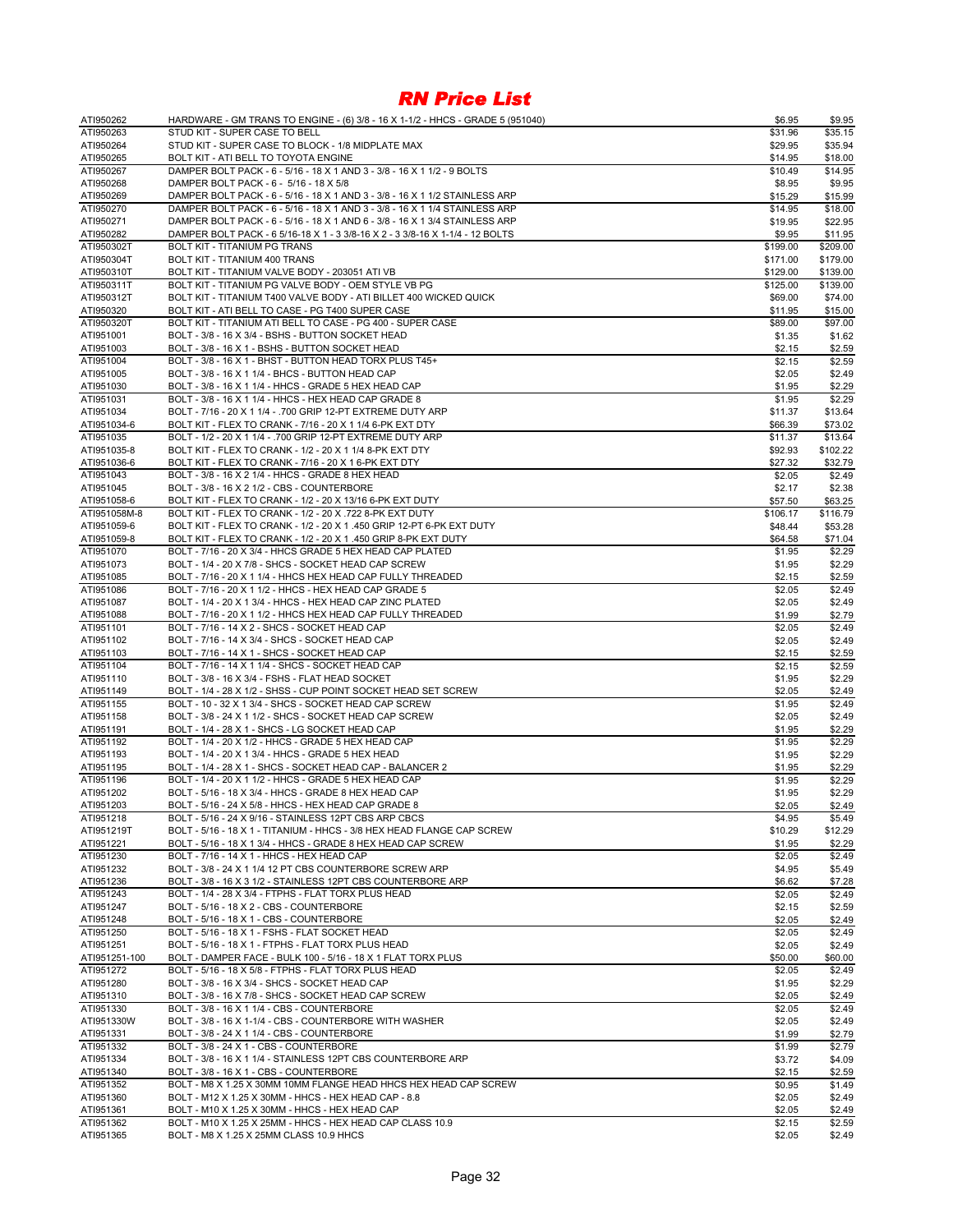| ATI951366              | BOLT - M10 X 1.00 X 30MM CLASS 10.9 HHCS                                                                                        | \$2.05            | \$2.49            |
|------------------------|---------------------------------------------------------------------------------------------------------------------------------|-------------------|-------------------|
| ATI951370              | BOLT - M10 X 1.5 X 30MM - FSHS - FLAT SOCKET HEAD - 10.9                                                                        | \$2.05            | \$2.49            |
| ATI951372-8            | HARDWARE - FLEXPLATE - GEN 3 HEMI - M10 X 1.00 X 20MM (8) CLASS 10.9                                                            | \$11.00           | \$20.00           |
| ATI951376              | BOLT - M10 X 1.5 X 35MM - FSHS - FLAT SOCKET HEAD SCREW - 10.9                                                                  | \$2.05            | \$2.49            |
| ATI951378-8            | BOLT KIT - FLEX TO CRANK W/ ADAPTER - M10 X 1.00 X 35 - 8-PK CLASS 10.9 HHCS                                                    | \$47.31           | \$52.04           |
| ATI951380              | BOLT - M10 X 1.5 X 30MM - SHCS - SOCKET HEAD CAP - 12.9                                                                         | \$2.05            | \$2.49            |
| ATI951385              | BOLT - M11 X 1.50 X 30MM - PHCS - 12 POINT ARP                                                                                  | \$11.33           | \$12.46           |
| ATI951388<br>ATI951391 | BOLT - MODIFIED CUMMINS - SHIPS WITH 917372 DAMPER<br>STUD - 3/8-16X5/8 AND 3/8-24X2 - 3 OAL                                    | \$29.00<br>\$3.99 | \$39.00<br>\$4.49 |
| ATI951392              | INSTALLATION STUD - DURAMAX & TOYOTA 2JZ SUPRA - M18 X 1.5 X 3.0 LONG - DAMPER                                                  | \$31.00           | \$39.00           |
| ATI951397M             | STUD - 3/8 - 16 X 2.40 LG - TOYOTA 1FZ ADAPTER KIT                                                                              | \$11.33           | \$12.46           |
| ATI951410              | BOLT - 7/16 - 14 X 1 - FSHS - FLAT SOCKET HEAD                                                                                  | \$2.05            | \$2.49            |
| ATI951435-8            | BOLT KIT - FLEX TO CRANK - 1/2 - 20 X 1 1/4 .225 HEAD 8-PK GRADE 8                                                              | \$21.37           | \$23.51           |
| ATI951438              | BOLT - 1/2 - 20 X 2 COUNTERBORE                                                                                                 | \$2.15            | \$2.59            |
| ATI951440              | BOLT - 1/4 - 20 X 3/4 - CBS - COUNTERBORE                                                                                       | \$1.99            | \$2.79            |
| ATI951446              | BOLT - 5/16 - 18 X 1 1/4 - CBS - COUNTERBORE                                                                                    | \$2.15            | \$2.59            |
| ATI951447              | BOLT - 5/16 - 24 - 1 1/4 12PT COUNTERBORE                                                                                       | \$1.99            | \$2.79            |
| ATI951450              | BOLT - 3/8 - 16 X 1 1/2 - CBS - COUNTERBORE                                                                                     | \$2.05            | \$2.49            |
| ATI951452              | BOLT - 3/8 - 16 X 1 1/2 - STAINLESS 12PT CBS COUNTERBORE ARP                                                                    | \$5.31            | \$5.84            |
| ATI951453              | BOLT - 3/8 - 16 X 2 1/2 - STAINLESS 12PT CBS ARP                                                                                | \$4.95            | \$5.95            |
| ATI951454              | BOLT - 3/8 - 16 X 3/4 - STAINLESS 12PT CBS ARP                                                                                  | \$4.49            | \$5.95            |
| ATI951455              | BOLT - 5/16 - 18 X 1 - STAINLESS 12PT CBS ARP CBCS                                                                              | \$3.75            | \$4.00            |
| ATI951471-6            | BOLT KIT - FLEX TO CRANK - 7/16 - 20 X 1 1/4 .225 HEAD 6-PK GRADE 8                                                             | \$11.33           | \$12.46           |
| ATI951479-6            | BOLT KIT - FLEX TO CRANK - 7/16 - 20 X 11/16 6-PK EXT DUTY                                                                      | \$22.51           | \$24.76           |
| ATI951481              | BOLT - 1/4 - 20 X 1/2 - HHCS - HEX HEAD CAP OEM PLATED ZINC YELLOW PG VB                                                        | \$1.95            | \$2.29            |
| ATI951482              | BOLT - 5/16 - 18 X 1 3/8 - HHCS - HEX HEAD CAP ZINC YELLOW PG VB                                                                | \$1.95            | \$2.29            |
| ATI951496              | CRANK BOLT - OEM CHRYSLER - 5.7L & 6.4L HEMI - USED FOR 918487                                                                  | \$15.29           | \$16.29           |
| ATI951499              | CRANK BOLT - OEM GM - LS / LT SERIES ALL WET SUMP & 14+ LT1 / LT4 WET SUMP                                                      | \$14.95           | \$19.00           |
| ATI951500              | CRANK BOLT - OEM GM - LS3/7/9 - 2014+ LT1 / LT4 FACTORY DRY SUMP                                                                | \$16.68           | \$18.68           |
| ATI951501              | CRANK BOLT - CHEVY SB - W/INTEGRAL WASHER                                                                                       | \$29.95           | \$49.00           |
| ATI951502              | CRANK BOLT - CHEVY BB - W/INTEGRAL WASHER                                                                                       | \$29.95           | \$49.00           |
| ATI951503              | CRANK BOLT - ARP - LS / L SERIES ALL WET SUMP & 14+ LT1 / LT4 WET SUMP                                                          | \$49.00           | \$55.00           |
| ATI951650A             | PLUG - LSX STEEL BLOCK - ALUM - WATER - M28 X 1.25 - 19MM (3/4) HEX HEAD                                                        | \$24.21           | \$29.05           |
| ATI951650B             | PLUG - LSX STEEL BLOCK - ALUM - OIL GALLEY - M16 X 1.50 - 15MM HEX HEAD                                                         | \$24.21           | \$29.05           |
| ATI951811              | PLUG - PAN - MAGNETIC - 1/2 - 20 THREADS W/ WASHER - PG 400 350                                                                 | \$4.95            | \$6.95            |
| ATI951812              | PLUG - PAN - MAGNETIC - 3/4 - 16 THREADS - W/O-RING - USED IN 8HP51 BILLET PAN                                                  | \$6.95            | \$8.95            |
| ATI953003<br>ATI953010 | WASHER - CONE SHAPE - CONVERTS COUNTERSINK TO FLAT 5/16<br>WASHER - 7/16 AN - GOLD CADMIUM PLATED                               | \$4.17<br>\$0.79  | \$5.01<br>\$0.99  |
| ATI953015              | 0359 TO.0406. - 626 OD. 437 ID. 457 ID. 626 OD. 407 - 988 WASHER - SERRATED BELLEVILLE                                          | \$1.31            | \$2.10            |
| ATI953025              | WASHER - 5/16 AN - GOLD CADMIUM PLATED                                                                                          | \$0.25            | \$0.29            |
| ATI953028              | WASHER - FLAT - 5/16 - .532 OD - 400 CAST PAN T400 (AN REDUCED OD)                                                              | \$0.25            | \$0.29            |
| ATI953040              | WASHER - 1/4 AN - GOLD CADMIUM PLATED                                                                                           | \$0.79            | \$0.99            |
| ATI953050              | WASHER - 3/8 AN - GOLD CADMIUM PLATED                                                                                           | \$0.79            | \$0.99            |
| ATI953070              | WASHER - DAMPER HUB RETAINING WASHER                                                                                            | \$13.95           | \$15.95           |
| ATI953071              | WASHER - CHEVY BB - .520 ID - .206 OD - .280 THICK                                                                              | \$28.95           | \$34.95           |
| ATI953072              | WASHER - DAMPER RETAINING SB & BB FORD                                                                                          | \$13.95           | \$15.95           |
| ATI953073              | WASHER - 1.950 OD X .755 ID .275 THICK - DAMPER RETAINING BUICK V6                                                              | \$28.95           | \$34.95           |
| ATI953074              | WASHER - CRANK BOLT - LS - 5 IN DAMPER                                                                                          | \$26.95           | \$34.95           |
| ATI953075              | WASHER - CRANK BOLT - LS1 6 & 7 DAMPER (M16 BOLT)                                                                               | \$24.08           | \$30.00           |
| ATI953077              | WASHER - CRANK BOLT - GM 6.6L DURAMAX DAMPERS                                                                                   | \$26.11           | \$31.34           |
| ATI953084              | WASHER - DURAMAX & TOYOTA 2JZ SUPRA PULLER INSTALLER                                                                            | \$18.49           | \$20.06           |
| ATI954130              | <b>SPACER - .325</b>                                                                                                            | \$6.95            | \$9.95            |
| ATI956102              | SNAP RING - 400 FORWARD & DIRECT PISTON SPRING RETAINER - NEW, NOT OEM                                                          | \$1.29            | \$1.99            |
| ATI956261              | SPIRAL RING - SNAP RING TO SEAL - SUPER CASE EXT HOUSING - PART OF 200031                                                       | \$4.95            | \$5.95            |
| ATI956262              | SPIRAL RING - SNAP RING TO BEARING - SUPER CASE EXT HOUSING - PART OF 200031                                                    | \$3.95            | \$3.95            |
| ATI958001              | DOWEL PINS - GM BELL HOUSING - 2 LONG - PAIR                                                                                    | \$22.07           | \$26.49           |
| ATI958002              | DOWEL PINS - GM BELL HOUSING - 1.56 LONG - LIGHTWEIGHT - PAIR                                                                   | \$9.95            | \$12.95           |
| ATI958025              | DOWEL PIN - 3/16 X 1/2 - USED IN CRANK DRILL KIT - EACH                                                                         | \$2.36            | \$2.95            |
| ATI958041              | DOWEL PIN - STEP - .6215 X .375 LG TO .375 X .250 LG 1FZ ADAPTER KIT                                                            | \$4.95            | \$5.95            |
| ATI958042              | DOWEL PIN - STEP - .6215 X .500 LG TO .375 X .475 LG 1FZ ADAPTER KIT                                                            | \$8.95            | \$9.95            |
| ATI959011M             | BOLT - SHOULDER - 959011 MODIFIED FOR 918989                                                                                    | \$4.95            | \$5.95            |
| ATI959039              | BOLT - 1/4 X 5/8 SHOULDER                                                                                                       | \$2.15            | \$2.59            |
| ATI960001              | FITTING - 1/8 NPT MALE TO DASH 6 MALE AN - OEM PG CASE                                                                          | \$7.49            | \$8.95            |
| ATI960002              | FITTING - 1/4 NPT MALE TO DASH 6 MALE AN - SUPER CASE - PG - 400 - T400                                                         | \$8.95            | \$9.00            |
| ATI960005              | PLUG - QUICK CONNECT - 2000 JIFFY TITE - ALUMINUM MALE TO SOCKET                                                                | \$7.75            | \$7.95            |
| ATI960006              | PLUG - QUICK CONNECT - 3000 JIFFY TITE - ALUMINUM MALE TO SOCKET                                                                | \$7.75            | \$7.95            |
| ATI960007              | FITTING - 1/16 NPT MALE TO DASH 4 MALE AN                                                                                       | \$6.50            | \$7.50            |
| ATI960009              | PLUG - HEX SOCKET - 1/8 NPT - ALUMINUM                                                                                          | \$1.79            | \$2.29            |
| ATI960011<br>ATI960012 | VENT - HEX 1/8 NPT - SINTERED BRONZE                                                                                            | \$3.49            | \$3.99            |
| ATI960013              | FITTING - 1/4 NPT MALE TO DASH 4 MALE - AN<br>FITTING - 1/4 NPT MALE TO (2) DASH 6 MALE AN - TEE - SUPER CASE - PG - 400 - T400 | \$5.49<br>\$8.95  | \$6.95<br>\$9.95  |
| ATI960120              | PLUG - HEX SOCKET - 1/8 NPT - STEEL                                                                                             | \$2.40            | \$2.75            |
| ATI960123              | FITTING - 90 DEG MALE ELBOW - DASH 6 X 1/4 NPT                                                                                  | \$8.95            | \$9.95            |
| ATI964101              | FITTING - DRAIN COCK 1/8 NPT MALE - OVERFLOW TANK PUKE                                                                          | \$3.99            | \$4.59            |
| ATI964102              | FITTING - 90 DEG SWIVEL 1/4 TUBE TO 1/8 NPT MALE - OVERFLOW PUKE TANK                                                           | \$4.50            | \$5.50            |
| ATI966100              | HOSE ASSY - DASH 6 - CENTER OILING 400                                                                                          | \$119.00          | \$139.00          |
| ATI970004              | O-RING - PUMP RING - OUTER - 8IN BOLT TOGETHER                                                                                  | \$8.95            | \$9.95            |
| ATI970005              | O-RING - PUMP RING - INNER - 8IN BOLT TOGETHER                                                                                  | \$8.95            | \$9.95            |
| ATI970211              | 400 - CLAMP - HOLD DOWN FOR MODULATOR PLUG - NEW                                                                                | \$5.25            | \$5.99            |
| ATI970400-70           | O-RING - 10 - INERTIA - OD - 70 DUROMETER                                                                                       | \$8.00            | \$10.00           |
| ATI972020              | PLUG - 7/8 CUP - PG AND 350 EXTENSION HOUSING - 350 TB VB                                                                       | \$1.29            | \$1.49            |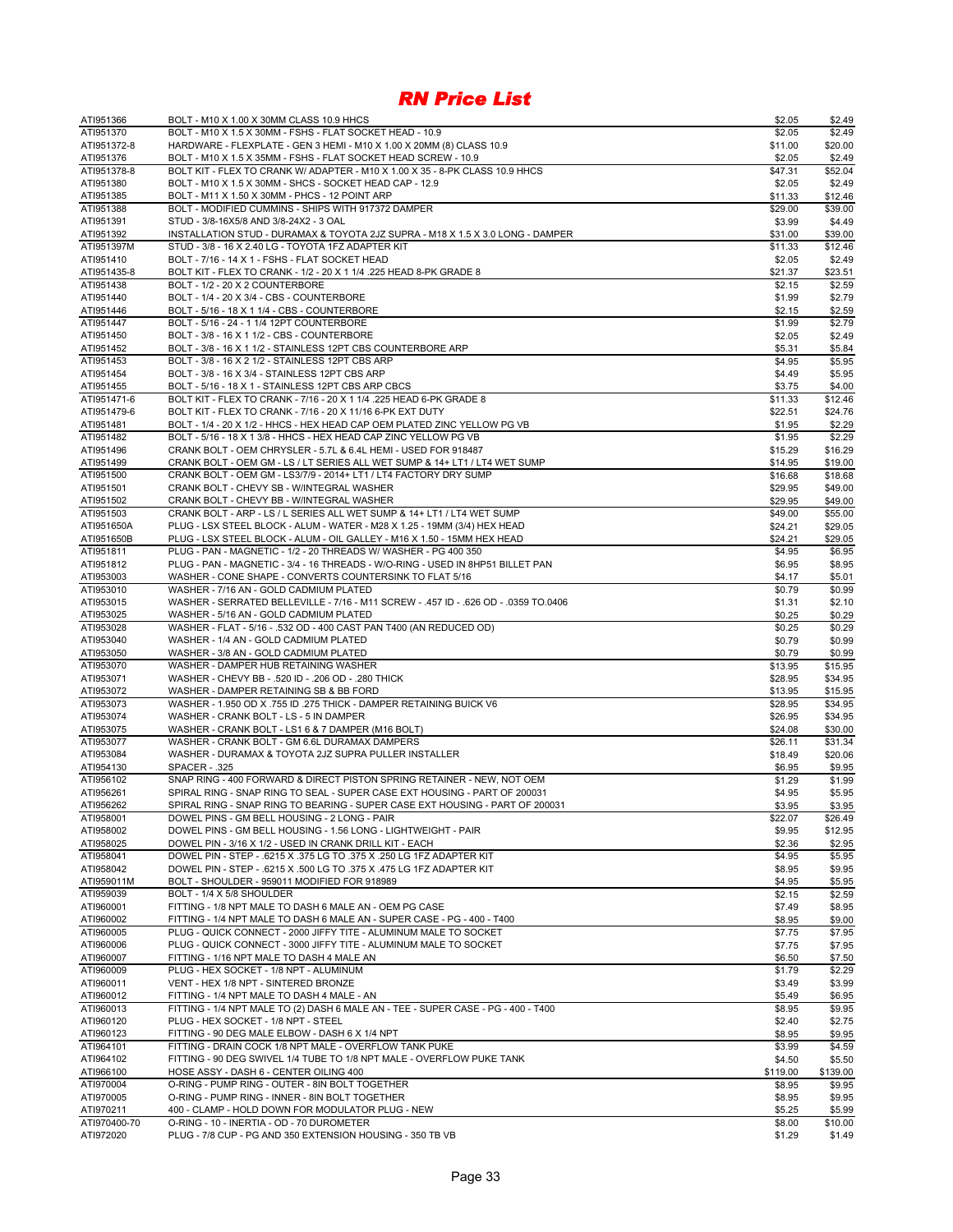| ATI973010                    | SEAL - EXT HOUSING - PG/TH350/C4                                                                                                      | \$11.80            | \$14.75            |
|------------------------------|---------------------------------------------------------------------------------------------------------------------------------------|--------------------|--------------------|
| ATI973011                    | SEAL - PG SUPER CASE EXT HOUSING - PART OF 200031                                                                                     | \$7.51             | \$9.02             |
| ATI973012                    | SEAL - EXT HOUSING - 400 OUTPUT SIZE - 350 PG 400 EXTENSIONS                                                                          | \$14.95            | \$19.95            |
| ATI973020                    | SEAL - FRONT PUMP - PG T350 T400 - METAL CLAD - 350 400                                                                               | \$7.13             | \$8.92             |
| ATI973030                    | SEAL - SHIFT LEVER - PG                                                                                                               | \$6.47             | \$8.09             |
| ATI973040                    | SEAL - EXT HOUSING - TH400 - 1.885 OD YOKE                                                                                            | \$7.66             | \$9.58             |
| ATI973050                    | SEAL - SHIFT LEVER - TH350/TH400                                                                                                      | \$5.82             | \$7.27             |
| ATI973055                    | SEAL - TRICK STICK - LOKAR - GROMMET INTO CASE FOR DIP STICK                                                                          | \$1.69             | \$2.11             |
| ATI973056                    | SEAL - SHIFT SHAFT TO CASE - FORD C4                                                                                                  | \$3.95             | \$10.00            |
| ATI973060                    | SEAL - EXT HOUSING - TH400 - C6 - 727 - TF8 - 1.685 OD YOKE 400                                                                       | \$9.10             | \$11.38            |
| ATI973079                    | DUST COVER - FRONT PUMP SEALER - GM PG TH350 TH400                                                                                    | \$6.49             | \$8.49             |
| ATI973080                    | DUST COVER KIT - PG/TURBO - SEALS SPARE TRANS FROM DIRT                                                                               | \$24.95            | \$29.95            |
| ATI973081<br>ATI973084       | DIPSTICK TUBE LOCK ONLY - LOCKS FILL TUBE TO BE NHRA / IHRA LEGAL<br>CAP - DUST COVER TH400 OUTPUT                                    | \$18.14            | \$21.77            |
|                              |                                                                                                                                       | \$1.14             | \$1.37             |
| ATI973128                    | SEAL - TIMING COVER - FOR HONDA 918465 DAMPER                                                                                         | \$14.95<br>\$27.00 | \$18.00            |
| ATI973131<br>ATI973133       | SEAL - SMALL BLOCK FORD TIMING COVER TO 916566 BLOWER DRIVE DAMPER HUB<br>SEAL - TIMING COVER TO DAMPER HUB BIG HUB SUPER CHARGED LT1 | \$16.95            | \$28.75<br>\$21.95 |
| ATI973134                    | SEAL - SBC V8 & V6/90 DEG 1.940 ID NOT FOR LS1 LT1 VORTEC STYLE                                                                       | \$20.55            | \$22.61            |
| ATI973135                    | SEAL - ADAPTER TO INNER RACE - PULLEY ASSY BLOWER F1/F2/F3 INPUT SHAFT                                                                | \$37.27            | \$51.97            |
| ATI973138                    | SEAL - TIMING COVER - FORD 6.2 RAPTOR - FOR FAT ATI HUB                                                                               | \$21.95            | \$25.00            |
| ATI973550                    | SEAL - EXT HOUSING O-RING TH350 & 700R4                                                                                               | \$1.98             | \$2.47             |
| ATI974050                    | SEAL - PG DIRECT DRUM OUTER                                                                                                           | \$6.67             | \$7.34             |
| ATI975003                    | SUPER PULLEY - GREASE - MILITEC - 14 OZ TUBE                                                                                          | \$10.00            | \$12.00            |
| ATI975005                    | DAMPER ASSEMBLY LUBE - SILICONE SPRAY                                                                                                 | \$7.95             | \$7.95             |
| ATI980070                    | BUSHING - FRONT PUMP - PG - 350 - 400 - SUPER PUMP                                                                                    | \$5.43             | \$6.78             |
| ATI980080                    | BUSHING - STATOR SUPPORT - .998 PG AND T400 400                                                                                       | \$5.97             | \$7.46             |
| ATI980110                    | BUSHING - OUTPUT SHAFT - TH400 - NARROW                                                                                               | \$6.17             | \$7.71             |
| ATI980111                    | BUSHING - OUTPUT SHAFT - TH400 - WIDE                                                                                                 | \$16.00            | \$19.00            |
| ATI980130                    | BUSHING - PUMP STATOR SUPPORT - REAR - T350                                                                                           | \$16.14            | \$20.18            |
| ATI980175                    | BUSHING - CASE - OUTPUT SHAFT - PG - WIDE - ALSO T400 400 STATOR TUBE                                                                 | \$10.00            | \$12.00            |
| ATI980190                    | BUSHING - PUMP STATOR SUPPORT - FRONT - T350                                                                                          | \$3.48             | \$4.35             |
| ATI982011                    | BEARING - PG FRONT PUMP - OEM - TORRINGTON STYLE                                                                                      | \$29.49            | \$36.86            |
| ATI982080                    | BEARING - THRUST TURBINE HUB TO COVER                                                                                                 | \$5.95             | \$7.95             |
| ATI983043                    | BEARING - FOR T400 AFTERMARKET TAIL HOUSING - 400                                                                                     | \$46.95            | \$49.95            |
| ATI983044                    | BEARING - T400 SUPER CASE - 400                                                                                                       | \$34.38            | \$41.26            |
| ATI983050                    | BEARING - PG EXT HOUSING - PART OF 200031 ASSEMBLY                                                                                    | \$29.35            | \$35.93            |
| ATI984032                    | SUPER PULLEY - BEARING - BIG HP UNIT                                                                                                  | \$94.95            | \$109.95           |
| ATIF2517VR                   | INPUT SHAFT - VASCO - TURBO SPLINE - RINGLESS 1.76 12 7/8                                                                             | \$349.00           | \$379.00           |
| ATIF2517V                    | INPUT SHAFT - VASCO - TURBO SPLINE NO JOURNAL FOR BUSING RINGLESS STATOR                                                              | \$299.75           | \$349.75           |
| ATIZ20000                    | DECAL - AUTOMATIC TRANSMISSION (1)                                                                                                    | \$2.68             | \$3.34             |
| ATIZ20001                    | ATI GIFT CARD                                                                                                                         | ANY \$             | ANY \$             |
|                              |                                                                                                                                       |                    |                    |
| ATIZ20005                    | DECAL - SUPER CASE (1)                                                                                                                | \$2.68             | \$3.34             |
| ATIZ20010                    | DECAL - TREEMASTER CONVERTER (1)                                                                                                      | \$2.68             | \$3.34             |
| ATIZ20011                    | DECAL - OUTLAW CONVERTER (1)                                                                                                          | \$2.68             | \$3.34             |
| ATIZ20030                    | DECAL - COMPU FLOW TRANSBRAKE (1)                                                                                                     | \$2.68             | \$3.34             |
| ATIZ20040                    | DECAL - SUPER F ATF (1)                                                                                                               | \$2.68             | \$3.34             |
| ATIZ20041                    | DECAL - LARGE SUPER F ATF (1) 19 X 5                                                                                                  | \$7.00             | \$10.00            |
| ATIZ20050                    | DECAL - SUPER DAMPER (1) CONTINGENCY                                                                                                  | \$2.68             | \$3.34             |
| ATIZ20051                    | DECAL - DIESEL SUPER DAMPER - TRUCK SHAPE VERSION (1)                                                                                 | \$2.50             | \$3.50             |
| ATIZ20052                    | DECAL - DIESEL SUPER DAMPER - REGULAR VERSION                                                                                         | \$2.50             | \$3.50             |
| ATIZ20053                    | DECAL - SUPER DAMPER - ARCA ROUNDED CORNER - 28 SQ IN                                                                                 | \$2.50             | \$3.50             |
| ATIZ20054                    | DECAL - ATI - MADE IN USA - ROUND                                                                                                     | \$0.25             | \$0.25             |
| ATIZ20060                    | DECAL - ATI PERFORMANCE PRODUCTS - LARGE 22 X 6                                                                                       | \$5.00             | \$10.00            |
| ATIZ20061                    | DECAL - ADD-ON RACE TO WIN! RED - USED WITH Z20060                                                                                    | \$4.00             | \$8.00             |
| ATIZ20070                    | HAT - ATI PERFORMANCE LOGO - COTTON TWILL                                                                                             | \$10.00            | \$15.00            |
| ATIZ20071                    | HAT - MADE IN THE USA - BLACK/WHITE MESH BACK                                                                                         | \$10.00            | \$15.00            |
| ATIZ20072                    | HAT - ATI RACE TO WIN - BLACK MESH                                                                                                    | \$10.00            | \$15.00            |
| ATIZ20073                    | HAT - ATI RACING - BLACK/WHITE MESH BACK                                                                                              | \$10.00            | \$15.00            |
| ATIZ20074                    | HAT - MADE IN THE USA - RED COTTON/BLACK MESH BACK                                                                                    | \$10.00            | \$15.00            |
| ATIZ20075                    | HAT - ATI FLAG LOGO - RELAXED TWILL LEGACY HAT - GREY                                                                                 | \$15.00            | \$20.00            |
| ATIZ20076                    | HAT - ATI PATCH LOGO - RELAXED TWILL AND MESH LEGACY HAT - BLACK                                                                      | \$15.00            | \$20.00            |
| ATIZ20077                    | HAT - ATI 60TH ANNIV LOGO - MESH STRUCTURED LO PRO LEGACY HAT - BLACK                                                                 | \$15.00            | \$20.00            |
| ATIZ20090                    | DECAL - ATI PERFORMANCE PRODUCTS - NON CONTINGENCY                                                                                    | \$0.25             | \$0.25             |
| ATIZ20091                    | BANNER - ATI GRAY - MADE IN THE USA - 4 X 6 CLOTH<br>ATI MAGNET                                                                       | \$10.00<br>\$0.67  | \$12.00            |
| ATIZ20092                    |                                                                                                                                       |                    | \$0.84             |
| ATIZ21000WHT                 | SHIRT - TEE - RACE TO WIN - SMALL WHITE<br>SHIRT - TEE - RACE TO WIN - SMALL GREY                                                     | \$12.00            | \$17.00            |
| ATIZ21000GRY                 |                                                                                                                                       | \$12.00            | \$17.00            |
| ATIZ21001BLK<br>ATIZ21001GRY | SHIRT - TEE - RACE TO WIN - MEDIUM BLACK<br>SHIRT - TEE - RACE TO WIN - MEDIUM GREY                                                   | \$12.00            | \$17.00            |
| ATIZ21001WHT                 | SHIRT - TEE - RACE TO WIN - MEDIUM WHITE                                                                                              | \$12.00<br>\$12.00 | \$17.00<br>\$17.00 |
| ATIZ21002BLK                 | SHIRT - TEE - RACE TO WIN - LARGE BLACK                                                                                               |                    |                    |
| ATIZ21002GRY                 | SHIRT - TEE - RACE TO WIN - LARGE GREY                                                                                                | \$12.00            | \$17.00            |
| ATIZ21002WHT                 | SHIRT - TEE - RACE TO WIN - LARGE WHITE                                                                                               | \$12.00            | \$17.00            |
| ATIZ21003BLK                 | SHIRT - TEE - RACE TO WIN - X-LARGE BLACK                                                                                             | \$12.00<br>\$12.00 | \$17.00<br>\$17.00 |
| ATIZ21003GRY                 | SHIRT - TEE - RACE TO WIN - X-LARGE GREY                                                                                              | \$12.00            | \$17.00            |
|                              |                                                                                                                                       |                    |                    |
| ATIZ21003WHT<br>ATIZ21004BLK | SHIRT - TEE - RACE TO WIN - X-LARGE WHITE<br>SHIRT - TEE - RACE TO WIN - XX-LARGE BLACK                                               | \$12.00            | \$17.00            |
| ATIZ21004GRY                 | SHIRT - TEE - RACE TO WIN - XX-LARGE GREY                                                                                             | \$15.00<br>\$15.00 | \$20.00<br>\$20.00 |
| ATIZ21004WHT                 | SHIRT - TEE - RACE TO WIN - XX-LARGE WHITE                                                                                            | \$15.00            | \$20.00            |
| ATIZ21005BLK                 | SHIRT - TEE - RACE TO WIN - XXX-LARGE BLACK                                                                                           | \$15.00            | \$20.00            |